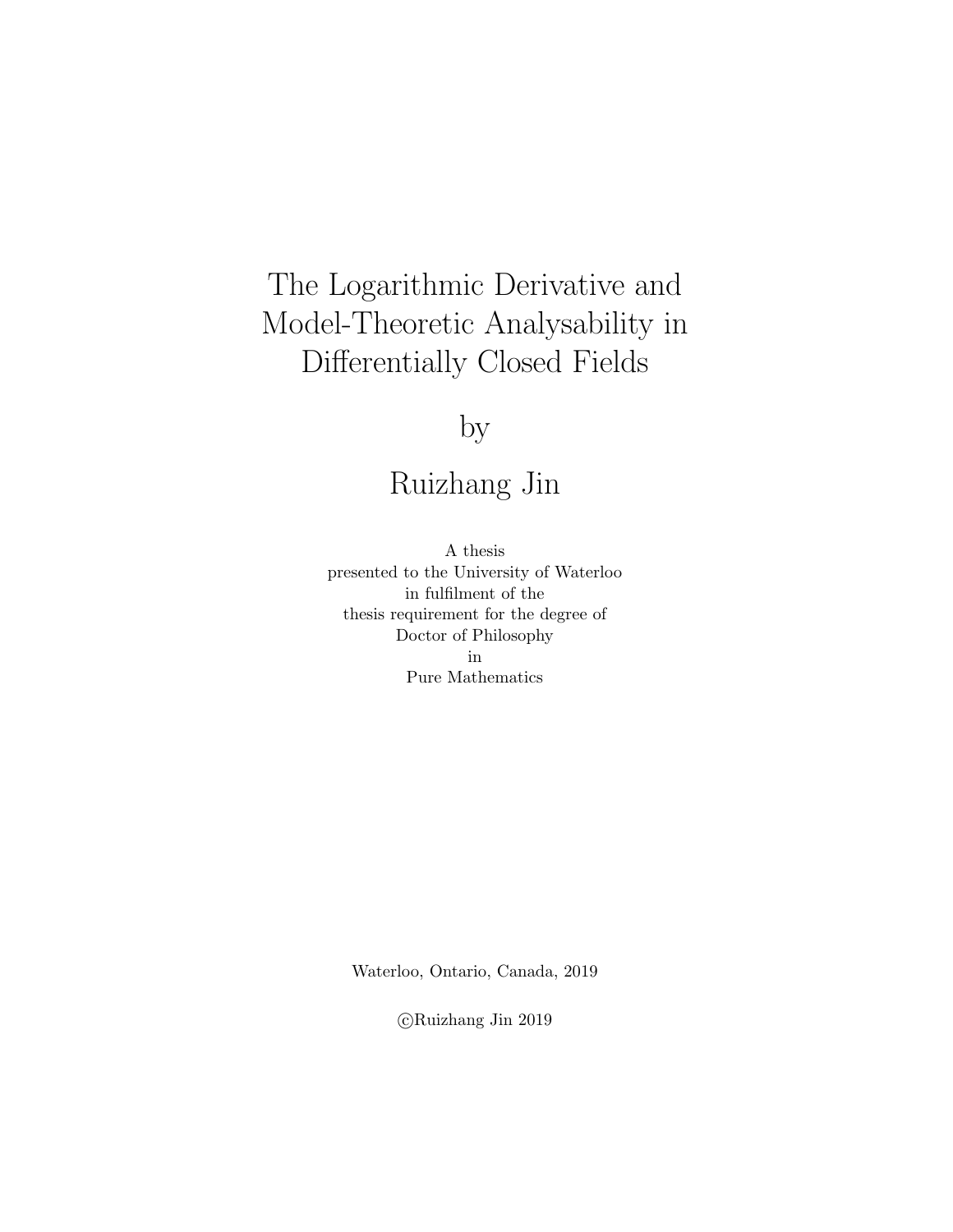## Examining Committee Membership

The following served on the Examining Committee for this thesis. The decision of the Examining Committee is by majority vote.

| External Examiner        | David Marker<br>LAS Distinguished Professor<br>Department of Mathematics, Statistics, and<br>Computer Science<br>University of Illinois at Chicago |
|--------------------------|----------------------------------------------------------------------------------------------------------------------------------------------------|
| Supervisor(s)            | Rahim Moosa<br>Professor<br>Department of Pure Mathematics<br>University of Waterloo                                                               |
| Internal Member          | Ross Willard<br>Professor<br>Department of Pure Mathematics<br>University of Waterloo                                                              |
| Internal Member          | Jason Bell<br>Professor<br>Department of Pure Mathematics<br>University of Waterloo                                                                |
| Internal-external Member | Jeffrey Shallit<br>Professor<br>School of Computer Science<br>University of Waterloo                                                               |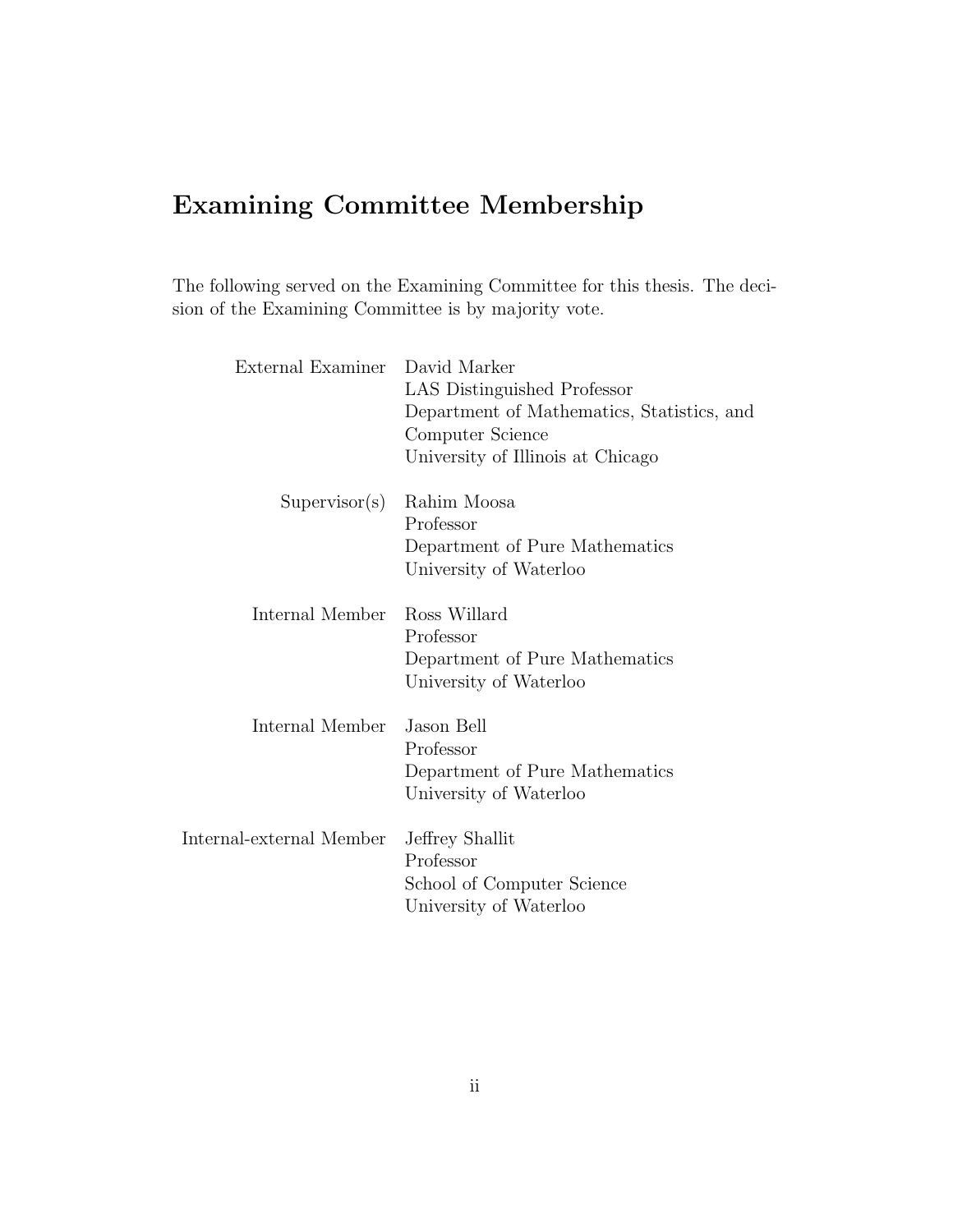### AUTHOR'S DECLARATION

I hereby declare that I am the sole author of this thesis. This is a true copy of the thesis, including any required final revisions, as accepted by my examiners.

I understand that my thesis may be made electronically available to the public.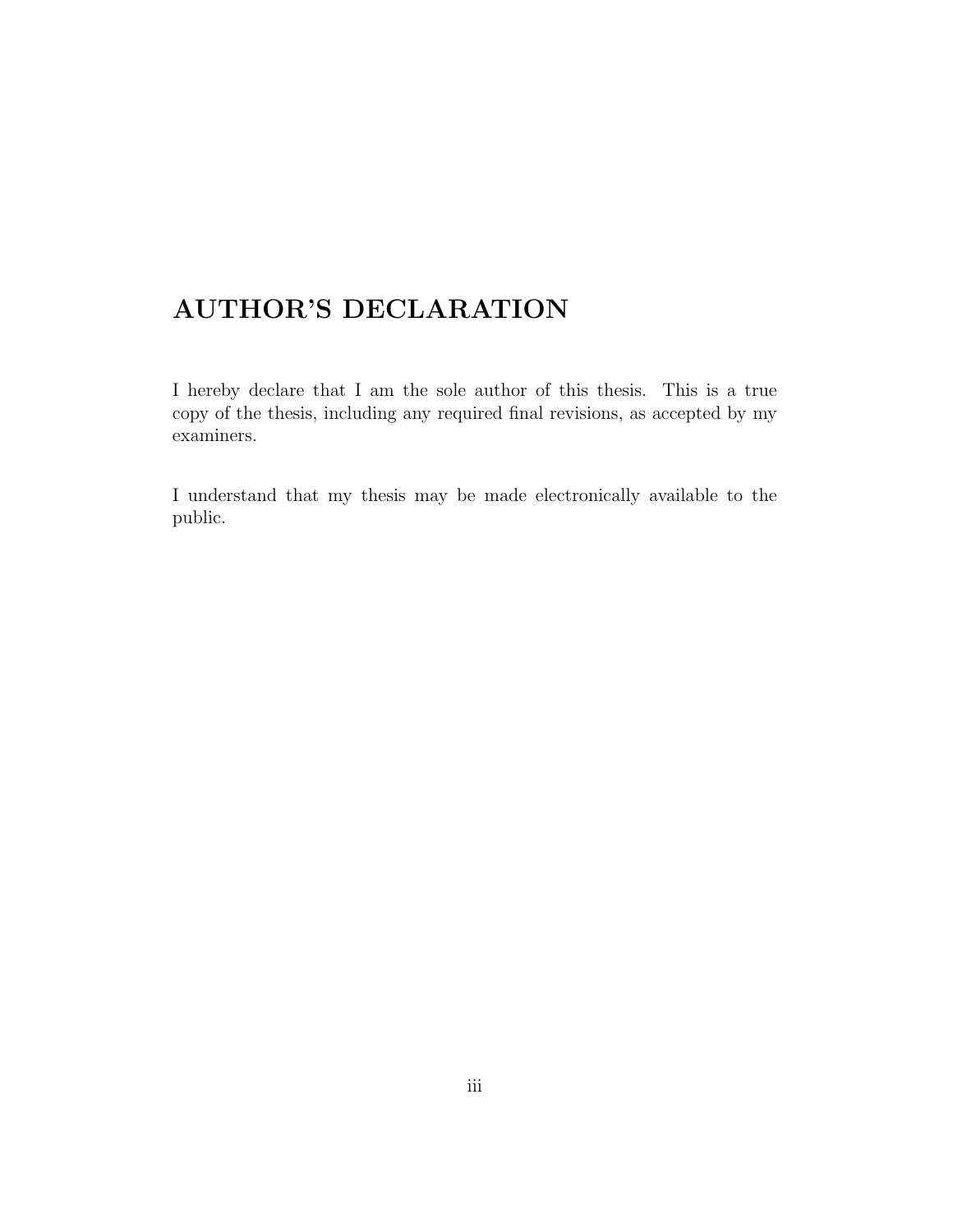#### Abstract

This thesis deals with internal and analysable types, mainly in the context of the stable theory of differentially closed fields. Two main problems are dealt with: the construction of types analysable in the constants with specific properties, and a criterion for a given analysable type to be actually internal to the constants.

For analysable types, the notion of canonical analyses is introduced. A type has a canonical analysis if all its analyses of shortest length are interalgebraic. Given a finite sequence of ranks, it is constructed, in the theory of differentially closed field, a type analysable in the constants such that it admits a canonical analysis and each step of the analysis is of the given rank. The construction of such a type starts from the well-known example of  $\delta(\log \delta x) = 0$ , whose generic type is analysable in the constants in 2 steps but is not internal to the constants. Along the way, techniques for comparing analyses in stable theories are developed, including in particular the notions of analyses by reductions and by coreductions.

The property of the  $\log \delta$  function is further studied when the following question is raised: given a type internal to the constants, is its preimage under  $log\delta$ , which is 2-step analysable in the constants, ever internal to the constants? The question is answered positively, and a criterion for when the preimage is indeed internal is proposed. Partial results are proven for this conjectured criterion, namely the cases where the group of automorphisms (the binding group) of the given internal type is additive, multiplicative, or trivial. In particular, the conjecture is resolved for generic types of equations of the form  $\delta x = f(x)$  where f is a rational function over the constants. It is discovered that the related problem where  $\log \delta$  is replaced by  $\delta$  is significantly different, and the analogue of the conjecture fails in this case.

Also included in this thesis are two examples asked for in the literature: internality of a particular twisted D-group, and a 2-step analysable set with independent fibres.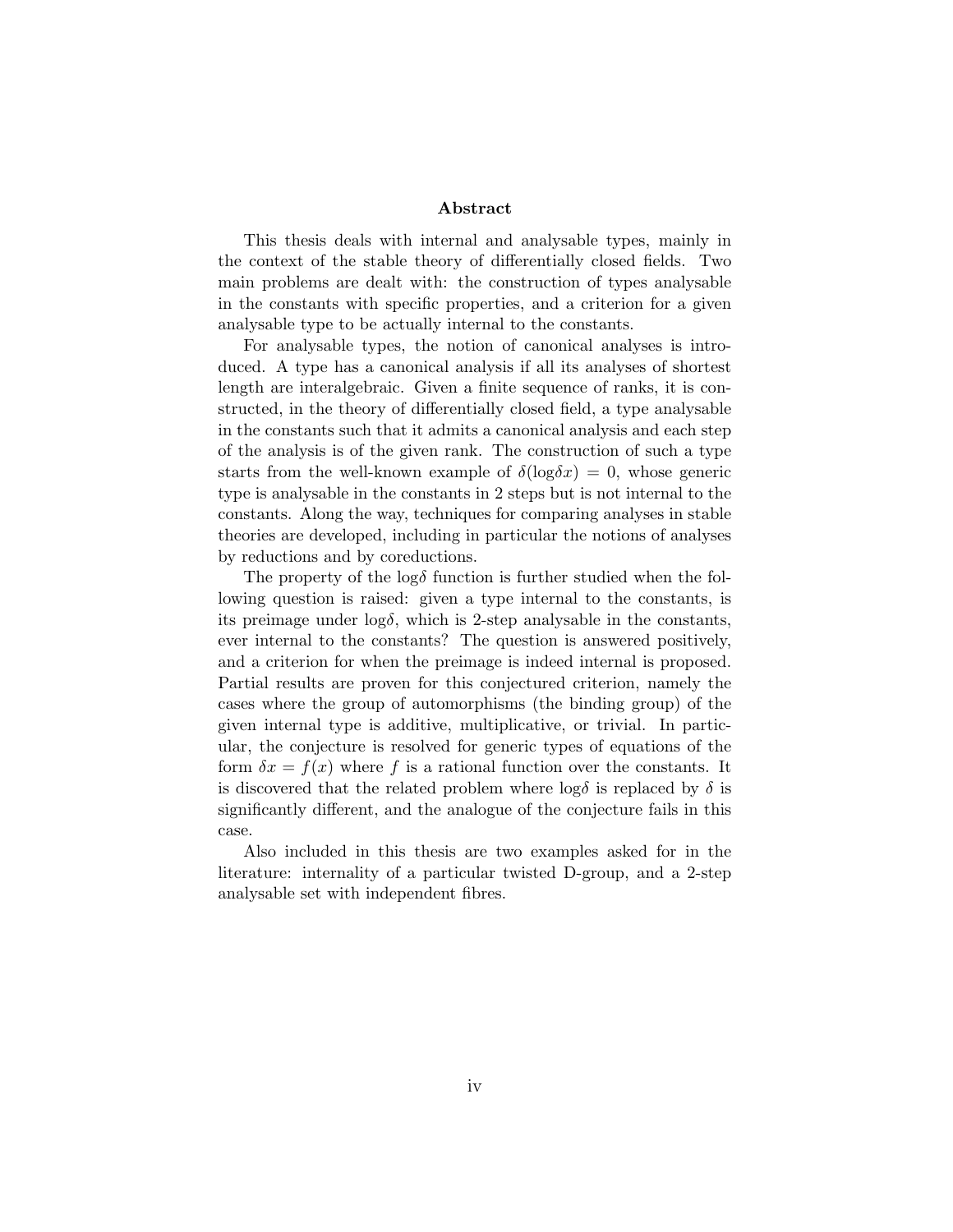### Acknowledgements

First and foremost, I am deeply indebted to my Ph.D. advisor, Professor Rahim Moosa, for his continuous guidance and support throughout my years of graduate study. This thesis could not have possibly been completed without his numerous and detailed inputs and suggestions. I thank Professors Jason Bell, David Marker, Jeffrey Shallit, and Ross Willard, for agreeing to be on my thesis oral defence committee, and for taking the time to read my thesis. I am grateful to Professor Anand Pillay for giving me insightful ideas. Finally, I would like to express my appreciation to my family and my friends, for their emotional support throughout the years.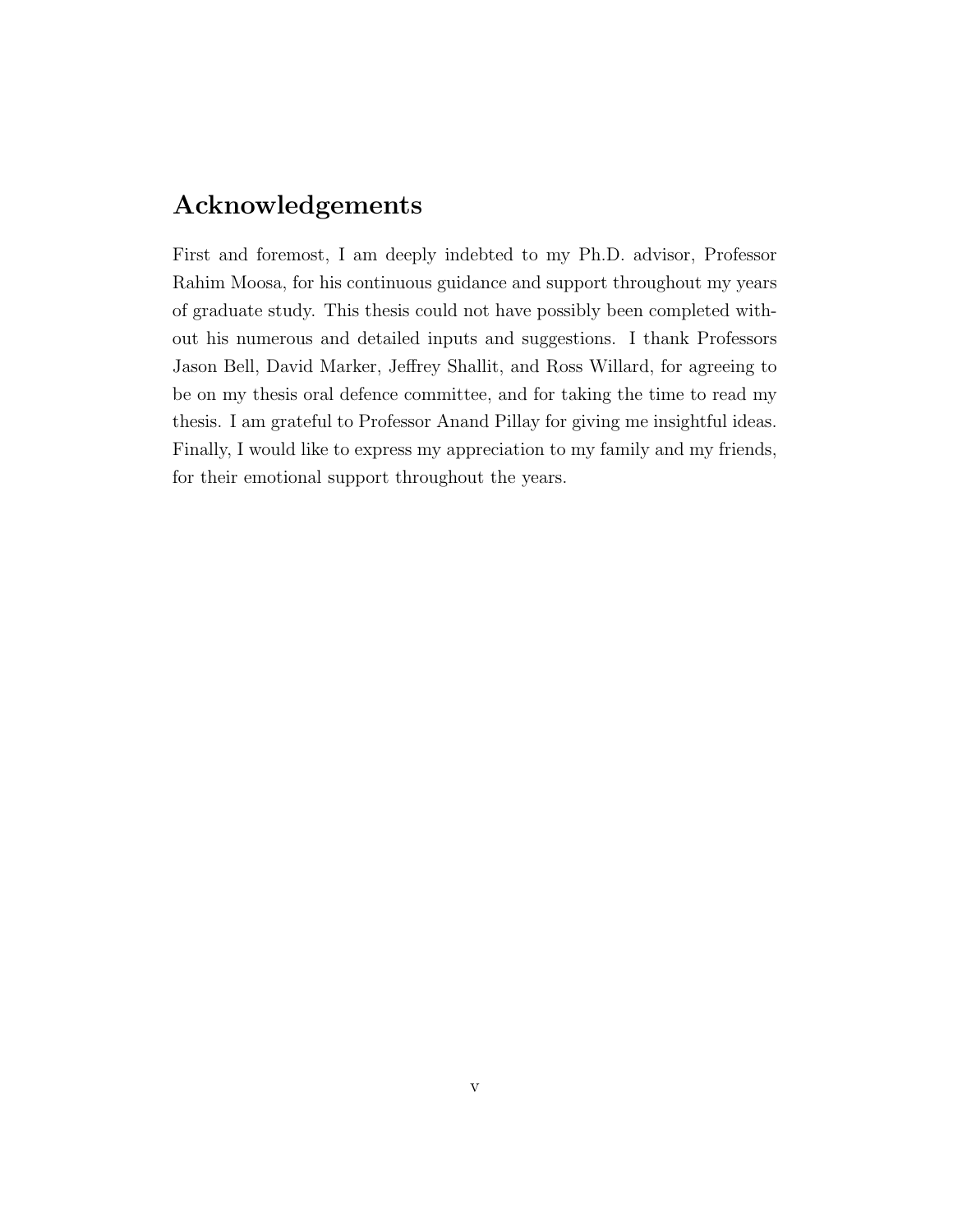In memory of Yè Minwěi<br>叶敏玮, PhD Candidate, and a friend, with whom I have discussed mathematics and everything.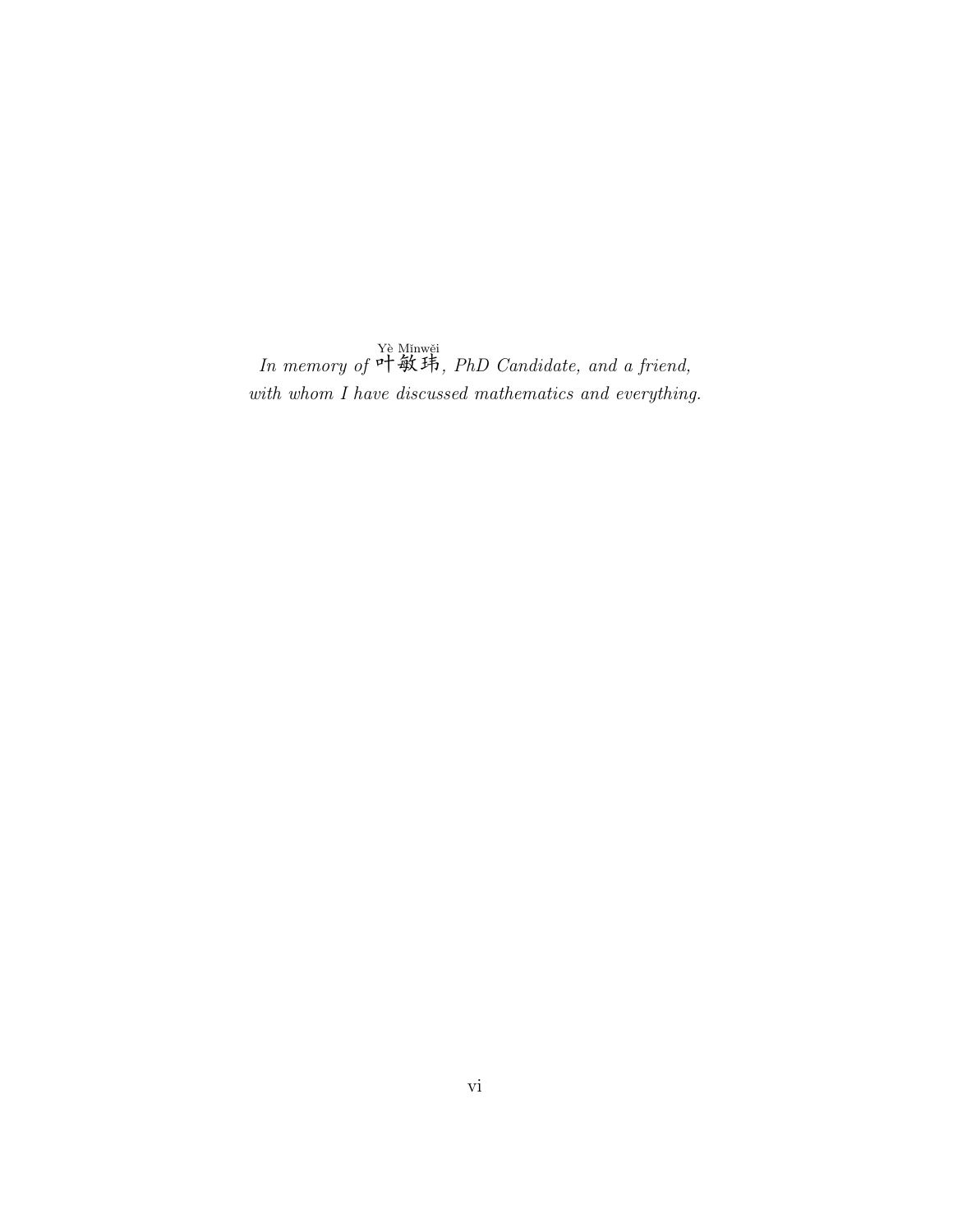## Contents

| $\mathbf{1}$   |                                                | Introduction                                                                      | $\mathbf{1}$   |
|----------------|------------------------------------------------|-----------------------------------------------------------------------------------|----------------|
| $\overline{2}$ |                                                | Preliminaries                                                                     | 6              |
|                | 2.1                                            |                                                                                   | $\overline{7}$ |
|                | 2.2                                            | Differentially closed fields                                                      | 14             |
|                | 2.3                                            | An intuition from meromorphic functions                                           | 23             |
| 3              |                                                | Analysability                                                                     | 24             |
|                | 3.1                                            | Basic notions                                                                     | 25             |
|                | 3.2                                            |                                                                                   | 29             |
| 4              |                                                | Some constructions of analysability in $DCF_0$                                    | 39             |
|                | 4.1                                            |                                                                                   | 39             |
|                | 4.2                                            | A construction of a canonical $C$ -analysis with given $U$ -type $\ldots$         | 42             |
| $\overline{5}$ | Pullbacks under the logarithmic derivative map |                                                                                   | 57             |
|                | 5.1                                            | The non-weakly-orthogonal case $\dots \dots \dots \dots \dots \dots$              | 60             |
|                | 5.2                                            | The weakly-orthogonal case $\dots \dots \dots \dots \dots \dots \dots$            | 67             |
|                | 5.3                                            |                                                                                   | 76             |
|                | 5.4                                            |                                                                                   | 80             |
|                | 5.5                                            | A binding group analysis of condition $(*) \dots \dots \dots \dots$               | 85             |
|                | 5.6                                            | Pullbacks under the derivative map                                                | 89             |
|                | 5.7                                            | Appendix                                                                          | 93             |
| 6              | Two commissioned examples                      |                                                                                   | 96             |
|                | 6.1                                            | A twisted D-group                                                                 | 96             |
|                | 6.2                                            | A two-step $\mathcal{C}$ -analysis with independent fibres $\ldots \ldots \ldots$ | 99             |
|                |                                                | References                                                                        | 102            |
|                | Glossary                                       |                                                                                   | 106            |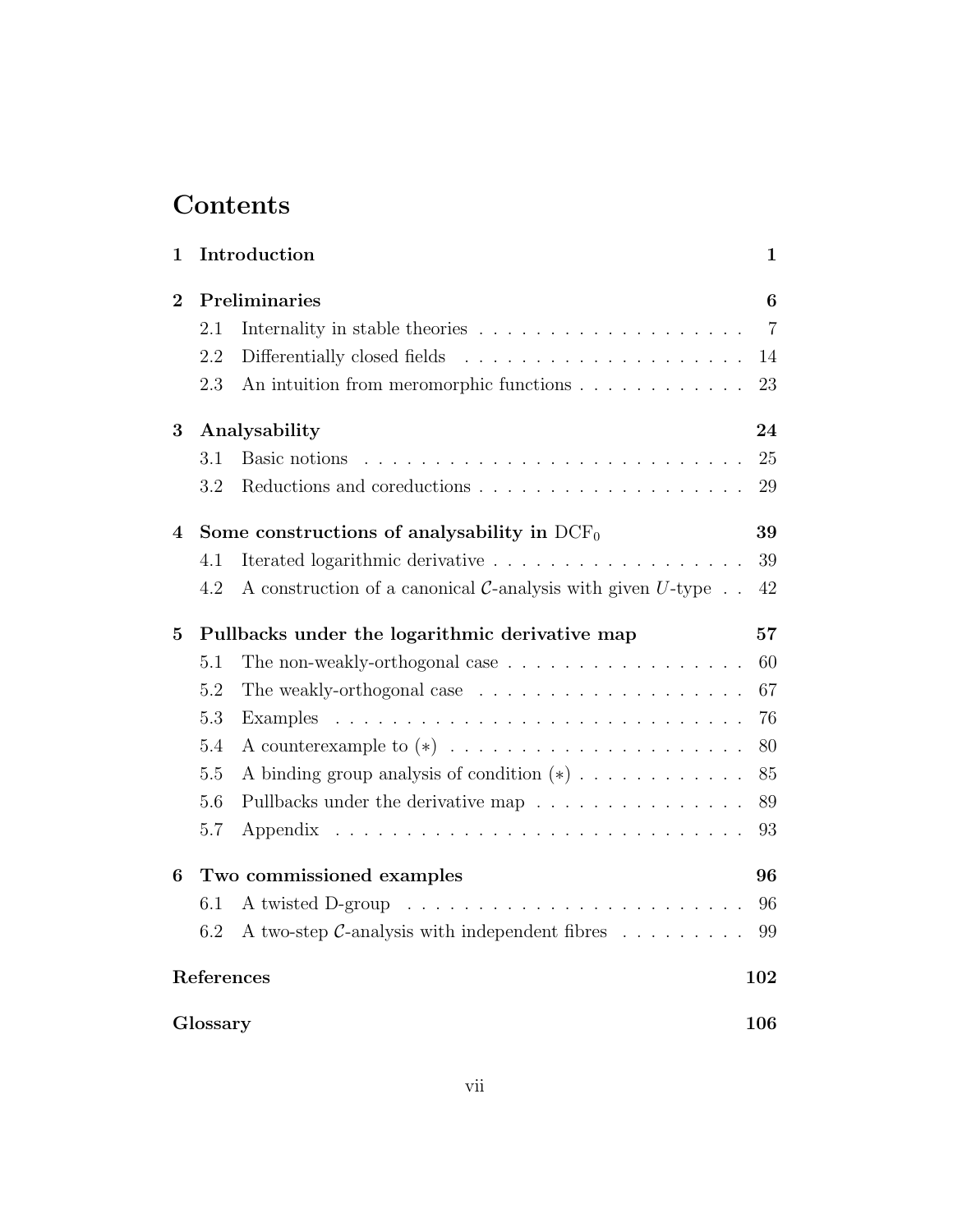### List of symbols

- $\delta$  derivation
- $\bigcup$  forking independence
- $\uparrow$  restriction of functions or types
- $\equiv$  realization of a type
- $\operatorname{acl}(A)$  model-theoretic algebraic closure of the set A
- Aut $(\mathcal{M})$  automorphism group of the structure M
	- $\mathcal C$  field of constants
	- $DCF<sub>0</sub>$  differentially closed field of characteristic 0
	- Dom domain
	- $dcl(A)$  definable closure of the set A
		- $F^{\mathrm{alg}}$ field-theoretic algebraic closure of the field  $F$ 
			- id identity map
		- $log<sub>δ</sub>$  logarithmic derivative
		- $p|A$  non-forking extension of the stationary type p to the parameter set A
	- $p \vdash q$  the type p determines the type q
	- $S_n(A)$  complete *n*-types over a parameter set A
- stp $(a/A)$  strong type of a over A, i.e.,  $tp(a/acl(A))$
- $tp(a/A)$  type of a over A
- Tr.Deg transcendence degree
- $U(a/A)$  U-rank of tp $(a/A)$ 
	- $\ensuremath{\mathcal{U}}$  –saturated model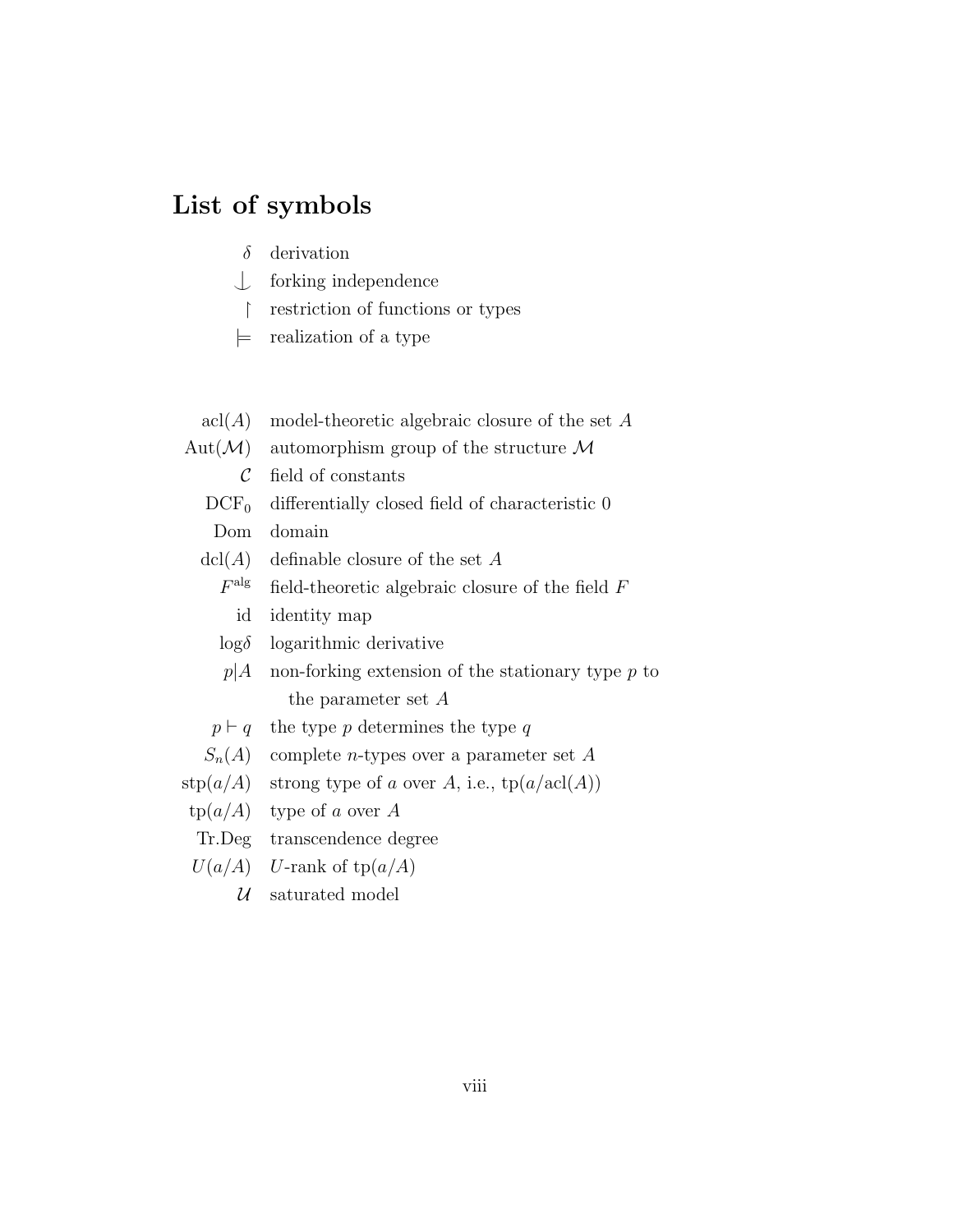### <span id="page-8-0"></span>1 Introduction

This thesis is concerned with the model theory of differentially closed fields (of characteristic 0). A differential field is a field  $F$  equipped with a derivative  $\delta : F \to F$ , i.e., a linear operator satisfying the Leibniz Rule  $\delta(xy)$  =  $x\delta y + y\delta x$ . A differential field  $(F, \delta)$  is *differentially closed* if every system of algebraic differential equations and inequations having a solution in some differential field extension of  $(F, \delta)$  already has a solution in F. These are the existentially closed differential fields, and they were shown to be axioma-tizable by Blum [\[4\]](#page-109-1). Its first-order theory, denoted by  $DCF_0$ , is  $\omega$ -stable and thus admits a very tame theory of independence and rank on definable sets.

We will be focusing on definable sets of finite rank. These have played a significant role in the application of model theory to other areas of mathematics. For example, they are central to Hrushovski's [\[11\]](#page-110-0) renowned proof of the function field Mordell-Lang Conjecture in characteristic 0 — following earlier ideas of Buium [\[5\]](#page-109-2). More recently, finite rank definable sets in  $DCF_0$ appear in the work of Freitag and Scanlon on the differential equation satisfied by the *j*-function, the work of Nagloo and Pillay  $[24, 25]$  $[24, 25]$  $[24, 25]$  on functional transcendence of solutions to the Painlevé equations, works of Bell, Launois, León Sánchez and Moosa  $[2, 3, 16]$  $[2, 3, 16]$  $[2, 3, 16]$  $[2, 3, 16]$  $[2, 3, 16]$  of the Dixmier–Moeglin equivalence in noncommutative algebra.

The study of  $DCF_0$  can be viewed as an expansion of algebraic geometry into differential-algebraic geometry. We can somehow categorize definable sets by their "distance" from definable sets in the algebraic geometry. In  $DCF_0$  we have the constant field  $\{x : \delta x = 0\}$ , on which algebraic geometry lives. Indeed, the full induced structure on the constants is that of a pure algebraically closed field. This means that the study of definable sets from the constants is algebraic geometry. A little bit further away we have definable sets that are *internal to the constants*. They are definably isomorphic to a definable set living in (a cartesian power of) the constant field. That this is not the same thing as living in the constants is because we allow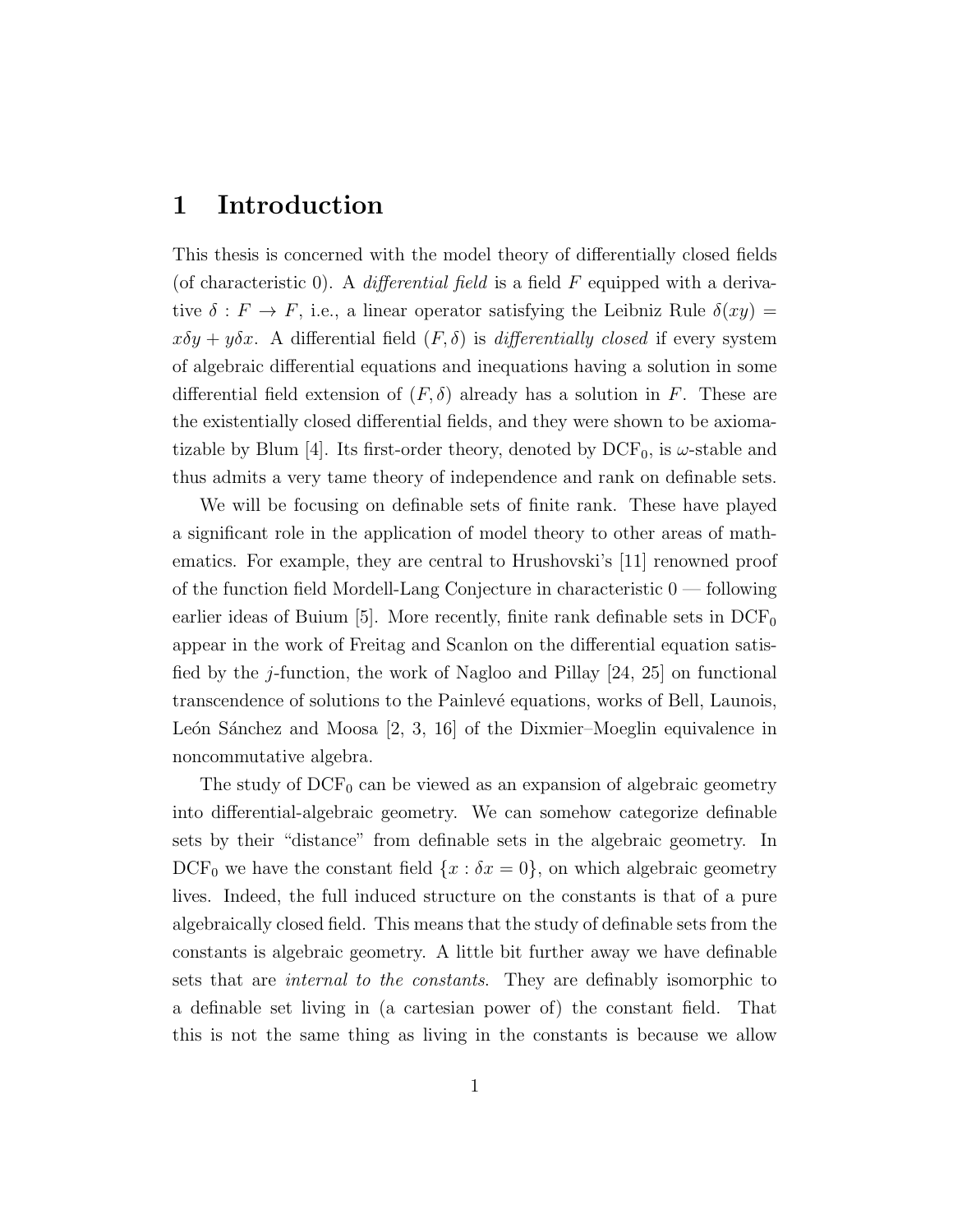the isomorphism to be definable over additional parameters. Even further away we have the notion of *analysability*. An example of an analysable set is illustrated in Example [2.27:](#page-28-0) it is a definable set admitting a definable surjective map to a set that is internal to the constants, and each fibre of this mapping is also internal. In general, a definable set is analysable in the constants if it admits a finite sequence of definable surjections  $X \to X_n \to$  $X_{n-1} \to \cdots \to X_1$  where the fibres at each stage, and  $X_1$ , are internal to the constants. If a definable set is not analysable in the constants then it must have some part that has no connection to the constants at all. This thesis has nothing to say about them.

We will now describe the results of the thesis, chapter by chapter. Our original contributions begin in Chapter [3,](#page-31-0) which is the only chapter that works at the level of a general stable theory. (The rest of the thesis is about  $DCF_0$  in particular.) In that chapter we begin a systematic study of finite rank analyses, introducing the notions of

- analyses by reductions: obtained by taking maximal definable images that are internal;
- analyses by coreductions: obtained by taking minimal definable images so that the fibres are internal;
- *canonical analyses*: an analysis that has the minimal number of steps and is equivalent up to interalgebraicity with any other analysis with the minimal number of steps.

We prove a number of propositions that begin the foundational study of these notions. Among them are:

- Any analysable finite rank type has an analysis by reductions. (Proposition [3.8\)](#page-36-1)
- If every finite rank type has a coreduction then any analysable finite rank type has an analysis by coreductions. (Proposition [3.10\)](#page-37-0)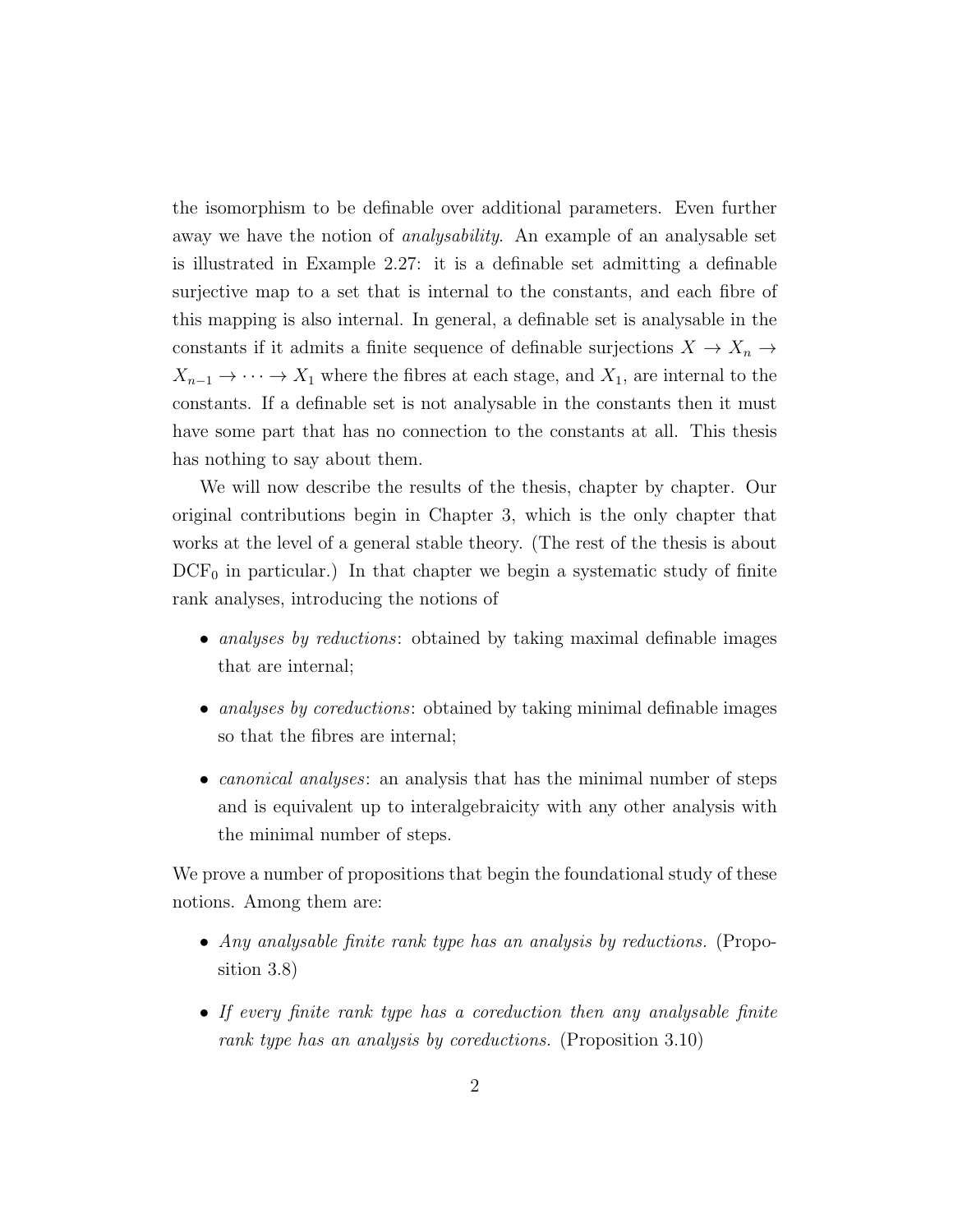- Analyses by reductions (or by coreductions) have the minimal number of steps. (Proposition [3.12\)](#page-39-0)
- If an analysis by reductions has the same finite rank at each step as an analysis by coreductions, then both analyses are canonical. Moreover, every canonical analysis is of this form. (Proposition [3.15\)](#page-40-0)
- Given an analysis where each step is of rank 1, one can produce analyses by reductions (respectively coreductions) where the steps have any given decreasing (respectively increasing) sequence of finite ranks. (Proposition [3.17\)](#page-43-0)

The proofs of these propositions use only the basic machinery of stability theory.

In Chapter [4](#page-46-0) we begin our focus on  $DCF_0$  and in particular the logarithmic derivative. The logarithmic derivative is a group homomorphism from  $\mathbb{G}_m$  (the universe viewed as a multiplicative group) to  $\mathbb{G}_a$  (the universe viewed as an additive group) with kernel the (multiplicative) constants. There is no such homomorphism in algebraic geometry, but in differential-algebraic geometry there is, namely  $\log \delta : x \mapsto \frac{\delta x}{\delta}$  $\overline{x}$ . We are able to generate examples of analysable types by simply iterating the logarithmic derivative map (see Corollary [4.2\)](#page-48-0). What's more, by intricately applying the logarithmic derivative map on each level of the analysis, we are able to prove the following main result:

**Theorem [4.7.](#page-62-0)** Given positive integers  $n_1, \ldots, n_\ell$ , there exists in DCF<sub>0</sub> a type that admits a canonical analysis in the constants with the i-th step having rank  $n_i$ .

The results of Chapters [3](#page-31-0) and [4](#page-46-0) appeared in [\[12\]](#page-110-2).

The application of the logarithmic derivative map in the above cases leads to a natural question: for a definable set that is internal to the constants, when is its preimage under the  $\log \delta$  map internal instead of merely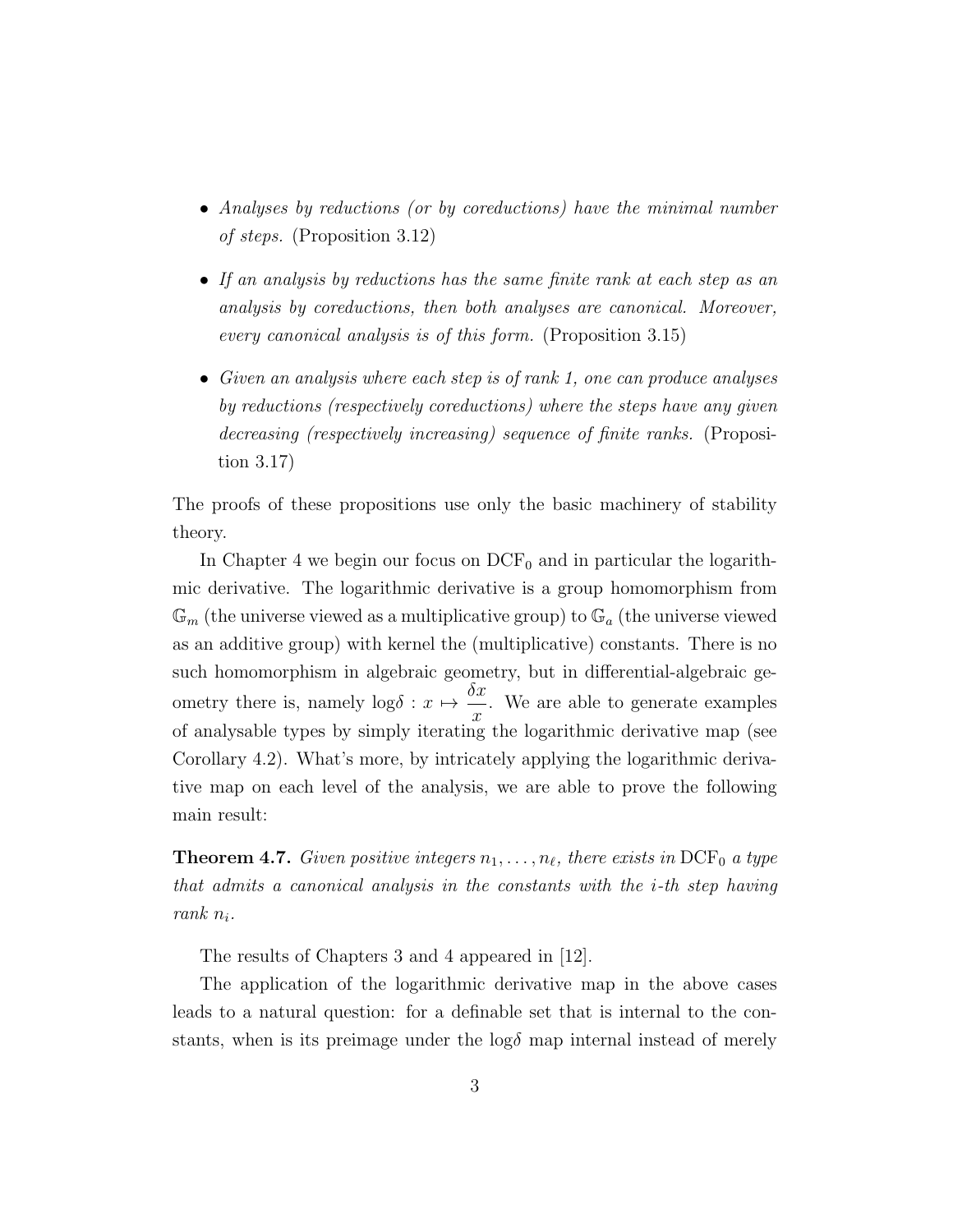analysable? This question is also a special case of the following open problem: given a set of differential equations in two variables, if we know in advance that the set of solutions is analysable in the constants, when can we determine that the set of solutions is indeed internal? This problem is the focus of Chapter [5.](#page-64-0) We have provided a conjecture:

**Conjecture [5.4.](#page-66-0)** Suppose p is a minimal type in  $S_1(F)$  $S_1(F)$  $S_1(F)$  that is almost<sup>1</sup> internal to the constants, where  $F$  is an algebraically closed differential field. Let  $q = \log \delta^{-1}(p)$ . Then the following are equivalent:

- $(1)$  q is almost internal to the constants,
- $(2)$  q is in finite-to-finite definable correspondence with a product of types that are almost internal to the constants.

A third more explicit description of the finite-to-finite correspondence of (2) is also conjectured to be equivalent.

The main results of Chapter [5](#page-64-0) are summarized as follows:

Theorems [5.6](#page-67-1) and [5.12.](#page-74-1) Conjecture [5.4](#page-66-0) is true for types p that are not weakly orthogonal to the constants, as well as those p satisfying the following additional condition:

(\*) For every realization  $a \models p$ , there exists  $v \in F \langle a \rangle \backslash F$  such that  $\delta v \in F$ or  $\log \delta(v) \in F$ .

Although the condition above seems technical, we show in Corollary [5.13](#page-74-2) that it covers the case when  $p$  is the generic type of a differential equation  $\delta x = f(x)$  where f is a rational function over the constants. So in that case wo obtain a proof of Conjecture [5.4.](#page-66-0) Moreover, condition (∗) can be formulated in terms of a constraint on the binding groups: see the discussion in Section [5.5.](#page-92-0) In Section [5.3](#page-83-0) we exhibit a series of examples illustrating cases where our theorems do apply, and in Section [5.4](#page-87-0) an example where they do not.

<span id="page-11-0"></span><sup>&</sup>lt;sup>1</sup>This is a minor technical weakening of internality — see Definition [2.2.](#page-15-0)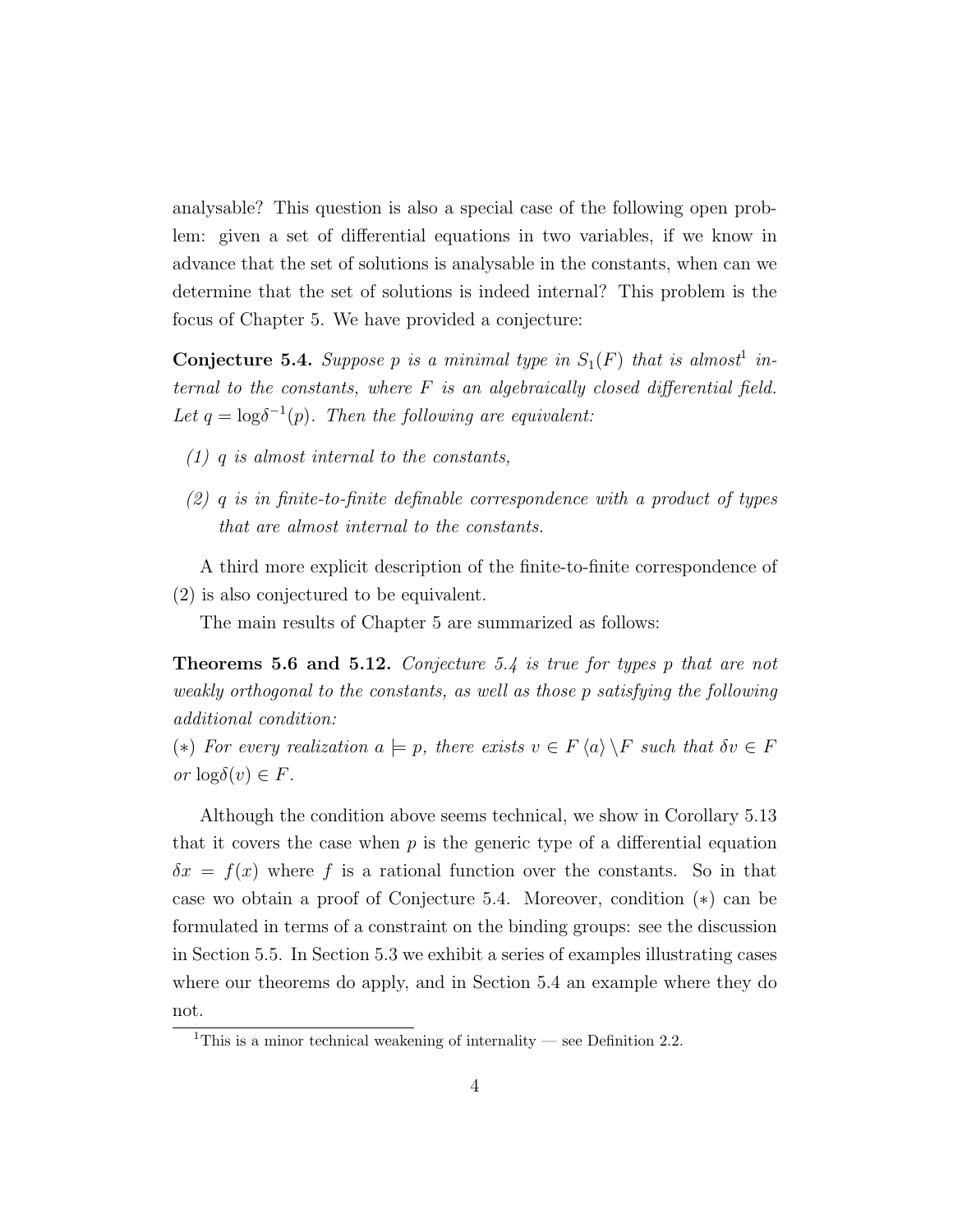This (conjectured) behaviour of a clear "split" as in (2) does not hold if log<sub>δ</sub> is replaced by  $\delta$ , as seen in Section [5.6.](#page-96-0) If a condition for preimages of internal types under  $\delta$  to be internal exists, then it must differ significantly from that conjectured for the logarithmic derivative.

A final chapter in this thesis records two specific examples that were asked of me by other researchers and that appear in their publications. The first was requested by Bell, León Sánchez and Moosa, and appeared in [\[3\]](#page-109-4). The second was asked for by Haykazyan and Moosa and is referred to in [\[9\]](#page-109-5). They are closely related to many of the ideas and techniques developed in Chapters [4](#page-46-0) and [5.](#page-64-0)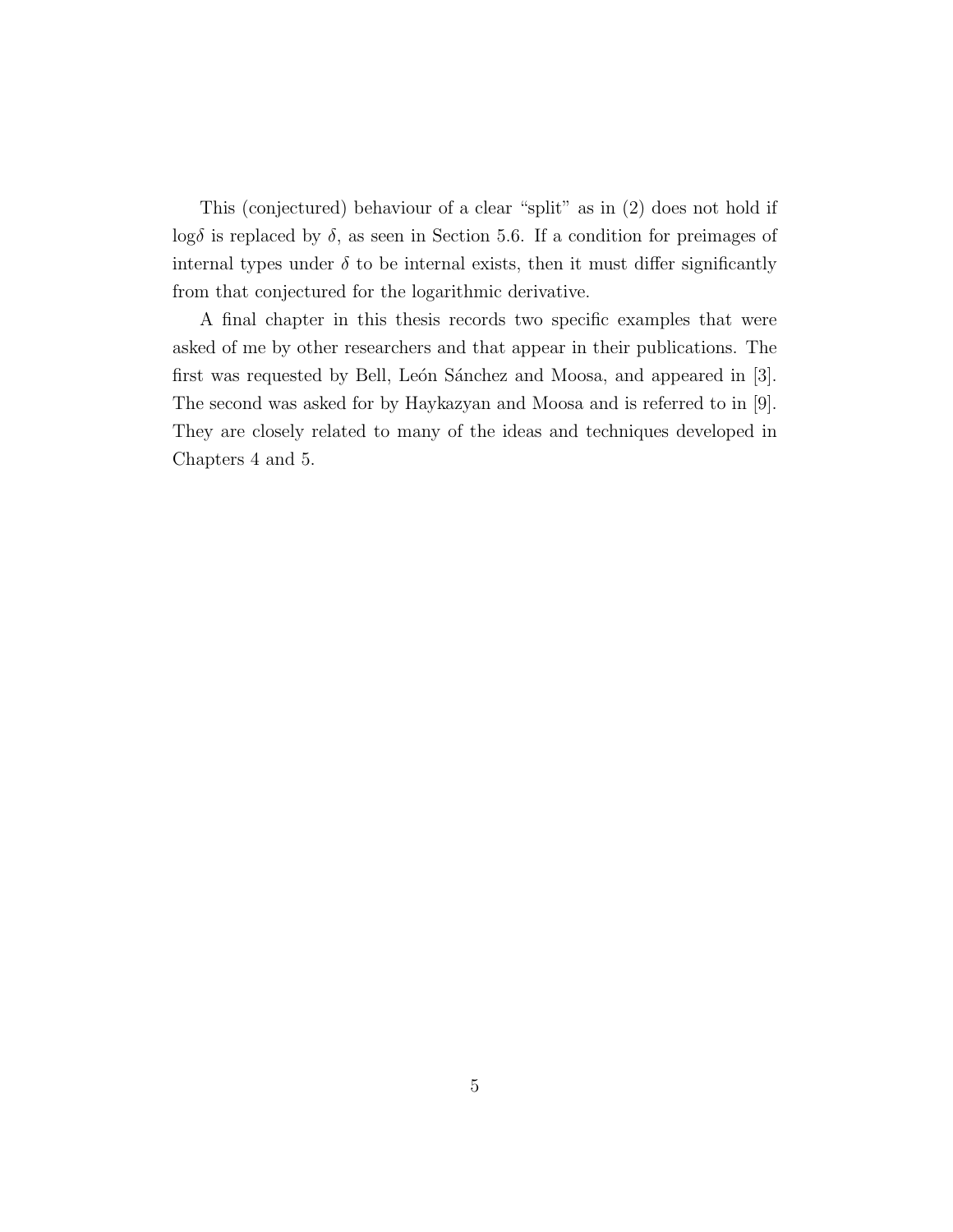### <span id="page-13-0"></span>2 Preliminaries

We do not, in this thesis, include an introduction to or review of model theory, nor of stability theory. (We have, however, included a glossary at the end and a list of symbols at the beginning.) For one thing, there are many good books on these subjects: we suggest [\[20\]](#page-110-3) for model theory and [\[27\]](#page-111-2) for stability theory. Moreover, except for Chapter [3,](#page-31-0) this thesis is about the model theory of one particular first-order theory — the theory of differentially closed fields of characteristic  $0$  (DCF<sub>0</sub>), a review of which is included in this chapter — so the general machinery is unnecessary for most of this thesis. We will, however, in this chapter, spend some time reviewing the particular notion of internality in stable theories, as this is at the heart of the thesis.

Our model-theoretic notion is standard. In particular, we fix a complete theory  $T$  that admits elimination of imaginaries, and a sufficiently saturated model  $\mathcal{U} \models T$ . All parameter sets and models will be assumed to be small, that is, of cardinality strictly less than |U|. Given  $A \subseteq U$ , we let  ${\rm Aut}_A(U)$ denote the group of automorphisms of  $U$  that fix A pointwise. For each positive integer n,  $S_n(A)$  denotes the set of complete n-types in U over A. We sometimes write  $S(A)$  instead of  $S_n(A)$  when n is either clear from context or unimportant. Given a tuple a we will write  $\text{stp}(a/A)$  for the stationary type  $tp(a/\text{acl}(A)).$ 

We will assume throughout that  $T$  is stable, even though this is not always necessary. Stable theories come with a well-behaved notion of independence, i.e., Shelah's non-forking independence. Indeed, this is their characteristic property. As usual, given a tuple  $\bar{a}$  and parameter sets  $B \subseteq C$ , we will write  $\bar{a} \bigcup_B C$  to mean that tp( $\bar{a}/C$ ) is a non-forking extension of tp( $\bar{a}/B$ ). Associated with non-forking independence are several "ranks"; we will mostly work with the Lascar rank on complete types, referred to here as U-rank. While this rank in a general stable theory is sometimes ordinal-valued and sometimes undefined (so bigger than every ordinal), we are often most interested in types of finite  $U$ -rank. The interaction of  $U$ -rank with independence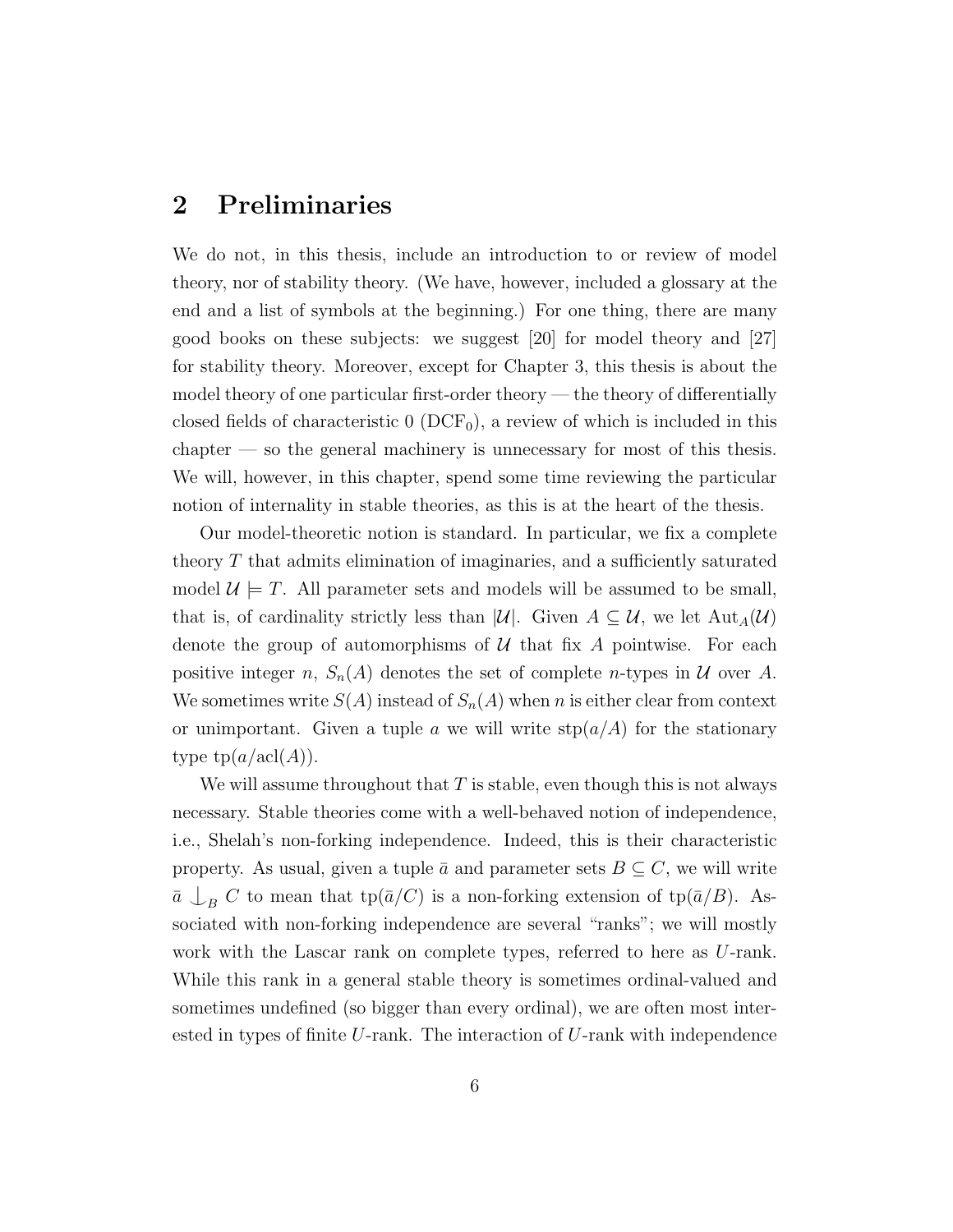is of course central: suppose  $B \subseteq C$  and  $U(\bar{a}/B)$  is finite, then  $\bar{a} \bigcup_B C$  iff  $U(\bar{a}/C) = U(\bar{a}/B).$ 

Finally, a word about tuples. We will often deal with tuples in this thesis, and the following conventions are used: for any n-tuple  $\bar{a}$ , we use  $a_1, a_2, \ldots, a_n$  to denote its elements; for two *n*-tuples  $\bar{a}$  and  $\bar{b}$ ,  $\bar{a} \cdot \bar{b}$  (or simply  $\bar{a}\bar{b}$  when no confusion arises) is defined as  $\sum_{n=1}^n$  $i=1$  $a_i b_i$ , and  $\bar{a}^{\bar{b}} := \prod$ k  $i=1$  $a_i^{b_i}$  whenever this makes sense. We sometimes simply write  $a$  instead of  $\bar{a}$  for a tuple when no confusion arises.

Nothing in this chapter is new, though proofs are sometimes included, either for the sake of completeness or because no appropriate references in the literature were found.

#### <span id="page-14-0"></span>2.1 Internality in stable theories

The following notion expresses a possible interaction between two definable sets.

<span id="page-14-1"></span>**Definition 2.1.** Suppose D and E are A-definable sets. We say that D is *E*-internal if there exists a definable surjective function  $f : E^n \to D$ .

In other words, D is interpretable in the structure induced by  $U$  on  $E$ ; D is definably isomorphic to  $E^{n}/\sim$  where  $\sim$  is the equivalence relation of being in the same fibre of f. So if the induced structure on  $E$  from  $U$ eliminates imaginaries, then  $D$  being E-internal is equivalent to  $D$  being definably isomorphic to some subset of some cartesian power of E.

It is, however, very important here that  $f$  need not be  $A$ -definable: additional parameters may be required. All of the internality structure arises from the (potential) need for additional parameters.

This definition does not use stability. But when the theory is stable as indeed our theory  $T$  is  $-$  then there is a reformulation of internality for types that is technically very useful even though at first sight much more complicated. The following definition is fundamental to this thesis: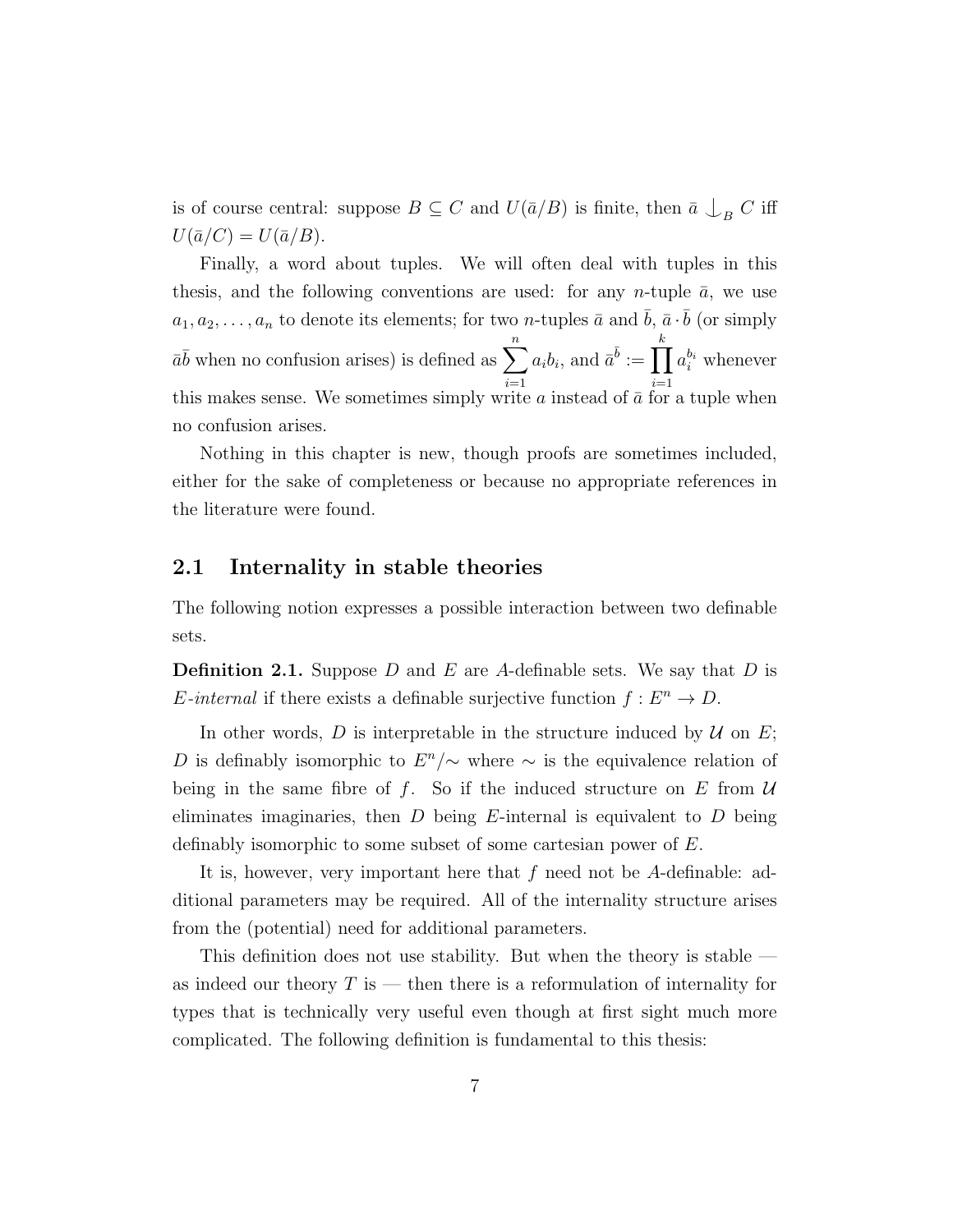<span id="page-15-0"></span>**Definition 2.2.** Let q be a stationary type over A, and  $\mathcal{P}$  be a set of partial types (over different parameter sets) which is invariant under  $\text{Aut}_{A}(\mathcal{U})$ . We say that q is  $\mathcal{P}$ -internal if for some (equivalently any) realization a of q, there exists  $B \supseteq A$  which is independent from a over A, and  $c_1, \ldots, c_n$ realizations of types in  $P$  whose parameter sets are contained in  $B$ , such that  $a \in \text{dcl}(Bc_1 \cdots c_n)$ . We say that q is almost P-internal if a is in acl $(Bc_1 \cdots c_n)$ instead of dcl( $Bc_1 \cdots c_n$ ).

The following explains the correlation with Definition [2.1.](#page-14-1)

**Proposition 2.3.** Suppose  $D, E$  are A-definable sets and  $\varphi(x)$  is an  $L_A$ formula defining E. The following are equivalent:

- (1) D is E-internal.
- (2) For every  $d \in D$ ,  $\text{stp}(d/A)$  is  $\{\{\varphi(x)\}\}\text{-internal.}$

*Proof.* Suppose  $D$  is E-internal witnessed by a  $B$ -definable surjective function  $f: E^n \to D$  for some  $B \supseteq A$ . Given  $d \in D$  let  $d' \models \text{stp}(d/A)$ but with  $d' \bigcup_A B$ . Then  $d' = f(\bar{c})$  for some  $\bar{c} = (c_1, \ldots, c_n) \in E^n$ , so  $d' \in \text{dcl}(Bc_1 \cdots c_n)$ . That is,  $\text{stp}(d'/A) = \text{stp}(d/A)$  is  $\{\{\varphi(x)\}\}\text{-internal}$ .

For the converse we use the following fact about  $P$ -internality in stable theories.

<span id="page-15-1"></span>**Fact 2.4** (Lemma 4.2 of Chapter 7 in [\[27\]](#page-111-2)). Let A be a small set of parameters, and  $q \in S(A)$  be a stationary  $P$ -internal type. Then there exists a partial A-definable function  $f(y_1, \ldots, y_m, z_1, \ldots, z_n)$ , a sequence of realizations  $a_1, \ldots, a_m$  of q, and  $p_1, \ldots, p_n \in \mathcal{P}$ , such that any realization a of q satisfies  $a = f(a_1, \ldots, a_m, c_1, \ldots, c_n)$  for some  $c_1 \models p_1, \ldots, c_n \models p_n$ .

Suppose now that any complete type extending D over  $\operatorname{acl}(A)$  is  $\{\{\varphi\}\}$ internal. For each such  $q \in S(\text{acl}(A))$ , Fact [2.4](#page-15-1) gives us a surjective definable function

$$
f_q: X_q \to Y_q
$$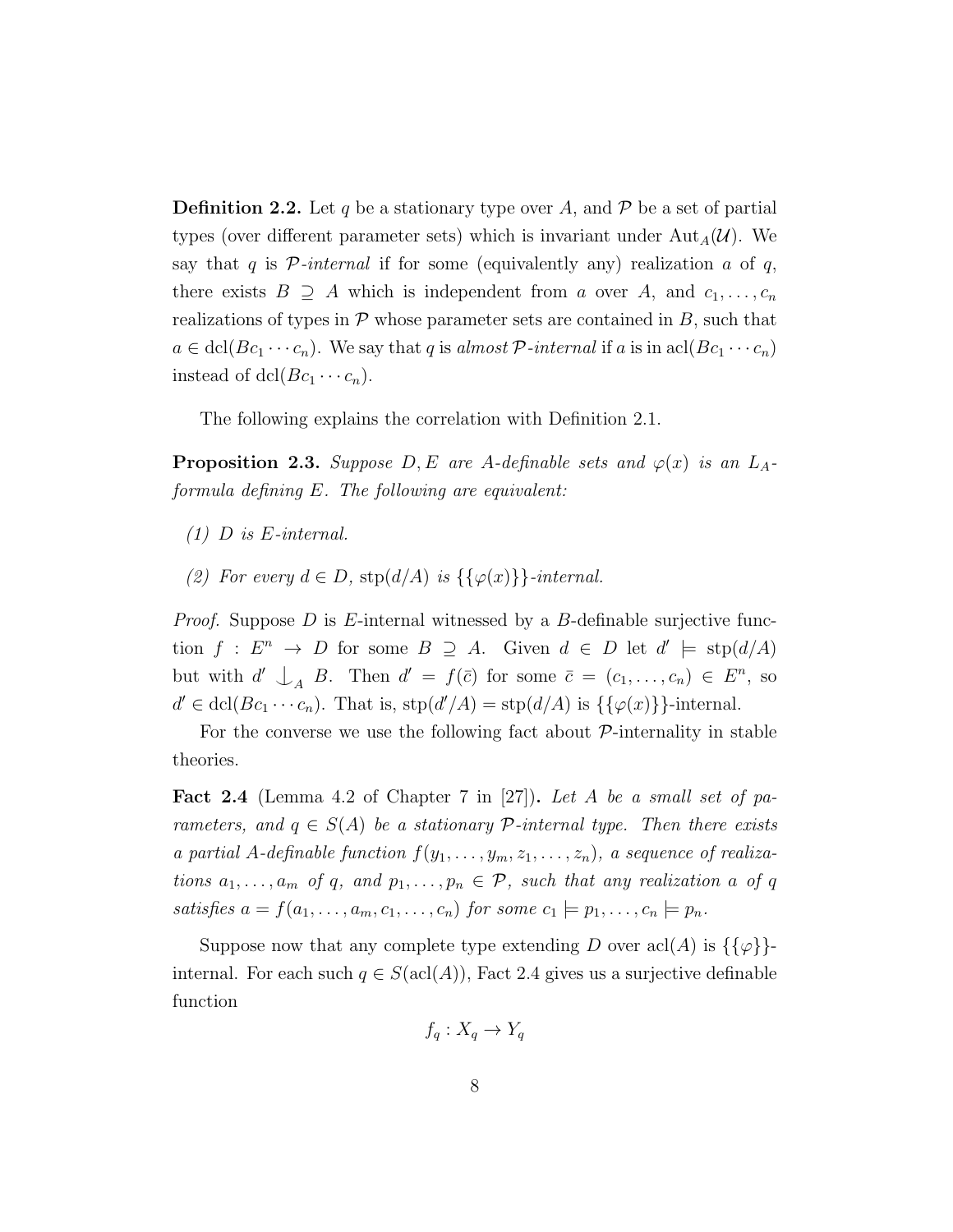where  $X_q \subseteq E^{n_q}$  and  $Y_q$  are definable over some  $B_q \supseteq A$  and  $q(\mathcal{U}) \subseteq Y_q \subseteq D$ . Letting B be the union of all these  $B_q$  (which is still small by stability since  $S(\text{acl}(A))$  is small), we have that the set of all such  $Y_q$  forms a B-definable cover of D. By saturation,  $D = Y_{q_1} \cup \cdots \cup Y_{q_\ell}$  for some finite set of complete types  $q_1, \ldots, q_\ell \in S(\text{acl}(A))$ . Letting X be the disjoint union of  $X_{q_1}, \ldots, X_{q_n}$ in some fixed  $E^n$ , we get a definable surjection  $f_0: X \to D$ . Fixing some  $d \in D$ , we further extend  $f_0$  to f with domain  $E^n$  by defining  $f(x) = d$  for all  $x \in E<sup>n</sup> \backslash X$ . The definable surjection f witnesses E-internality of D.  $\Box$ 

<span id="page-16-0"></span>Remark 2.5. In Fact [2.4](#page-15-1) we can actually take  $\{a_1, \ldots, a_m\}$  to be a Morley sequence in  $q$ , i.e., to be a sequence of independent realizations of  $q$  (see proof of Lemma 4.2 of Chapter 7 in [\[27\]](#page-111-2)).

Here are some basic properties of almost internal types.

- <span id="page-16-1"></span>**Lemma 2.6.** (1) If  $\text{stp}(a/A)$  is almost P-internal and  $b \in \text{acl}(Aa)$ , then  $\text{stp}(b/A)$  is almost P-internal.
	- (2) If  $\text{stp}(a_1/A)$  and  $\text{stp}(a_2/A)$  are almost P-internal, then  $\text{stp}(a_1a_2/A)$  is almost P-internal.
	- (3) If q is almost  $P$ -internal then every stationary extension of q is almost P-internal.

*Proof.* (1) Since  $\text{stp}(a/A)$  is almost P-internal, there exists  $B \supseteq A$  and  $c_1, \ldots, c_n$  realizations of types in  $\mathcal P$  such that  $a \bigcup_A B$  and  $a \in \text{acl}(Bc_1 \cdots c_n)$ . As  $b \in \text{acl}(Aa)$ , we have  $b \bigcup_{A} B$  and  $b \in \text{acl}(Bc_1 \cdots c_n)$ , so  $\text{stp}(b/A)$  is almost P-internal.

(2) Since  $\text{stp}(a_1/A)$  and  $\text{stp}(a_2/A)$  are almost P-internal, suppose for  $i = 1, 2$  we have  $B_i \supseteq A$  and  $c_{i1}, \ldots, c_{in_i}$  realizations of types in  $P$  such that  $a_i \nightharpoonup_A B_i$  and  $a_i \in \text{acl}(B_i c_{i1} \cdots c_{in_i})$ . Let  $B'_1 \models \text{stp}(B_1/Aa_1)$  but with  $B'_1 \perp_{Aa_1} a_2$ , and let  $B'_2 \models \text{stp}(B_2/Aa_2)$  but with  $B'_2 \perp_{Aa_2} a_1B'_1$ . Then we have  $B'_1 B'_2 \perp_A a_1 a_2$ . Moreover, as types in  $P$  are invariant under  $\text{Aut}_A(\mathcal{U}),$ for  $i = 1, 2$  there exists  $c'_{i1}, \ldots, c'_{in_i}$  realizations of types in  $P$  such that  $a_i \in$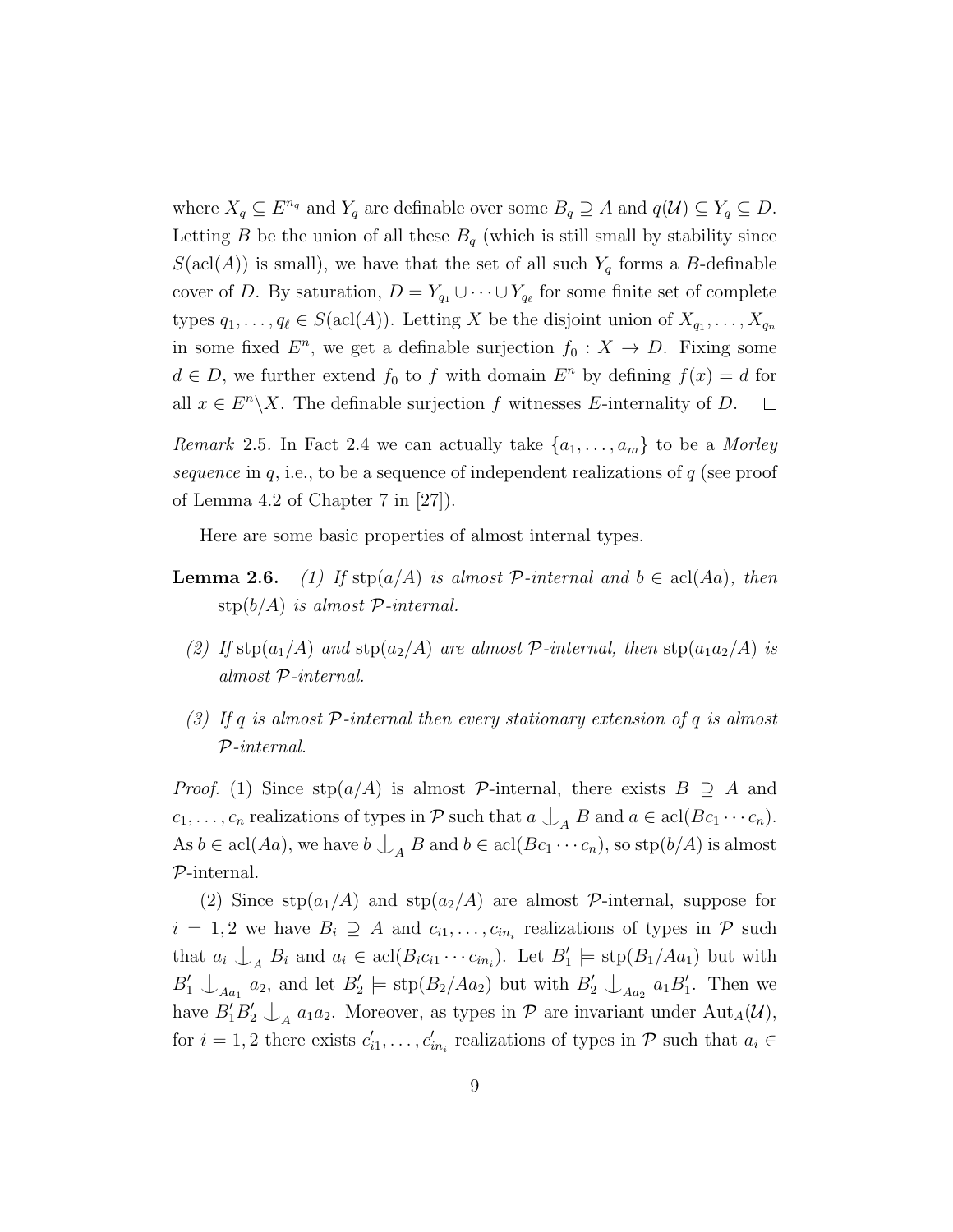$\text{acl}(B'_{i}c'_{i1}\cdots c'_{in_{i}}).$  Thus  $a_{1}a_{2} \in \text{acl}(B'_{1}B'_{2}c'_{11}\cdots c'_{1n_{1}}c'_{21}\cdots c'_{2n_{2}}),$  and therefore stp $(a_1a_2/A)$  is almost  $\mathcal{P}$ -internal.

(3) Suppose  $p \in S(A')$  extends  $q \in S(A)$  and is stationary. Fix some  $a \models p$ . Since  $a \models q$ , there exists  $B \supseteq A$  and  $c_1, \ldots, c_n$  realizations of types in P such that  $a \bigcup_{A} B$  and  $a \in \text{acl}(Bc_1 \cdots c_n)$ . Let  $B' \models \text{tp}(B/Aa)$  but with  $B' \cup_{A} A'$ , and let  $\alpha \in \text{Aut}_{A}(\mathcal{U})$  be such that  $\alpha(B) = B'$ . Then  $a \perp_{A'} B'$ , and  $a \in \text{acl}(A'B'\alpha(c_1)\cdots \alpha(c_n))$ , and therefore  $p = \text{tp}(a'/A')$  is almost  $\mathcal{P}\textrm{-}$  internal.  $\Box$ 

The following lemma shows that, for any almost  $P$ -internal type q, there exists a  $\mathcal{P}$ -internal type which is interalgebraic with  $q$ . Hence almost internality is not so far from internality.

<span id="page-17-0"></span>**Lemma 2.7.** If a stationary type q over A is almost  $P$ -internal, then for any  $a \vDash q$ , there exists a tuple  $a_0$  such that  $tp(a_0/A)$  is P-internal and  $acl(Aa)$  =  $\operatorname{acl}(Aa_0)$ .

*Proof.* Given any realization  $a \vDash q$ , let n be the least number such that there exists an  $L_A$ -formula  $\varphi(x, y, z)$ , a tuple b independent from a over A and a tuple c realizing types in P such that  $\models \varphi(a, b, c)$  and  $\varphi(\mathcal{U}, b, c)$  is of size n. We fix these b, c, and  $\varphi$  that satisfy  $|\varphi(\mathcal{U},b,c)|=n$ .

Step 1. We prove that  $\varphi(\mathcal{U},b,c) \subseteq \operatorname{acl}(Aa)$ .

Let  $a = a_1, a_2, \ldots, a_n$  be the elements of  $\varphi(\mathcal{U}, b, c)$ . Towards a contradiction, suppose without loss of generality that  $a_2 \notin \text{acl}(Aa)$ . Then there are  $a'_2$ , b' and c' such that  $\text{tp}(a'_2b'c'/Aa) = \text{tp}(a_2bc/Aa)$  and  $a'_2b' \bigcup_{Aa} a_2 \cdots a_nb$ . Since  $a'_2 \notin \text{acl}(Aa)$  and  $a'_2 \bigcup_{Aa} a_2 \cdots a_n b, a'_2 \notin \text{acl}(Aaa_2 \cdots a_n b)$ . In particular,  $a'_2 \neq a_i$  for  $i = 1, 2, ..., n$ . Also, since  $a \bigcup_A b$  and  $b \bigcup_{A_a} b'$ , we have  $b \perp_A ab'$ , and therefore  $b \perp_{Ab'} a$ . As  $tp(b'/Aa) = tp(b/Aa)$  and  $b \perp_A a$ , we have  $b' \perp_A a$ , which, together with  $b \perp_{Ab'} a$ , yields  $bb' \perp_A a$ . Now the fact that q is almost P-internal is witnessed by  $a \models \varphi(x, b, c) \land \varphi(x, b', c')$ , and the size of  $\varphi(\mathcal{U},b,c) \wedge \varphi(\mathcal{U},b',c')$  is smaller than n (notice that  $|\varphi(\mathcal{U},b,c)| =$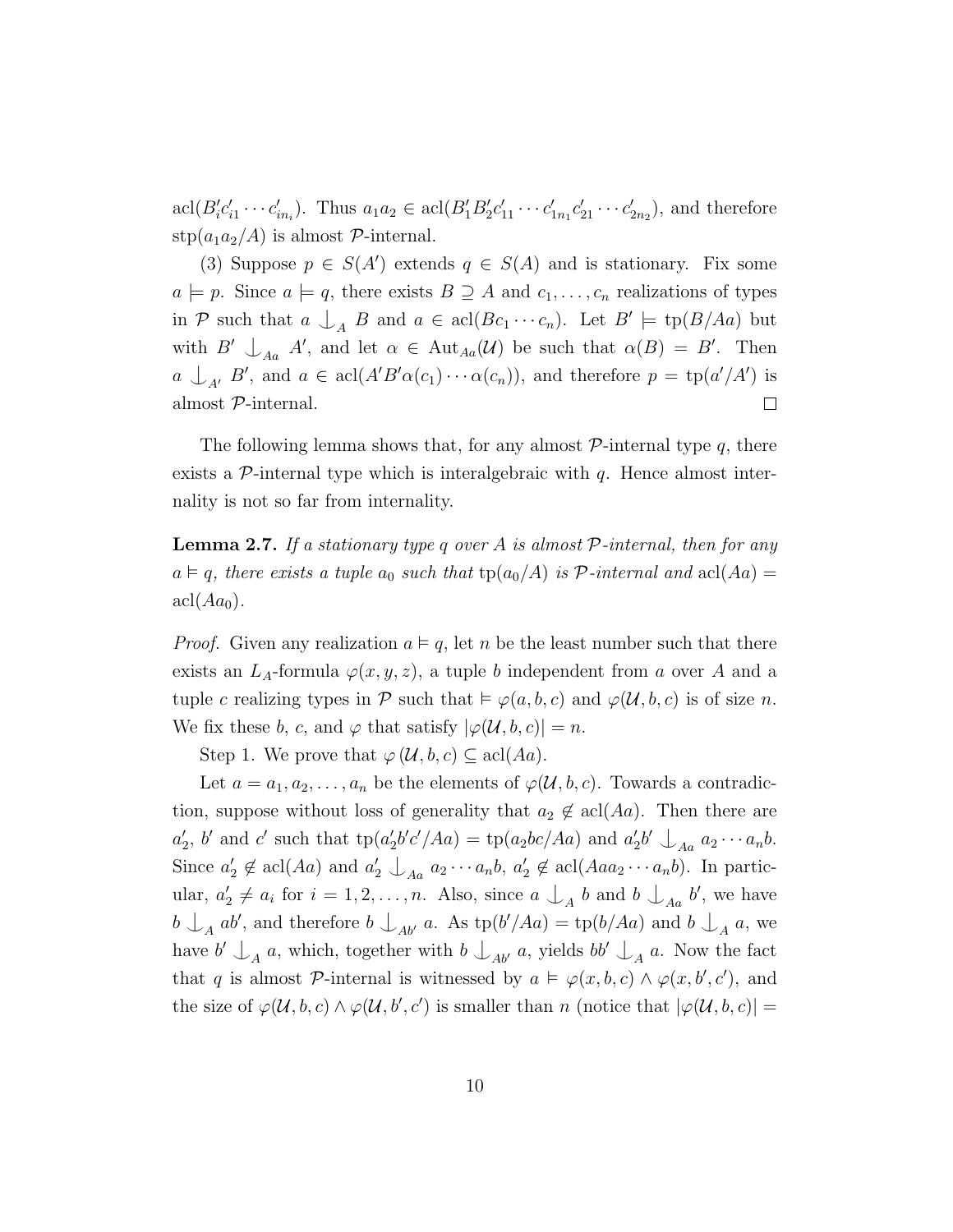$|\varphi(\mathcal{U}, b', c')| = n$ , but the two sets are not the same), contradicting minimality of n.

Step 2. Let d be the code of the set  $\varphi(\mathcal{U},b,c)$ . That is, d is a tuple with the property that  $\sigma \in \text{Aut}(\mathcal{U})$  fixes d pointwise iff  $\sigma$  fixes  $\varphi(\mathcal{U},b,c)$  setwise. Then  $\text{tp}(d/A)$  is P-internal and  $\text{acl}(Aa) = \text{acl}(Ad)$ .

We have  $a \in \text{acl}(d) \subseteq \text{acl}(Ad)$  by the definition of a code, and  $d \in$ dcl( $aa_2 \cdots a_n$ )  $\subseteq$  acl( $Aa$ ). Moreover, as  $a \perp_A b$ , we have  $d \perp_A b$ . Since  $d$ is the code of  $\varphi(\mathcal{U},b,c)$  where  $\varphi$  is an  $L_A$ -formula,  $d \in \text{dcl}(Abc)$ . Therefore  $tp(d/A)$  is P-internal.  $\Box$ 

When  $q$  is  $\mathcal{P}\text{-internal}$ , the following group measures, to some extent, how many additional parameters are needed to witness the internality.

**Definition 2.8.** For a P-internal type q over A, the binding group of q is  $\mathrm{Aut}_A(q/\mathcal{P}) := \{ \sigma \}_{q(\mathcal{U})} : \sigma \in \mathrm{Aut}_A(\mathcal{U}) \text{ and } \sigma \}_{p(\mathcal{U})} = \mathrm{id} \text{ for all } p \in \mathcal{P}.$ 

Note that  $\text{Aut}_A(q/\mathcal{P})$  acts naturally on the type-definable set  $q(\mathcal{U})$ . A central theorem in stability theory, going back to Zilber [\[32\]](#page-112-0) and developed further by Poizat [\[29\]](#page-111-3), is that when  $q$  is  $P$ -internal, this group is definable.

**Fact 2.9** (Theorem 4.8 of Chapter 7 in [\[27\]](#page-111-2)). If the types in  $P$  are over A, and q is a stationary type over A that is  $\mathcal{P}$ -internal, then both  $\text{Aut}_A(q/\mathcal{P})$  and its action on  $q(U)$  are type-definable. That is, there exists a type-definable group G over A, acting type-definably over A on  $q(\mathcal{U})$ , such that G together with its action on  $q(\mathcal{U})$  is isomorphic to  $\text{Aut}_A(q/\mathcal{P})$  acting naturally on  $q(\mathcal{U})$ .

While the group G given by the binding group theorem need only be typedefinable in general, if T is  $\omega$ -stable (as it will be in our intended application) then G will in fact be a definable group. This is because in an  $\omega$ -stable theory all type-definable groups are in fact definable (see Theorem 7.5.3 of [\[20\]](#page-110-3)).

**Lemma 2.10.** Let  $q \in S(A)$  be stationary and  $P$ -internal. Then there exists an integer n and  $a_1, \ldots, a_n \models q$  such that if  $\alpha_1, \alpha_2 \in \text{Aut}_A(q/\mathcal{P})$  satisfies  $\alpha_1(a_i) = \alpha_2(a_i)$  for  $i = 1, 2, \ldots, n$ , then  $\alpha_1 = \alpha_2$ .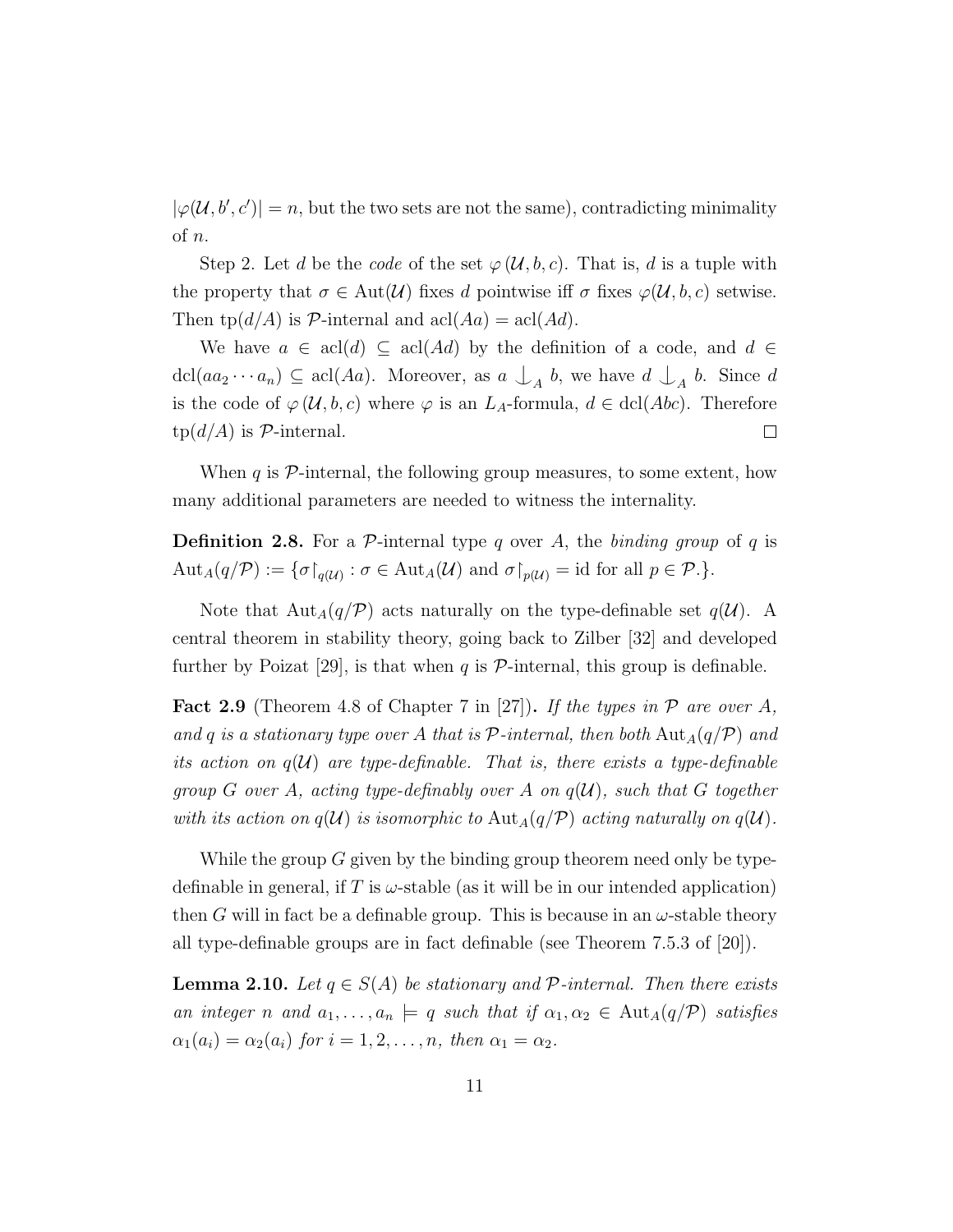*Proof.* This is because, by Fact [2.4,](#page-15-1) there exist  $a_1, \ldots, a_n \models q$  such that any  $a \models q$  satisfies  $a \in \text{dcl}(A\mathcal{P}(\mathcal{U})a_1 \cdots a_n).$  $\Box$ 

Remark 2.11. This property of a binding group is known as finite faithfulness (see, for example, Definition 3.9 of [\[9\]](#page-109-5)). In addition, by Remark [2.5,](#page-16-0) we may choose  $a_1, \ldots, a_n$  to be any Morley sequence of p of length n.

As in the beginning of our discussion of internality, we are often interested in the case that  $\mathcal{P} = {\{\varphi(x)\}}$  where  $\varphi(x)$  is an  $L_A$ -formula. Writing  $E :=$  $\varphi(\mathcal{U})$  we will say that q is E-internal or almost E-internal instead of  $\mathcal{P}$ internal and almost  $\mathcal{P}$ -internal, and we write  $\text{Aut}_A(q/E)$  for the binding group.

We conclude this section by exploring a little bit what happens when  $q$  is E-internal but the internality really requires new parameters. But first recall the following useful fact about stable theories.

Fact 2.12 (See, for example, Corollary 8.3.3 of [\[31\]](#page-111-4)). Suppose  $E \subseteq U^n$  is A-definable. Then E is stably embedded in U. That is, if  $X \subseteq \mathcal{U}^n$  is any definable set then  $X \cap E$  is definable with parameters from  $A \cup E$ .

The following lemma, essentially contained in the appendix to [\[8\]](#page-109-6), captures the usefulness of stable embeddedness.

<span id="page-19-0"></span>**Lemma 2.13.** Suppose  $E$  is a stably embedded  $A$ -definable set.

- (a) For any tuple a,  $tp(a/\text{dcl}(Aa) \cap \text{dcl}(A \cup E))$  +  $tp(a/A \cup E)$ .
- (b) Given tuples  $a_1, a_2$ , if  $tp(a_1/A \cup E) = tp(a_2/A \cup E)$  then there is  $\alpha \in$ Aut<sub>A</sub>(U) with  $\alpha|_E = \text{id}$  and  $\alpha(a_1) = a_2$ .

*Proof.* Part (a) is the  $(5) \Rightarrow (1)$  direction of Lemma 1 of the appendix to [\[8\]](#page-109-6).

Part (b) can be deduced from the proof of  $(2) \Rightarrow (6)$  in that lemma. But we give some details.

Claim. Given  $A_1, A_2$  subsets of U of cardinality less than  $|\mathcal{U}|$ , and a partial elementary map  $\tau : A \cup E \cup A_1 \rightarrow A \cup E \cup A_2$  such that  $\tau \upharpoonright_{A \cup E} = id$  and  $\tau(A_1) = A_2$ , if  $b_1 \in \mathcal{U}$  then there exists  $b_2 \in \mathcal{U}$  realizing  $\tau(\text{tp}(b_1/A \cup E \cup A_1)).$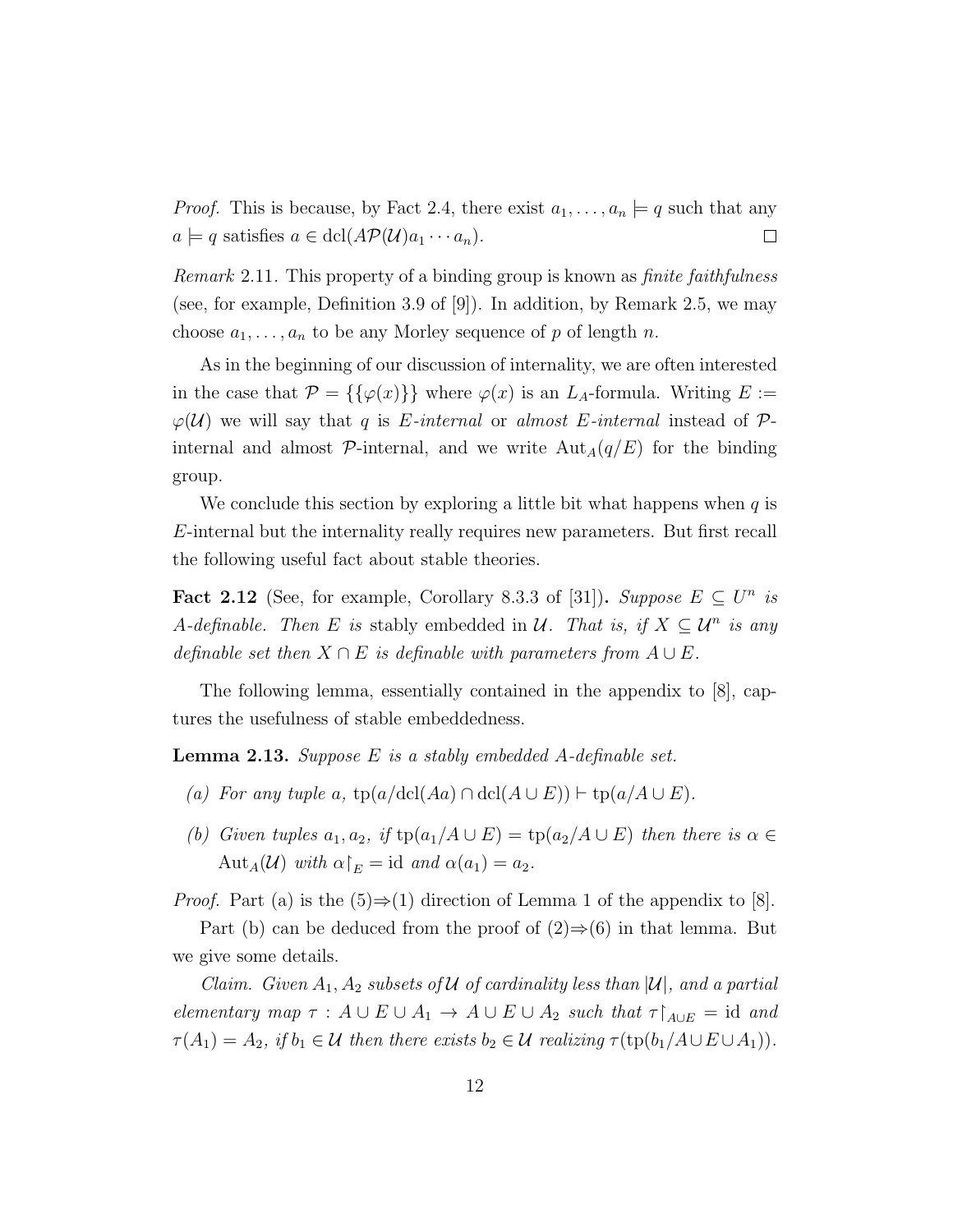*Proof of Claim.* By Part (a) applied to all finite tuples from  $A_1 \cup \{b_1\}$ , there is  $E_0 \subseteq E$  such that  $|E_0| < |\mathcal{U}|$  and  $\text{tp}(A_1b_1/A \cup E_0) \vdash \text{tp}(A_1b_1/A \cup E)$ . By saturation there is  $b_2$  realizing  $\tau$ (tp( $b_1/A \cup E_0 \cup A_1$ )). But  $\tau$ (tp( $b_1/A \cup$  $E_0 \cup A_1$ )  $\vdash \tau(\text{tp}(b_1/A \cup E \cup A_1))$ . This proves the claim.

Using this claim it is easy to build  $\alpha$  by a familiar back-and-forth construction.  $\Box$ 

Fix an A-definable set E and a stationary type  $q \in S(A)$ .

**Definition 2.14.** We say that q is weakly orthogonal to E if for some (equivalently any)  $a \models q$  and any finite tuple  $\bar{e}$  from  $E$ ,  $a \bigcup_A \bar{e}$ .

So in some sense this says that q has nothing to do with  $E$  — but only if you fix the parameter set  $A$ . It leaves open the possibility of a lot of interaction if you pass to more parameters. So, in fact,  $a$  can be both  $E$ internal and weakly orthogonal to E. We will see natural examples of this in the context of differentially closed fields.

<span id="page-20-0"></span>**Lemma 2.15.** Suppose q is E-internal. Then q is weakly orthogonal to E iff  $\text{Aut}_A(q/E)$  acts transitively on  $q(\mathcal{U})$ .

*Proof.* We first show that if q is weakly orthogonal to E then q has a unique extension to  $A\cup E$ . Indeed, for any  $a_1, a_2 \models q$  and  $\overline{e}$  a tuple from E, we have  $a_i \nightharpoonup_A \bar{e}$  for  $i = 1, 2$ , so  $a_1, a_2 \models q|\bar{e}$ . Now, as q is stationary, this implies  $tp(a_1/A\cup \bar{e}) = tp(a_2/A\cup \bar{e})$ . This shows that there is a unique extension of q to  $A\cup \overline{e}$ . Since  $\overline{e}$  is chosen arbitrarily, we get that there is a unique extension of q to  $A \cup E$ .

Suppose  $a_1, a_2 \models q$ . Then as we have just seen, we have  $tp(a_1/A \cup E)$  $tp(a_2/A\cup E)$ . Since E is stably embedded in U, by Lemma [2.13,](#page-19-0) there exists  $\alpha \in \text{Aut}_A(\mathcal{U})$  such that  $\alpha|_E = \text{id}$  and  $\alpha(a_1) = a_2$ . That is,  $\text{Aut}_A(q/E)$  acts transitively on  $q(\mathcal{U})$ .

For the converse, suppose  $\text{Aut}_A(q/E)$  acts transitively on  $q(\mathcal{U})$ . Let  $a \models q$ and  $\bar{e}$  be a tuple from E. Let  $a' \models q$  with  $a' \bigcup_A \bar{e}$ . By assumption there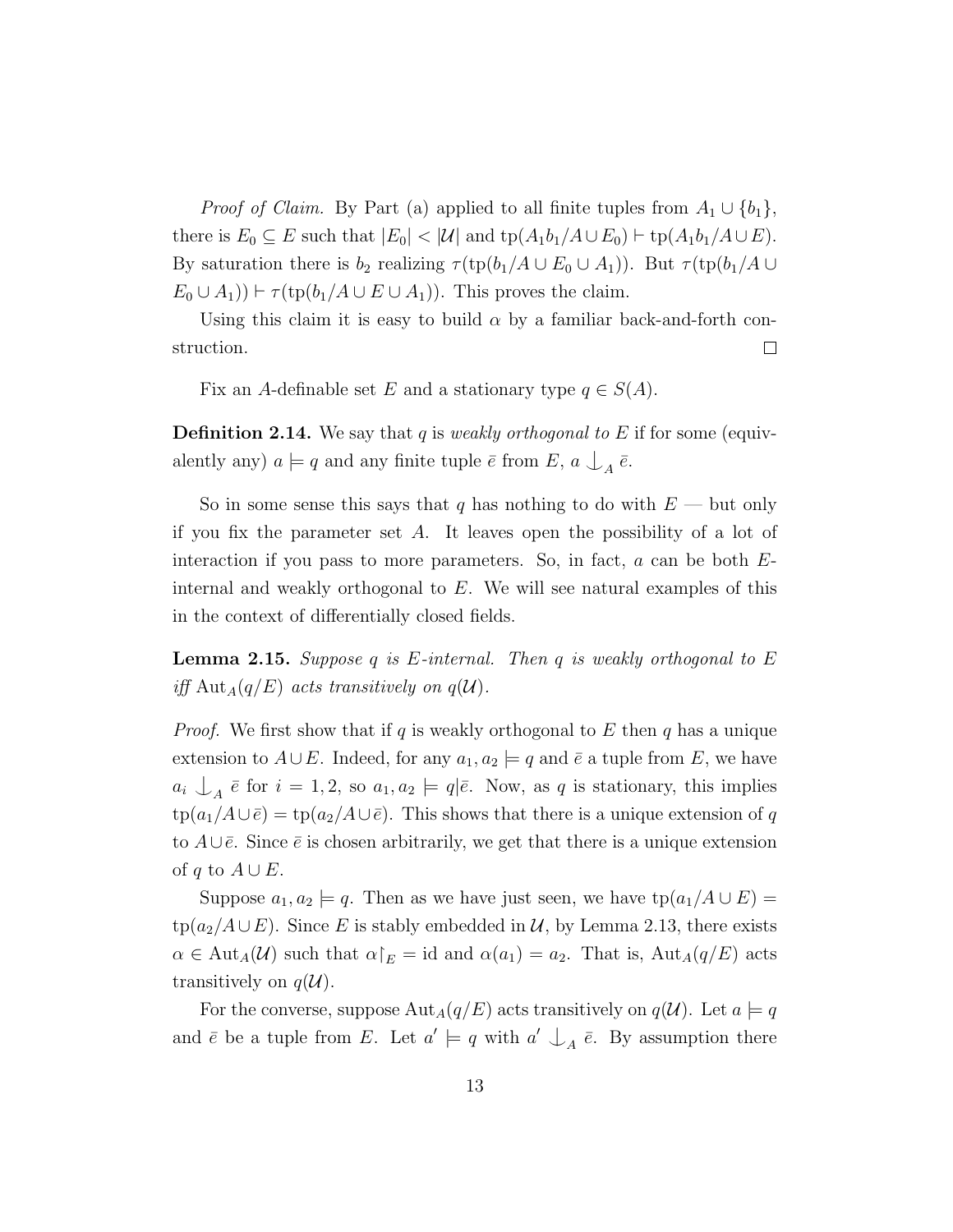exists  $\alpha \in \text{Aut}_A(q/E)$  such that  $\alpha(a') = a$ . Since  $\alpha \upharpoonright_{A \cup E} = \text{id}$ , we get  $a \bigcup_A \bar{e}$ as desired.  $\Box$ 

<span id="page-21-2"></span>**Lemma 2.16.** Suppose  $q \in S(A)$  is minimal, i.e., of U-rank 1. Then q is not weakly orthogonal to E iff  $q(\mathcal{U}) \subseteq \text{acl}(AE)$ .

*Proof.* If q is not weakly orthogonal to E, for some  $a \models q$  and some  $\bar{e}$  from the set E, we have  $a \nleq_A \bar{e}$ . As q is of U-rank 1,  $a \in \text{acl}(A\bar{e}) \subseteq \text{acl}(AE)$ . By an automorphism argument we get  $q(\mathcal{U}) \subseteq \text{acl}(AE)$ .

Conversely, suppose  $q(\mathcal{U}) \subseteq \text{acl}(AE)$ . Let  $a \models q$ . Then  $a \in \text{acl}(A\overline{e})$  for some  $\bar{e}$  from E. As q is not algebraic,  $a \notin \text{acl}(A)$ . Hence  $a \nleq_A \bar{e}$  and we see that  $q$  is not weakly orthogonal to  $E$ .  $\Box$ 

#### <span id="page-21-0"></span>2.2 Differentially closed fields

We begin with a review of differential algebra. A *differential ring* is a commutative unitary ring R equipped with an additional function  $\delta: R \to R$ that satisfies the Leibniz rule  $\delta(xy) = x\delta y + y\delta x$ . A differential field is a differential ring whose underlying ring is is a field. If  $(F, \delta)$  is a differential field then by the *field of constants* we mean the subfield  $\mathcal{C}_F := \{x \in F : \delta x = 0\}.$ 

In this thesis all differential fields will be of characteristic zero.

Given a differential field  $(F, \delta)$ , the ring of  $\delta$ -polynomials in x is the differential ring  $F\{x\} := F[x = x^{(0)}, x^{(1)}, \ldots]$  where  $\delta x^{(i)} = x^{(i+1)}$ . It is not hard to check that this uniquely determines a differential ring structure on  $F\{x\}$  that extends  $(F, \delta)$ . One can, of course, in the obvious way, consider the  $\delta$ -polynomial ring  $F\{\bar{x}\}\$ in a tuple of variables  $\bar{x} = (x_1, \ldots, x_n)$ . The fraction field of  $F\{\bar{x}\}\text{, denoted by }F\langle\bar{x}\rangle\text{, is the differential field of }\delta\text{-rational}$ functions.

The following useful fact is deduced by a straightforward Leibniz rule computation.

<span id="page-21-1"></span>**Fact 2.17.** Suppose  $(F, \delta)$  is a differential field,  $f \in F[\bar{x}]$ , and  $\bar{a} = (a_1, \ldots, a_n)$  $a_n$ ) is a tuple from some differential field extension  $(K, \delta) \supseteq (F, \delta)$ . Then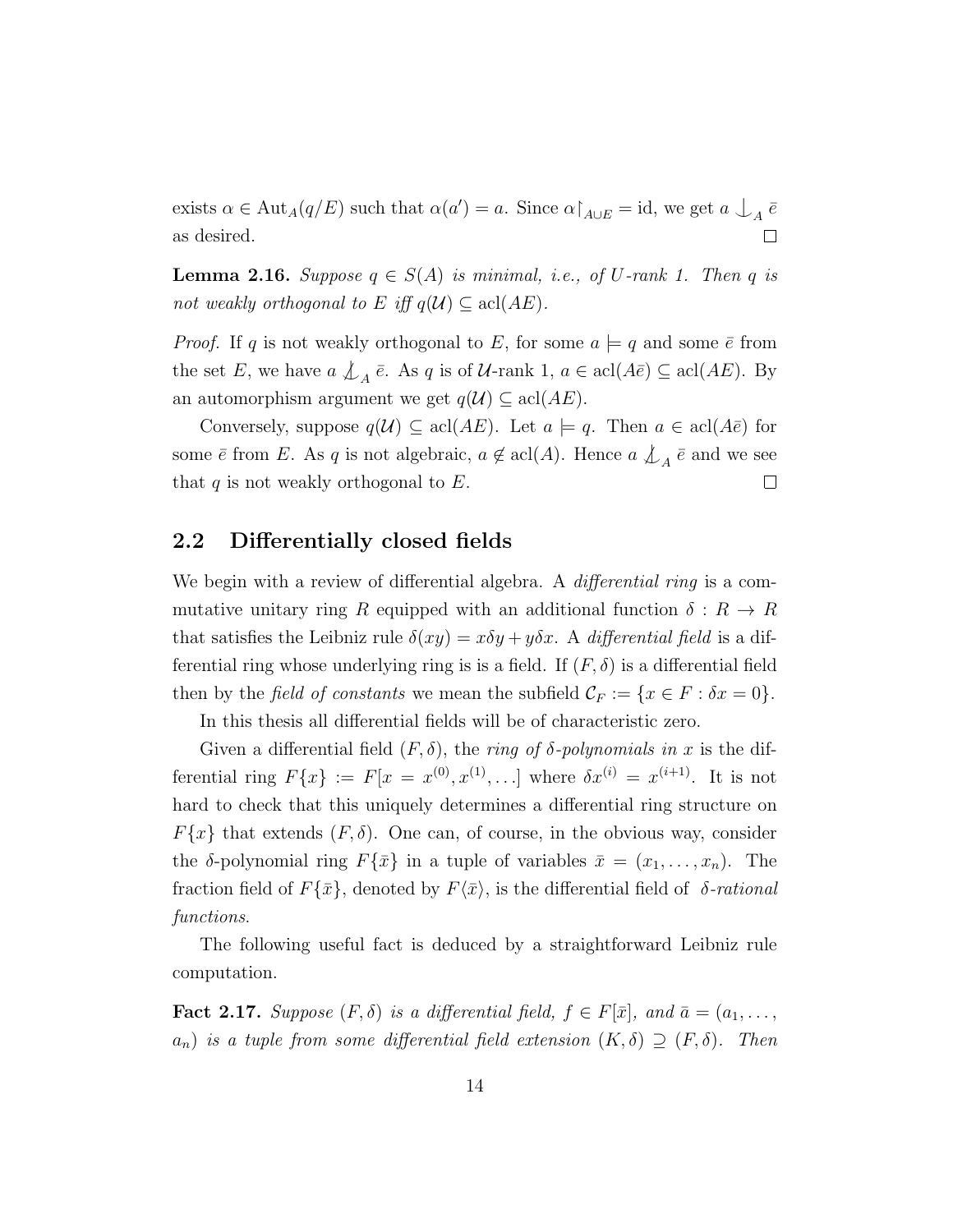$\delta f(\bar{a}) = \sum_{n=1}^{n}$  $i=1$ ∂f  $\partial x_i$  $(\bar{a})\delta a_i + f^{\delta}(\bar{a})$ , where  $f^{\delta} \in F[\bar{x}]$  is obtained by applying  $\delta$  to the coefficients of f.

Corollary 2.18. Let  $L \supseteq K$  be two differential fields. Then

$$
\mathcal{C}_K^{\mathrm{alg}} \cap L = K^{\mathrm{alg}} \cap \mathcal{C}_L.
$$

In particular, taking  $L = K$ , we see that the field of constants is relatively algebraically closed in a differential field.

*Proof.* Suppose  $a \in L$  is algebraic over  $\mathcal{C}_K$ . Then  $a \in \mathcal{C}_K^{\text{alg}} \subseteq K^{\text{alg}}$ . Now let  $P \in \mathcal{C}_K[x]$  be the minimal polynomial of a over  $\mathcal{C}_K$ . Then  $0 = \delta P(a)$  $dP$  $\frac{dP}{dx}(a)\delta a + P^{\delta}(a) = \frac{dP}{dx}$  $\frac{d}{dx}(a)\delta a$  by Fact [2.17.](#page-21-1) Since  $P(x)$  is the minimal polynomial of a over  $\mathcal{C}_K$ ,  $\frac{dP}{dx}(a) \neq 0$ , so  $\delta a = 0$ . Therefore  $a \in \mathcal{C}_L$ .

Suppose now that  $a \in C_L$  is algebraic over K. Then  $a \in C_L \subseteq L$ . Let  $P \in K[x]$  be the minimal polynomial of a over K. Then  $0 = \delta P(a)$  $dP$  $\frac{dI}{dx}(a)\delta a + P^{\delta}(a) = P^{\delta}(a)$  by Fact [2.17.](#page-21-1) Note that  $P^{\delta}$  is either the zero  $\frac{dx}{y}$  polynomial or a polynomial of strictly smaller degree than P (since P is monic). As  $P^{\delta}(a) = 0$ ,  $P^{\delta}$  must be the zero polynomial, so  $a \in \mathcal{C}_K^{\text{alg}}$ .  $\Box$ 

For a differential field extension  $F \subseteq K$ , if  $\alpha \in K$ , then we use  $F\langle \alpha \rangle$ to denote the differential field generated by F and  $\alpha$ . Note that if  $\alpha$  is differentially transcendental over F (meaning  $\{\alpha, \delta\alpha, \delta^2\alpha, ...\}$ ) is algebraically independent over F), then  $F\langle\alpha\rangle$  is isomorphic to the differential rational function field  $F(x)$ . Similarly, for a set  $A \subseteq K$ , we use  $F\langle A \rangle$  to denote the differential field generated by F and A.

We study differential fields model theoretically in the language  $L =$  $\{0, 1, +, -, \times, \delta\}$  of rings together with a unary function symbol for the derivation. The class of differential fields of characteristic 0 is axiomatizable in the natural way by the theory denoted  $DF_0$ . That this theory has a model completion was shown by Blum [\[4\]](#page-109-1) who gave differential-algebraic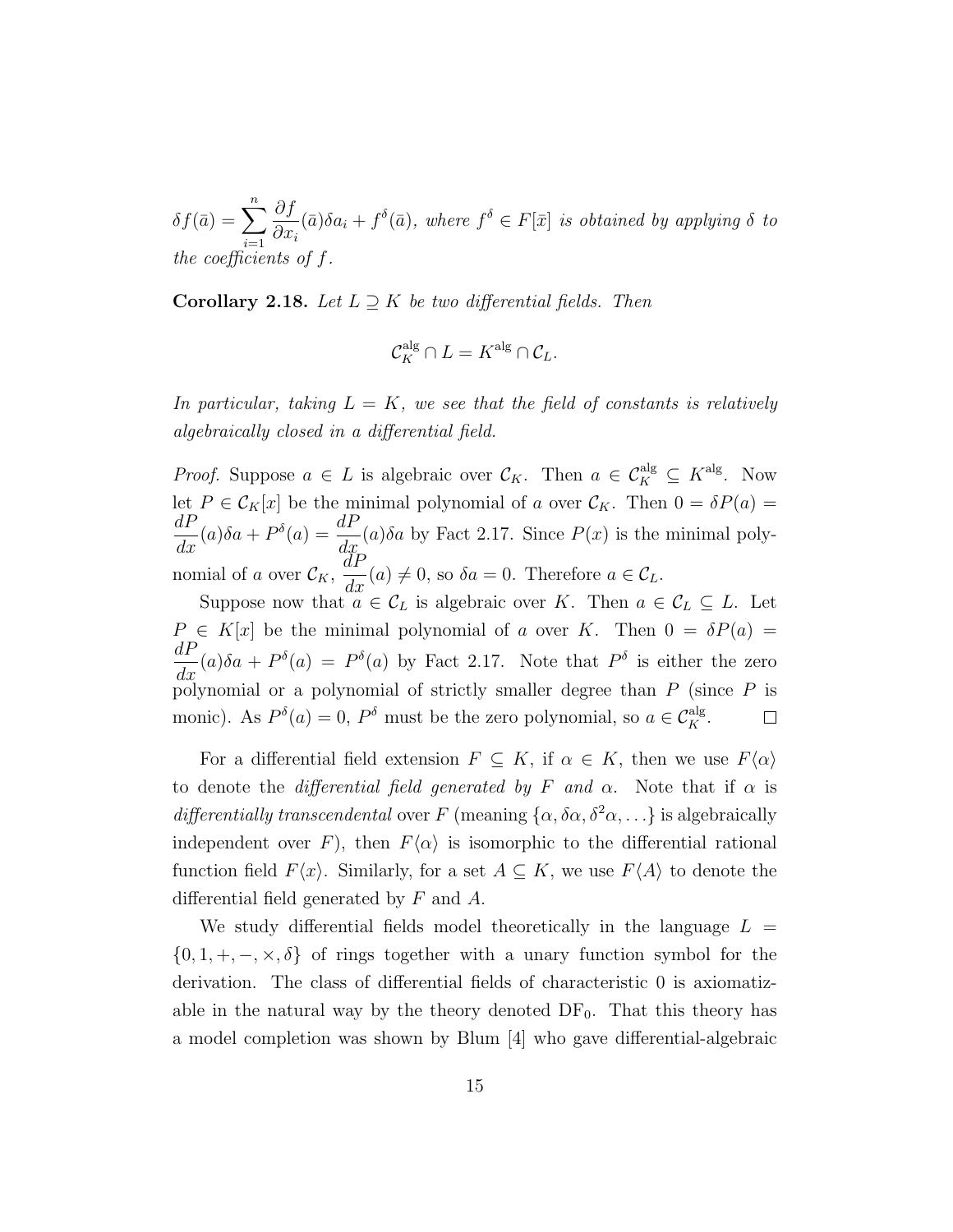axioms, but see also the geometric axioms of Pierce and Pillay [\[26\]](#page-111-5). That model completion is the theory of differentially closed fields in characteristic zero, denoted by  $DCF_0$ . It is the theory of existentially closed differential fields. That is, a differential field  $(K, \delta)$  is *differentially closed* if every system of differential polyomial equations with a solution in some differential field extension already has a solution in  $K$ . DCF<sub>0</sub> enjoys a number of modeltheoretic tameness properties including

- Quantifier elimination,
- Elimination of imaginaries, and
- $\omega$ -stability.

See, for example, [\[19\]](#page-110-4) for a survey of this theory.

We work as usual in a sufficiently saturated model  $(\mathcal{U}, \delta) \models \text{DCF}_0$ , and denote its constant field by  $\mathcal C$ . Model-theoretic definable closure in this theory is given by differential field generation, and model-theoretic algebraic closure is given by field-theoretic algebraic closure. That is, if  $A \subseteq U$  then  $dcl(A) = \mathbb{Q}\langle A \rangle$  and  $acl(A) = \mathbb{Q}\langle A \rangle^{alg}$ . Shelah's non-forking independence has the following algebraic characterization: for  $\bar{a}$  a tuple and  $B \subseteq C$  sets of parameters, given that  $\bar{a}$  is not differentially transcendental over  $B$ , then  $\bar{a}\, \mathop{\downarrow}\nolimits_{B} C$  iff

Tr
$$
\text{Deg}(\mathbb{Q}\langle C,\bar{a}\rangle/\mathbb{Q}\langle C\rangle) = \text{Tr} \cdot \text{Deg}(\mathbb{Q}\langle B,\bar{a}\rangle/\mathbb{Q}\langle B\rangle).
$$

Equivalently,  $\mathbb{Q}\langle B,\bar{a}\rangle^{\text{alg}}$  is algebraically disjoint from  $\mathbb{Q}\langle C\rangle^{\text{alg}}$  over  $\mathbb{Q}\langle B\rangle^{\text{alg}}$ .

Let us now review the basics of differential-algebraic geometry.

The Kolchin topology on  $\mathcal{U}^n$  is defined as follows: we say that a definable set  $A \subseteq \mathcal{U}^n$  is Kolchin closed if there exist  $f_1, \ldots, f_m \in \mathcal{U}\{\bar{x}\}\$  such that  $A = \{\bar{x} \in \mathcal{U}^n : f_1(\bar{x}) = \cdots = f_m(\bar{x}) = 0\}.$  Theorem 1.16 of [\[18\]](#page-110-5) shows that this topology is Noetherian: there is no descending chain of closed sets. The *generic type* of an irreducible Kolchin closed set B over a  $\delta$ -field k is the type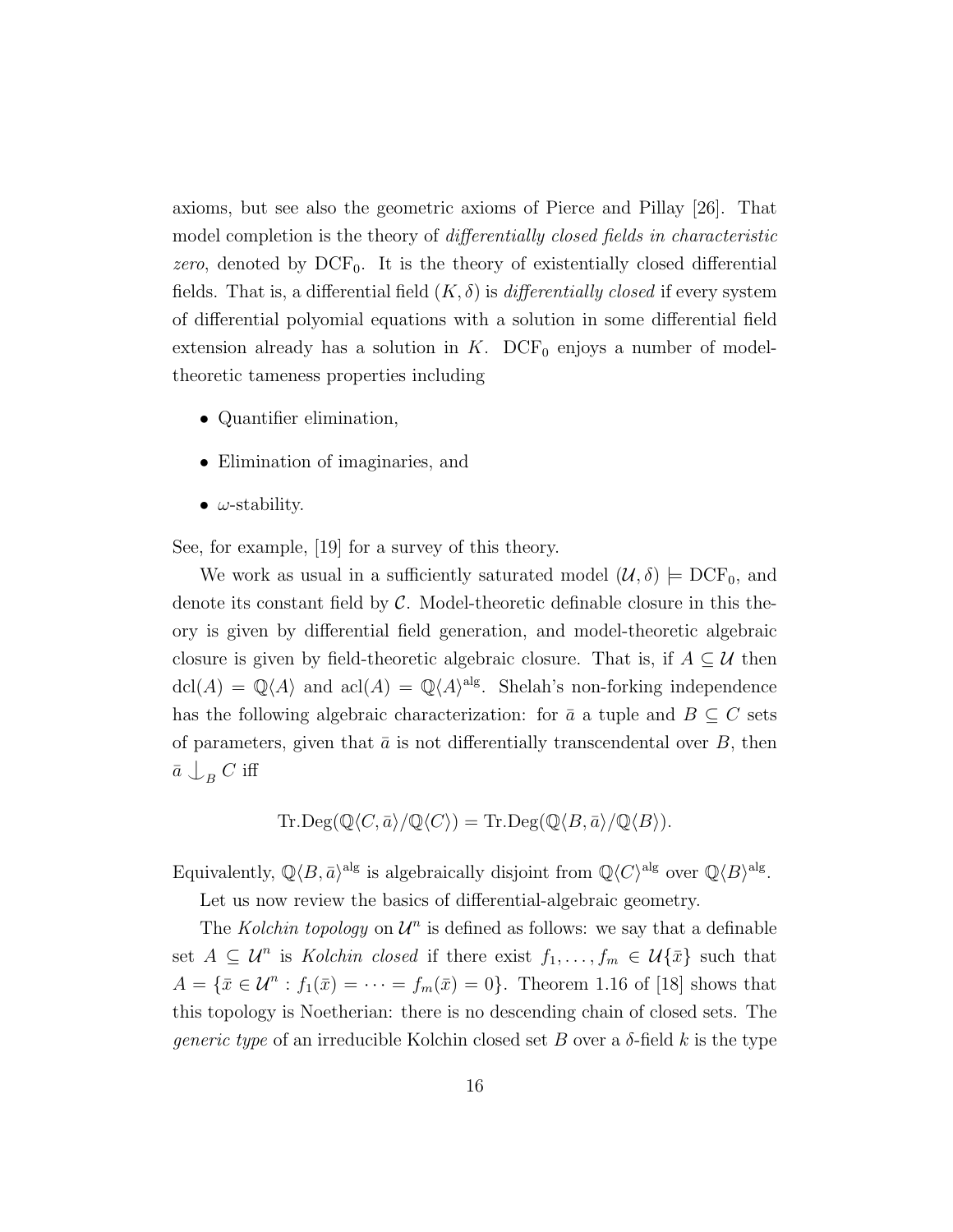which says that x is in B but not in any k-definable Kolchin closed proper subset of B. A definable set is *irreducible* if its Kolchin closure is. By the generic type of an irreducible definable set, we mean the generic type of its Kolchin closure. Note that this does not always coincide with the type of greatest U-rank: over the empty set, the generic type p of  $\mathcal C$  is of U-rank 1, which is the type of greatest U-rank in the set defined by  $x\delta^2 x = \delta x$ , as shown in Corollary 5.17 of [\[18\]](#page-110-5), but  $p$  is not generic in this definable set. The term "generic solution" is similarly defined: a generic solution of a set of equations over a given parameter set is a solution that realizes the generic type over that parameter set of the definable set defined by the set of equations.

As mentioned above, the generic type of the field of constants  $\mathcal C$  has  $U$ rank 1. In fact it is strongly minimal and the full induced structure in  $\mathcal C$ from  $(\mathcal{U}, \delta)$  is that of a pure algebraically closed field. It is in this sense that we view the study of  $DCF_0$  as an expansion of algebraic geometry: algebraic geometry lives as the structure induced by  $DCF_0$  in the constant field.

The following consequence of strong minimality of  $\mathcal C$  will be useful:

**Lemma 2.19.** Let  $F \subseteq \mathcal{U}$  be an algebraically closed differential field with  $\mathcal{C}_F$ being its field of constants. For any  $f(\bar{x}) \in F(\bar{x})$ , if  $f(\bar{x}) = 0$  has a solution  $\bar{c} \in \mathcal{C}$ , then it has a solution in  $\mathcal{C}_F$ .

*Proof.* Assume the conclusion does not hold. Let  $i$  be the maximal possible number such that the first i coordinates of a solution of the equation  $f(\bar{x}) = 0$ are in  $\mathcal{C}_F$ , i.e., there exists a solution  $\bar{e} = (e_1, \ldots, e_k) \in \mathcal{C}$  of  $f(\bar{x}) = 0$  such that  $e_1, \ldots, e_i \in \mathcal{C}_F$ , and for any solution  $\bar{c}$ , at least one of  $c_1, \ldots, c_{i+1}$  is not in  $\mathcal{C}_F$ . In particular,  $e_{i+1} \notin \mathcal{C}_F$ .

Let  $f_i(x_{i+1},...,x_k) := f(e_1,...,e_i,x_{i+1},...,x_k)$ . Note that  $(e_{i+1},...,e_k)$ is a solution of  $f_i(x_{i+1},...,x_k) = 0$ , which is an equation over F. Since C is strongly minimal (of dimension 1 in DCF<sub>0</sub>), and  $e_{i+1} \notin F = \text{acl}(F)$ , the formula  $\exists (x_{i+2}, \ldots, x_k) \in C_F(f_i(x_{i+1}, \ldots, x_k) = 0)$  has co-finitely many realizations in C. Since  $\mathcal{C}_F$  is infinite, Let  $e_{i+1}^* \in C_F$  be a realization of this formula witnessed by  $(e_{i+2}^*,...,e_k^*) \in \mathcal{C}$ , i.e.,  $(e_1,...,e_i,e_{i+1}^*,e_{i+2}^*,...,e_k^*)$  is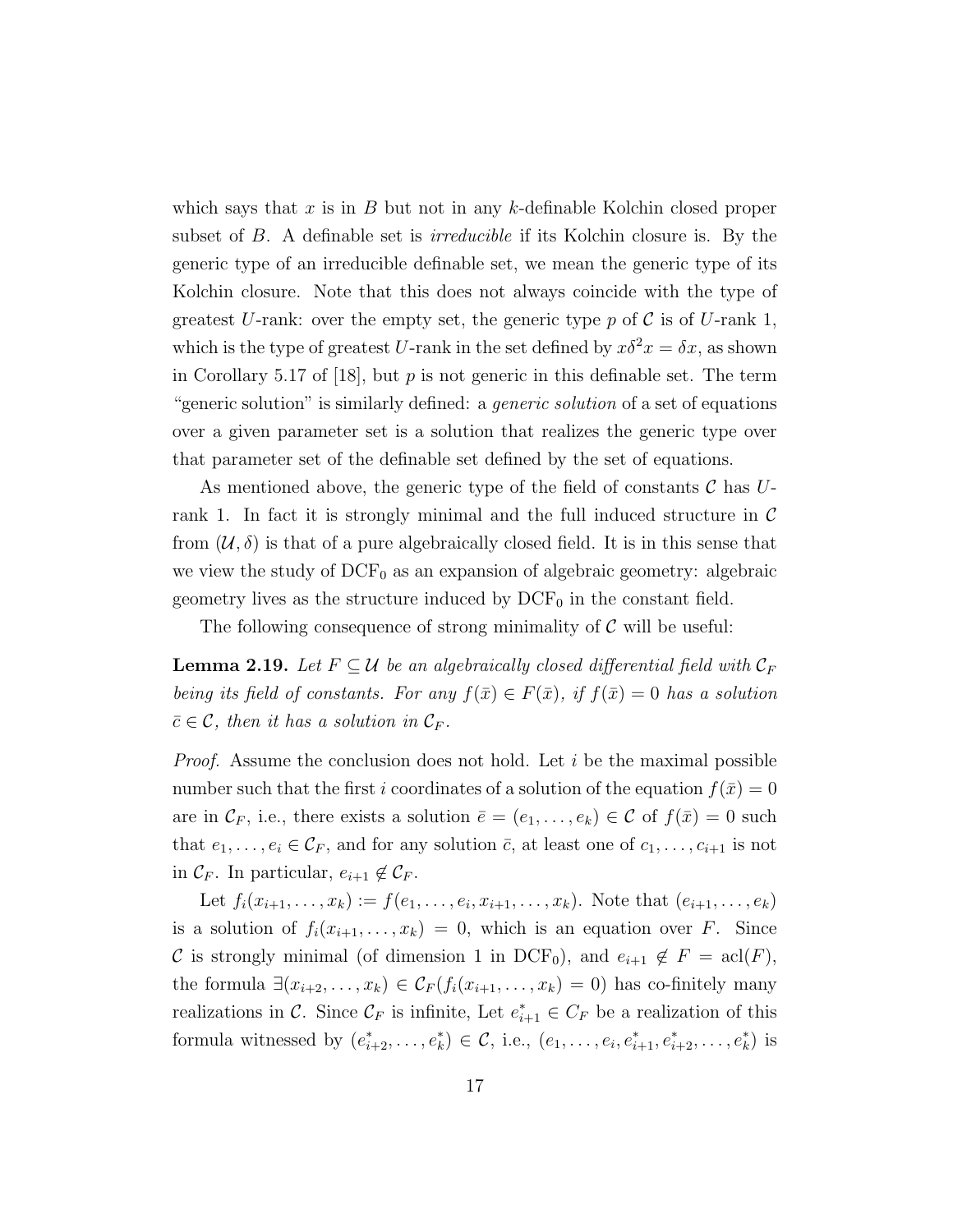a solution of  $f(\bar{x}) = 0$ . Then the first  $i + 1$  coordinates of this solution are in  $C_F$ , contradicting the definition of i.  $\Box$ 

Let us now look at C-internality and weak orthogonality to  $\mathcal C$  in DCF<sub>0</sub>. The following characterization improves upon Lemma [2.16](#page-21-2) of the previous section.

<span id="page-25-0"></span>**Lemma 2.20.** For F a differential field and  $p \in S(F)$  minimal, p is not weakly orthogonal to  $\mathcal C$  iff any realization  $\bar a$  of p is interalgebraic over F with some  $c \in \mathcal{C}$ .

*Proof.* If some  $\bar{a}$  realizing p satisfies that  $\bar{a}$  is interalgebraic over F with some  $c \in \mathcal{C}$ , then  $\bar{a} \nless_{F} c$ , so p is not weakly orthogonal to  $\mathcal{C}$ .

For the converse, suppose  $p$  is not weakly orthogonal to  $\mathcal{C}$ . Since any minimal type in  $\mathcal C$  is interalgebraic with the type of a singleton, it suffices to find a tuple in C with which  $\bar{a} \models p$  is interalgebraic over F. By not weak orthogonality, there exists a tuple  $\bar{c}$  from C such that  $\bar{a} \in \text{acl}(F\bar{c})$ . Let  $\varphi(\bar{x}, \bar{y})$  be an F-formula such that  $\bar{a}$  is one of n possible solutions to  $\varphi(\bar{c}, \bar{y})$ . Consider the Fā-formula  $\psi(\bar{x})$  given by  $\exists^{\leq n}\bar{y}\varphi(\bar{x},\bar{y}) \wedge \varphi(\bar{x},\bar{a})$ . Then  $\psi(\mathcal{C})$  is nonempty (it contains  $\bar{c}$ ) and by stable embeddedness is defined over  $\mathcal{C}_{F\langle \bar{a}\rangle}$  in the language of rings. It therefore has a solution in  $\mathcal{C}_{F/a}^{\text{alg}}$  $\frac{alg}{F\langle \bar{a} \rangle}$ , say  $\bar{c}^*$ . It is then clear that  $\bar{c}^* \in \text{acl}(F\bar{a})$  and  $\bar{a} \in \text{acl}(F\bar{c}^*)$ .  $\Box$ 

We now point out one more equivalent condition of  $p$  being weakly orthogonal if we know in addition that  $p$  is  $\mathcal{C}\text{-internal}$ .

<span id="page-25-1"></span>**Lemma 2.21.** Let  $F$  be an algebraically closed differential field. Suppose  $p \in S(F)$  is a minimal C-internal type. Then p is weakly orthogonal to C iff p is isolated.

*Proof.* If p is isolated, then it is not interalgebraic with a constant over  $F$ (as the only isolated types in the constants are algebraic), so  $p$  is weakly orthogonal to  $\mathcal C$  by Lemma [2.20.](#page-25-0)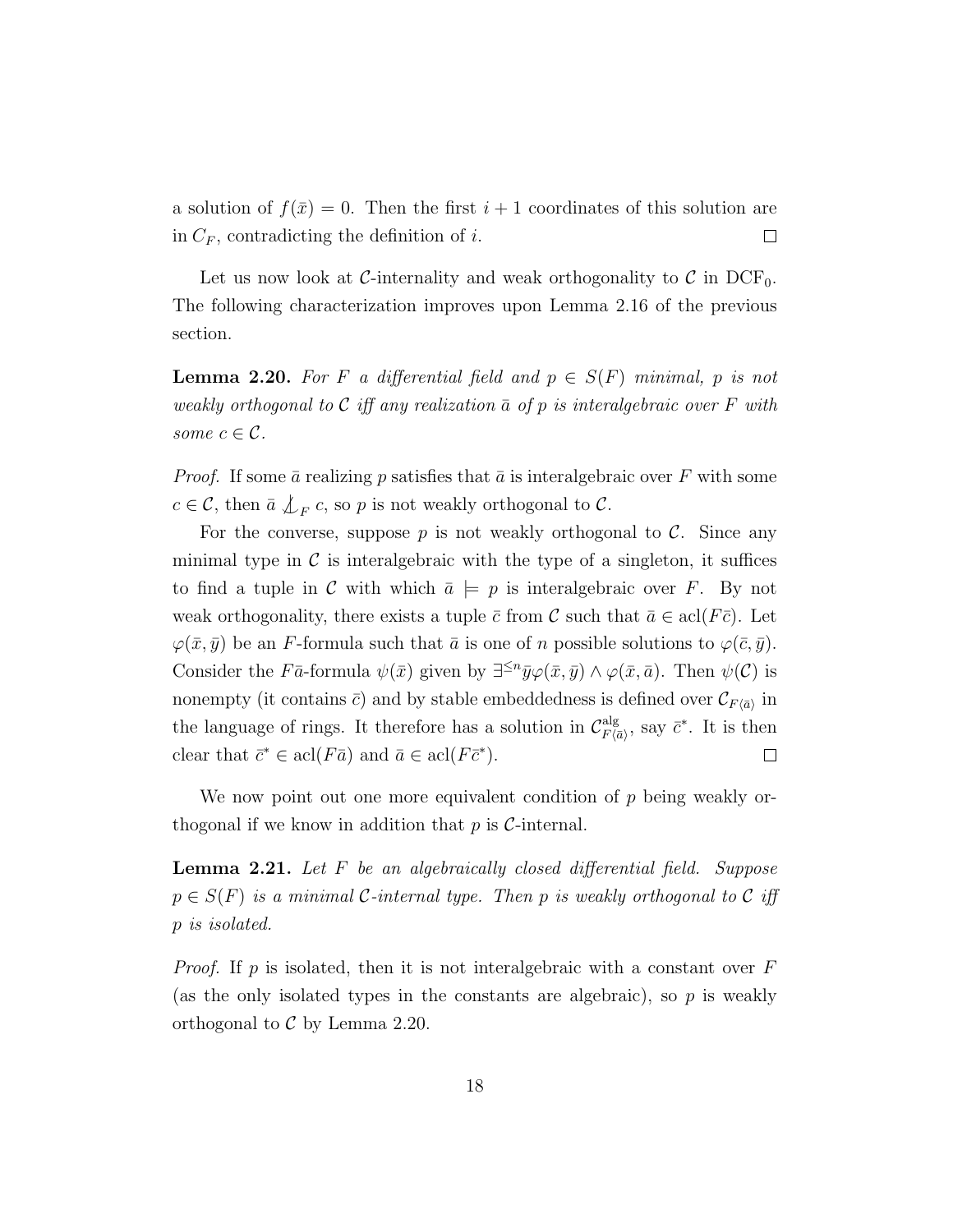If p is weakly orthogonal to C, then by Lemma [2.15,](#page-20-0)  $p(\mathcal{U})$  is a definable set as it is the orbit of  $a \models p$  under the action of the definable group  ${\rm Aut}_F(p/\mathcal{C})$ . It follows that  $p$  is isolated.  $\Box$ 

If we drop the minimality assumption. we get the full characterization for weak orthogonality.

**Lemma 2.22.** Let F be an algebraically closed differential field, and  $p \in$  $S(F)$ . Then p is weakly orthogonal to C iff  $\mathcal{C}_F = \mathcal{C}_{F\langle a \rangle}$  for  $a \models p$ .

*Proof.* If  $\mathcal{C}_F \neq \mathcal{C}_{F\langle a \rangle}$  for some  $\bar{a} \models p$ , then there is some  $c \in \mathcal{C}_{F\langle \bar{a} \rangle} \backslash \mathcal{C}_F$ , so  $\bar{a}$   $\downarrow_{F}$  c, witnessing that p is not weakly orthogonal to  $\mathcal{C}$ .

If p is not weakly orthogonal to C, then for any  $\bar{a} \models p, \bar{a} \not\downarrow_F \bar{c}$  for some constant tuple  $\bar{c}$ . Assume without loss of generality that  $\bar{c}$  is one of the constant tuples with the minimal length that satisfies  $\bar{a} \nleq_F \bar{c}$ . Suppose  $\bar{c} = (c_1, \ldots, c_n)$ . Then  $\bar{a} \bigcup_F c_1 \cdots c_{n-1}$ , so  $\bar{a} \bigcup_{Fc_1\cdots c_{n-1}} c_n$ , which means  $c_n \in \text{acl}(Fac_1 \cdots c_{n-1})$ . Therefore, there exists a formula  $\varphi(x_1, \ldots, x_{n-1}, y)$ over Fa such that  $c_n$  is one of m solutions of  $\varphi(c_1, \ldots, c_{n-1}, y)$ . As C is stably embedded, we may assume  $\varphi$  is in fact a formula over  $\mathcal{C}_{F\langle a \rangle}$ . Suppose for a contradiction that  $\mathcal{C}_F = \mathcal{C}_{F(a)}$ . Then  $\varphi$  is over  $\mathcal{C}_F$ , so  $c_n \in \text{acl}(Fc_1 \cdots c_{n-1})$ . This, together with  $\bar{a} \bigcup_{F} c_1 \cdots c_{n-1}$ , yields  $\bar{a} \bigcup_{F} \bar{c}$ , a contradiction. We therefore get that  $\mathcal{C}_F \neq \mathcal{C}_{F\langle a \rangle}$ .  $\Box$ 

Remark 2.23. We may also prove this lemma from the fact that  $\mathcal C$  is sta-bly embedded. By Lemma [2.13,](#page-19-0) since  $\mathcal C$  is stably embedded, for any  $a$ ,  $tp(a/\text{dcl}(a) \cap C)$  determines  $tp(a/C)$ , so  $\text{dcl}(a) \cap C$  is the smallest set B (up to interalgebraicity) that satisfies  $a \bigcup_B C$ . Name all the elements in F, and we have that p is weakly orthogonal to C iff  $a \perp c$  iff  $a \perp dcl(a) \cap C$  iff  $\operatorname{dcl}(a) \cap C \subseteq \operatorname{acl}(F)$  iff  $\mathcal{C}_{F\langle a \rangle} = \mathcal{C}_F$ .

We end this section with examples of  $\mathcal{C}\text{-internal types}$  (and an example where the type is not  $C$ -internal).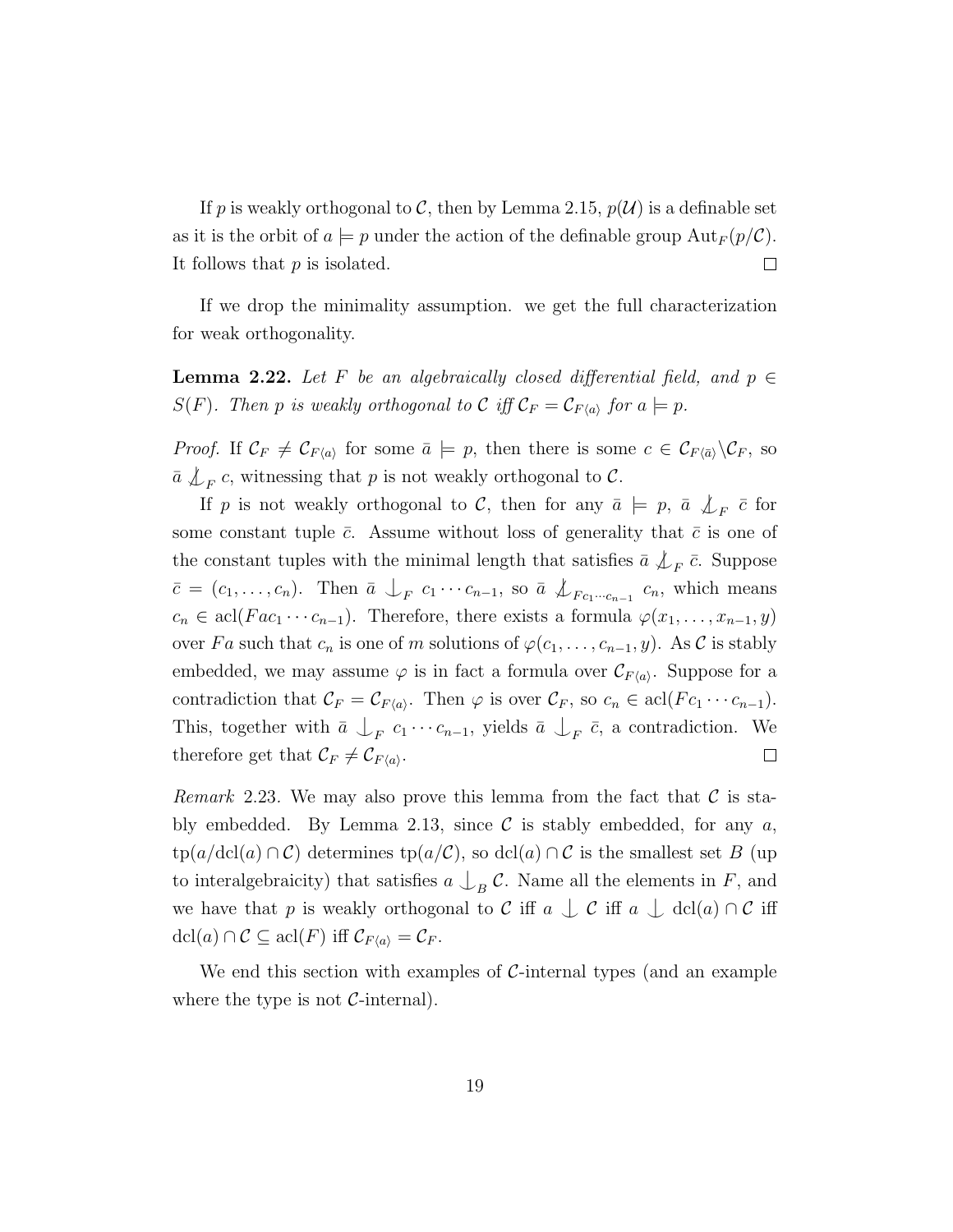<span id="page-27-0"></span>*Example* 2.24. Let F be a differential field. Suppose D is the solution space to a set of linear differential equations over  $F$ . If  $D$  is of finite dimension then  $D$  is  $C$ -internal.

*Proof.* Let  $\{\bar{b}_1,\ldots,\bar{b}_k\}$  be a C-basis of D. Then  $f : (c_1,\ldots,c_k) \mapsto c_1\bar{b}_1 + c_2\bar{b}_2$  $\cdots + c_k \bar{b}_k$  gives a definable map from  $\mathcal{C}^k$  to D, as D is a vector space of finite dimension over  $C$ . Therefore  $D$  is  $C$ -internal.

If the differential equations are not all homogeneous, then let  $b_0$  be a solution to the inhomogeneous system, and  $\bar{b}_1, \ldots, \bar{b}_k$  be a C-basis of the set of solutions of the corresponding homogeneous linear differential equations. The function  $f:(c_1,\ldots,c_k)\mapsto c_1\overline{b}_1+\cdots+c_k\overline{b}_k+\overline{b}_0$  then gives a definable map from  $\mathcal{C}^k$  to D, so D is again  $\mathcal{C}\text{-internal}$ .  $\Box$ 

*Example* 2.25. Let  $D$  be the strongly minimal set defined by the equation  $\delta x = ax$  for some element  $a \in \mathcal{U}$ . Then D is C-internal. Moreover, suppose F is an algebraically closed differential field that contains a and  $D \cap F = \{0\}.$ Let p be the generic type of D over F. Then p is weakly orthogonal to  $\mathcal C$  and  $Aut_F(p/\mathcal{C}) = \mathbb{G}_m(\mathcal{C}).$ 

*Proof.* By Example [2.24,](#page-27-0) since  $\delta x = ax$  is linear, D is C-internal.

We now prove that p is weakly orthogonal to  $\mathcal{C}$ . By Lemma [2.21,](#page-25-1) we only need to prove that  $p$  is isolated. The set of realizations of  $p$  is those elements in  $D$  which are not inside any proper  $F$ -definable Kolchin closed subset of  $D$ . Since  $D$  is strongly minimal, any proper  $F$ -definable Kolchin closed subset of it is finite. Therefore  $p(\mathcal{U}) = D\backslash F^{\text{alg}} = D\backslash F = D\backslash\{0\}$ , so p is isolated.

Finally, we compute the binding group  ${\rm Aut}_F (p/\mathcal{C})$ . We first prove that any element  $\alpha \in \text{Aut}_F(p/\mathcal{C})$  acts as multiplication by a constant. Let  $b_0 \models p$ and set  $c = \frac{\alpha(b_0)}{1}$  $b_{0}$ . Since for any  $b \models p$ ,

$$
\alpha(b) = \alpha(\frac{b}{b_0}b_0)
$$

$$
= \alpha(\frac{b}{b_0})\alpha(b_0)
$$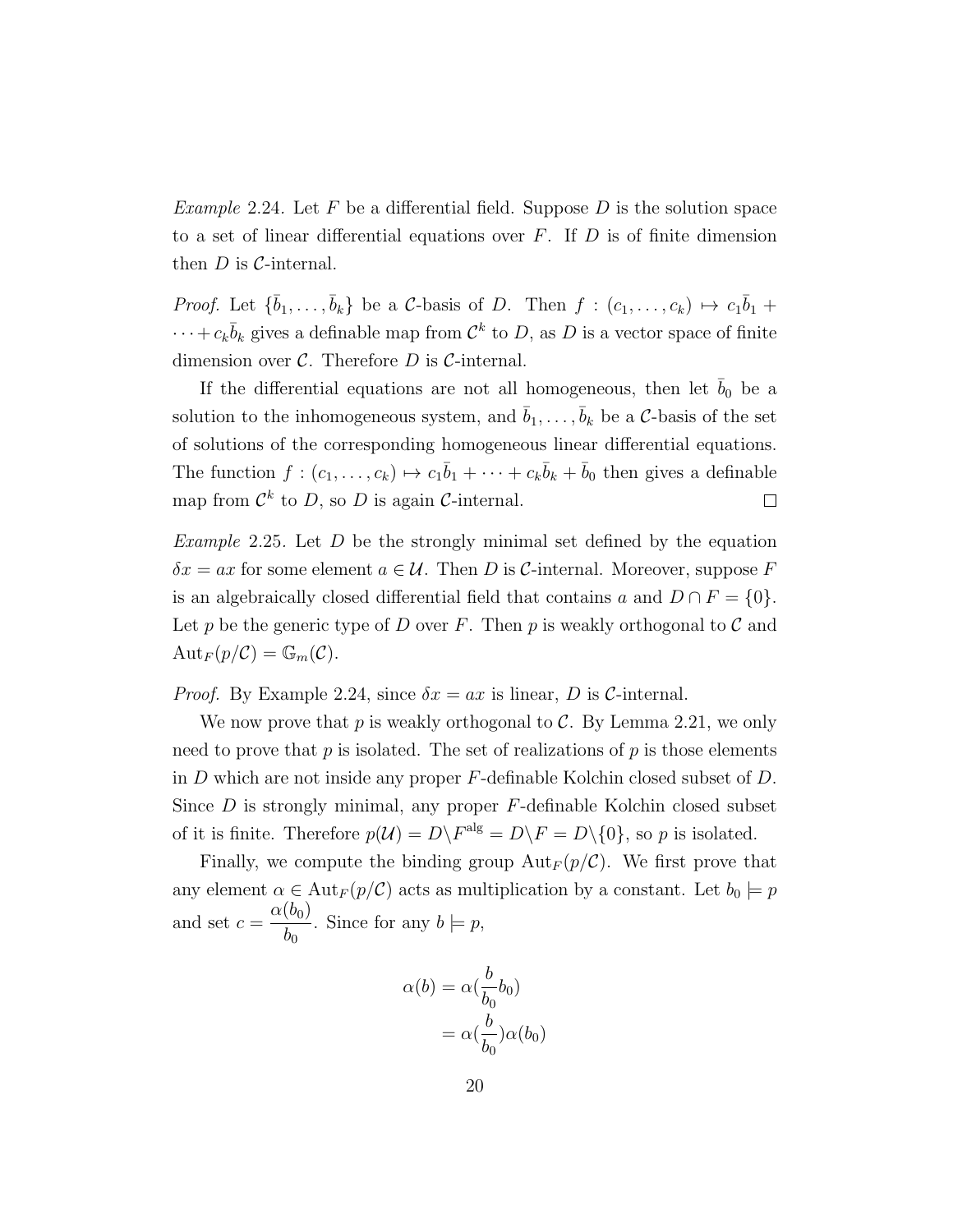$$
= \frac{b}{b_0} \alpha(b_0)
$$
  
= cb,

we get that  $\alpha$  is indeed multiplication by c. We now prove that multiplication by any  $c \in \mathbb{G}_m(\mathcal{C})$  is an element of  ${\rm Aut}_F(p/\mathcal{C})$ . Given any  $b \models p$ , since  $p(\mathcal{U}) \subseteq \text{dcl}(F\mathcal{C}b)$ , we only need to prove that  $\text{tp}(b/F\mathcal{C}) = \text{tp}(bc/F\mathcal{C})$ . Since b and bc are both in  $D\setminus\{0\}$ , we have  $tp(b/F) = tp(bc/F) = p$ . This implies  $tp(b/FC) = tp(bc/FC)$  as p is weakly orthogonal to C.  $\Box$ 

In the last example the *logarithmic derivative* was already implicit. Much of this thesis is about the logarithmic derivative. If we denote by  $\mathbb{G}_m$  the multiplicative group  $\mathcal{U}\setminus\{0\}$  and by  $\mathbb{G}_a$  the additive group  $\mathcal{U}$ , then the logarithmic derivative is the definable group homomorphism  $\log \delta : \mathbb{G}_m \to \mathbb{G}_a$  given by  $\log \delta u =$  $\delta u$  $\frac{du}{du}$ . Its kernel is  $\mathbb{G}_m(\mathcal{C})$ . The final example we wish to discuss is the equation  $\tilde{\delta}(\log \delta x) = 0$ . This is the definable subgroup  $\log \delta^{-1}(\mathcal{C}) \leq \mathbb{G}_m$ . But first let us record an algebraic fact about  $\log \delta$  that will be of use later:

**Lemma 2.26.** If  $f \in F(\bar{x})$  is a rational function (viewed as a partial differential rational function on  $\mathcal{U}^n$ ), then there is  $g \in F(\bar{x}, \bar{y})$  such that for any  $\bar{u} \in \text{Dom}f$  such that  $f(\bar{u}) \neq 0$ ,  $\log \delta f(\bar{u}) = g(\bar{u}, \delta \bar{u})$ . In particular, if  $f \in F(\bar{x})$ , then there exists  $g \in F(\bar{x})$  such that  $\log \delta f|_{C^n} = g|_{C^n}$ .

*Proof.* Indeed, suppose  $f(\bar{x}) = \frac{f_1(\bar{x})}{f_1(\bar{x})}$  $f_2(\bar x)$ where  $f_1, f_2 \in F[\bar{x}],$  then  $\log \delta f(\bar{u}) =$  $f_2(\bar{u})\delta f_1(\bar{u}) - f_1(\bar{u})\delta f_2(\bar{u})$  $f_1(\bar{u})f_2(\bar{u})$ . Now, by Fact [2.17,](#page-21-1)  $\delta f_i(\bar{u}) = g_i(\bar{u}, \delta \bar{u})$  for some  $g_1, g_2 \in \widehat{F}(\overline{x}, \overline{y}).$ 

The "in particular" clause is because  $\delta u = 0$  for any  $u \in \mathcal{C}$ .  $\Box$ 

Finally, the promised example.

<span id="page-28-0"></span>*Example* 2.27 (See, for example, Fact 4.2 of  $[7]$ ). Let G be the differential algebraic subgroup of  $\mathbb{G}_m$  defined by  $\{x : \delta(\log \delta x) = 0\}$ . The generic type q of G (over  $F := \mathbb{Q}^{\text{alg}}$ ) is not almost C-internal.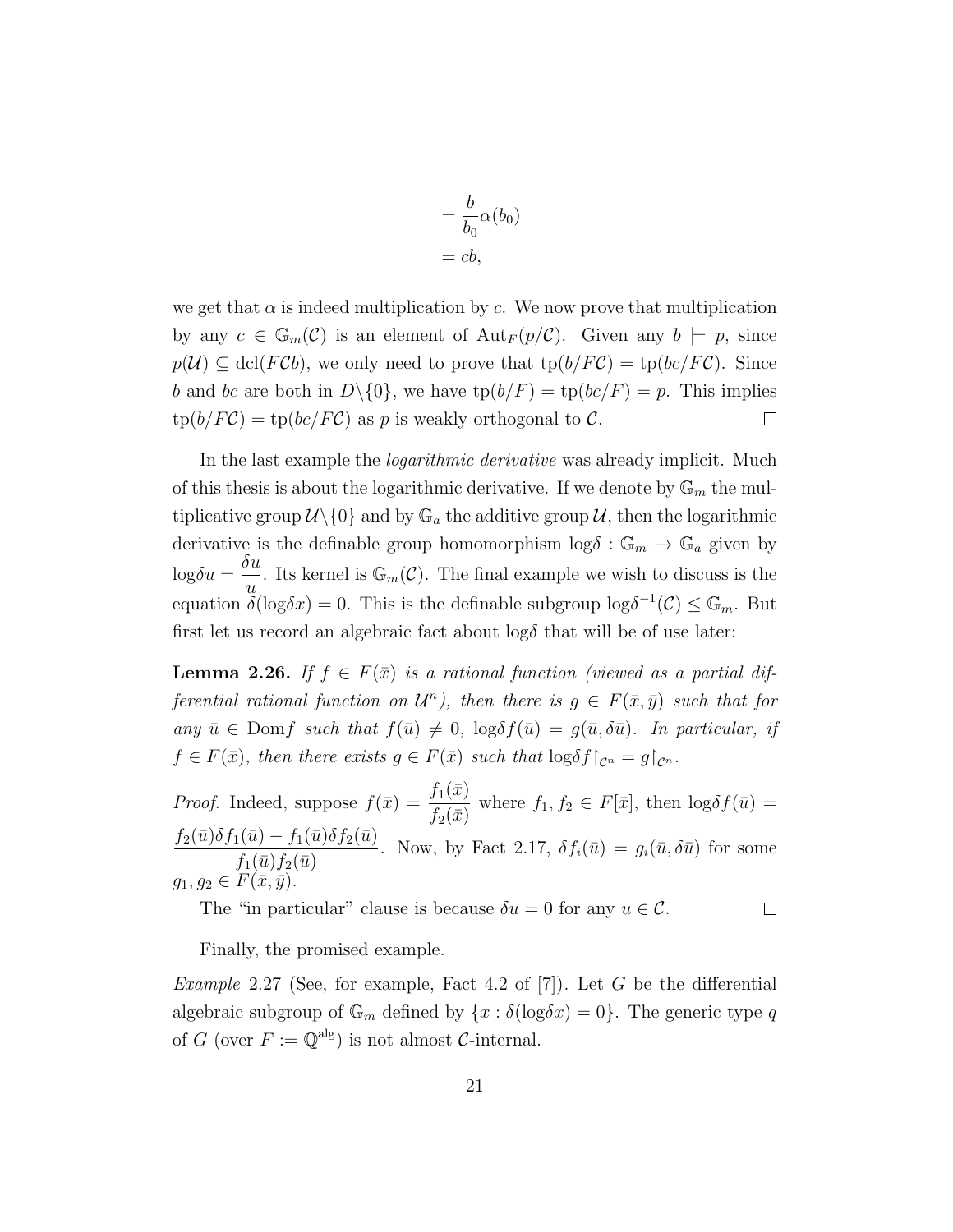*Proof.* A proof is given in [\[7\]](#page-109-7). Here we give another more elementary proof.

Suppose for a contradiction that q is almost C-internal. Let  $(u_1, u_2, \ldots)$ be a Morley sequence of q, and  $a_i = \log \delta u_i$  for  $i = 1, 2, \ldots$ . Note that  $\delta a_i = 0$ , so  $a_i \in \mathcal{C}$ . Note also that  $(a_1, a_2, \ldots)$  is algebraically independent as it is a Morley sequence. Almost C-internality of q implies that  $u_1 \in$  $\text{acl}(F\mathcal{C}u_2u_3\cdots u_n) = \mathcal{C}\langle u_2,\ldots,u_n\rangle^{\text{alg}}$  for some  $n>0$ . As  $\delta u_i = a_i u_i$  and  $a_i \in \mathcal{C}, \mathcal{C}\langle u_2, \ldots, u_n \rangle = \mathcal{C}(u_2, \ldots, u_n).$  Hence  $\{u_1, \ldots, u_n\}$  is algebraically dependent over C. Let  $f \in \mathcal{C}[x_1, x_2, \ldots, x_n]$  be a nonzero polynomial such that  $f(u_1, \ldots, u_n) = 0$ . Suppose

$$
f=\sum_{\bar{k}\in I}g_{\bar{k}}\bar{x}^{\bar{k}}
$$

where I is a finite set of non-negative integer n-tuples, and  $g_{\bar{k}} \in \mathcal{C}$  nonzero for  $\bar{k} \in I$ . Let  $\bar{u} = (u_1, \ldots, u_n)$  and  $\bar{a} = (a_1, \ldots, a_n)$ . Then

$$
0=\sum_{\bar{k}\in I}g_{\bar{k}}\bar{u}^{\bar{k}}.
$$

View  $\delta$  as a C-linear operator on the C-vector space U. Notice that for each  $\bar{k} \in I$ ,  $\log \delta(\bar{u}^{\bar{k}}) = \bar{k} \cdot \log \delta \bar{u} = \bar{k} \cdot \bar{a}$ , so  $\delta(\bar{u}^{\bar{k}}) = (\bar{k} \cdot \bar{a}) \bar{u}^{\bar{k}}$ . Hence,  $\bar{u}^{\bar{k}}$ is an eigenvector of  $\delta$  with eigenvalue  $\bar{k} \cdot \bar{a}$ . As  $\{a_1, \ldots, a_n\}$  is F-linearly independent,  $\bar{k}_1 \cdot \bar{a} \neq \bar{k}_2 \cdot \bar{a}$  if  $\bar{k}_1 \neq \bar{k}_2$ . That is, the eigenvalues for  $\bar{u}^{\bar{k}}$  are different for different  $\bar{k} \in I$ . Therefore  $\{\bar{u}^{\bar{k}} : \bar{k} \in I\}$  is C-linearly independent, so  $g_{\bar{k}} = 0$  for all  $\bar{k} \in I$ , a contradiction.  $\Box$ 

Note that for  $u \models q$  and  $a := \log \delta u$ ,  $\text{tp}(u/Fa)$  is C-internal (as u is a solution to  $\delta x = ax$ , a linear differential equation) and  $tp(a/F)$  is also C-internal (as a itself is inside C). We see that the type q, although not C-internal, is somehow "2-step C-internal". Types like this are said to be  $\mathcal{C}$ *analysable*. In the next chapter, we formalize the definition of  $C$ -analysable types and discuss their properties.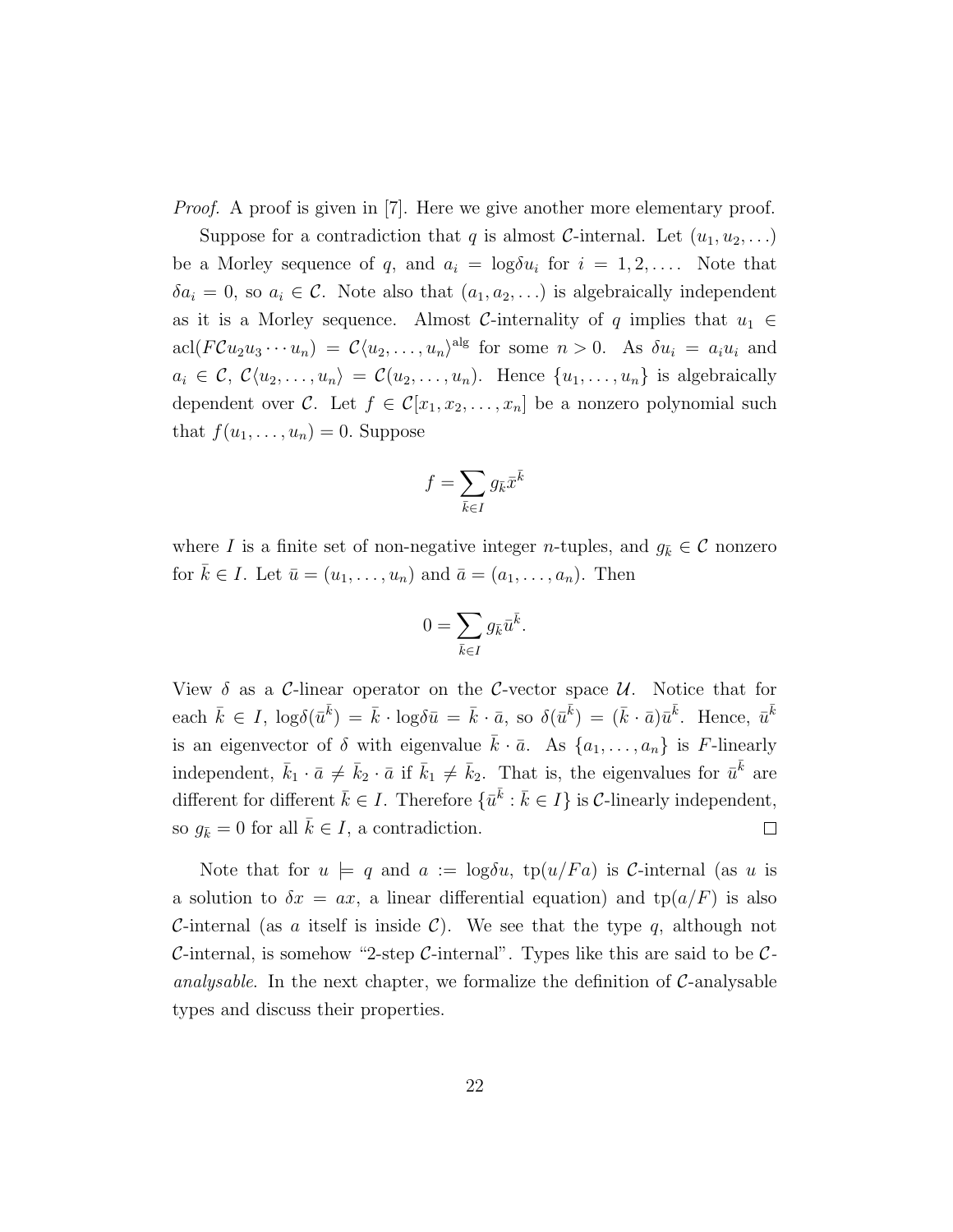#### <span id="page-30-0"></span>2.3 An intuition from meromorphic functions

When working in the theory of differentially closed fields, it is difficult to get an intuitive idea as we do not have a concrete model. Often the differential field M of meromorphic functions on the complex plane can serve as a helpful tool: although not differentially closed, it is a relatively rich differential field that enables us to see, among other things, the behaviour of sets that are internal to or analysable in the constants.

The structure  $\mathcal M$  is defined as follows. The domain  $M$  is the set of meromorphic functions on the complex plane, with the usual addition, multiplication, and derivation. The field of constants in  $\mathcal M$  is the field of complex numbers  $\mathbb{C}$ . We will use ' to denote the derivation in M. We let  $t \in M$  be the identity function, so that  $t' = 1$ .

Remark 2.28.  $\mathcal{M} \not\models DCF_0$ .

*Proof.* Let  $M_0$  be the field of meromorphic functions on  $\mathbb{C}\backslash\mathbb{R}^-$ , the complex plane with the negative half of the real line removed. Restriction induces an embedding of  $M$  into  $M_0$  as a differential field. Note that the differential equation  $x' = \frac{1}{4}$  $\frac{1}{t}$  has a solution in  $M_0$ , namely  $x = \text{Log}t$ , but does not have a solution in  $\overrightarrow{M}$ . This shows that  $\overrightarrow{M}$  is not a differentially closed field.  $\Box$ 

We now illustrate how the structure  $\mathcal M$  helps us understand the behaviour of internal and analysable sets in  $\text{DCF}_0$  by analysing Example [2.27](#page-28-0) using our intuitive tool M. The equation  $\left(\frac{x'}{x}\right)$  $\overline{x}$  $\sum$  $= 0$  has as its set of solutions in  $\mathcal{M}$ the multiplicative group  $G = \{c_1e^{c_2t} : c_1, c_2 \in \mathbb{C}, c_1 \neq 0\}$ . We can guess that the equation is analysable in the constants by observing that  $\log \delta : G \to \mathbb{C}$ is given by  $c_1e^{c_2t} \mapsto c_2$  and has fibres  $G_{c_2} := \{c_1e^{c_2t} : c_1 \in \mathbb{C} \setminus \{0\}\}\,$ , which is a definable copy of  $\mathbb{C}\setminus\{0\}$ . On the other hand, the equation should not be internal because the parametrization  $\mathbb{C}\backslash\{0\}\times\mathbb{C}\to G$  given by  $(c_1, c_2) \mapsto$  $c_1e^{c_2t}$  is not definable in the differential field M even with parameters (it requires exponentiation).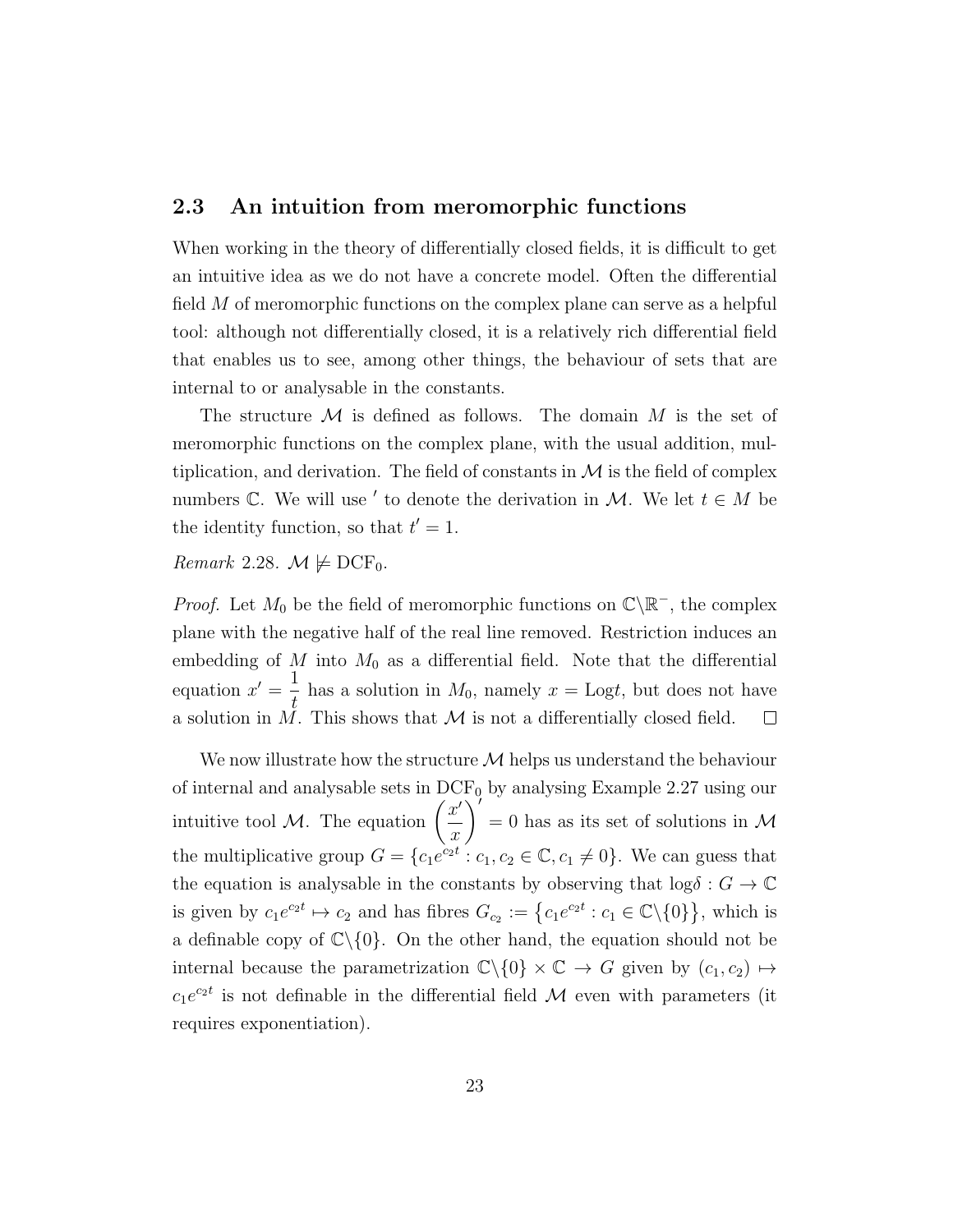### <span id="page-31-0"></span>3 Analysability

A notion similar to but weaker than internality is that of analysability. Instead of types that are internal, we explore types that are "internal in several steps", i.e., types that are built up through a finite sequence of fibrations whose fibres are internal. This is central to this thesis. It appears first in [\[10\]](#page-109-8) though a form of it was implicit in the earlier work of Baldwin and Lachlan [\[1\]](#page-109-9).

As a general setting, we work in a saturated model  $\mathcal U$  of a complete stable theory T that eliminates imaginaries.

<span id="page-31-1"></span>**Definition 3.1.** Let  $\mathcal{P}$  be a set of partial types (over possibly different parameter sets) which is invariant under  $Aut_A(\mathcal{U})$ , and q be a stationary type over a parameter set A. We say that q is  $P$ -analysable if for some (equivalently any) realization a of q, there are  $a_0 = \emptyset, a_1, \ldots, a_n$  such that for all  $i = 1, 2, \ldots, n$ ,  $a_{i-1} \in \text{dcl}(Aa_i)$ ,  $\text{stp}(a_i/Aa_{i-1})$  is almost P-internal, and  $\operatorname{acl}(Aa) = \operatorname{acl}(Aa_n)$ . The sequence  $(a_i)_{i=1}^n$  mentioned above is called a  $\mathcal{P}$ analysis of q or a  $P$ -analysis of a over A.

In this chapter we begin with a finite U-rank type q that is  $\mathcal{P}$ -analysable and study the structure of the various possible analyses that might witness this. In particular, we introduce a notion of equivalence of analyses and produce extremal analyses (by "reductions" or by "coreductions"). We show that the analyses by reductions always exist (Proposition [3.8\)](#page-36-1) and discuss certain conditions for analysis by coreductions to exist (Proposition [3.10\)](#page-37-0). When analyses by reductions and coreductions exist and are equivalent, every analysis of  $q$  of the shortest possible length is equivalent; we call this unique analysis of shortest length the canonical analysis. This is Proposition [3.15](#page-40-0) below. We also give criteria to determine if a given analysis is one of these extremals, in Proposition [3.16.](#page-41-0)

As a general reference for analysability we suggest Chapter 8 of [\[27\]](#page-111-2). We have provided proofs where explicit references were not available.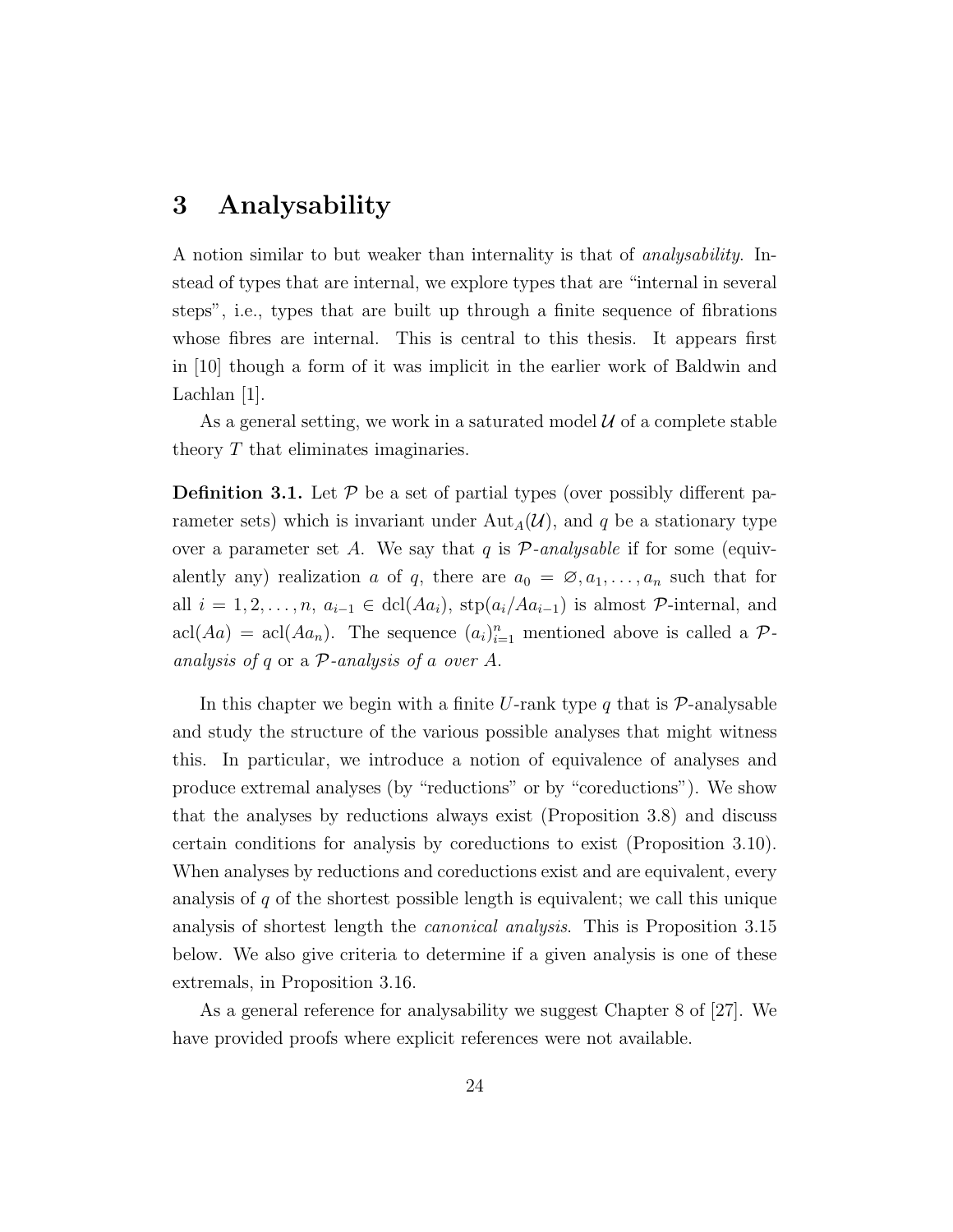The results presented in this chapter appeared in [\[12\]](#page-110-2).

#### <span id="page-32-0"></span>3.1 Basic notions

For notational convenience, for any analysis  $(a_i)_{i=1}^n$  we use  $a_0$  to denote the empty tuple. We call  $n$  the *length* of the analysis. Note that an algebraic type has a  $\mathcal{P}$ -analysis of length zero, and an almost  $\mathcal{P}$ -internal type has a  $P$ -analysis of length 1.

Definition [3.1](#page-31-1) looks more like what might be called *almost analysable*, and we may instead say that a type is *strictly P-analysable* if  $\text{stp}(a_i/a_{i-1})$ is internal (rather than almost internal) to  $P$ . Indeed, this is closer to the original definition appearing in [\[10\]](#page-109-8). The following proposition proves that these two definitions are in fact equivalent. This is well-known but we include a proof here for completeness.

**Proposition 3.2.** A stationary type q over A is  $P$ -analysable iff it is strictly P-analysable.

*Proof.* The nontrivial direction is from left to right. Suppose  $(b_1, \ldots, b_n)$  is an analysis of a over A. For convenience, let  $a_0$  be the empty tuple. We now construct the sequence  $(a_1, \ldots, a_n)$ .

Suppose we already have a sequence  $(a_1, \ldots, a_{i-1})$  where  $1 \leq i \leq n$  such that  $\text{stp}(a_j/Aa_{j-1})$  is P-internal,  $a_{j-1} \in \text{dcl}(Aa_j)$ , and  $\text{acl}(Aa_j) = \text{acl}(Ab_j)$ for  $j = 1, 2, \ldots, i - 1$ . Then as  $\text{stp}(b_i/Ab_{i-1})$  is almost P-internal and  $\text{acl}(Aa_{i-1}) = \text{acl}(Ab_{i-1}),$  we have that  $\text{stp}(b_i/Aa_{i-1})$  is almost  $\mathcal{P}\text{-internal},$ so by Lemma [2.7,](#page-17-0) there exists  $a^*$  such that  $\text{acl}(Aa_{i-1}a^*) = \text{acl}(Aa_{i-1}b_i)$  and stp $(a^*/Aa_{i-1})$  is  $\mathcal P$ -internal. Let  $a_i = a_{i-1}a^*$ . Then we have  $a_{i-1} \in \text{dcl}(Aa_i)$ ,  $\operatorname{acl}(Aa_i) = \operatorname{acl}(Aa_{i-1}b_i) = \operatorname{acl}(Ab_{i-1}b_i) = \operatorname{acl}(Ab_i)$ , and  $\operatorname{stp}(a_i/Aa_{i-1})$  is  $\mathcal{P}$ internal.

The sequence  $(a_1, \ldots, a_n)$  then witnesses the fact that  $tp(a/A)$  is strictly analysable.  $\Box$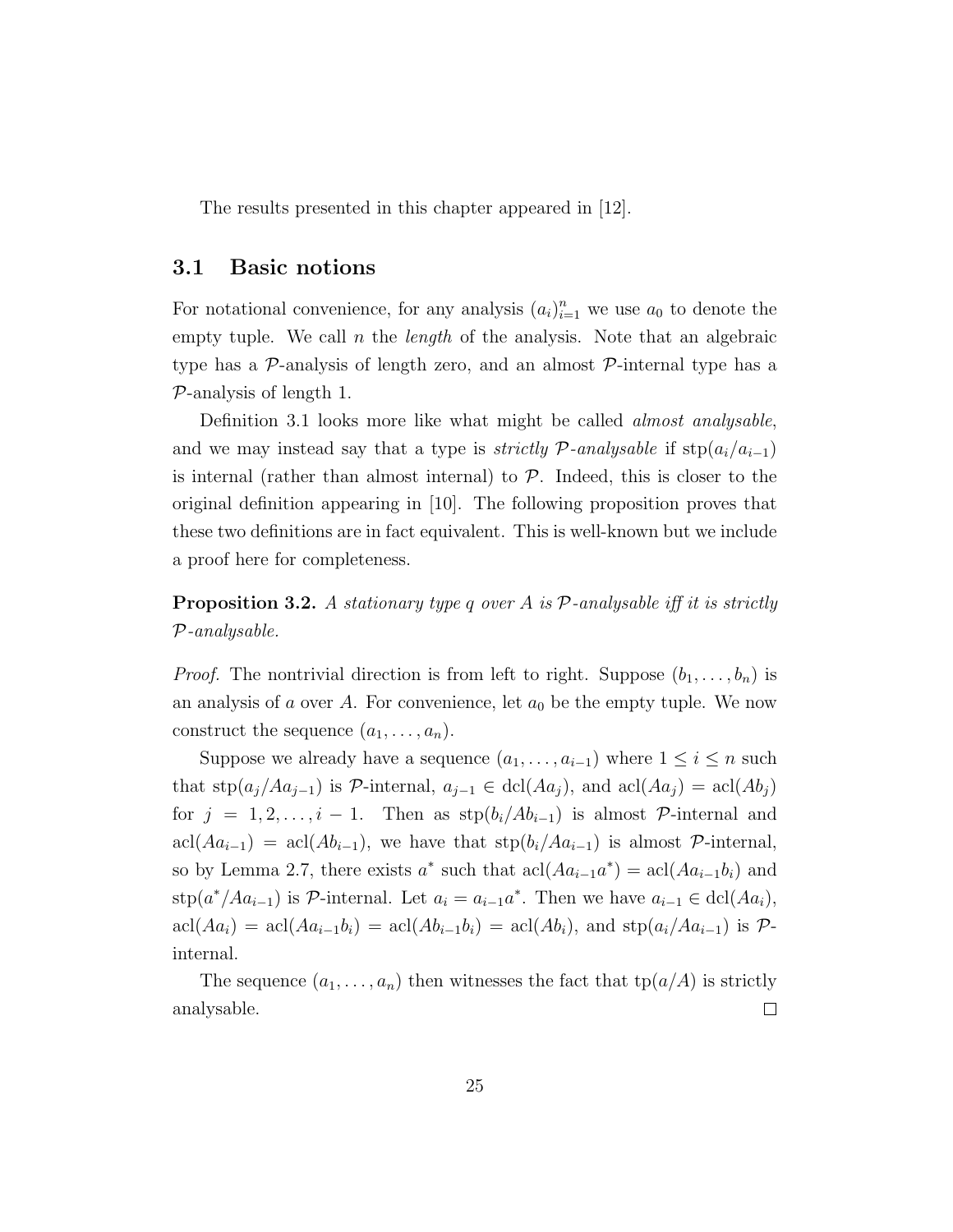Here are some elementary properties of analysability analogous to Lemma [2.6](#page-16-1) about almost internality.

- **Lemma 3.3.** (1) If  $tp(a/A)$  is P-analysable and  $b \in \text{acl}(Aa)$  then  $\text{stp}(b/A)$ is P-analysable.
	- (2) If  $tp(a_1/A)$  and  $tp(a_2/A)$  are P-analysable, then  $stp(a_1a_2/A)$  is Panalysable.
	- (3) If q is  $P$ -analysable, then every stationary extension of q is also  $P$ analysable.

*Proof.* (1) In contrast to what one might expect, this does not follow immediately from the analogous property for almost internality (Lemma [2.6\(](#page-16-1)1)). Let  $(a_1, \ldots, a_n)$  be a  $\mathcal{P}$ -analysis of a over A. Let  $b_i = a_i$  for  $i = 1, 2, \ldots, n-1$ , and  $b_n = b$ . Then  $(b_1, \ldots, b_n)$  satisfies that  $tp(b_i/Ab_{i-1})$  is almost P-internal (but  $b_n \notin \text{acl}(Ab_{n-1})$ , so this is not a P-analysis). This shows that  $\text{stp}(b/A)$ is what Hrushovski calls "externally  $\mathcal{P}$ -analysable" in [\[10\]](#page-109-8). However, in Remark 2.7(d) of that paper he explains that externally  $\mathcal{P}$ -analysable implies P-analysable.

(2) Let  $(a_{11}, \ldots, a_{1m})$  and  $(a_{21}, \ldots, a_{2n})$  be  $P$ -analyses of  $a_1$  and  $a_2$  over A, respectively. Without loss of generality, suppose  $m \leq n$ . Set  $a_{1,m+1}, \ldots, a_{1n}$ to be all equal to  $a_{1m}$ . Then note that  $(a_{11}, \ldots, a_{1n})$  is still a P-analysis of  $a_1$  over A. Using Lemma [2.6](#page-16-1) we see that  $(a_{11}a_{21}, \ldots, a_{1n}a_{2n})$  is a P-analysis of  $a_1a_2$  over A.

(3) This is a direct consequence of part (3) of Lemma [2.6.](#page-16-1)

 $\Box$ 

The U-type of an analysis  $(a_1, \ldots, a_n)$  is the sequence  $(U(a_i/Aa_{i-1}))_{i=1}^n$ of U-ranks. Note that U-ranks may be an ordinal or even  $\infty$ . We are mainly interested in the finite U-rank case, although results in this chapter work generally. We say the analysis is non-degenerate if each entry of the U-type is nonzero. Note that every analysis can be made non-degenerate by simply dropping those  $a_i$  such that  $a_i \in \text{acl}(Aa_{i-1})$ .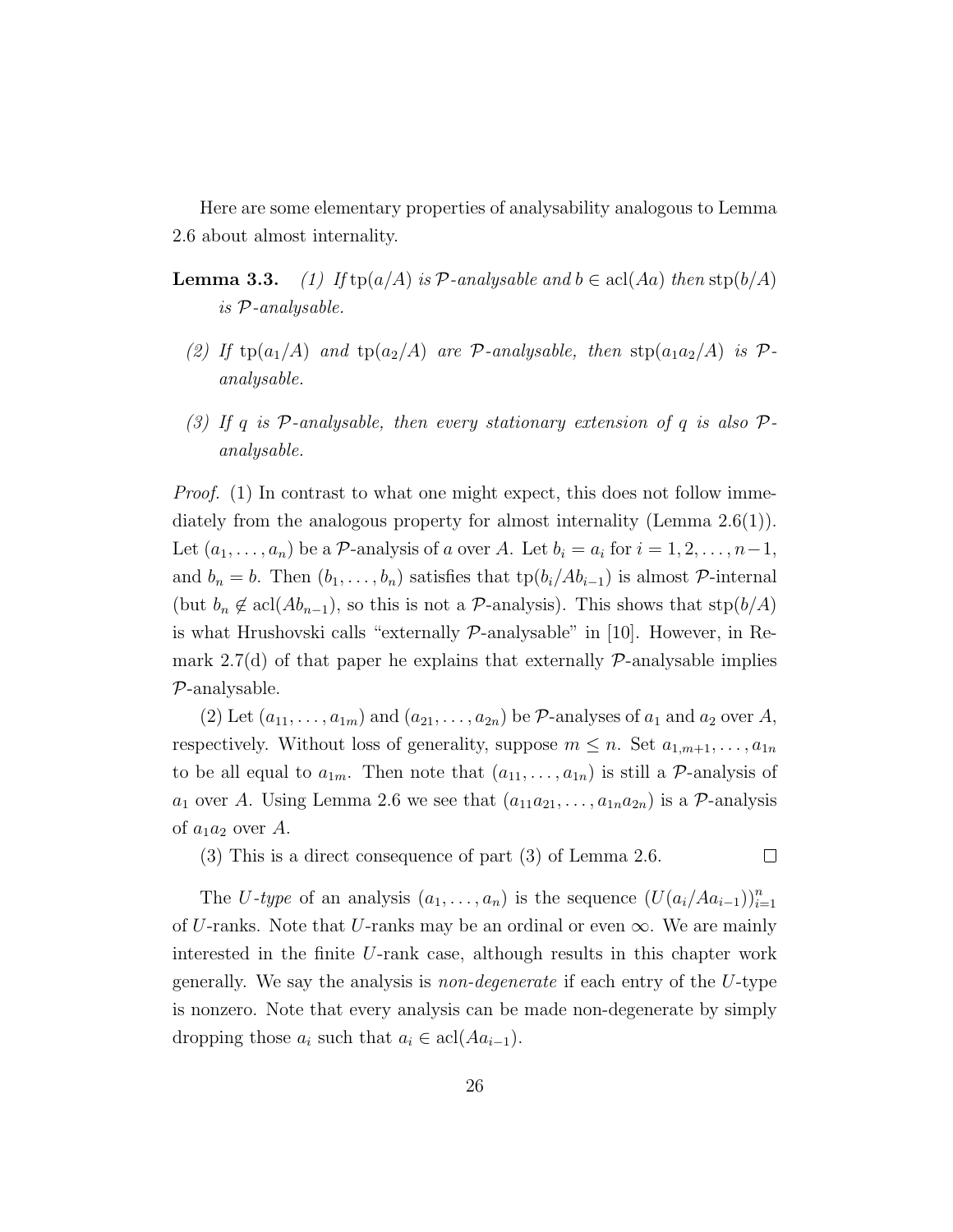We use the following definitions in order to better talk about analysable types and their analyses.

**Definition 3.4.** We say that the type q is n-step  $P$ -analysable, or  $P$ -analysable in n-steps, if there exists a P-analysis of q of length n. A P-analysis of q is minimal if there is no  $\mathcal{P}$ -analysis of q of strictly shorter length. A P-analysis  $(a_i)_{i=1}^n$  is said to be *incompressible* if  $\text{stp}(a_{i+1}/Aa_{i-1})$  is not almost P-internal for all  $i = 1, 2, \ldots, n - 1$ .

While a minimal analysis is clearly incompressible, the converse does not generally hold.

Example 3.5. Let  $\text{stp}(a)$  be 2-step P-analysable with an incompressible Panalysis  $(a_1, a)$ . Now let  $(b_1, b)$  be such that  $bb_1 \perp aa_1$  and  $\text{stp}(bb_1) =$ stp(aa<sub>1</sub>). Let  $c = ab$ . Then c is 3-step P-analysable, with an analysis  $(a_1, ab_1, c = ab)$ . This analysis is incompressible:  $\text{stp}(ab_1)$  is not almost P-internal because  $\text{stp}(a)$  is not almost P-internal and  $\text{stp}(ab/a_1)$  is not almost P-internal because stp(b) is not almost P-internal, and  $\text{stp}(b/a_1)$  is its non-forking extension. But c is 2-step  $P$ -analysable by  $(a_1b_1, c = ab)$ , so the P-analysis  $(a_1, ab_1, c = ab)$  is not minimal despite being incompressible.

Nonetheless, the following lemma shows that incompressibility implies minimality if the U-type of an analysis is  $(1, 1, \ldots, 1)$ .

**Lemma 3.6.** Let  $(a_1, \ldots, a_n)$  be an incompressible P-analysis of a over A of U-type  $(1, 1, ..., 1)$  $\overbrace{n}$ . Then the analysis is minimal, i.e.,  $tp(a/A)$  is not  $P$ -analysable in  $n-1$  steps.

*Proof.* For  $n = 2$ , the only possibility that the analysis is not minimal is that  $\text{stp}(a/A)$  is 1-step P-analysable, i.e., almost P-internal, which contradicts the fact that  $(a_1, a_2)$  is an incompressible analysis.

Assume we have proved the conclusion for  $n < k$ . Suppose towards a contradiction that  $(a_1, \ldots, a_k)$  is an incompressible  $\mathcal{P}$ -analysis of a over A of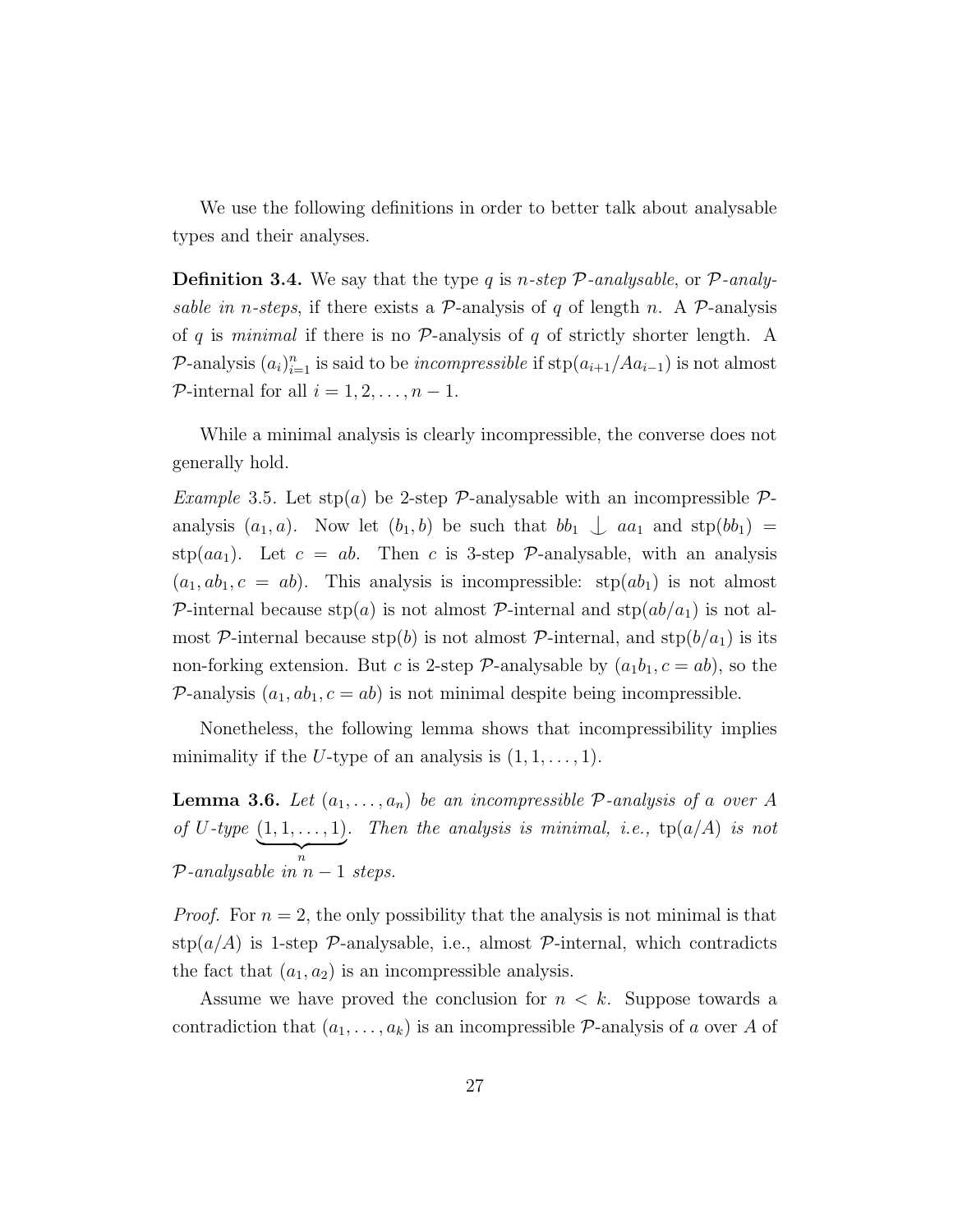$U$ -type  $(1, 1, \ldots, 1)$  $\overbrace{k}$ which is not minimal. Let  $(c_1, \ldots, c_{k-1})$  be another  $\mathcal{P}$ analysis of a over A. Note that  $(a_1c_1, a_2c_2, \ldots, a_{k-1}c_{k-1})$  is also a  $\mathcal{P}$ -analysis of a over A. Let  $b_1, \ldots, b_\ell$  be a subsequence of  $(a_i c_i)_{i=1}^{k-1}$  such that  $(b_j)_{j=1}^{\ell}$ is a non-degenerate  $P$ -analysis of  $p$ . This can be done by taking away all elements  $a_i c_i$  in  $(a_i c_i)_{i=1}^{k-1}$  such that  $U(a_i c_i / A a_{i-1} c_{i-1}) = 0$ . Let  $b_j = a$  for  $\ell + 1 \leq j \leq k - 1$ . Then the only zero entries of the U-type of  $(b_j)_{j=1}^{k-1}$  (if any) are at the end of the sequence.

If  $U(b_1/A) = 1$ , then  $\text{acl}(Ab_1) = \text{acl}(Aa_1)$ , and  $\text{stp}(a/Aa_1) = \text{stp}(a/Ab_1)$ . But then  $(a_2, \ldots, a_k)$  is a  $(k-1)$ -step incompressible  $\mathcal{P}$ -analysis of a over *Aa*<sub>1</sub> of *U*-type  $(1, 1, ..., 1)$  $\overline{k-1}$ , while  $(b_2, \ldots, b_{k-1})$  is a  $(k-2)$ -step  $\mathcal{P}$ -analysis of

the same type with shorter length, contradicting our induction hypothesis.

Now suppose  $U(b_1/A) \geq 2$ . If the U-type of  $(b_j)_{j=1}^{k-1}$  is degenerate then  $U(b_{k-1}/b_{k-2}) = 0$ , and we have  $U(b_{k-2}/A) = U(a/A) = k$ . If  $(b_j)_{j=1}^{k-1}$  is nondegenerate, then  $U(b_j/Ab_{j-1}) \geq 1$  for any  $j = 1, ..., k-2$  which gives us  $U(b_j/A) \geq j+1$  for any  $j = 1, ..., k-2$ . In both cases  $U(b_{k-2}/A) \geq k-1$ . By the induction hypothesis,  $\text{acl}(Ab_{k-2}) \neq \text{acl}(Aa_{k-1})$ : otherwise,  $(a_i)_{i=1}^{k-1}$  is a  $(k-1)$ -step incompressible  $\mathcal{P}$ -analysis of  $a_{k-1}$  over A of U-type  $(1, 1, \ldots, 1)$  $\overline{k-1}$ ,

while  $(b_i)_{i=1}^{k-2}$  is a  $(k-2)$ -step  $P$ -analysis of the same type, contradicting our induction hypothesis. Similarly, acl( $Ab_{k-2}$ )  $\supsetneq$  acl( $Aa_{k-1}$ ) does not hold: otherwise  $U(b_{k-2}/Aa_{k-1}) \geq 1$ , and since  $b_{k-2} \in \text{acl}(Aa)$  and  $U(a/Aa_{k-1}) = 1$ , we have  $\text{acl}(Ab_{k-2}) = \text{acl}(Aa)$ ; therefore  $(a_2, \ldots, a_k)$  is a  $(k-1)$ -step incompressible  $P$ -analysis of  $\text{stp}(a/Aa_1)$  of U-type  $(1, 1, \ldots, 1)$  $\overline{k-1}$ , while  $(b_1, \ldots, b_{k-2})$  is a

 $(k-2)$ -step  $\mathcal{P}$ -analysis of the same type, contradicting our induction hypothesis. Hence  $\text{acl}(Ab_{k-2}) \supseteq \text{acl}(Aa_{k-1})$  does not hold, i.e.,  $a_{k-1} \notin \text{acl}(Ab_{k-2})$ . We have  $k = U(a/A) \ge U(a_{k-1}b_{k-2}/A) = U(b_{k-2}/A) + U(a_{k-1}b_{k-2}/Ab_{k-2}) \ge$  $(k-1) + 1 = k$ , so acl $(Ab_{k-2}a_{k-1}) = \text{acl}(Aa)$ . But then since stp $(b_{k-2}/Aa_1)$ and  $\text{stp}(a_{k-1}/Aa_1)$  are  $(k-2)$ -step  $\mathcal{P}\text{-analysisable}$ , so is  $\text{stp}(a/Aa_1)$ , while  $(a_2, \ldots, a_k)$  is a  $(k-1)$ -step incompressible  $\mathcal{P}$ -analysis of a over  $Aa_1$  of U-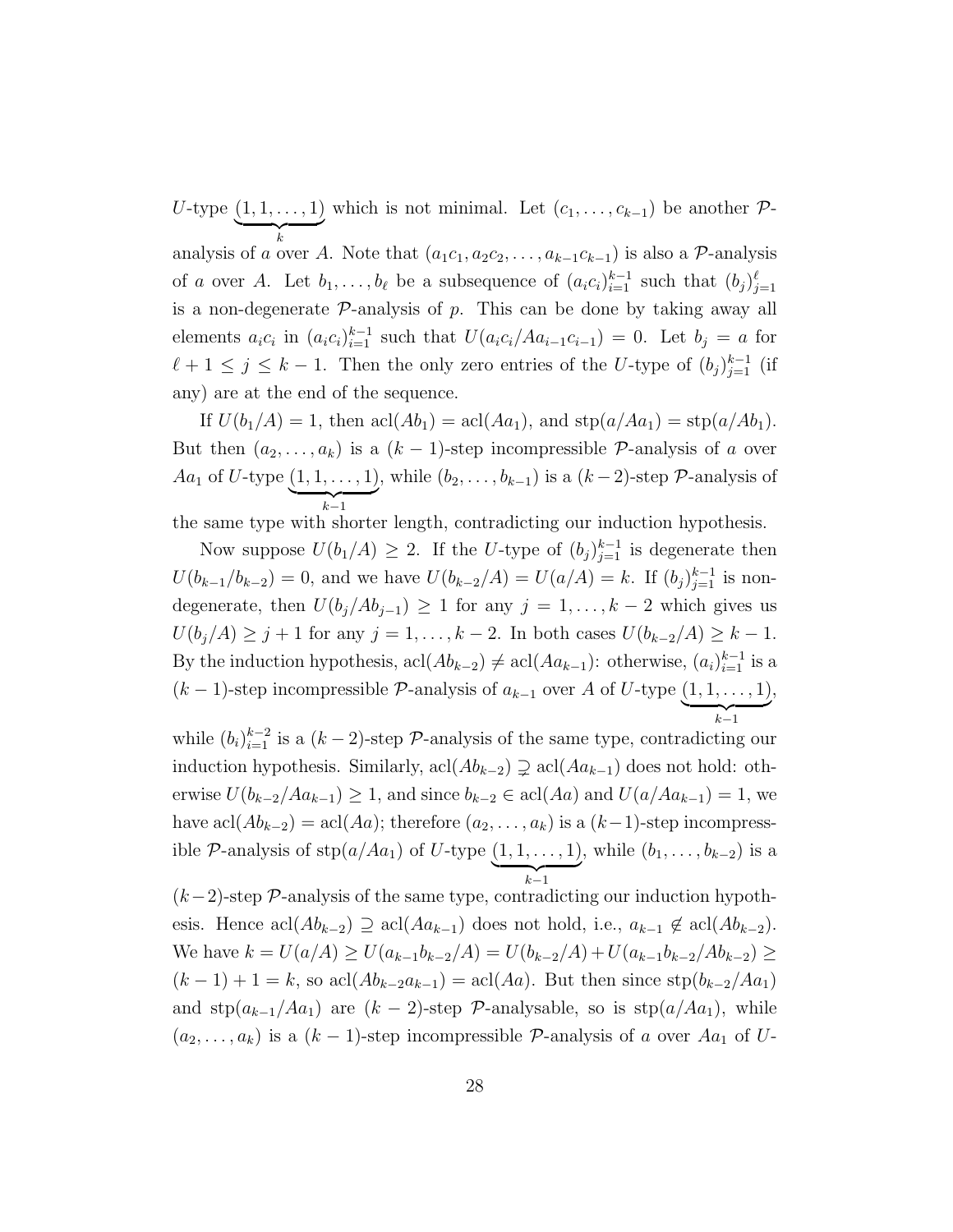type  $(1, 1, \ldots, 1)$  $\overline{k-1}$ , contradicting our induction hypothesis.

#### 3.2 Reductions and coreductions

As shown in Example [3.5,](#page-34-0) Lemma [3.6](#page-34-1) does not hold if the entries of the U-type are not all 1. In the higher U-rank case, incompressibility will have to be replaced by some maximality or minimality property. We will use the notions of P-reduction and P-coreduction.

 $\Box$ 

**Definition 3.7** (See, for example, Section 4 of [\[22\]](#page-111-0)). Suppose a is a tuple and A is a parameter set. We say a tuple b is a  $P$ -reduction of a over A if b is maximally almost P-internal over A in acl(Aa), i.e.,  $\text{stp}(b/A)$  is almost P-internal,  $b \in \text{acl}(Aa)$ , and if  $c \in \text{acl}(Aa)$  with  $\text{stp}(c/A)$  almost P-internal then  $c \in \text{acl}(Ab)$ . We say a non-degenerate  $\mathcal{P}\text{-analysis }(a_1, \ldots, a_n)$  of a over A is a  $\mathcal{P}\text{-}analysis$  by reductions if  $a_i$  is the  $\mathcal{P}\text{-reduction of }a$  over  $Aa_{i-1}$  for  $i = 1, 2, \ldots, n$ .

Note that by definition  $P$ -reductions are unique up to interalgebraicity over the parameter set, i.e., if b and c are both  $\mathcal{P}\text{-reductions of }a$  over A, then  $\text{acl}(Ab) = \text{acl}(Ac)$ . We may therefore call b the P-reduction of a over A.

<span id="page-36-0"></span>**Proposition 3.8.** Every  $P$ -analysable type of finite U-rank has a  $P$ -analysis by reductions.

*Proof.* We first show that if  $U(a/A) < \omega$  then a P-reduction of a over A exists. Indeed, let b be a tuple that has maximal U-rank over A satisfying the condition that  $\text{stp}(b/A)$  is almost P-internal and  $b \in \text{acl}(Aa)$ . Now, if  $c \in \text{acl}(Aa)$  and  $\text{stp}(c/A)$  is almost  $\mathcal P$ -internal, then  $\text{stp}(bc/A)$  is almost  $\mathcal P$ internal and  $bc \in \text{acl}(Aa)$ , so  $U(bc/A) = U(b/A)$ , which means  $c \in \text{acl}(Ab)$ . So  $b$  is the  $P$ -reduction of  $a$  over  $A$ .

Now suppose  $q = \text{tp}(a/A)$  is a stationary type that is of finite U-rank and is  $\mathcal{P}$ -analysable. Let  $a_0 = \emptyset$ , and define  $a_1, a_2, \ldots$  recursively so that

29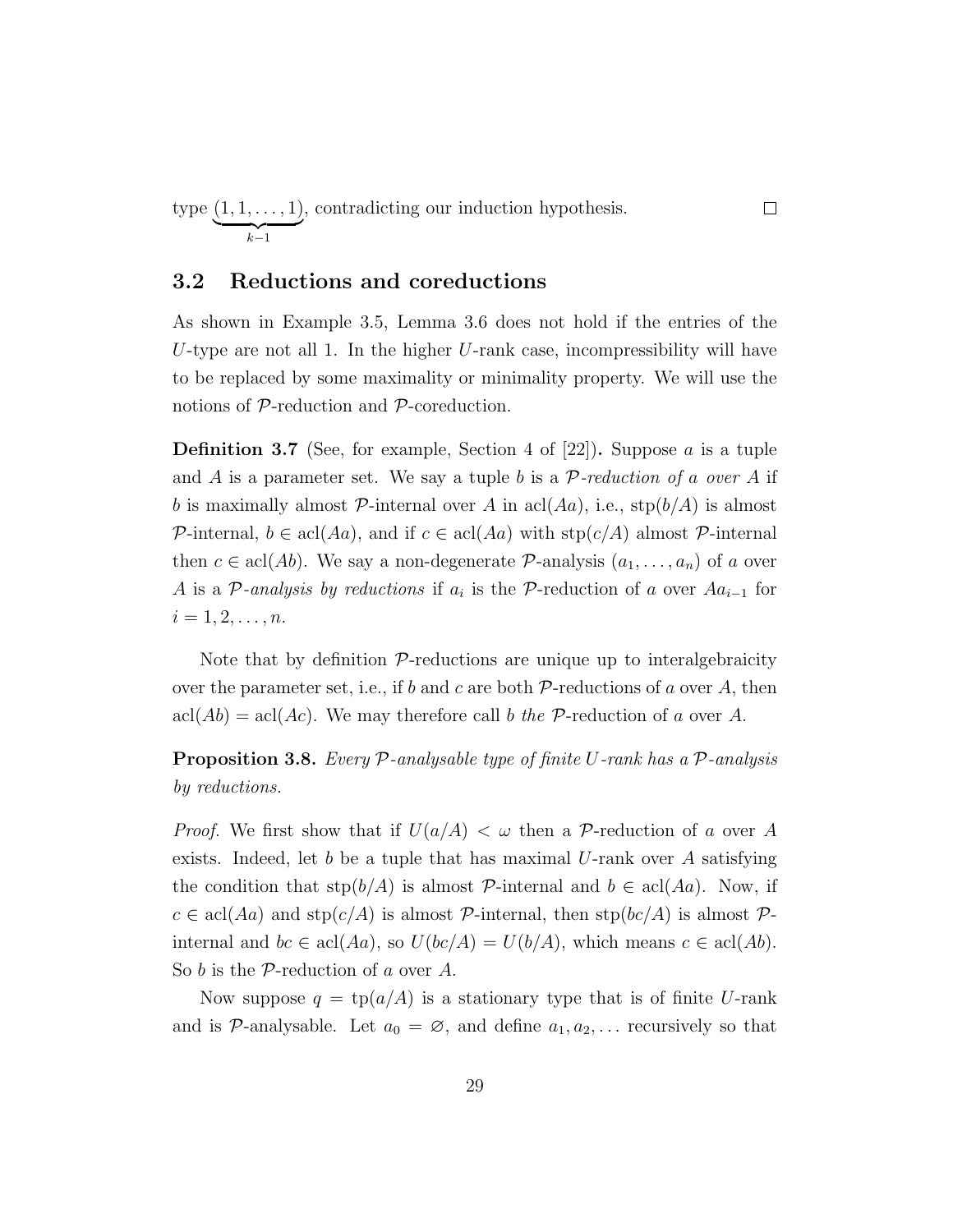$a_i$  is the P-reduction of a over  $Aa_{i-1}$  and  $a_{i-1} \in \text{dcl}(Aa_i)$ . By definition we will have that  $\text{stp}(a_i/Aa_{i-1})$  is almost P-internal. If  $a \notin \text{acl}(Aa_{i-1})$  then, as stp( $a/Aa_{i-1}$ ) is also P-analysable by Lemma [3.3,](#page-33-0) there must exist  $b \in$ acl(Aa)\acl(Aa<sub>i-1</sub>) such that stp(b/Aa<sub>i-1</sub>) is P-internal. Hence  $U(a/Aa_i)$  <  $U(a/Aa_{i-1})$ . So this process must stop with  $a \in \text{acl}(Aa_n)$ , and we have a  $\mathcal{P}$ -analysis of a over A by reductions.  $\Box$ 

**Definition 3.9** (See, for example, Definition 4.1 of [\[22\]](#page-111-0)). Suppose a is a tuple and A is a parameter set. We say a tuple b is a P-coreduction of a over A if b is minimal in acl $(Aa)$  such that a is almost P-internal over Ab, i.e.,  $\text{stp}(a/Ab)$  is almost P-internal,  $b \in \text{acl}(Aa)$ , and if  $c \in \text{acl}(aA)$  with stp( $a/Ac$ ) almost P-internal then  $b \in \text{acl}(Ac)$ . We say a non-degenerate Panalysis  $(a_1, \ldots, a_n)$  of a over A is a P-analysis by coreductions if  $a_{i-1}$  is a P-coreduction of  $a_k$  over A for  $i = 1, \ldots, n$ .

By definition  $P$ -coreductions are unique up to interalgebraicity over the parameter set. We may therefore call b the  $P$ -coreduction of a over A.

However, P-coreductions do not automatically exist. The analogue of Proposition [3.8](#page-36-0) becomes:

<span id="page-37-0"></span>**Proposition 3.10.** Suppose that  $T$  has the property that every finite  $U$ -rank type has a P-coreduction. Then every finite U-rank P-analysable type has a P-analysis by coreductions.

*Proof.* Suppose  $q = \text{tp}(a/A)$  is stationary, of finite U-rank, and P-analysable. We prove by induction on  $U(q)$  that it has a P-analysis by coreductions. If  $U(q) = 0$  then the 0-step P-analysis is vacuously by coreductions. Suppose  $U(q) > 0$ . Since q is P-analysable, there is  $b \in \text{acl}(Aa)$  with  $a \notin \text{acl}(Ab)$  such that  $\text{stp}(a/Ab)$  is almost P-internal. Hence if we let b be the P-coreduction of a over A then  $\tilde{b} \in \text{acl}(Aa)$ , so  $\text{stp}(\tilde{b}/A)$  is P-analysable, and  $a \notin \text{acl}(A\tilde{b})$ which implies  $U(\tilde{b}/A) < U(q)$ . By induction we have a P-analysis of  $\tilde{b}$  over A,  $(b_1, \ldots, b_n)$ , that is by coreductions. Then  $(b_1, \ldots, b_n, a)$  is a P-analysis of a over A by coreductions.  $\Box$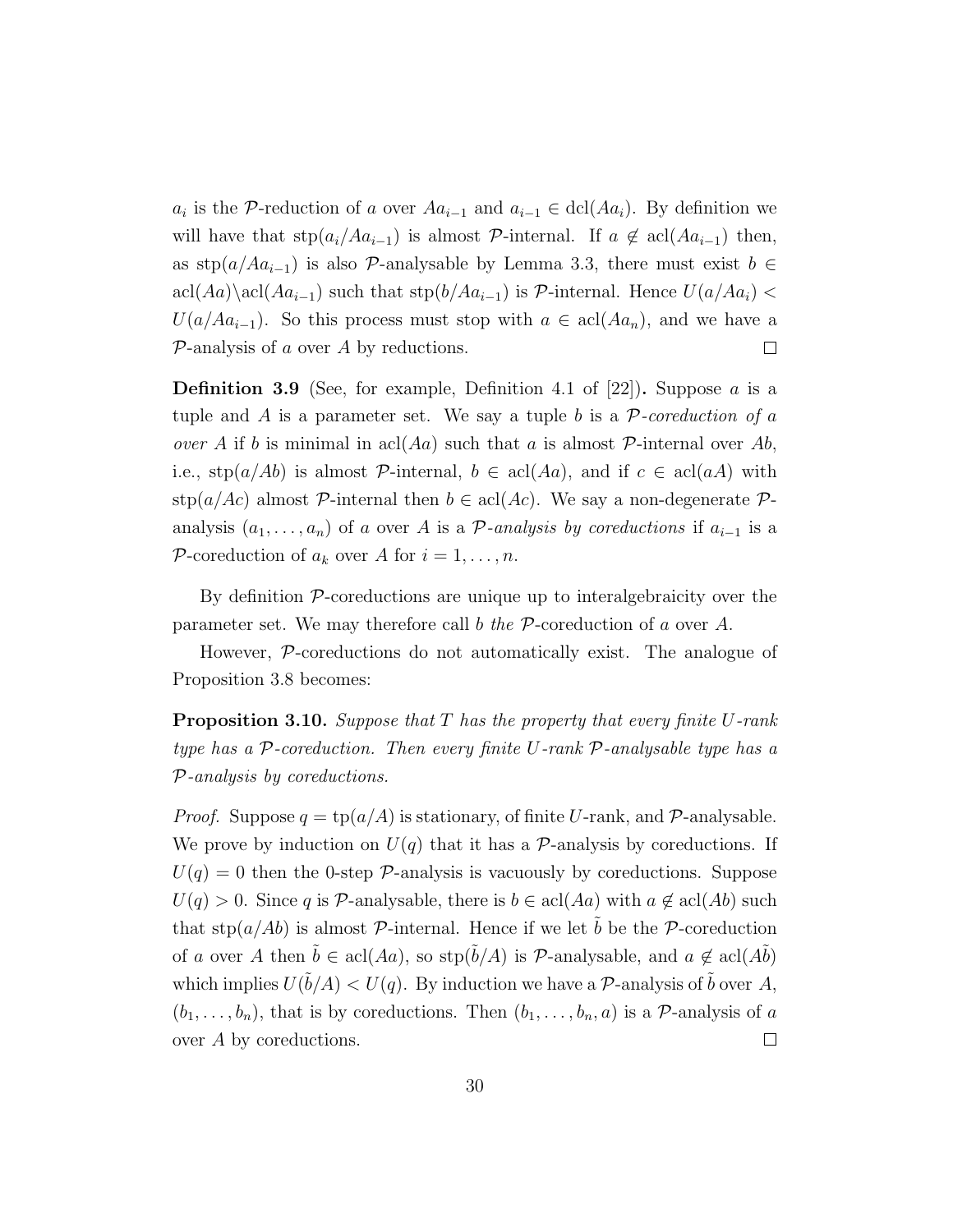One context in which  $P$ -coreductions always exist is when  $P$  is the set of all nonmodular minimal types and  $T$  has the CBP. Recall that  $T$  has the *canonical base property* (CBP) if whenever  $U(a/b) < \omega$  and  $\text{acl}(b) =$  $\operatorname{acl}(Cb(a/b))$ , then  $\operatorname{stp}(b/a)$  is almost internal to the set of all nonmodular minimal types. See, for example, Section 1 of [\[23\]](#page-111-1). It is a fact that if  $T$  has the CBP then P-coreduction exists for any finite-rank type (see Theorem 2.4 of [\[6\]](#page-109-0)). So by Proposition [3.10,](#page-37-0) if  $P$  is the set of nonmodular minimal types and  $T$  has the CBP, then every  $\mathcal{P}$ -analysable type of finite U-rank has a P-analysis by coreductions.

## <span id="page-38-0"></span>**Proposition 3.11.** In DCF<sub>0</sub> every C-analysable type of finite U-rank has a C-analysis by coreductions.

*Proof.* By Theorem 1.1 of [\[28\]](#page-111-2), DCF<sub>0</sub> has the CBP. Let  $P$  be the set of all nonmodular minimal types. Therefore, if  $tp(a/A)$  is of finite U-rank then there exists b which is the  $P$ -coreduction of a over A. We want to show that b is the C-coreduction of a over A. Recall that C denotes the field of constants of the differential field  $\mathcal{U}$ , and that by C-coreduction we mean of course the  $\{\delta x = 0\}$ -coreduction. We only need to show that if a type is almost P-internal then it is almost C-internal. Suppose  $tp(e/D)$  is Pinternal. Then for some  $B \supset D$  such that  $B \bigcup_{D}$ e and a tuple c consisting of realizations of types in  $P$  with bases in  $B, e \in \text{acl}(Bc)$ . Since every minimal nonmodular type in DCF<sub>0</sub> is almost C-internal, there exist  $F \supset B$  such that  $F \cup_{c}^{\mathcal{C}}$  ec and  $c \in \text{acl}(F\mathcal{C})$ . Now  $e \in \text{acl}(Bc) \subseteq \text{acl}(F\mathcal{C})$ , and since  $e \cup_{c}^{\mathcal{C}} F$  and  $e \bigcup_{D}^{B} B$ , we have  $e \bigcup_{D} F$ . This shows that  $tp(e/D)$  is almost *C*-inter F. This shows that  $tp(e/D)$  is almost C-internal. So every finite  $U$ -rank type has a  $C$ -coreduction. The proposition now follows by Proposition [3.10.](#page-37-0)  $\Box$ 

It is not hard to see that analyses by reductions or coreductions are incompressible. If  $(a_1, \ldots, a_n)$  is a P-analysis by reductions of  $tp(a/A)$  and stp $(a_{i+1}/Aa_{i-1})$  is almost P-internal for some  $i = 1, 2, ..., n-1$ , then since  $a_i$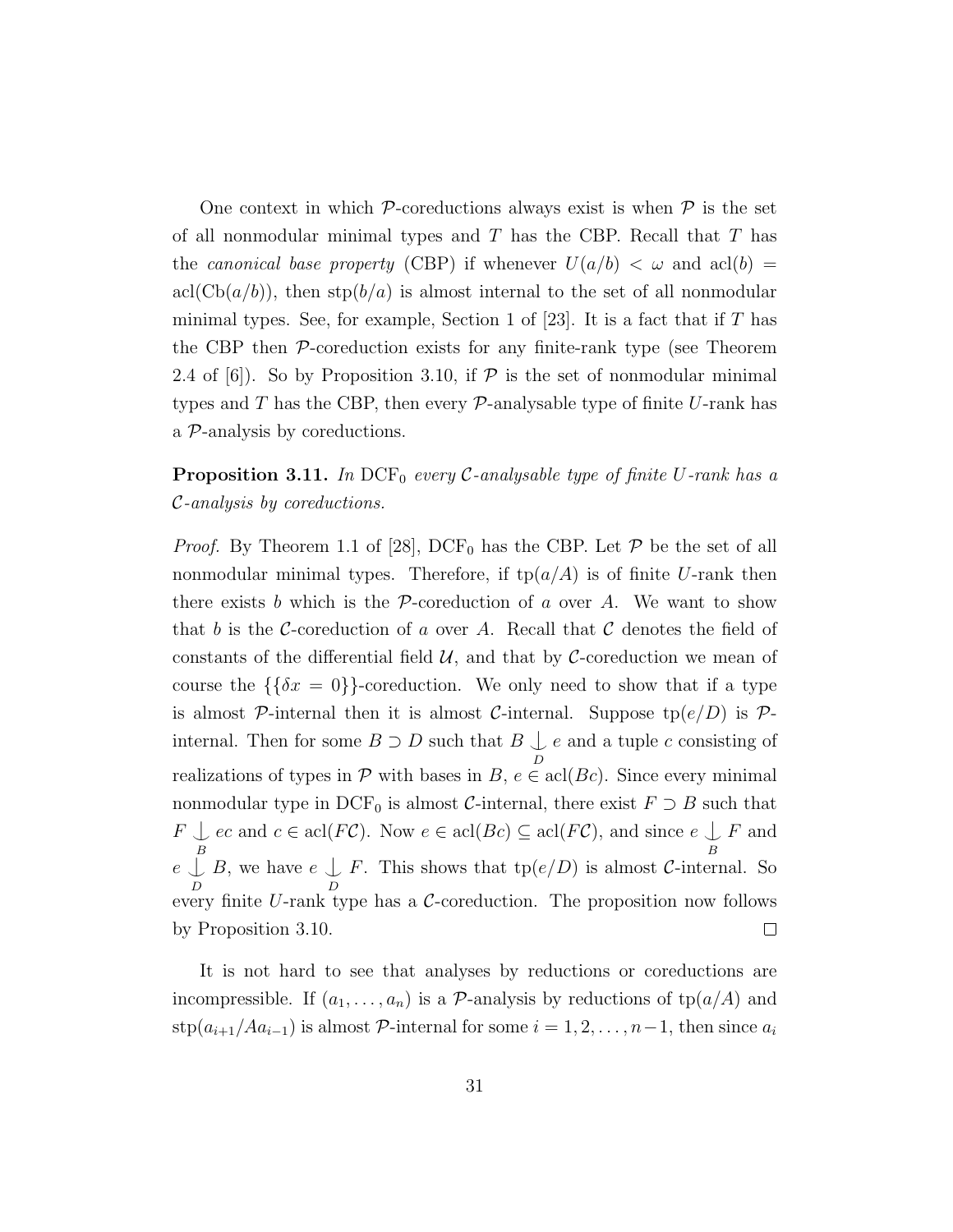is the P-reduction of a over  $Aa_{i-1}, a_{i+1} \in \text{acl}(Aa_i)$  which implies  $\text{acl}(Aa_i)$ acl( $Aa_{i+1}$ ). Now for any  $j > i$ , assume that  $\operatorname{acl}(Aa_j) = \operatorname{acl}(Aa_i)$ . Then since  $a_{j+1}$  is the P-reduction of a over  $Aa_j$  and  $\operatorname{acl}(Aa_j) = \operatorname{acl}(Aa_i)$ ,  $a_{j+1}$  is the P-reduction of a over  $Aa_i$ , so  $\text{acl}(Aa_{i+1}) = \text{acl}(Aa_{i+1}) = \text{acl}(Aa_i)$ . Thus  $a_i, \ldots, a_n$  are all the same up to interalgebraicity over A, and this is possible only if  $i = n$ , contradicting the fact that  $i \leq n - 1$ . Similarly, if  $(a_1, \ldots, a_n)$ is a P-analysis by coreductions of  $tp(a/A)$  and  $stp(a_{i+1}/Aa_{i-1})$  is almost Pinternal for some  $i = 1, 2, \ldots, n-1$ , then since  $a_i$  is the P-coreduction of  $a_{i+1}$ over A,  $a_i \in \text{acl}(Aa_{i-1})$  which implies  $a_i$  and  $a_{i-1}$  are interalgebraic over A. An inductive argument similar to the reduction case shows that  $a_0, \ldots, a_i$ are all the same up to interalgebraicity over A, and this is possible only if  $i = 0$ , contradicting the fact that  $i \geq 1$ .

More is true: they are actually minimal.

### <span id="page-39-0"></span>**Proposition 3.12.** Analyses by reductions are minimal and analyses by coreductions are minimal.

*Proof.* Let  $(a_1, \ldots, a_n)$  and  $(c_1, \ldots, c_\ell)$  be P-analyses of a over A with the analysis  $(a_1, \ldots, a_n)$  being by reductions. We shall prove that  $n \leq \ell$ . We show that  $c_i \in \text{acl}(Aa_i)$  for  $i = 1, 2, \ldots, \min(n, \ell)$ . For  $i = 1$ , since  $\text{stp}(c_1/A)$ is almost P-internal and  $a_1$  is the P-reduction of a over  $A, c_1 \in \text{acl}(Aa_1)$ . Now if  $c_{i-1} \in \text{acl}(Aa_{i-1})$ , then  $\text{stp}(c_i/a_{i-1})$  is almost P-internal, and as  $a_i$  is the P-reduction of a over  $Aa_{i-1}, c_i \in \text{acl}(Aa_i)$  as desired. Suppose  $\ell < n$ . Then acl $(Aa_{\ell}) \subsetneq \text{acl}(Aa_n)$  since  $(a_1, \ldots, a_n)$  is incompressible, so  $\operatorname{acl}(Aa) = \operatorname{acl}(Ac_{\ell}) \subseteq \operatorname{acl}(Aa_{\ell}) \subsetneq \operatorname{acl}(Aa_{n}) = \operatorname{acl}(Aa)$ , a contradiction.

Now suppose  $(b_1, \ldots, b_m)$  is a P-analysis by coreductions of a over A. We shall prove that  $m \leq \ell$ . We show that  $b_{m-j} \in \text{acl}(Ac_{\ell-j})$  for  $j =$  $0, 1, \ldots, \min(m, \ell) - 1$ . For  $j = 0$ , notice that  $b_m, c_\ell$  are both interalgebraic over A with a. Now if  $b_{m-j+1} \in \text{acl}(Ac_{\ell-j+1}),$  then  $\text{stp}(b_{m-j+1}/c_{\ell-j})$ is almost  $\mathcal{P}\text{-internal}$ , and as  $b_{m-j}$  is the  $\mathcal{P}\text{-correlation}$  of  $b_{m-j+1}$  over A,  $b_{m-j} \in \text{acl}(Ac_{\ell-j})$  as desired. Assume towards a contradiction that  $\ell < m$ . Then acl $(Ab_{m-\ell+1}) \subseteq \text{acl}(Ac_1)$ . Since  $m - \ell + 1 \geq 2$ , stp $(b_{m-\ell+1}/A)$  is not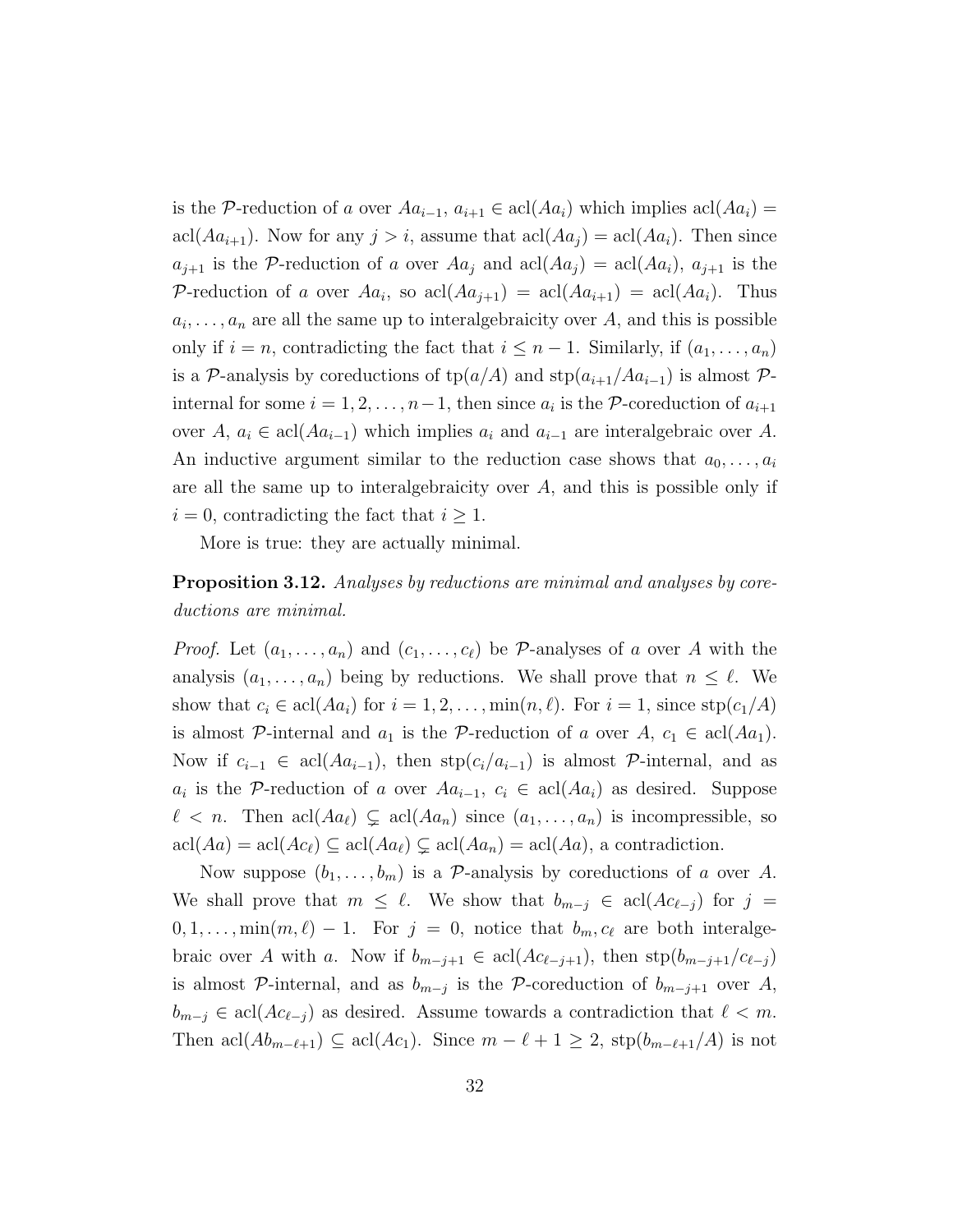almost P-internal because  $(b_1, \ldots, b_m)$  is incompressible, but  $\text{stp}(c_1/A)$  is almost P-internal, a contradiction.  $\Box$ 

So analyses by reductions and coreductions are of the same length. However, analyses by reductions and coreductions do not always have to agree (even up to interalgebraicity).

**Definition 3.13.** We say that two P-analyses  $(a_1, \ldots, a_n)$  and  $(b_1, \ldots, b_m)$ of a over A are interalgebraic over A if  $n = m$  and  $\text{acl}(Aa_i) = \text{acl}(Ab_i)$  for  $i =$  $1, 2, \ldots, n$ . We call an analysis *canonical* if it is minimal and interalgebraic with every other minimal analysis.

*Example* 3.14. Using the notation of Example [3.5,](#page-34-0) the  $P$ -analysis by reductions of  $ab_1$  over  $\emptyset$  is  $(a_1b_1, ab_1)$ , while the P-analysis by coreductions of  $ab_1$ is  $(a_1, ab_1)$ . But  $(a_1b_1, ab_1)$  and  $(a_1, ab_1)$  are not interalgebraic. In particular,  $\text{stp}(ab_1)$  does not have a canonical  $\mathcal{P}\text{-analysis.}$ 

The following theorem points out, however, that if an analysis by reductions has the same U-type as one by coreductions, then they are interalgebraic and are in fact canonical  $P$ -analyses.

<span id="page-40-0"></span>**Proposition 3.15.** Let  $(a_1, \ldots, a_n)$  and  $(b_1, \ldots, b_n)$  be P-analyses by reductions and coreductions of a over A, respectively. Suppose  $U(a/A) \neq \infty$ . If the U-types of  $(a_1, \ldots, a_n)$  and  $(b_1, \ldots, b_n)$  are the same, then  $(a_1, \ldots, a_n)$ is interalgebraic with  $(b_1, \ldots, b_n)$  over A. Moreover, if  $(c_1, \ldots, c_n)$  is another P-analysis of a over A, then  $(c_1, \ldots, c_n)$  is also interalgebraic with both  $(a_1, \ldots, a_n)$  and  $(b_1, \ldots, b_n)$  over A.

In particular, if p has an analysis by reductions and an analysis by coreductions of the same U-type, then these analyses are canonical. Conversely, any canonical analysis of p is an analysis by reductions, and if p has an analysis by coreductions, then the canonical analysis is also an analysis by coreductions.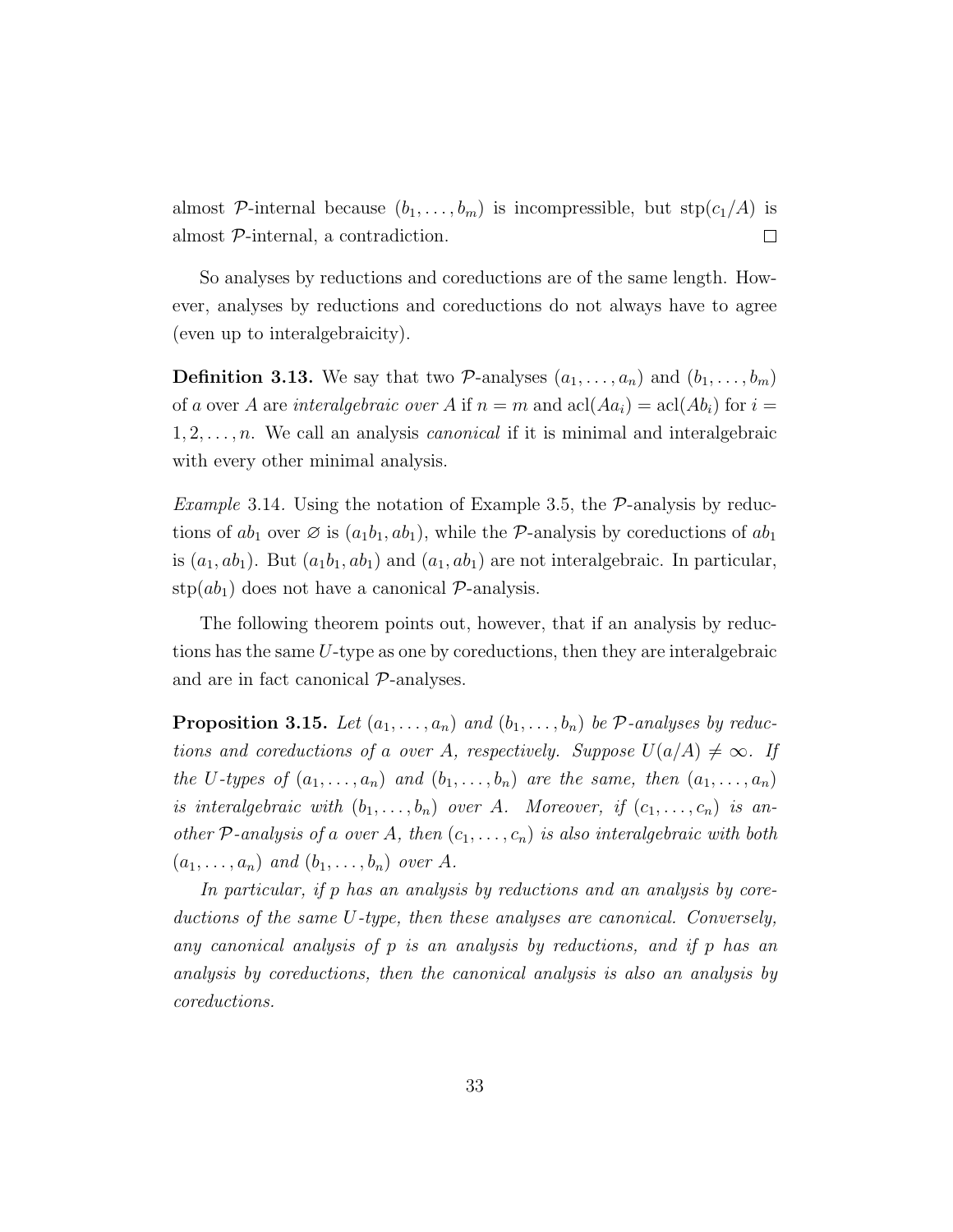*Proof.* Having the same U-type implies that  $U(a_i/A) = U(b_i/A)$  for  $i =$  $1, 2, \ldots, n$ . Let  $(c_1, \ldots, c_n)$  be another  $P$ -analysis of a over A, We have seen in the proof of Proposition [3.12](#page-39-0) that  $c_i \in \text{acl}(Aa_i)$  and  $b_i \in \text{acl}(Ac_i)$  for  $i = 1, 2, \ldots, n$ . Therefore  $U(a_i/A) = U(b_i/A) = U(c_i/A)$  and  $\text{acl}(Aa_i) =$  $\operatorname{acl}(Ab_i) = \operatorname{acl}(Ac_i)$  for  $i = 1, 2, \ldots, n$ , as desired.

The "in particular" clause now follows by Proposition [3.12.](#page-39-0) For the converse, let  $(a_i)_{i=1}^n, (b_i)_{i=1}^n, (c_i)_{i=1}^n$  be P-analyses of a over A, which are an analysis by reductions, an analysis by coreductions, and a canonical analysis, respectively. We have that  $a_i$  is the P-reduction of a over  $Aa_{i-1}$ ,  $\text{acl}(Aa_i) = \text{acl}(Ac_i)$ , and  $\text{acl}(Aa_{i-1}) = \text{acl}(Ac_{i-1})$ , so  $c_i$  is the P-reduction of a over  $Ac_{i-1}$ . Thus  $(c_i)_{i=1}^n$  is a P-analysis by reductions. Similarly, we have that  $b_i$  is the P-coreduction of  $b_{i+1}$  over A,  $\operatorname{acl}(Ab_i) = \operatorname{acl}(Ac_i)$ , and  $\text{acl}(Ab_{i+1}) = \text{acl}(Ac_{i+1}),$  so  $c_i$  is the P-coreduction of a over  $Ac_{i-1}$ . Thus  $(c_i)_{i=1}^n$  is a  $\mathcal{P}$ -analysis by coreductions.  $\Box$ 

To make use of the above result we will need, both here and in Chapter [4,](#page-46-0) a way of determining if a given analysis is an analysis by reductions or coreductions. The following is a useful "local" criterion for when an analysis is by reductions or by coreductions.

<span id="page-41-0"></span>**Proposition 3.16.** Let  $(a_1, \ldots, a_n)$  be a P-analysis of a over A. Then it is a P-analysis by reductions iff  $a_i$  is a P-reduction of  $a_{i+1}$  over  $Aa_{i-1}$  for  $i = 1, \ldots, n-1$ ; it is a P-analysis by coreductions iff  $a_i$  is a P-coreduction of  $a_{i+1}$  over  $Aa_{i-1}$  for  $i = 1, ..., n-1$ .

*Proof.* Suppose  $(a_1, \ldots, a_n)$  is a P-analysis by reductions of a over A. For any  $k = 1, 2, \ldots, n - 1$ ,  $a_k$  is a P-reduction of a over  $Aa_{k-1}$ , i.e., for any  $a'_k \in \text{acl}(Aa)$ , if  $\text{stp}(a'_k/Aa_{k-1})$  is almost P-internal, then  $a'_k \in \text{acl}(a_k)$ . In particular, for any  $a'_k \in \text{acl}(Aa_{k+1})$ , if  $\text{stp}(a'_k/Aa_{k-1})$  is almost  $\mathcal{P}\text{-internal}$ , then  $a'_k \in \text{acl}(a_k)$ . Note that  $a_k \in \text{acl}(Aa_{k+1})$ , so  $a_k$  is a P-reduction of  $a_{k+1}$ over  $Aa_{k-1}$ .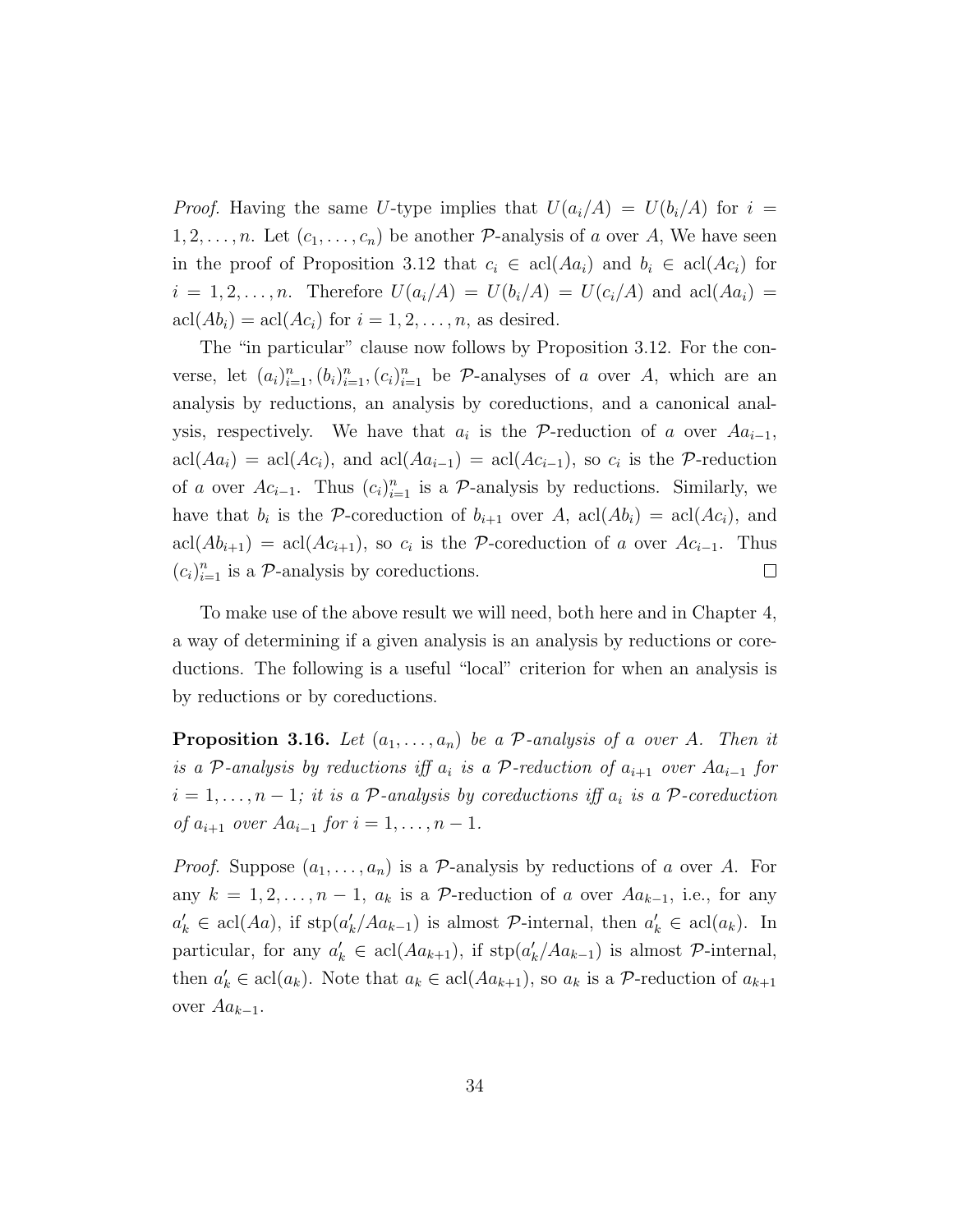Now suppose  $(a_1, \ldots, a_n)$  is a P-analysis of a over A such that  $a_i$  is a P-reduction of  $a_{i+1}$  over  $Aa_{i-1}$  for  $i = 1, ..., n-1$ . We need to check that  $a_k$  is the P-reduction of a over  $Aa_{k-1}$ . In fact, let  $a'_k$  be the P-reduction of a over  $Aa_{k-1}$ , then we only need to show that  $a'_k \in \text{acl}(Aa_k)$ .

We know  $a'_k \in \text{acl}(Aa_n)$ . Suppose  $a'_k \in \text{acl}(Aa_i)$  for some i such that  $k < i \leq n$ . Since  $a'_k$  is almost  $\mathcal{P}$ -internal over  $Aa_{k-1}$  and  $k-1 < i-1$ ,  $a'_k$ is almost P-internal over  $Aa_{i-2}$ . Now  $a_{i-1}$  is a P reduction of  $a_i$  over  $Aa_{i-2}$ ,  $a'_k \in \text{acl}(Aa_i)$ , and  $a'_k$  is almost  $\mathcal{P}\text{-internal over } Aa_{i-2}$ , so  $a'_k \in \text{acl}(Aa_{i-1})$ . By induction we get  $a'_k \in \text{acl}(Aa_k)$ .

We now turn to the coreduction part of this proposition. Suppose that  $(a_1, \ldots, a_n)$  is a P-analysis by coreductions of a over A. For any  $k =$ 1, 2, ...,  $n-1$ ,  $a_k$  is a P-coreduction of  $a_{k+1}$  over A, i.e., for any  $a'_k \in$ acl $(Aa_{k+1}),$  if  $\text{stp}(a_{k+1}/Aa_k')$  is  $\mathcal{P}\text{-internal}$ , then  $a_k \in \text{acl}(Aa_k')$ . In particular, for any  $a'_k \in \text{acl}(Aa_{k+1})$ , if  $\text{stp}(a_{k+1}/Aa_{k-1}a'_k)$  is  $\mathcal{P}\text{-internal}$ , then  $a_k \in \text{acl}(Aa_{k-1}a'_k)$ . So we have that  $a_k$  is a reduction of  $a_{k+1}$  over  $Aa_{k-1}$ .

Now suppose  $(a_1, \ldots, a_n)$  is a P-analysis of a over A such that  $a_i$  is a P-coreduction of  $a_{i+1}$  over  $Aa_{i-1}$  for  $i = 1, \ldots, n-1$ . Fixing a  $k \in \{1, 2, \ldots, n-1\}$  $n-1$ , we need to check that  $a_k$  is the P-coreduction of  $a_{k+1}$  over A. In fact, let a' be be such that  $\text{stp}(a_{k+1}/Aa')$  is almost P-internal. We need to prove that  $a_k \in \operatorname{acl}(Aa')$ .

We know that  $a_1 \in \text{acl}(Aa')$ . This is because  $a_1$  is the P-coreduction of  $a_2$  over A, and stp $(a_2/Aa')$  is almost P-internal (since  $a_2 \in \text{dcl}(Aa_{k+1})$ ).

Suppose  $a_{i-1} \in \text{acl}(Aa')$  for some i such that  $1 \lt i \leq k$ . Since  $a_{i+1}$  is almost P-internal over  $Aa'$  (as  $i+1 \leq k+1$ ,  $a_{i+1} \in \text{acl}(Aa_{k+1})$ ), and  $a_i$  is the P-coreduction of  $a_{i+1}$  over  $Aa_{i-1}$ , we have that  $a_i \in \text{acl}(Aa')$ . By induction we get  $a_k \in \operatorname{acl}(Aa')$ .  $\Box$ 

It follows from the above lemma that an incompressible analysis of Utype  $(1, 1, \ldots, 1)$  is canonical. Indeed, for such an analysis  $(a_1, \ldots, a_n)$  of a over A, as  $\text{stp}(a_{i+1}/Aa_{i-1})$  is not almost P-internal, by rank consideration,  $a_i$  must be both the P-reduction and the P-coreduction of  $a_{i+1}$  over  $Aa_{i-1}$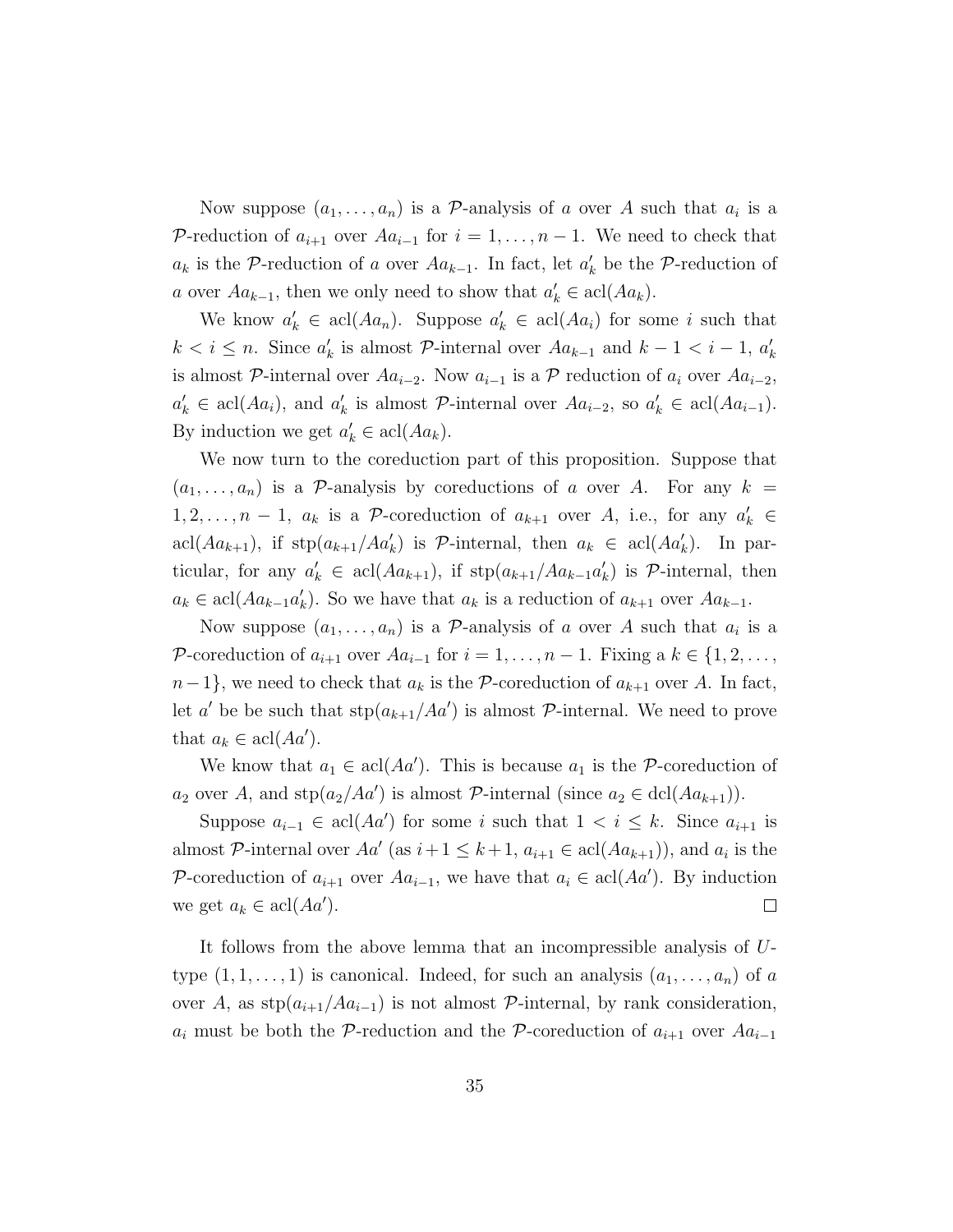for  $i = 1, 2, \ldots, n - 1$ .

We end this section by pointing out that once we have a type with an incompressible analysis of U-type  $(1, 1, \ldots, 1)$  $\overbrace{n}$ in Corollary [4.2](#page-48-0) below that we do in  $\overline{DCF_0}$  — then every decreasing sequence — as for example we will prove of positive integers of length n appears as the U-type of the  $\mathcal{P}$ -analysis by reductions of some other type in this theory. A similar statement holds for increasing sequences and  $\mathcal{P}$ -analyses by coreductions provided that every finite U-rank type has a  $\mathcal{P}$ -coreduction. For convenience we work over the empty set.

<span id="page-43-0"></span>**Proposition 3.17.** Suppose  $(a_1, \ldots, a_n)$  is an incompressible P-analysis of  $U$ -type  $(1, 1, \ldots, 1)$ .

- (a) Given positive integers  $s_1 \geq \cdots \geq s_n$ , there exists a tuple whose  $\mathcal{P}$ analysis by reductions is of U-type  $(s_1, \ldots, s_n)$ .
- (b) Suppose every type of finite U-rank has a  $P$ -coreduction. Given positive integers  $s_1 \leq \cdots \leq s_n$ , there exists a tuple whose  $\mathcal{P}$ -analysis by coreductions is of U-type  $(s_1, \ldots, s_n)$ .

*Proof.* (a) Let  $\bar{a}^{(j)} = (a_1^{(j)})$  $a_1^{(j)}, \ldots, a_n^{(j)}$ ,  $j = 1, 2, \ldots$  be tuples such that  $(\bar{a}^{(1)}, \ldots, a_n^{(j)})$  $\bar{a}^{(2)},...$ ) is a Morley sequence of  $tp(a_1,..., a_n)$ . Let  $\alpha_i = (a_i^{(1)})$  $a_i^{(1)}, \ldots, a_i^{(s_i)}$  $i^{(s_i)}$  and  $\beta_i = (\alpha_1, \ldots, \alpha_i)$ . Note that  $a_i^{(j)} \in \beta_i$  for  $j = 1, 2, \ldots, s_i$ . We claim the tuple  $\beta_n$  is P-analysable and its P-analysis by reductions is of U-type  $(s_1, \ldots, s_n)$ . To show this, since  $(\bar{a}^{(j)})_j$  is a Morley sequence, we have

$$
U(\beta_i/\beta_{i-1}) = U(\alpha_i/\beta_{i-1})
$$
  
=  $U(a_i^{(1)} \cdots a_i^{(s_i)}/\beta_{i-1})$   
=  $U(a_i^{(1)} \cdots a_i^{(s_i)}/a_{i-1}^{(1)} \cdots a_{i-1}^{(s_i)})$   
=  $s_i$ ,

so we only need to prove that the P-analysis by reductions of  $\beta$  is  $(\beta_1, \beta_2, \beta_3)$  $\ldots, \beta_n$ .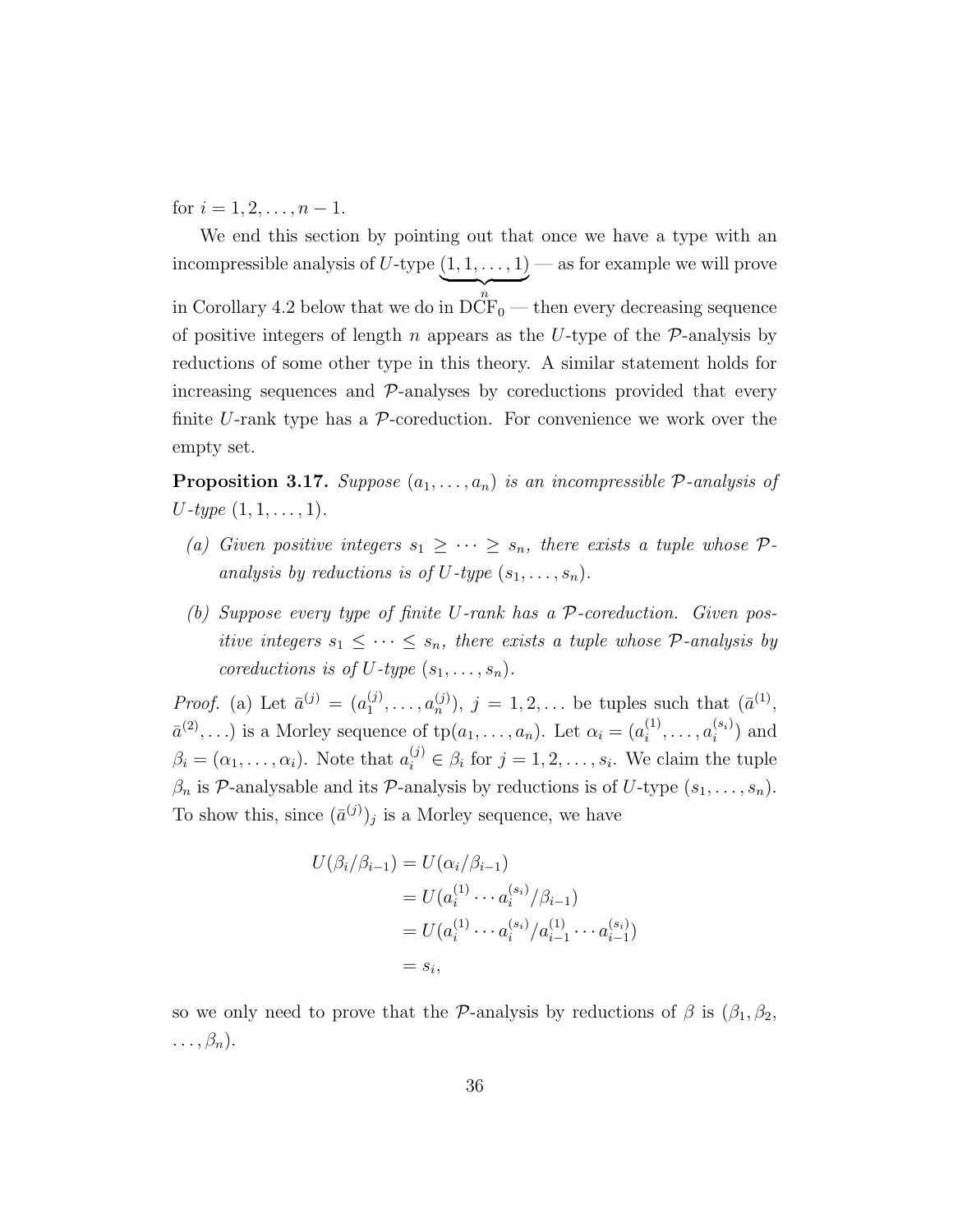We simply check the definition in this case. Let  $b_i$  be the P-reduction of  $\beta_n$  over  $\beta_{i-1}$ . We claim, and this will suffice, that  $b_i$  is interalgebraic with  $\beta_i$ . Since  $a_{i-1}^{(j)} \in \text{dcl}(\beta_{i-1})$  for  $j = 1, 2, ..., s_i$  (since  $s_{i-1} \geq s_i$ ),  $\text{stp}(a_i^{(j)})$  $\binom{[j]}{i}$  $(\beta_{i-1})$ is almost  $\mathcal{P}\text{-internal for }j=1,2,\ldots,s_i\text{, so }\text{stp}(\alpha_i/\beta_{i-1})\text{ is almost } \mathcal{P}\text{-internal.}$ Since  $\beta_i \in \text{dcl}(\alpha_i, \beta_{i-1}), \text{stp}(\beta_i/\beta_{i-1})$  is almost  $\mathcal{P}\text{-internal}, \text{ so } \beta_i \in \text{acl}(b_i)$ . We now need to show that  $U(b_i/\beta_i) = 0$ . Toward a contradiction, suppose  $U(b_i/\beta_i) > 0.$ 

Set  $B = \beta_i$ , which is the collection of elements of the form  $a_p^{(q)}$  where  $1 \leq p \leq i$  and  $1 \leq q \leq s_i$ . Now we add elements of the form  $a_p^{(q)}$  one by one into B according to lexicographic order of  $(p, q)$  where  $i+1 \leq p \leq n$  and  $1 \leq$  $q \leq s_i$  as long as  $U(b_i/B)$  remains unchanged. Since  $b_i \in \beta_n$ ,  $U(b_i/\beta_n) = 0$ , so this process will terminate for some  $a_p^{(q)}$  where  $U(b_i/Ba_p^{(q)}) < U(b_i/B)$ .

Now B contains elements of the form  $a_{n'}^{(q')}$  $p' \text{where } (p', q') \lt (p, q)$  by lexicographic order. We have  $a_p^{(q)} \nightharpoonup_B^{\mathcal{L}}$  $b_i$ . As  $a_{p-1}^{(q)} \in B$  and  $a_p^{(q)} \perp$  $a_{p-1}^{(q)}$ B,  $U(a_p^{(q)}/B) = 1$ , so  $a_p^{(q)} \in \text{acl}(Bb_i)$ . Let  $C = \{a_i^{(j)}\}$  $i_j^{(j)}$ :  $a_{i+1}^{(j)} \in \text{dcl}(B)$ . Then

 $\text{stp}(B/C)$  is almost  $\mathcal{P}\text{-internal}$  as  $\text{stp}(a_{i+1}^{(j)}/a_i^{(j)})$  is almost internal for any i, j, and stp $(b_i/C)$  is almost P-internal because  $\beta_{i-1} \in \text{dcl}(C)$ . Since  $a_p^{(q)}$  is in acl $(Bb_i)$ , this yields that  $\text{stp}(a_p^{(q)}/C)$  is almost  $P$ -internal. However, the latter is impossible since  $a_{p-1}^{(q)} \notin \text{acl}(C)$ , which is because  $a_{p-1}^{(q)} \notin \text{acl}(a_{p-1}^{(q)})$  $_{p-2}^{(q)} )$ and  $a_{p-1}^{(q)} \perp$  $a_{p-2}^{(q)}$  $C$ .

(b) Let  $\bar{a}^{(j)} = (a_1^{(j)})$  $(2^{(j)}, \ldots, (n^{(j)}), j = 1, 2, \ldots$  be tuples such that  $(\bar{a}^{(1)},$  $\bar{a}^{(2)},...$ ) is a Morley sequence of  $tp(a_1,..., a_n)$ . Let  $\beta_i = (a_1^{(1)})$  $a_1^{(1)}, \ldots, a_1^{(s_i)}$  $\binom{(s_i)}{1},\binom{(1)}{2}$  $\frac{(1)}{2}$ ,  $\ldots, a_2^{(s_{i-1})}$  $a_2^{(s_{i-1})}, \ldots, a_i^{(1)}$  $a_i^{(1)}, \ldots, a_i^{(s_1)}$  $i^{(s_1)}$ ). Let  $f(j) = \min\{k : j \leq s_k\}$ , and let  $f(j)$ be infinity if it is not defined. Then  $a_k^{(j)} \in \operatorname{acl}(\beta_i)$  iff  $k \leq i - f(j) + 1$ , and  $\beta_i = \begin{bmatrix} s_i \\ \end{bmatrix}$  $j=1$  $a_{i\pm}^{(j)}$  $\lim_{i+1-f(j)}$ . We claim the tuple  $\beta_n$  is  $\mathcal{P}$ -analysable and its  $\mathcal{P}$ -

analysis by coreductions is of U-type  $(s_1, \ldots, s_n)$ . Since  $\beta_i = \begin{bmatrix} s_i \\ j \end{bmatrix}$  $j=1$  $a_{i+1}^{(j)}$  $i+1-f(j)$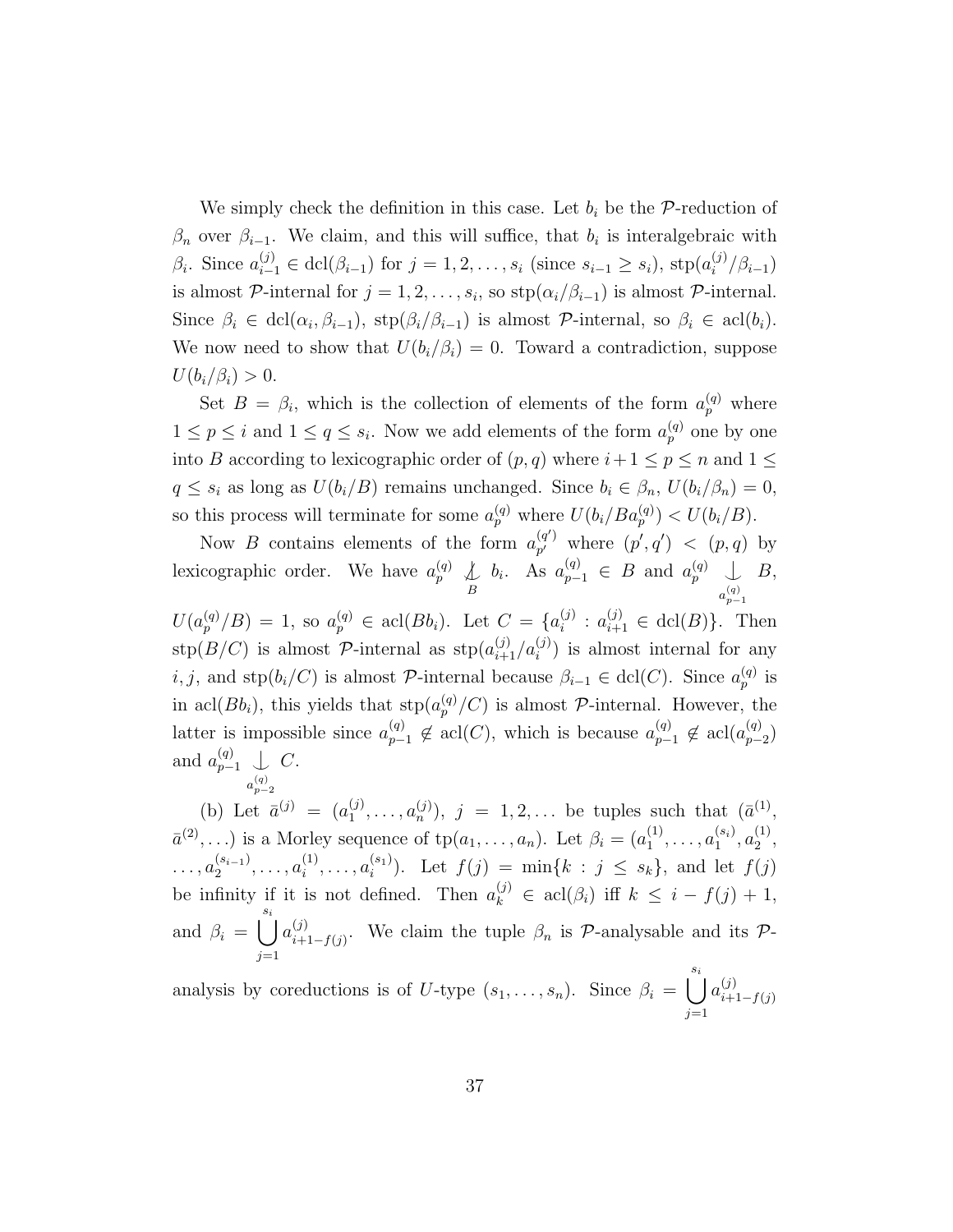and  $\beta_{i-1} = \begin{pmatrix} s_i \\ j \end{pmatrix}$  $j=1$  $a_{i-}^{(j)}$  $\sum_{i=f(j)}^{(j)}$  (as  $i-f(j) = 0$  for  $s_{i-1} < j \leq s_i$ , we may set the upper bound as  $s_i$ ), we have

$$
U(\beta_i/\beta_{i-1}) = U(\bigcup_{j=1}^{s_i} a_{i+1-f(j)}^{(j)}/\beta_{i-1})
$$
  
= 
$$
\sum_{j=1}^{s_i} U(a_{i+1-f(j)}^{(j)}/a_{i-f(j)}^{(j)})
$$
  
= 
$$
s_i
$$

as  $(\bar{a}^{(j)})_j$  is a Morley sequence. Thus we only need to prove that the Panalysis by coreductions of  $\beta$  is  $(\beta_1, \beta_2, \ldots, \beta_n)$ .

Again, we check the definition. Fix  $i = 0, 1, \ldots, n-1$ . Suppose b is the Pcoreduction of  $\beta_{i+1}$  over the empty set. We claim that  $\text{acl}(\mathfrak{b}) = \text{acl}(\beta_i)$ . Note that  $\text{stp}(\beta_{i+1}/\beta_i)$  is almost  $\mathcal{P}\text{-internal}$ , so  $b \in \text{acl}(\beta_i)$ . Take any  $a_j^{(k)} \in \text{dcl}(\beta_i)$ . Since  $a_{j+1}^{(k)} \in \text{dcl}(\beta_{i+1})$  and  $\text{stp}(\beta_{i+1}/b)$  is almost  $\mathcal{P}\text{-internal}$ ,  $\text{stp}(a_{j+1}^{(k)}/b)$  is almost P-internal, so  $a_j^{(k)} \in \text{acl}(b)$  since  $a_j^{(k)}$  $j^{(k)}_j$  is the P-coreduction of  $a_{j+1}^{(k)}$ . We therefore have that  $\beta_i \in \text{acl}(b)$ .  $\Box$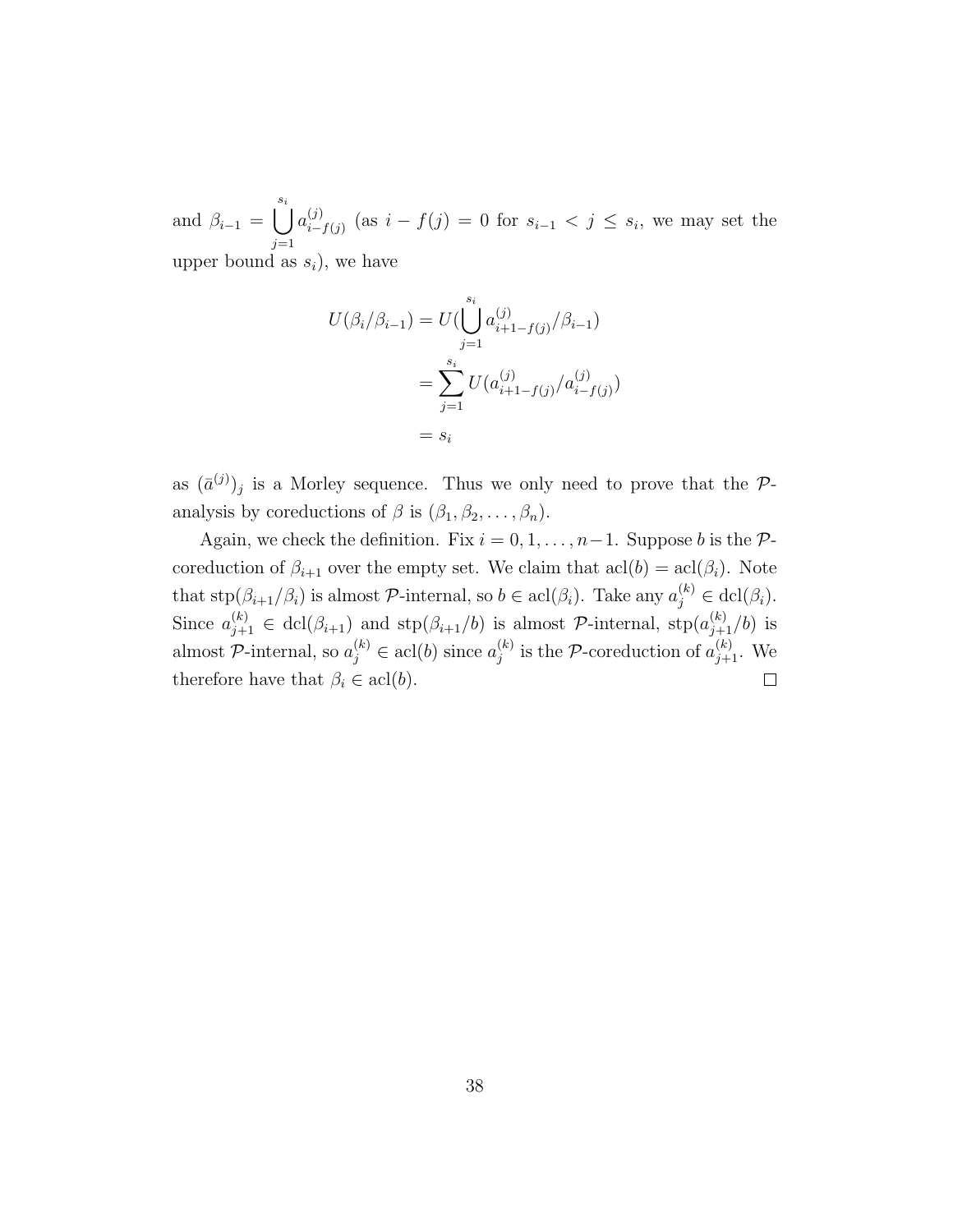## <span id="page-46-0"></span>4 Some constructions of analysability in  $DCF_0$

Probably the best known example of an analysable but not internal to the constants Kolchin closed set is the one defined by the equation  $\delta$  $\int$   $\delta x$  $\overline{x}$  $\setminus$  $= 0.$ It decomposes as an extension of the additive group of constants by the multiplicative group of constants, without itself being almost internal to the constants. Our first observation is to generalize this construction by iterating the logarithmic derivative. Writing  $\log \delta x :=$  $\delta x$  $\overline{x}$ and  $\log \delta^{(m)} = \log \delta \cdots \log \delta$  $\frac{1}{m}$ we consider the equation  $\log \delta^{(m)} x = 0$ , and show in Section [4.1](#page-46-1) that while it is analysable in the constants in m steps, it is not analysable in  $m-1$  steps. This is done by essentially reducing to the  $m = 2$  case.

Furthermore, we want analyses of a type p that are *canonical*. Not every finite rank type in  $DCF_0$  admits a canonical analysis (see Example [3.5\)](#page-34-0). However, we show in Section [4.2](#page-49-0) that given any sequence of positive integers  $(n_1, \ldots, n_m)$  there exists in DCF<sub>0</sub> a type that has a canonical analysis in the constants with *i*th step having U-rank  $n_i$ . Unlike in the logarithmic derivative case, these examples are not differential algebraic groups, and hence that theory is not directly available to us. Our proofs involve a careful algebraic analysis of the equations that arise. Note that the situation is very different for differential algebraic groups; in [\[3\]](#page-109-1) it is shown that every differential algebraic group over the constants is analysable in at most 3 steps.

The results presented in this chapter appeared in [\[12\]](#page-110-0).

#### <span id="page-46-1"></span>4.1 Iterated logarithmic derivative

We work in a saturated model  $\mathcal{U} = (U, 0, 1, +, \times, \delta)$  of DCF<sub>0</sub>. We often omit  $0, 1, +, \times$  and write  $\mathcal{U} = (U, \delta)$ .

We focus on types which are almost  $\mathcal{C}\text{-internal or } \mathcal{C}\text{-analysable in } DCF_0$ , where  $\mathcal{C} = \{x : \delta x = 0\}$  is the field of constants of  $\mathcal{U}$ .

We will be considering iterated logarithmic derivatives. For any  $n \geq 1$  we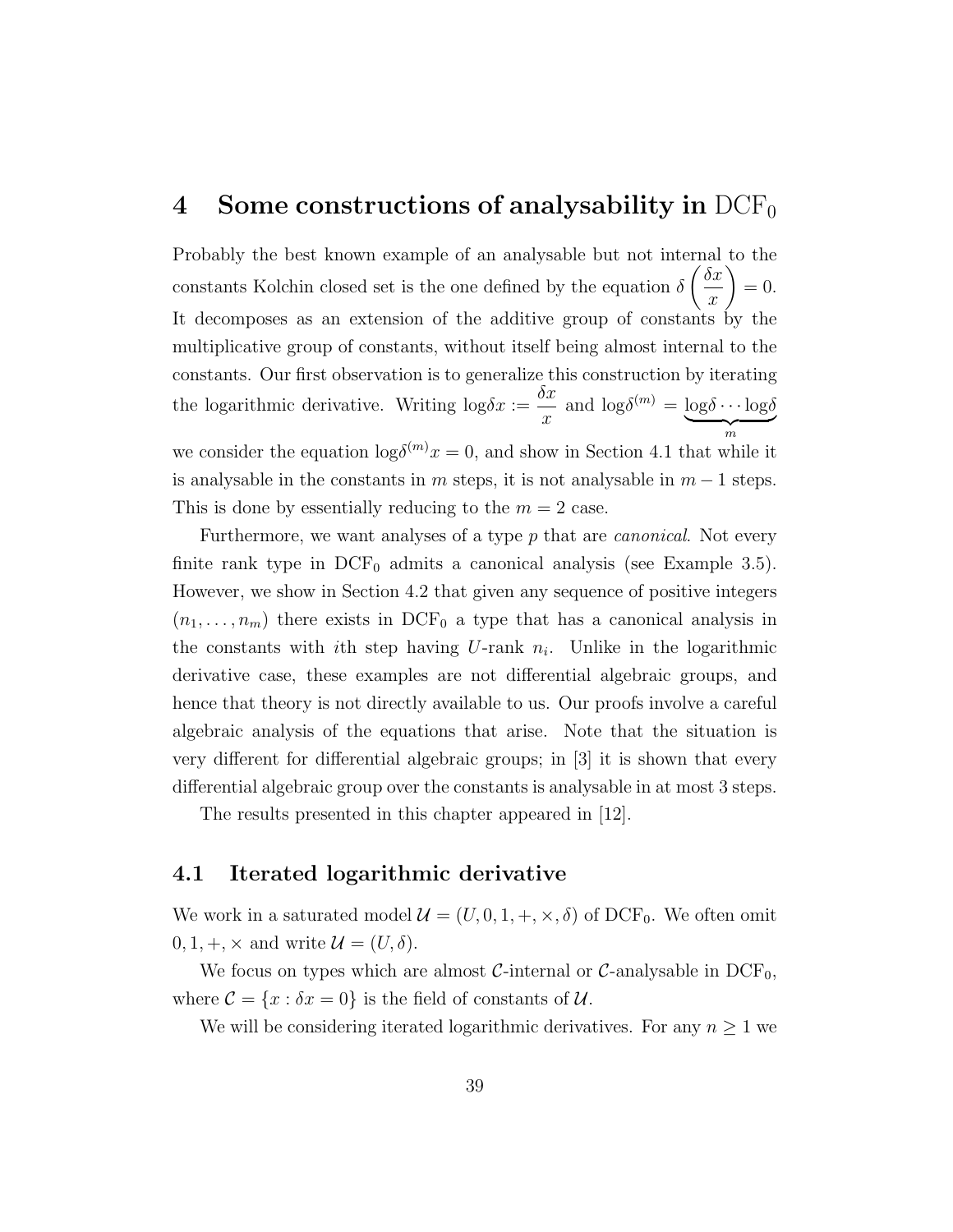set  $\log \delta^{(n)}(x) := \log \delta \log \delta \cdots \log \delta(x)$  $\overbrace{n \text{ times}}$ . Note that  $\log \delta^{(n)}(x)$  is only defined at x if  $\log \delta^{(i)}(x) \neq 0$  for  $i = 0, 1, ..., n - 1$  where  $\log \delta^{(0)}(x) = x$ . Whenever we write  $\log \delta^{(n)}(x)$  it is always assumed that x is in this domain of definition. Note that for any  $h \in \mathcal{U}$ , the equation  $\log \delta^{(n)}(x) = h$  defines an irreducible Kolchin constructible subset  $B$  of  $U$ . Indeed,  $B$  is isomorphic to

$$
B^* = \{(x, \log \delta(x), \dots, \log \delta^{(n-1)}(x)) : x \in B\}
$$
  
=  $\{(x_1, \dots, x_n) : x_i \neq 0; \frac{\delta x_i}{x_i} = x_{i+1}, i = 1, 2, \dots, n-1; \frac{\delta x_n}{x_n} = h\}$ 

whose Kolchin closure is

$$
\{(x_1,\ldots,x_n): \delta x_i = x_i x_{i+1}, i = 1,2,\ldots,n-1; \delta x_n = h x_n\},\
$$

which is irreducible since it is the set of  $D$ -points (or "sharp" set) corresponding to the irreducible D-variety  $(\mathbb{A}^n, s)$  where  $s(x_1, \ldots, x_{n-1}, x_n)$  $(x_1x_2, \ldots, x_{n-1}x_n, hx_n)$ . (For details on D-varieties see [\[15\]](#page-110-1).)

In particular,  $\{x : \log \delta^{(2)}(x) = h\}$  is irreducible. Note also that the generic type of  $\log \delta^{(2)}(x) = 0$  is the same as that of G which is defined in Example [2.27.](#page-28-0) So the following proposition is in fact a generalisation of Example [2.27.](#page-28-0)

<span id="page-47-0"></span>**Proposition 4.1.** Let  $h \in U$  and consider  $B = \{x : \log \delta^{(2)}(x) = h\}$ . Let k be a  $\delta$ -field containing h, and p be the generic type of B over k. Then p is not almost C-internal.

*Proof.* We may assume that k contains an element of the form  $a = \log \delta g_0$ where  $g_0 \in B$ . Indeed, this follows from the fact that for any  $g_0 \in B$ , p is almost C-internal iff the non-forking extension of p to  $k\langle g_0 \rangle$  is, and  $p|k\langle g_0 \rangle$  is the generic type of B over  $k\langle q_0 \rangle$ .

We now construct a new model  $\mathcal{V} = (U, D)$  of DCF<sub>0</sub> as follows. The set U and the interpretation of  $0, 1, +$  and  $\times$  remain the same, while  $Dg := \frac{\delta g}{\delta}$ a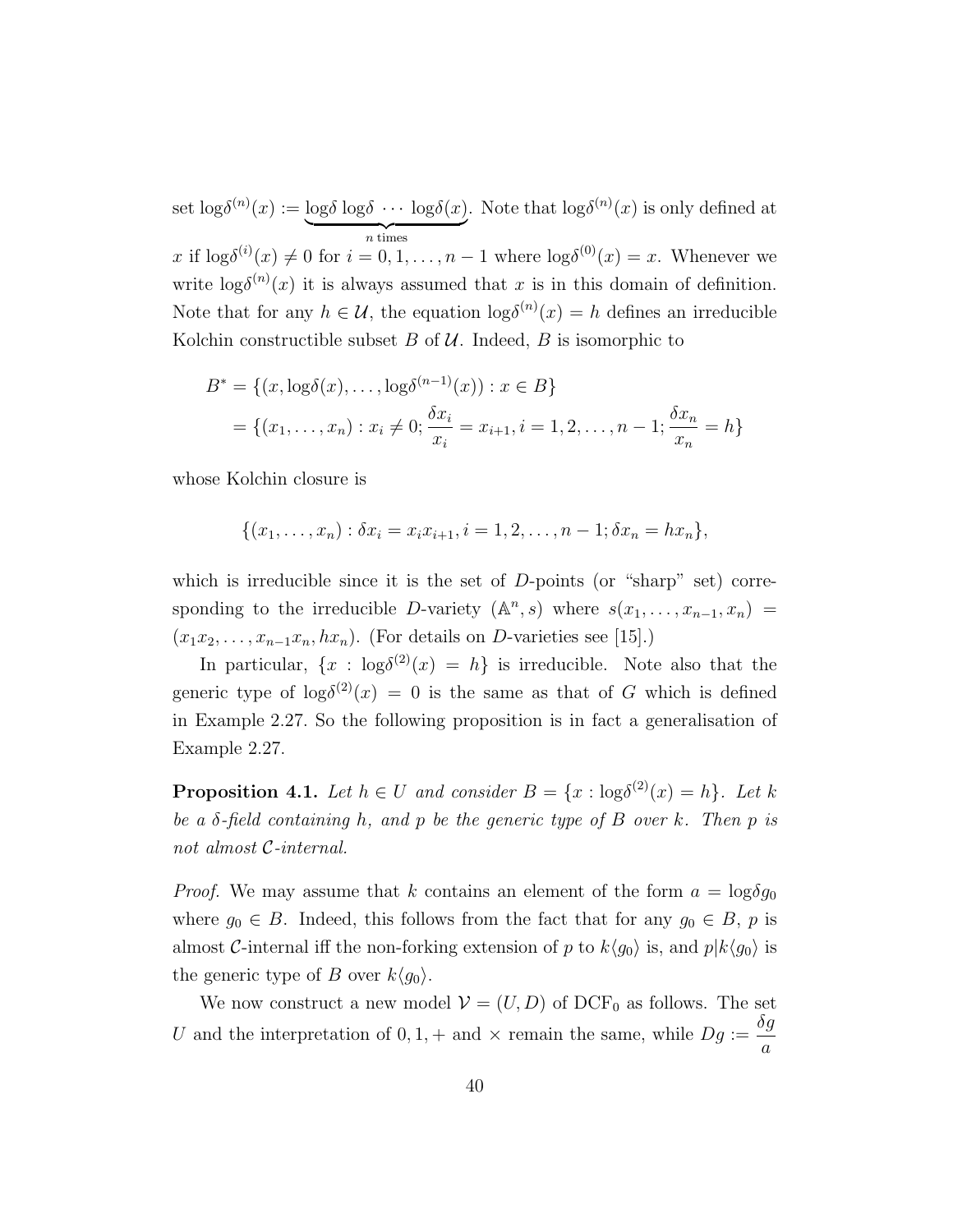for all  $g \in \mathcal{U}$ . Notice that  $\mathcal{V}$  is also a model of DCF<sub>0</sub> with the same field of constants as  $U$ , and any definable set in one model is definable in the other, with the same set of parameters, as long as the parameter set contains a. Now let q be a type in the model V over k so that q and p have the same set of realizations in U. This can be done by replacing each occurrence of  $\delta$  in formulas in  $p$  by  $aD$ .

Assume towards a contradiction that  $p$  is almost  $\mathcal{C}$ -internal. Hence, for any  $g \models p$ , there is  $B \supset k$  such that  $g \bigcup_k B$  and  $g \in \text{acl}(BC)$ , in the model U. Replacing  $\delta$  by aD in the formulas witnessing this fact, we have that  $g \in \text{acl}(BC)$  in  $V$  as well. Moreover,  $g \downarrow_k B$  holds in  $V$  because U-ranks of types are the same in  $\mathcal U$  and  $\mathcal V$  if the parameter set contains a. We get that q is almost C-internal in  $\mathcal V$ .

However,  $q$  is the generic type of  $B$ , since Kolchin closed sets definable over k (which contains a) are the same in  $\mathcal U$  and  $\mathcal V$ . The set B is defined in U by the formula  $\log \delta(\log \delta x) = h$ , which is just a  $\log D(a \log Dx) = h$ , which is equivalent to  $\log D(\log Dx) = 0$ . So q is the generic type of  $B = \{x :$  $\log D(\log Dx) = 0$ , which is not almost *C*-internal in *V* by Example [2.27,](#page-28-0) a contradiction.  $\Box$ 

We can now show that the iterated logarithmic derivatives give rise to n-step C-analysable types that are not  $(n-1)$ -step C-analysable.

<span id="page-48-0"></span>Corollary 4.2. In DCF<sub>0</sub>, let  $D = \{x \in U : \log \delta \log \delta \cdots \log \delta\}$  $\overbrace{n}$ Then the generic type p of D is n-step C-analysable but not  $(n-1)$ -step  $x = 0$ . C-analysable.

*Proof.* Let  $a \in D$  be generic. Let  $a_n = a$ ,  $a_k = \log \delta a_{k+1}$  for  $k = 0, 1, \ldots, n-1$ . Note that  $a_0 = 0$ ,  $a_k \in \text{dcl}(a_{k+1})$  for  $k = 0, 1, \ldots, n-1$ , and a is interdefinable with  $(a_1, \ldots, a_n)$ .

As a is generic in D,  $a_{i+1} \notin \text{acl}(a_i)$  for each  $i = 0, 1, \ldots, n-1$ . By additivity of U-rank, for each  $i = 0, 1, \ldots, n-1$ ,  $U(a_{i+1}/a_i) = 1$ . Hence,  $\sup(a_{i+1}/a_i)$  is the generic type over  $a_i$  of  $\log \delta(x) = a_i$ . The latter equation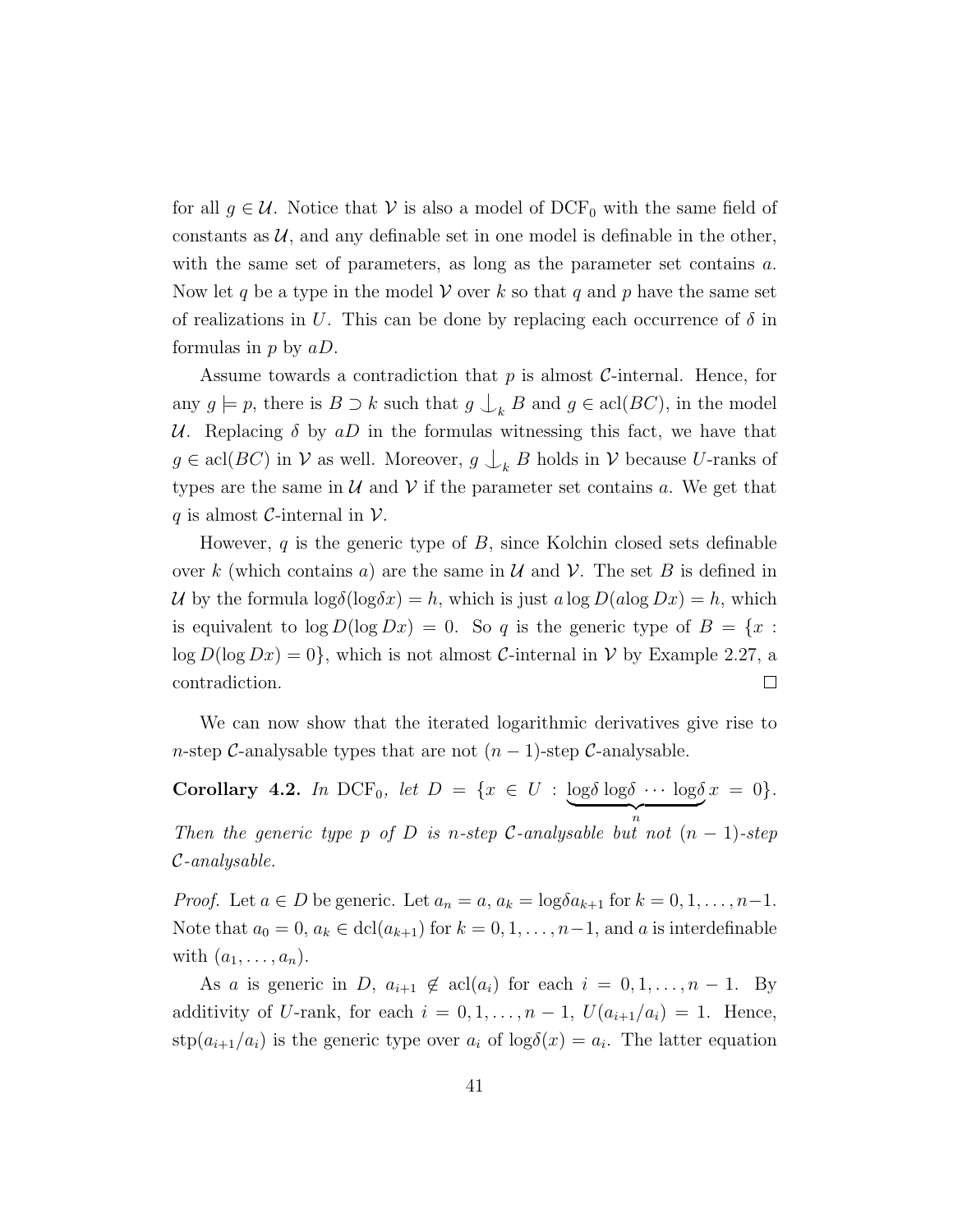defines a multiplicative translation of  $\mathbb{G}_m(\mathcal{C}) = \text{ker}(\log \delta)$ , so  $\text{stp}(a_{i+1}/a_i)$  is almost C-internal of U-rank 1. That is,  $(a_1, a_2, \ldots, a_n = a)$  is a C-analysis of p of U-type  $(1, 1, \ldots, 1)$ .

 $\overbrace{n}$ For each  $i = 1, 2, \ldots, n-1$ ,  $\text{stp}(a_{i+1}/a_{i-1})$  is the generic type of  $\log \delta^{(2)} x =$  $a_{i-1}$  over  $a_{i-1}$ . Proposition [4.1](#page-47-0) tells us that this type is not almost C-internal. That is,  $(a_1, a_2, \ldots, a_n)$  is an incompressible C-analysis.

Hence, by Lemma [3.6,](#page-34-1) p is not  $\mathcal{C}$ -analysable in  $n-1$  steps.

 $\Box$ 

## <span id="page-49-0"></span>4.2 A construction of a canonical  $\mathcal{C}$ -analysis with given  $U$ -type

In this section we show that in  $DCF_0$  we can do better than the conclusions of Proposition [3.17.](#page-43-0) Given any sequence of positive integers we provide a type which has a canonical C-analysis with that  $U$ -type. Our strategy is to build an example with a  $\mathcal{C}$ -analysis of the desired U-type, use Proposition [3.16](#page-41-0) to check that it is an analysis by both reductions and coreductions, and then use Proposition [3.15](#page-40-0) to conclude that it is canonical. Throughout we use the fact proven in Proposition [3.11](#page-38-0) that any finite rank type has a  $C$ -coreduction.

Suppose  $n_1, \ldots, n_\ell$  are positive integers. We want to construct a type admitting a C-analysis in  $\ell$  steps where the *i*<sup>th</sup> step has U-rank  $n_i$ , and such that the analysis is canonical. Here is our construction.

For convenience, we name everything in  $\mathbb{Q}^{\text{alg}}$  in the language. Let  $c_{ij} \in$  $\mathbb{Q}^{\text{alg}}$  be algebraic numbers for  $i = 1, 2, \ldots, \ell$  and  $1 \leq j \leq n_i$  such that  $\{c_{ij}\}_{j=1}^{n_i}$ is  $\mathbb Q$ -linearly independent for  $i = 1, 2, \ldots, \ell$ .

We inductively define  $(D_i, e_i)$  for  $i = 1, 2, ..., \ell$  as follows: Set  $D_1 := \delta$  and let  $e_1$  be a generic solution over  $\varnothing$  to

$$
(D_1 - c_{11})(D_1 - c_{12}) \cdots (D_1 - c_{1n_1})x = 0.
$$
 (E<sub>1</sub>)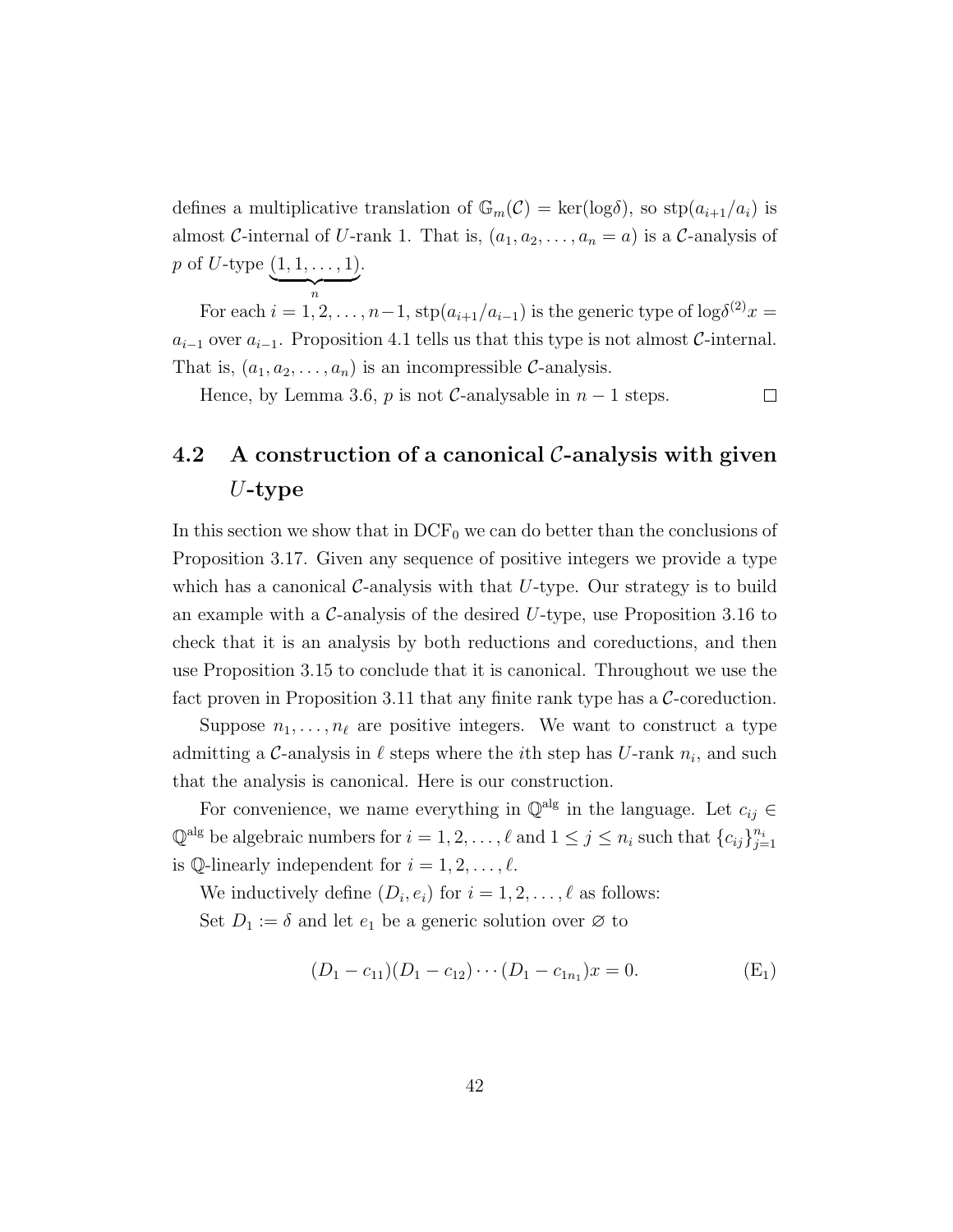For  $i > 1$  set  $D_i :=$  $\delta$  $\prod_{j=1}^{i-1} e_j$ and let  $e_i$  be a generic solution over  $\{e_1, \ldots e_{i-1}\}$ to

$$
(D_i - c_{i1})(D_i - c_{i2}) \cdots (D_i - c_{in_i})x = 0.
$$
 (E<sub>i</sub>)

The notation  $D_i - c_{ij}$  here represents a linear operator which sends y to  $D_iy - c_{ij}y$ , so equation  $(E_i)$  is a linear differential equation over  $\{e_1, \ldots e_{i-1}\}$ of order  $n_i$ .

Now let  $a_i = (e_1, \ldots, e_i)$  for  $i = 1, 2, \ldots, n$ , and  $a_0 = \emptyset$ . We will show that  $(a_1 \cdots a_\ell)$  is a canonical C-analysis of  $a_\ell$  of U-type  $(n_1, \ldots, n_\ell)$ .

Since  $e_i$  is a generic solution of  $(E_i)$ , an order  $n_i$  linear differential equation over  $a_{i-1}$ , we have  $U(a_i/a_{i-1}) = n_i$ , and  $\text{stp}(a_i/a_{i-1})$  is almost C-internal. So this is a C-analysis of the correct U-type. We need to show it is by  $C$ reductions and C-coreduction.

Fixing  $i \in \{1, 2, \ldots, \ell\}$ , the following coordinatisation of solutions of  $(E_i)$ is a useful tool that we will apply often.

<span id="page-50-0"></span>**Lemma 4.3.** If f is any solution to  $(E_i)$  then we can decompose  $f = \sum_{i=1}^{n_i} f_i$  $j=1$ such that each  $f_j$  is a solution to  $D_i x - c_{ij} x = 0$  and f is interdefinable with  $(f_1,\ldots,f_{n_i})$  over  $a_{i-1}$ .

*Proof.* Indeed, let  $g_j$  be a generic solution of  $D_i x - c_{ij} x = 0$ . The set  $\{g_j : j = 0\}$  $1, 2, \ldots, n_i$  is C-linearly independent because  $g_j$ 's are nonzero eigenvectors of different eigenvalues under the C-linear operator  $D_i$ . Note that since  $(D_i-c_{ij})$ commutes with  $(D_i - c_{ij})$  for any  $j, j'$ , each  $g_j$  is a solution to  $(E_i)$ . Since  $(E_i)$ is an order  $n_i$  linear differential equation and  $\{g_j : j = 1, 2, \ldots, n_i\}$  is a set of C-linearly independent solutions of  $(E_i)$ , any solution of  $(E_i)$  is a C-linear combination of  $g_j$ 's. In particular, f is of the form  $\sum_{i=1}^{n_i}$  $j=1$  $u_j g_j$  where  $u_j \in \mathcal{C}$  for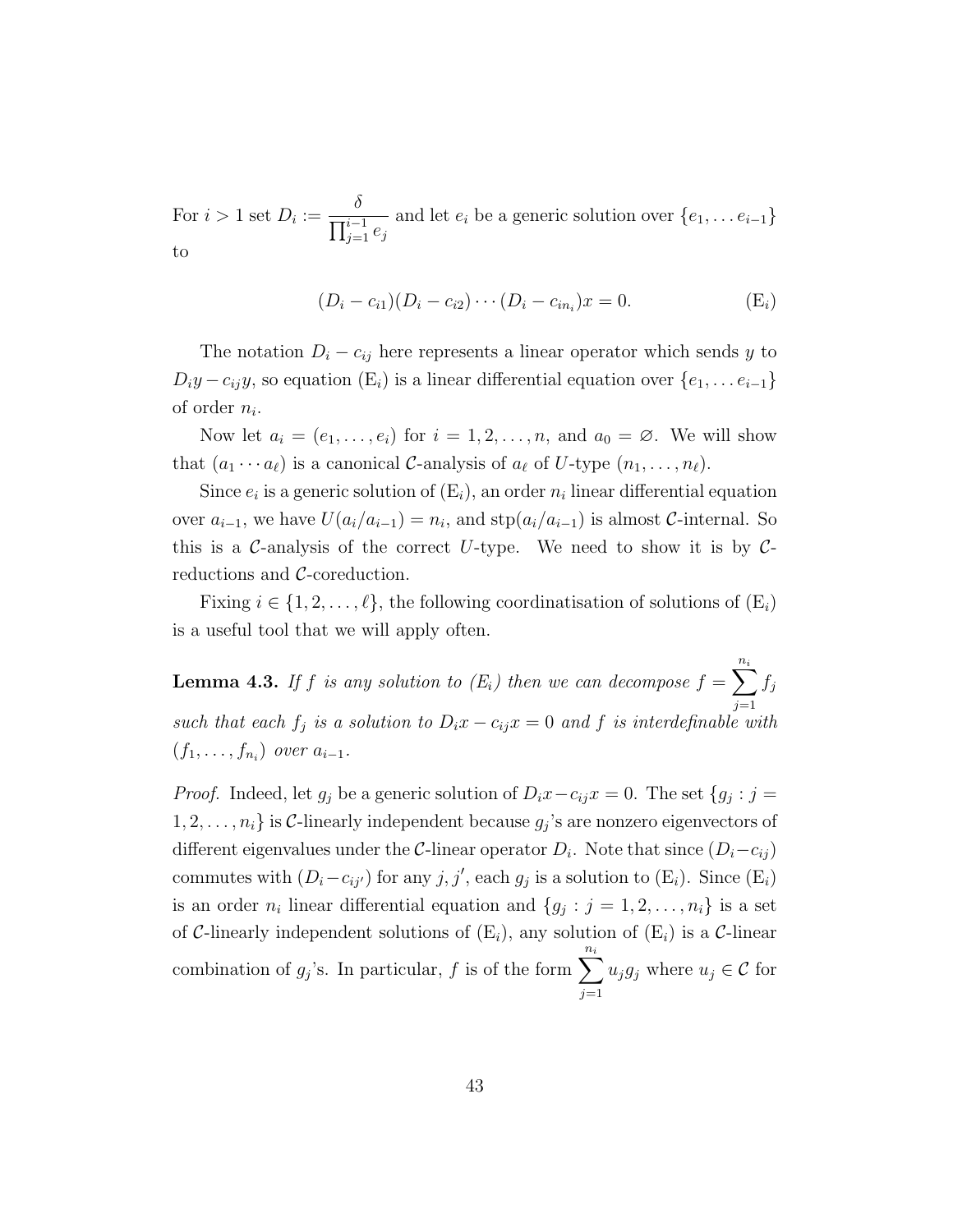$$
j = 1, ..., n_i
$$
. Let  $f_j = u_j g_j$ , so  $f = \sum_{j=1}^{n_i} f_j$ , and  $f \in \text{dcl}(f_1, ..., f_{n_i})$ . Also,  

$$
D_i f_j - c_{ij} f_j = u_j (D_i g_j - c_{ij} g_j) = 0,
$$

so  $f_j$  is a solution to  $D_i x - c_{ij} x = 0$ .

We still need to verify that  $(f_1, \ldots, f_{n_i}) \in \text{dcl}(a_{i-1}f)$ . Indeed, suppose  $(f_j^*)_{j=1}^{n_i}$  and  $(f_j)_{j=1}^{n_i}$  have the same type over  $a_{i-1}f$ . Then in particular  $f_j^*$  is a solution to  $D_i x - c_{ij} x = 0$ , and

$$
\sum_{j=1}^{n_i} f_j = f = \sum_{j=1}^{n_i} f_j^*
$$

which gives us  $\sum_{i=1}^{n_i}$  $(f_j - f_j^*) = 0$ . As  $\{f_j - f_j^* : j = 1, 2, ..., n_i\}$  is a set of  $j=1$ eigenvectors of different eigenvalues under the  $C$ -linear operator  $D_i$ , we then have  $f_j - f_j^* = 0$  for all  $j = 1, 2, ..., n_i$ , so  $(f_j^*)_{j=1}^{n_i} = (f_j)_{j=1}^{n_i}$ .  $\Box$ 

<span id="page-51-0"></span>**Lemma 4.4.** If f is a generic solution to  $(E_i)$  over  $a_{i-1}$ , then  $\{f_1, \ldots, f_{n_i}\}$ obtained in Lemma [4.3](#page-50-0) is independent over  $a_{i-1}$  and each  $f_j$  is a generic solution to  $D_i x - c_{ij} x = 0$ .

*Proof.* Since f is a generic solution over  $a_{i-1}$  to  $(E_i)$ , which is a linear differential equation of order  $n_i$ , we have  $U(f/a_{i-1}) = n_i$  Since  $f_j$  is a solution for  $D_i x - c_{ij} x = 0, U(f_{ij}/a_{i-1}) \leq 1.$  But

$$
n_i = U(f/a_{i-1})
$$
  
=  $U(f_1f_2 \cdots f_{n_i}/a_{i-1})$   
=  $U(f_1/a_{i-1}) + U(f_2/a_{i-1}f_1) + \cdots + U(f_{n_i}/a_{i-1}f_1f_2 \cdots f_{n_i-1})$   
 $\leq U(f_1/a_{i-1}) + U(f_2/a_{i-1}) + \cdots + U(f_{n_i}/a_{i-1})$   
 $\leq n_i.$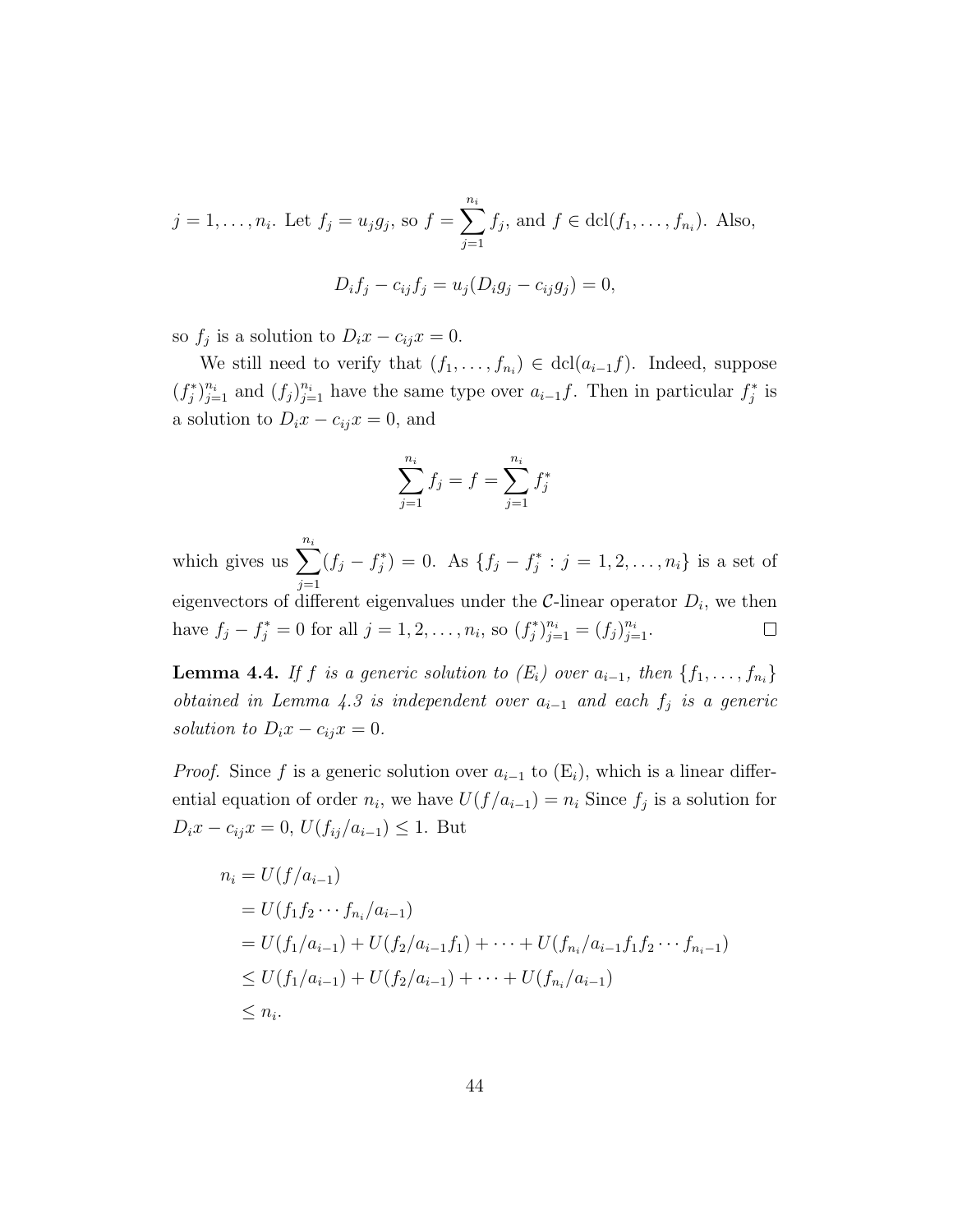So  $U(f_j/a_{i-1}) = 1$  and  $U(f_j/a_{i-1}f_1f_2\cdots f_{j-1}) = 1$  for  $j = 1, 2, \ldots, n_i$ . This means that  $\{f_1, \ldots, f_{n_i}\}$  is independent over  $a_{i-1}$  and each  $f_j$  is a generic solution to  $D_i x - c_{ij} x = 0$ .  $\Box$ 

<span id="page-52-0"></span>**Lemma 4.5.** Let f be a generic solution over  $\mathbb{Q}^{\text{alg}}$  to  $(E_1)$ . Then  $\text{acl}(f)\cap C=$  $\mathbb{Q}^{\mathrm{alg}}$  .

*Proof.* Let  $m = n_1$ . Let  $(f_1, \ldots, f_m)$  be the decomposition of f by Lemma [4.3](#page-50-0) with respect to  $(E_1)$ . Since f is generic,  $f_j \neq 0$  for  $j = 1, 2, \ldots, m$ . Suppose the conclusion is false and there exists some c such that  $c \in (\text{acl}(f) \cap C) \backslash \mathbb{Q}^{\text{alg}}$ . Note that  $\text{acl}(f) = \mathbb{Q}(f_1, \ldots, f_m)$ <sup>alg</sup> since  $\delta f_j = c_{1j} f_j \in \mathbb{Q}^{\text{alg}}(f_j)$ .

For simplicity, let  $\bar{f} = (f_1, \ldots, f_m)$ , and  $\bar{y} = (y_1, \ldots, y_m)$ . Let  $F(x, \bar{y})$  be a polynomial with coefficients in  $\mathbb{Q}^{\text{alg}}$  such that  $F(c, \bar{f}) = 0$  and  $F(x, \bar{f}) \neq 0$ . Since  $c \notin \mathbb{Q}^{alg}$ ,  $F(c, \bar{y}) \neq 0$ . Let  $G(\bar{y})$  be a nonzero polynomial over C with minimal number of terms such that  $G(\bar{f}) = 0$ . Since  $F(c, \bar{y}) \neq 0$  and  $F(c, \bar{f}) = 0$ ,  $F(c, \bar{y})$  satisfies all conditions of G except for the minimality, so such a G exists.

Let

$$
G(\bar{y}) = \sum_{\bar{r} \in I} s_{\bar{r}} \bar{y}^{\bar{r}},
$$

where I is a set of m-tuples of nonnegative integers, and  $s_{\bar{r}} \in \mathcal{C}$ . Let  $\bar{c} =$  $(c_{11}, \ldots, c_{1m})$ , and set  $\overline{f}\overline{c} := \sum_{n=1}^{m}$  $j=1$  $f_j c_{1j}$ . We claim that

$$
\bar{r}^{(1)}\bar{c} = \bar{r}^{(2)}\bar{c}
$$

for all  $\bar{r}^{(1)}, \bar{r}^{(2)} \in I$ . Indeed, otherwise, fixing any  $\bar{r}^* \in I$ , we have

$$
G^*(\bar{y}) := \bar{r}^* \bar{c} G(\bar{y}) - \delta(G(\bar{y}))
$$
  
= 
$$
\sum_{\bar{r} \in I} (\bar{r}^* \bar{c}) s_{\bar{r}} \bar{y}^{\bar{r}} - \sum_{\bar{r} \in I} s_{\bar{r}} \delta \bar{y}^{\bar{r}}
$$
  
= 
$$
\sum_{\bar{r} \in I} (\bar{r}^* \bar{c} - \bar{r} \bar{c}) s_{\bar{r}} \bar{y}^{\bar{r}}
$$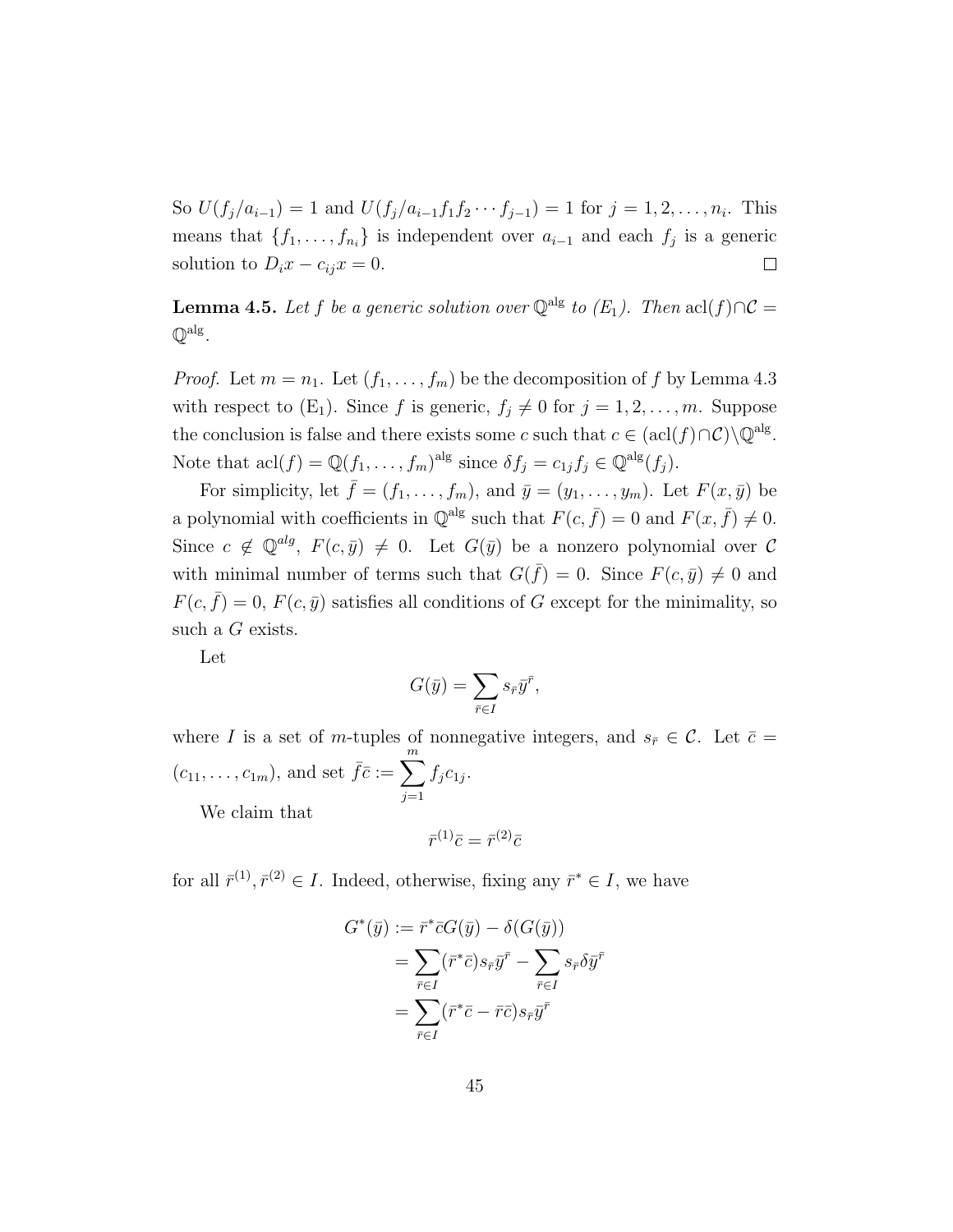is a polynomial with fewer terms than G (since the term with index  $\bar{r}^*$  is cancelled) such that its coefficients are in  $\mathcal{C}, G^*(\bar{f}) = 0$  as  $G(\bar{f}) = \delta(G(\bar{f})) = 0$ , and  $G^*(\bar{y}) \neq 0$  as there exist  $\bar{r} \in I$  such that  $\bar{r} \bar{c} \neq \bar{r}^* \bar{c}$ . This contradicts the minimality of  $G$ .

We now have  $\bar{r}^{(1)}\bar{c} = \bar{r}^{(2)}\bar{c}$  for all  $\bar{r}^{(1)}, \bar{r}^{(2)} \in I$ , i.e.,  $(\bar{r}^{(1)} - \bar{r}^{(2)})\bar{c} = 0$ for all  $\bar{r}^{(1)}, \bar{r}^{(2)} \in I$ . But  $\{c_{11}, \ldots, c_{1m}\}\$ is Q-linearly independent, so in fact  $\bar{r}^{(1)} = \bar{r}^{(2)}$  for all  $\bar{r}^{(1)}, \bar{r}^{(2)} \in I$ . Therefore there is only one element  $\bar{r}$  in I, and  $G(\bar{f}) = s_{\bar{r}} \bar{f}^{\bar{r}}$ . Since all  $f_j$ 's are nonzero,  $s_{\bar{r}} = 0$ , so G is the zero polynomial, a contradiction.  $\Box$ 

The following lemma is the technical heart of the construction.

<span id="page-53-0"></span>**Lemma 4.6.** Fix  $i \in \{1, 2, ..., \ell - 1\}$ , and for notational convenience, let  $m := n_i$  and  $L := \operatorname{acl}(a_{i-1})$ . Then the following are true:

- (i) Suppose f is a solution of  $(E_i)$  and  $(f_1, \ldots, f_m)$  is the decomposition of f by Lemma [4.3.](#page-50-0) Then f is generic over L iff all the  $f_j$  are nonzero.
- (ii) Suppose f is a generic solution to  $(E_i)$  over L,  $\alpha \in \mathbb{Q}^{alg}$  is nonzero, and h is a nonzero solution of  $D_i x - \alpha f x = 0$ . Then f is the C-coreduction of h over L.
- (iii) The C-coreduction of  $a_{i+1}$  over  $a_{i-1}$  is  $a_i$ .
- (iv) The C-reduction of  $a_{i+1}$  over  $a_{i-1}$  is  $a_i$ .

Proof. We use induction on i.

(i) Suppose the conclusion is true for  $i-1$ .

By Lemma [4.4,](#page-51-0) if f is a generic solution to  $(E_i)$  over L, then for any  $j \in \{1, 2, \ldots, m\}, f_j$  is a generic solution to  $D_i x - c_{ij} x = 0$ . In particular,  $f_j \neq 0.$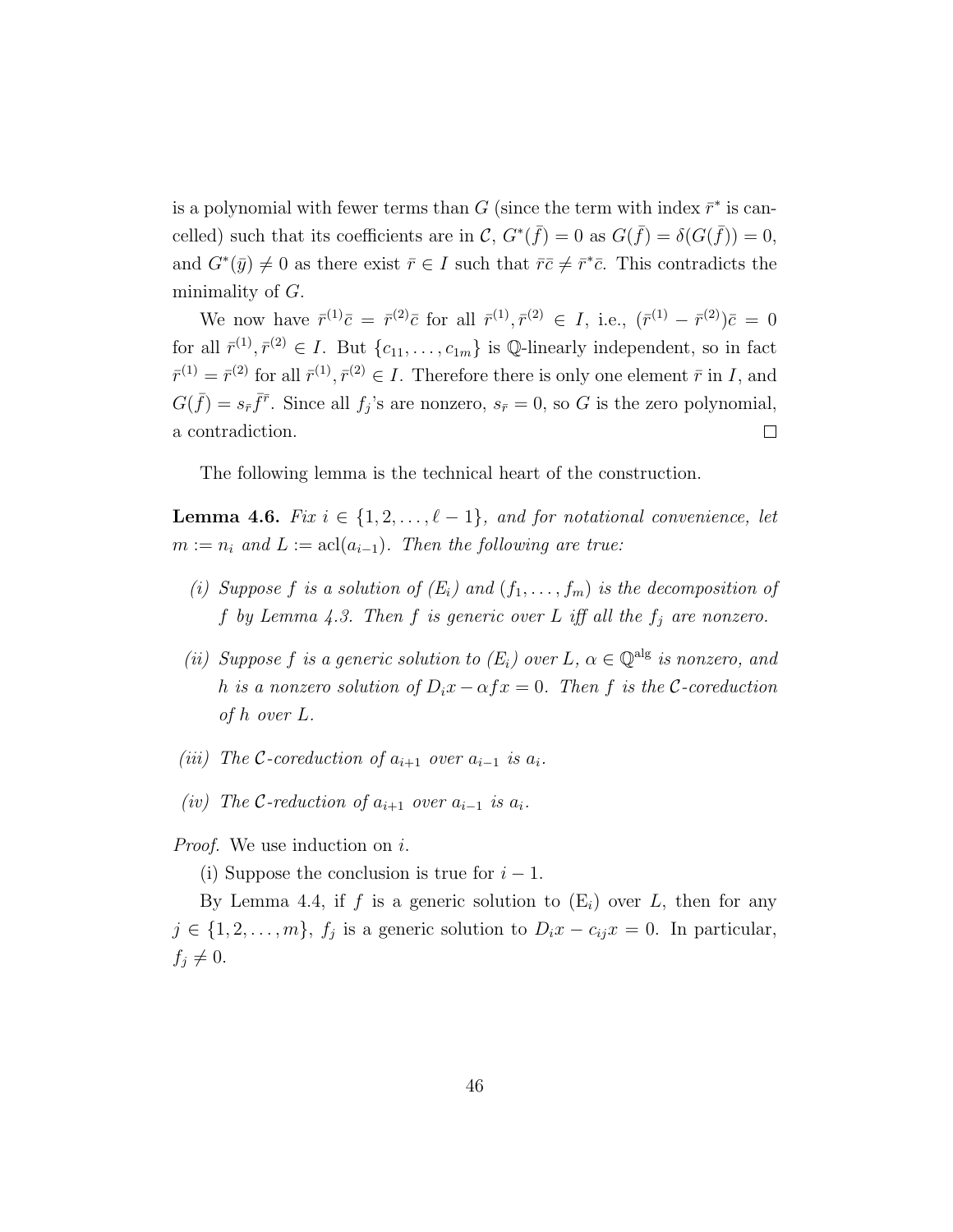Now suppose  $f_j \neq 0$  for all  $j = 1, 2, ..., m$ , but f is not generic, i.e.,  $U(f/L) < m$ . Since

$$
U(f/a_{i-1}) = U(f_1f_2 \cdots f_m/a_{i-1})
$$
  
=  $U(f_1/a_{i-1}) + U(f_2/a_{i-1}f_1) + \cdots + U(f_m/a_{i-1}f_1f_2 \cdots f_{m-1}),$ 

 $U(f_j/a_{i-1}f_1f_2\cdots f_{j-1})$  < 1 for some j, and hence  $f_j \in L \langle \bigcup$  $k\neq j$  $f_k\rangle^{\text{alg}}$  for that j.

Note that

$$
\delta f_k = (D_i f_k) \prod_{j=1}^{i-1} e_j = c_{ik} f_k \prod_{j=1}^{i-1} e_j \in L(f_k),
$$

so  $f_j \in L \langle \vert \ \vert$  $k\not=j$  $f_k\rangle^{\text{alg}} = L(\bigcup$  $k\neq j$  $(f_k)^{\text{alg}}$ , which means that  $\{f_1, \ldots, f_m\}$  is algebraically dependent over  $L$  in the field theoretic sense.

Let  $\bar{f} = (f_1, \ldots, f_m), \bar{y} = (y_1, \ldots, y_m)$ , and  $\bar{c} = (c_{i1}, \ldots, c_{im})$ . Let  $G(\bar{y})$  be a nonzero polynomial with minimal number of terms such that its coefficients are in L and  $G(\bar{f}) = 0$ . We will use a minimality argument similar to that in the proof of Lemma [4.5.](#page-52-0) Suppose

$$
G(y_1,\ldots,y_m)=\sum_{\bar{r}\in I}s_{\bar{r}}\bar{y}^{\bar{r}},
$$

where I is a set of m-tuples of nonnegative integers, and  $s_{\bar{r}} \in L$  for  $\bar{r} \in I$ . Now

$$
D_i(G(\bar{f})) = D_i \sum_{\bar{r} \in I} s_{\bar{r}} \bar{f}^{\bar{r}}
$$
  
= 
$$
\sum_{\bar{r} \in I} (\bar{f}^{\bar{r}} D_i s_{\bar{r}} + s_{\bar{r}} D_i \bar{f}^{\bar{r}})
$$
  
= 
$$
\sum_{\bar{r} \in I} (\log D_i s_{\bar{r}} + \bar{r}\bar{c}) s_{\bar{r}} \bar{f}^{\bar{r}}.
$$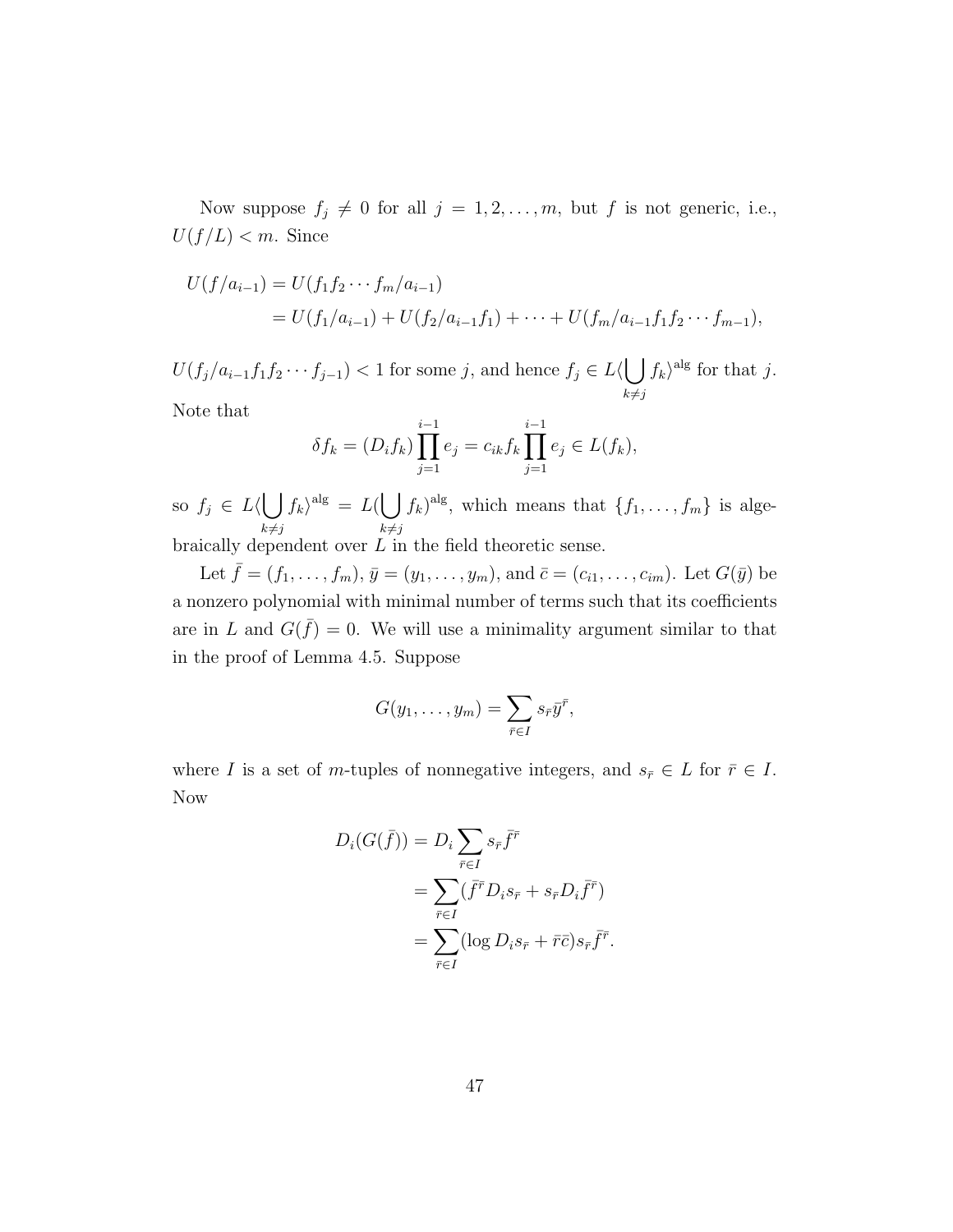We claim that

$$
\log D_i s_{\bar{r}^{(1)}} + \bar{r}^{(1)} \bar{c} = \log D_i s_{\bar{r}^{(2)}} + \bar{r}^{(2)} \bar{c}
$$

for all  $\bar{r}^{(1)}, \bar{r}^{(2)} \in I$ . Indeed, otherwise, fixing any  $\bar{r}^* \in I$ , we have

$$
G^*(\bar{y}) := (\log D_i s_{\bar{r}^*} + \bar{r}^* \bar{c}) G(\bar{y}) - D_i(G(\bar{y}))
$$
  
= 
$$
\sum_{\bar{r} \in I} (\log D_i s_{\bar{r}^*} + \bar{r}^* \bar{c} - \log D_i s_{\bar{r}} - \bar{r} \bar{c}) s_{\bar{r}} \bar{y}^{\bar{r}}
$$

is a polynomial with fewer terms than G (since the term with index  $\bar{r}^*$  is cancelled) such that its coefficients are in L,  $G^*(\bar{f}) = 0$  as  $G(\bar{f}) = D_i(G(\bar{f})) = 0$ , and  $G^*(\bar{y}) \neq 0$  as there exist  $\bar{r}$  in I such that  $\log D_i s_{\bar{r}} + \bar{r} \bar{c} \neq \log D_i s_{\bar{r}^*} + \bar{r}^* \bar{c}$ . This contradicts the minimality of G.

There are at least two terms in  $G(\bar{y})$ . Indeed, if there is only one term, then  $G(\bar{y}) = s_{\bar{r}}\bar{y}^{\bar{r}}$  for the unique  $\bar{r} \in I$ . Since  $f_j \neq 0$  for  $j = 1, 2, ..., m$  and  $G(\bar{f}) = 0$ , we have  $s_{\bar{r}} = 0$ , so  $G(\bar{y}) = 0$ , contradicting the fact that G is nonzero.

We now have

$$
\log D_i s_{\bar{r}^{(1)}} + \bar{r}^{(1)} \bar{c} = \log D_i s_{\bar{r}^{(2)}} + \bar{r}^{(2)} \bar{c}
$$

for all  $\bar{r}^{(1)}, \bar{r}^{(2)} \in I$ . Note that  $\log D_i s_{\bar{r}} + \bar{r}\bar{c} = \log D_i (s_{\bar{r}} \bar{f}^{\bar{r}})$  for any  $\bar{r} \in I$ . Therefore, fixing  $\bar{r}^{(1)} \neq \bar{r}^{(2)}$  in I, we get  $s_{\bar{r}^{(1)}} \bar{f}^{\bar{r}^{(1)}} = cs_{\bar{r}^{(2)}} \bar{f}^{\bar{r}^{(2)}}$  for some nonzero  $c \in \mathcal{C}$ . This means that

$$
c\bar{f}^{\bar{r}^{(2)} - \bar{r}^{(1)}} = s_{\bar{r}^{(1)}} s_{\bar{r}^{(2)}}^{-1}.
$$
 (\*)

Note that as all  $f_j \neq 0$ ,  $\bar{f}^{r^{(2)}-\bar{r}^{(1)}}$  makes sense and is nonzero. Let  $h =$  $c\bar{f}^{\bar{r}^{(2)}-\bar{r}^{(1)}}$ . Then h is a nonzero solution to

$$
\log D_i x = (\bar{r}^{(2)} - \bar{r}^{(1)})\bar{c}.\tag{**}
$$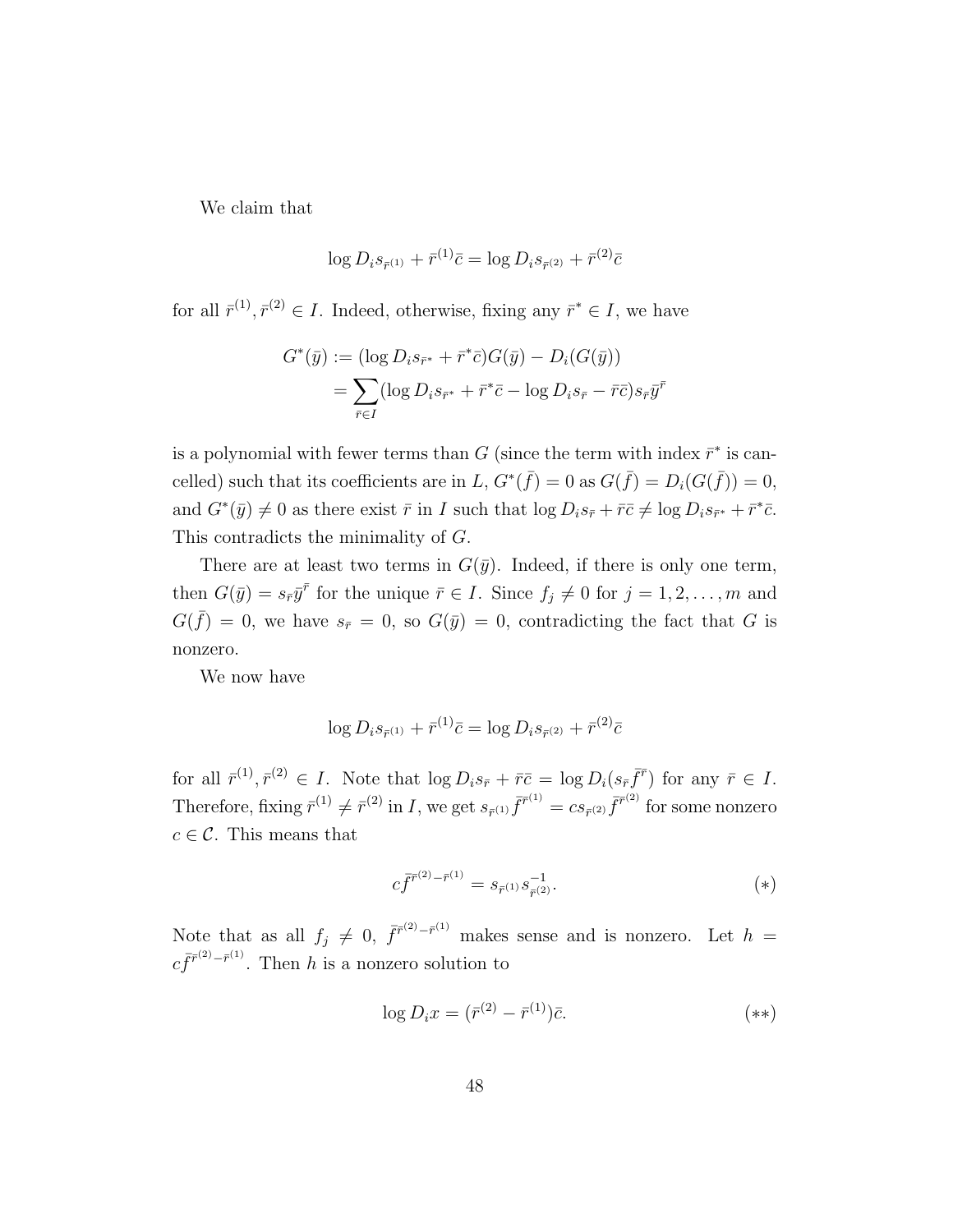When  $i = 1$ , right side of  $(*)$  is in  $\text{acl}(a_0) = \mathbb{Q}^{\text{alg}} \subset \mathcal{C}$ , so h is also a constant, but then it is not a solution for  $(**)$ . When  $i > 1$ , we apply part (ii) of the lemma for  $i-1$  with  $e_{i-1}$  a generic solution of  $(E_{i-1})$  over  $a_{i-2}$ ,  $\alpha =$  $(\bar{r}^{(2)} - \bar{r}^{(1)})\bar{c}^* \neq 0$ , and h a nonzero solution of  $D_{i-1}x - dx = 0$ . We get that  $e_{i-1}$  is the coreduction of h over  $a_{i-2}$ . In particular, since  $e_{i-1} \notin \text{acl}(a_{i-2}),$ we have that  $\text{stp}(h/a_{i-2})$  is not almost C-internal. But the right side of  $(*)$ is in L which is almost C-internal over  $a_{i-2}$ , a contradiction.

(ii) Suppose the conclusion is true for  $i-1$ , and (i) is true for i.

We use induction on m, the order of the differential equation  $(E_i)$ .

If  $m = n_i = 1$ , we have that  $\log D_i h = \alpha f$  and  $\log D_i(\alpha f) = c_{i1}$ . Let  $h^*$ be a generic solution of  $\log D_i x = \alpha f$  over Lf. Since f is a generic solution of  $\log D_i(x) = c_{i1}$  over L,  $\alpha f$  is also a generic solution of  $\log D_i(x) = c_{i1}$ over L, and therefore  $h^*$  is a generic solution of  $\log D_i^{(2)}x = c_{i1}$  over  $a_{i-1}$ . Thus  $\text{stp}(h^*/L)$  is not almost C-internal by Proposition [4.1.](#page-47-0) Since  $h^*$  is a constant multiple of h,  $\text{stp}(h/L)$  is also not almost C-internal. Note that  $(f, h)$  is a C-analysis of h over L, and as it is incompressible of U-type  $(1, 1)$ , we have that f is the C-coreduction of h over  $L$ .

Now suppose the conclusion of (ii) is proven if the order of the equation  $(E_i)$  is less than or equal to  $m-1$ .

Let  $\beta$  be the C-coreduction of h over L. Since  $\text{stp}(h/Lf)$  is almost Cinternal, we only need to show that  $f \in \text{acl}(L\beta)$ . Let  $(f_1, \ldots, f_m)$  be the decomposition of f by Lemma [4.3.](#page-50-0) By Lemma [4.4,](#page-51-0)  $f_j$  is a generic solution of  $D_i x - c_{ij} x = 0$  for  $j = 1, 2, ..., m$ . Suppose towards a contradiction that  $f \notin \text{acl}(L\beta)$ . We may, without loss of generality, suppose  $f_1, \ldots, f_s \notin \text{acl}(L\beta)$ and  $f_{s+1}, \ldots, f_m \in \text{acl}(L\beta)$  for some  $1 \leq s \leq m$ .

In the rest of the proof we seek a contradiction to the above assumption.

We prove first that  $s = m$ . Suppose not, so  $f_m \in \text{acl}(L\beta)$ . Let  $h_m$ be a nonzero solution to  $D_i x - \alpha f_m x = 0$ . We have that  $\text{stp}(h_m/Lf_m)$  is almost C-internal. Since  $f_m \in \text{acl}(L\beta)$ ,  $\text{stp}(h_m/L\beta)$  is almost C-internal. Let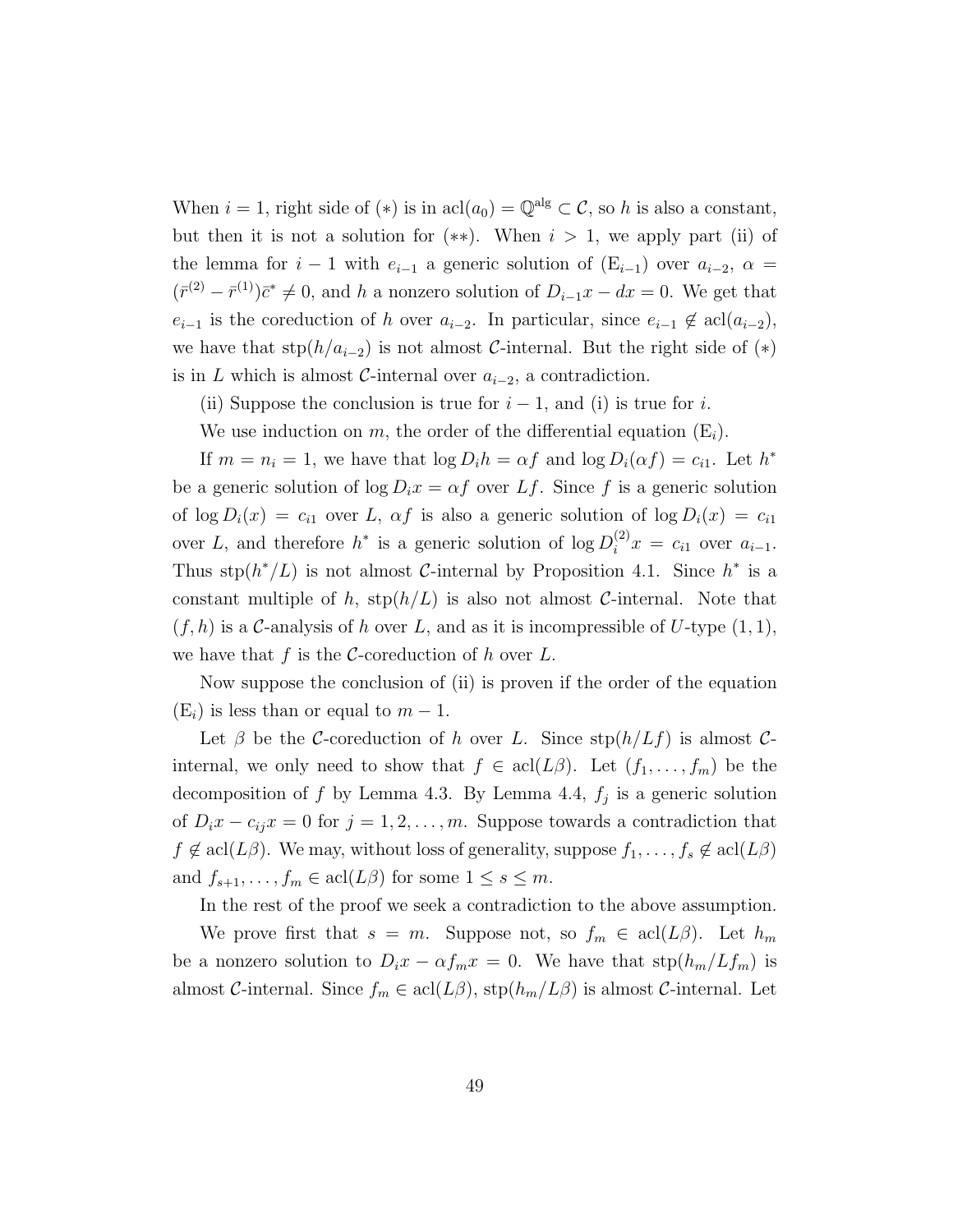$h^* = hh_m^{-1}$ . Then

$$
\log D_i(h^*) = \log D_i(h) - \log D_i(h_m)
$$
  
=  $\alpha(f_1 + \dots + f_{m-1} + f_m) - \alpha f_m$   
=  $\alpha(f_1 + \dots + f_{m-1}).$ 

Let  $f^* = f_1 + \cdots + f_{m-1}$ . Then  $h^*$  is a nonzero solution to  $D_i x - \alpha f^* x = 0$ . From (i), since  $f_1, \ldots, f_{m-1}$  are all nonzero,  $f^*$  is a generic solution over L to

$$
(D_i - c_{i1}) \cdots (D_i - c_{i,m-1})x = 0.
$$

By the induction hypothesis, we conclude that the  $\mathcal{C}\text{-coreduction}$  of  $h^*$  over L is  $f^*$ . Since h and  $h_m$  are almost C-internal over  $L\beta$  and  $h^* = hh_m^{-1}$ , we get that  $f^* \in \text{acl}(L\beta)$ . As  $f^*$  is interdefinable with  $(f_1, \ldots, f_{m-1})$  over L,  $f_1 \in \operatorname{acl}(L\beta)$ , contradicting our assumption.

Let  $g_{t1} = tf_1$  for  $t = 1, 2, \ldots$ . We show that  $\text{stp}(g_{t1}/L\beta) = \text{stp}(f_1/L\beta)$ . Since

$$
D_i g_{t1} - c_{i1} g_{t1} = t D_i f_1 - t c_{i1} f_1 = 0,
$$
\n(4.1)

we have that  $g_{t1} \in \{x : D_ix - c_{i1}x = 0\}$ , a strongly minimal set. Thus in order to prove  $\text{stp}(g_{t1}/L\beta) = \text{stp}(f_1/L\beta)$  we only need to show that  $g_{t1} \notin \text{acl}(L\beta)$ , which follows from  $f_1 \notin \text{acl}(L\beta)$ .

For each integer  $t \geq 1$ , let  $\eta_t$  be an automorphism fixing acl( $L\beta$ ) and taking  $f_1$  to  $g_{t1}$ . Set  $g_{tj} := \eta_t(f_j)$  for all  $j = 1, 2, \ldots, m$ ,  $g_t := \eta_t(f)$ , and  $h_t := \eta_t(h)$ . So  $\text{stp}(h_t, g_t, g_{t1}, \dots, g_{tm}/L\beta) = \text{stp}(h, f, f_1, \dots, f_m/L\beta)$  for all  $t \geq 1$ . In particular,  $g_t$  is a generic solution to  $(E_i)$  over L,  $h_t$  is a nonzero solution to  $D_i x - \alpha g_t x = 0, g_t = \sum^m$  $j=1$  $g_{tj}$  is the decomposition by Lemma [4.3,](#page-50-0) and  $\text{stp}(h_t/\beta)$  is almost *C*-internal.

We next show that  $g_{tj} = tf_j$  for all  $t \ge 1$  and all j.

Towards a contradiction, suppose that  $g_{tj} \neq tf_j$  for some t and j. Fix this t. We argue first that  $g_{tj} - tf_j \in \text{acl}(L\beta)$ . Let  $H = h_t h^{-t}$ , and let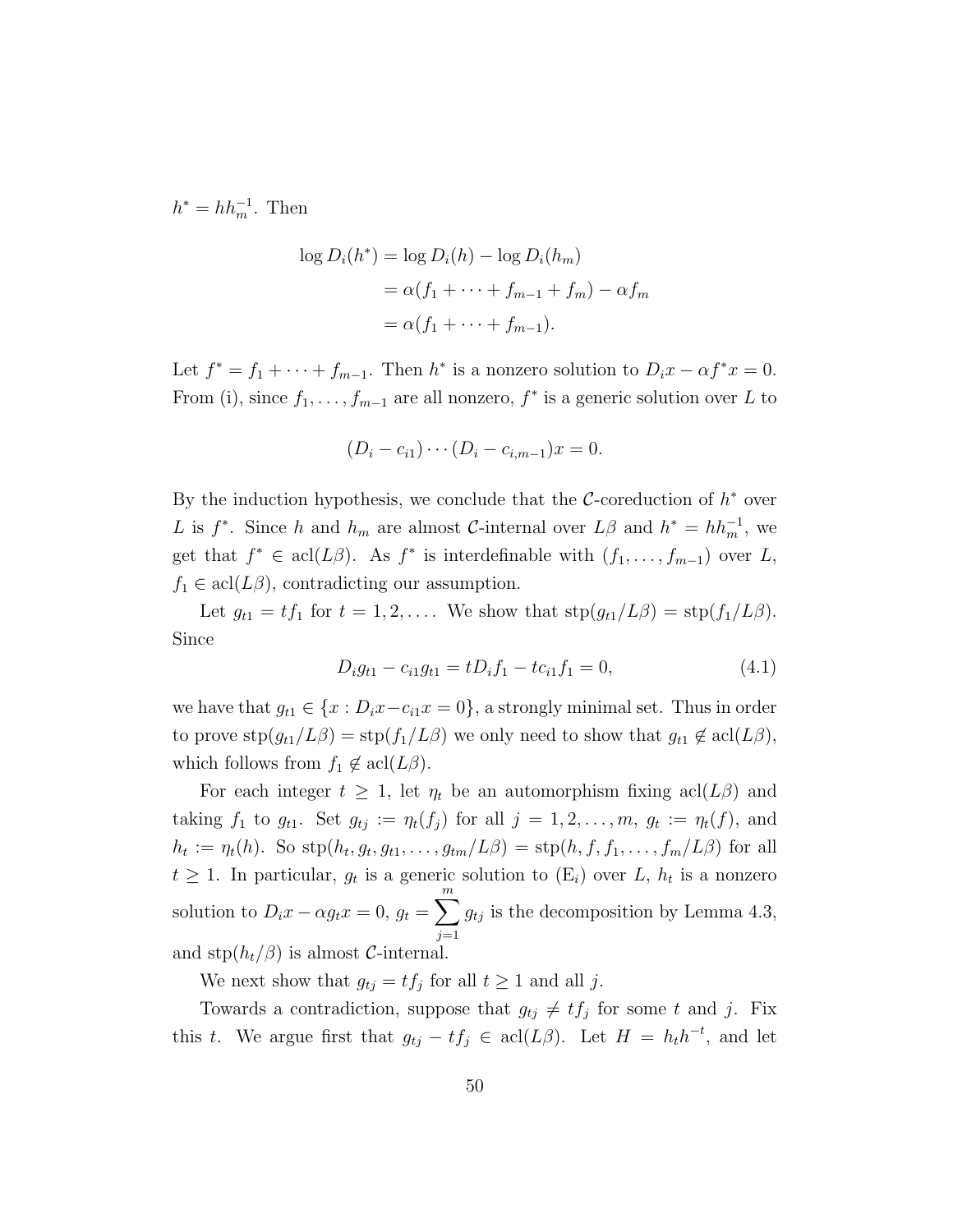$I = \{j : 2 \leq j \leq m, g_{tj} - tf_j \neq 0\}$  (note that  $g_{t1} = tf_1$ , so we only need  $j \geq 2$ ; also note that I is nonempty since  $g_{tj} \neq tf_j$  for some j by assumption). We have that

$$
D_i H = (\log D_i H) H
$$
  
=  $(\log D_i h_t - t \log D_i h) H$   
=  $(\alpha g_t - t \alpha f) H$   
=  $( \alpha \sum_{j=1}^m (g_{tj} - t f_j) ) H,$   
=  $( \alpha \sum_{j \in I} (g_{tj} - t f_j) ) H.$ 

So H is a nonzero solution of  $D_i x - (\alpha \sum_i$ j∈I  $(g_{tj} - tf_j))x = 0.$ 

Note that  $\sum$ j∈I  $(g_{tj} - tf_j)$  is a solution to

<span id="page-58-0"></span>
$$
\left(\prod_{j\in I} (D_i - c_{ij})\right)(x) = 0.
$$
\n(4.2)

This is because [\(4.2\)](#page-58-0) is linear, and for each  $j \in I$ ,

$$
(D_i - c_{ij})(g_{tj} - tf_j) = (D_i - c_{ij})g_{tj} - (D_i - c_{ij})tf_j = 0.
$$

The decomposition of  $\sum$ j∈I  $(g_{tj} - tf_j)$  by Lemma [4.3](#page-50-0) with respect to  $(4.2)$ is  $(g_{tj} - tf_j)_{j\in I}$ , and  $g_{tj} - tf_j \neq 0$  for every  $j \in I$ . Therefore, applying part (i) where we replace  $(E_i)$  with [\(4.2\)](#page-58-0), we get that  $\sum$ j∈I  $(g_{tj} - tf_j)$  is a generic solution to  $(4.2)$  over L.

Now, since  $(4.2)$  is of order less than m and H is a nonzero solution of  $D_ix - (\alpha \sum$ j∈I  $(g_{tj} - tf_j)x = 0$ , by the induction hypothesis, the coreduction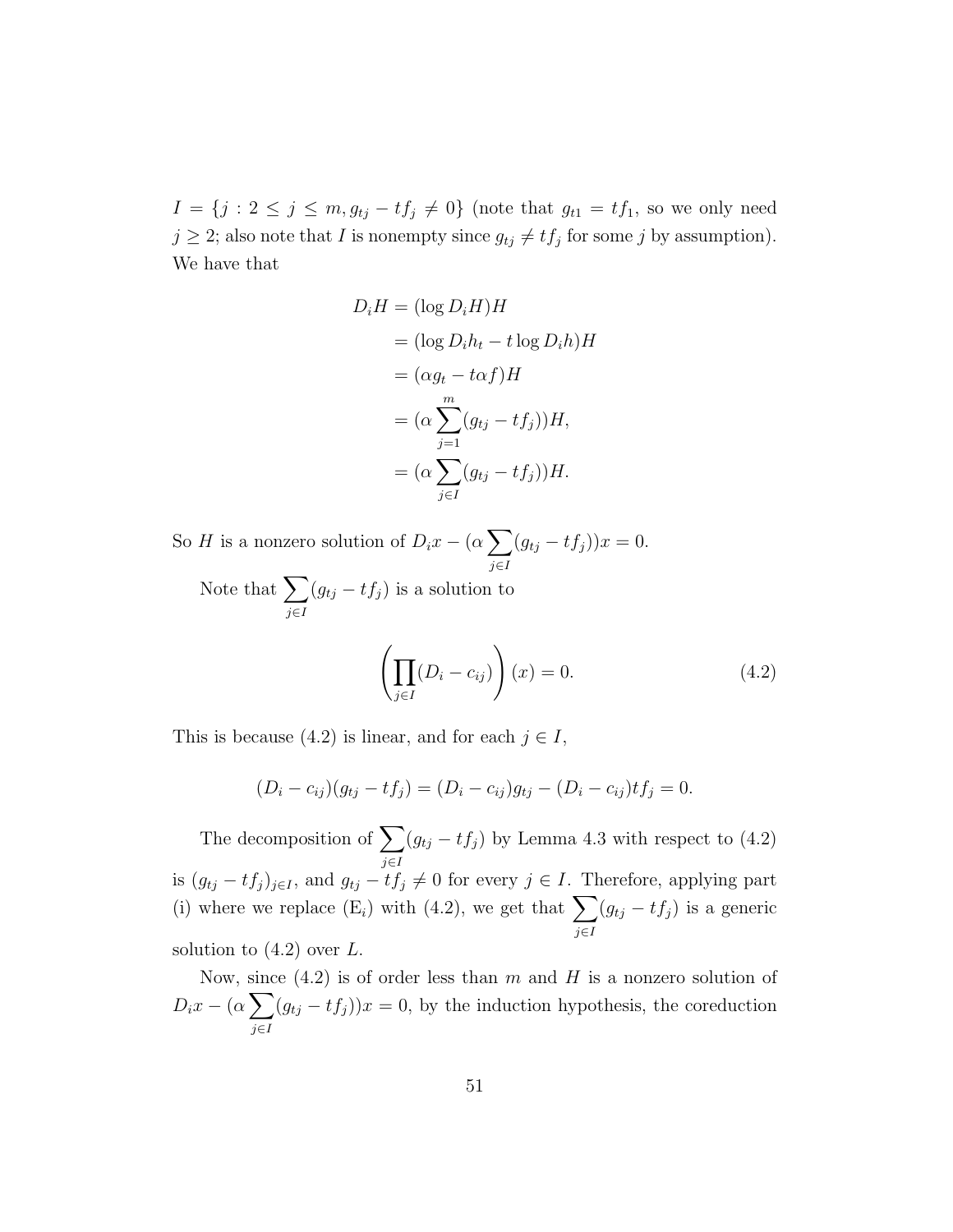of H over L is  $\sum$ j∈I  $(g_{tj} - tf_j)$ . Since  $H = h_t h^{-t}$  and both h and  $h_t$  are almost C-internal over  $L\beta$ , we have  $\text{stp}(H/L\beta)$  is almost C-internal. Therefore, for any  $j \in I$ ,  $g_{tj} - tf_j \in \text{acl}(L\beta)$ . We now fix some  $j \in I$ .

Let  $\gamma = \frac{\dot{g}_{tj}}{c}$  $f_j$  $-t = \frac{g_{tj} - tf_j}{f}$  $f_j$  $\neq 0$ . Then  $\gamma$  is a constant in acl $(LF)\setminus \text{acl}(L\beta)$ . Indeed,  $\gamma$  is a constant because  $g_{tj}$  and  $f_j$  are both solutions to  $D_i x - c_{ij} x = 0$ , and hence  $\frac{g_{tj}}{g}$  $f_j$  $\in \mathcal{C}$ . We get  $\gamma \in \text{acl}(Lf)$  by the fact that  $g_{tj} - tf_j \in \text{acl}(L\beta) \subseteq$ acl $(Lf)$ . And  $\gamma \notin \text{acl}(L\beta)$  because if it were, then so would  $f_j =$  $g_{tj} - tf_j$  $\gamma$ , but we know that is not the case.

When  $i = 1$  this is impossible, since  $\operatorname{acl}(Lf) = \operatorname{acl}(f)$ , and Lemma [4.5](#page-52-0) tells us that  $\operatorname{acl}(f) \cap C = \mathbb{Q}^{\operatorname{alg}}$ .

Suppose  $i > 1$ . We apply part (iv) of the lemma for  $i - 1$  and get that the C-reduction of  $a_i$  over  $a_{i-2}$  is  $a_{i-1}$ . As f is a generic solution of  $(E_i)$ over L,  $\text{stp}(f/L) = \text{stp}(e_i/L)$ , so the C-reduction of f over  $a_{i-2}$  is  $a_{i-1}$ . Since  $\gamma \in \text{acl}(Lf) \setminus \text{acl}(L\beta)$ ,  $\gamma \notin L = \text{acl}(a_{i-1})$ . So  $\text{stp}(\gamma/a_{i-2})$  is not almost C-internal. On the other hand,  $\gamma$  is a constant, a contradiction.

What we have actually shown is that for any  $t \geq 1$ ,  $\text{stp}(t f_1/L\beta)$  $\text{stp}(f_1/L\beta)$ , and if  $\text{stp}(\tilde{f}_1, \tilde{f}_2, \dots, \tilde{f}_m/L\beta) = \text{stp}(f_1, \dots, f_m/L\beta)$  and  $\tilde{f}_1 = tf_1$ , then  $\tilde{f}_j = tf_j$  for  $j = 2, 3, ..., m$ . In particular,  $\text{stp}(tf_1, ..., tf_m/L\beta)$  $\text{stp}(f_1,\ldots,f_m/L\beta)$  holds for all t. In addition, the case of  $t=1$  tells us that  $f_j \in \text{dcl}(f_1 \text{acl}(L\beta))$  for  $j = 2, 3, \ldots, m$ .

We now show that  $\frac{f_j}{f}$  $f_1$  $\in \text{acl}(L\beta)$  for  $j = 2, 3, ..., m$ . Fix some j. Since  $f_j \in \text{dcl}(f_1 \text{acl}(L\beta))$ , there exists a formula  $\varphi_1(x, y)$  over  $\text{acl}(L\beta)$  such that  $\varphi_1(\mathcal{U}, f_1) = \{f_j\}.$  Since  $\text{stp}(tf_1, tf_j/L\beta) = \text{stp}(f_1, f_j/L\beta)$ , we have  $\varphi_1(\mathcal{U}, tf_1)$  $= \{tf_j\}$  for all t. Now set  $\varphi_2(x,y) := \forall z(\varphi_1(z,y) \rightarrow x = \frac{z}{z}$  $\hat{y}$ ). Then  $\varphi_2({\cal U},t f_1)=\biggl\{\frac{f_j}{f}$  $f_1$  $\mathcal{L}$ for all  $t$ . So we have

$$
\{tf_1: t \geq 1\} \subseteq \left\{b \in \mathcal{U}: \log D_i b = c_{i1} \text{ and } \varphi_2(\mathcal{U}, b) = \left\{\frac{f_j}{f_1}\right\}\right\}.
$$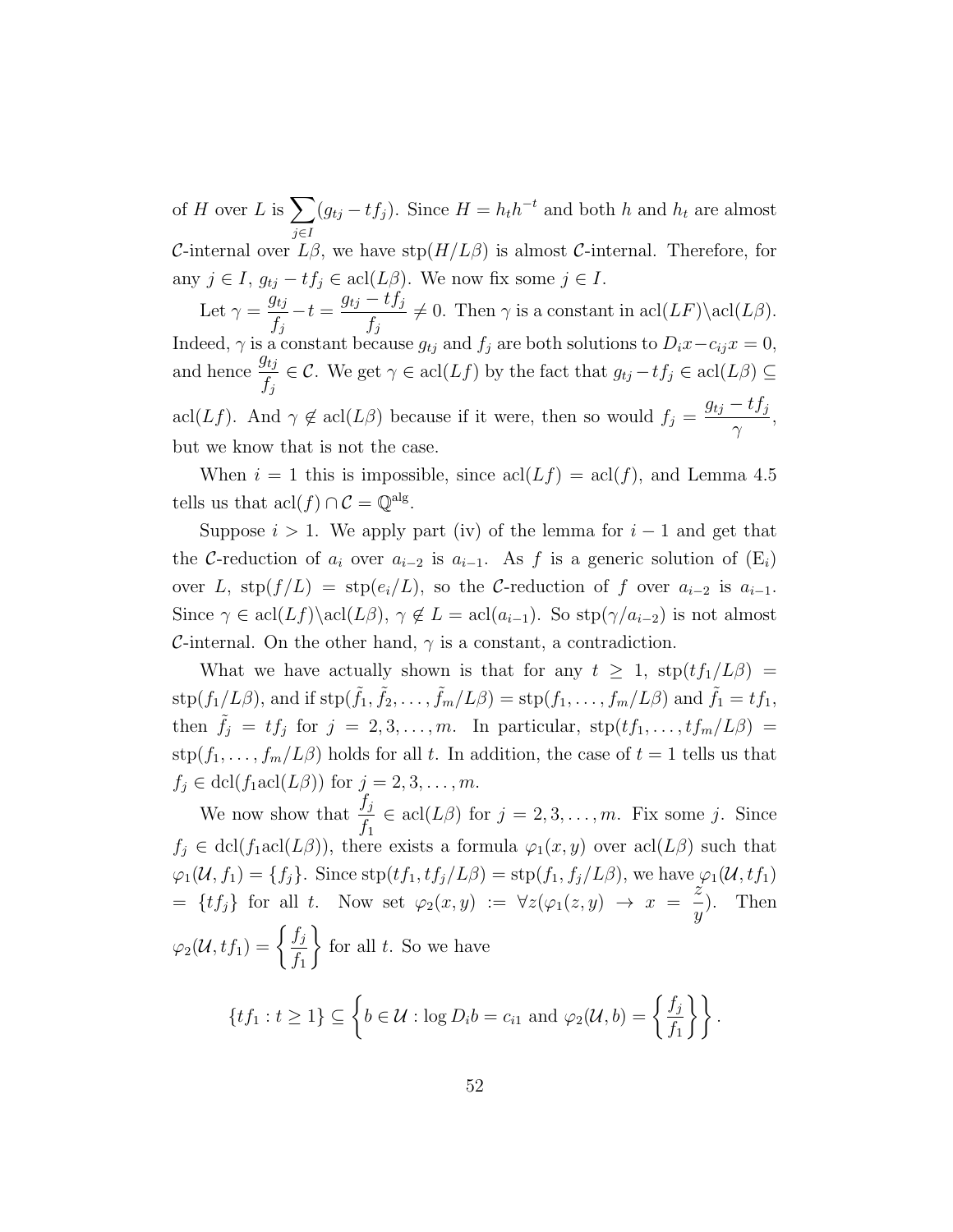Since  $\log D_i x = c_{i1}$  is strongly minimal, it must be that for all but finitely many solutions to  $\log D_i x = c_{i1}, \ \varphi_2(\mathcal{U}, b) = \begin{cases} \frac{f_j}{f} & \text{if } j \leq 1 \end{cases}$  $f_1$ ). It follows that  $\frac{f_j}{f}$  $f_1$ ∈  $\operatorname{acl}(L\beta)$ .

Let  $g_{01}$  be a generic solution over Lh to  $D_i x - c_{i1} x = 0$ , and  $g_{0j} = g_{01} \frac{f_j}{f}$  $f_1$ for  $j = 2, 3, \ldots, m$ . We have shown that each  $\frac{f_j}{f}$  $f_1$ is in acl $(L\beta)$ , so  $(g_{01}, \ldots, g_{0m}) \in$ acl $(L\beta g_{01})$ . Let  $c_{01} =$  $f_1$  $g_{01}$  $\in \mathcal{C}$ . Now,

$$
\log D_i^{(2)}(h) = \log D_i(\alpha f)
$$
  
= 
$$
\log D_i(\alpha(f_1 + \dots + f_m))
$$
  
= 
$$
\log D_i(\alpha c_{01}(g_{01} + \dots + g_{0m}))
$$
  
= 
$$
\log D_i(g_{01} + \dots + g_{0m}) =: \epsilon.
$$

Hence h is a solution to  $\log D_i^{(2)}$  $i^{(2)}(x) = \epsilon$  which is over acl $(L\beta g_{01})$ , which implies that  $U(h/L\beta g_{01}) \leq 2$ . Note that  $U(h/L\beta) \geq 2$  since h is a generic solution to log  $D_i x = \alpha f$  and  $U(f/L\beta) \geq 1$ . But we also have  $h \cup g_{01}$  (recall that  $L\beta$  $\beta \in \text{acl}(Lh)$ , so  $U(h/L\beta g_{01}) = U(h/L\beta) \geq 2$ . Thus  $U(h/L\beta g_{01}) = 2$ , and h is a generic solution to  $\log D_i^{(2)}$  $i^{(2)}(x) = \epsilon$  over acl $(L\beta g_{01})$ . Hence stp $(h/L\beta g_{01})$ is not almost C-internal by Proposition [4.1,](#page-47-0) and therefore  $\text{stp}(h/L\beta)$  is not almost C-internal, contradicting the definition of  $\beta$ .

(iii) Assume part (ii) of the lemma is true for  $i$ .

Let  $e_{i+1} = \sum_{i=1}^{n_{i+1}}$ n $j=1$  $b_{i+1,j}$  be the decomposition by Lemma [4.3](#page-50-0) with respect to  $(E_{i+1})$ . We have that  $\text{stp}(a_{i+1}/a_i)$  is almost C-internal. Also, by part (ii) applied to  $f = e_i$  and  $h = b_{i+1,1}$ , the C-coreduction of  $b_{i+1,1}$  over  $a_{i-1}$ is  $e_i$ , which is interdefinable over  $a_{i-1}$  with  $a_i$ . Since  $b_{i+1,1} \in \text{dcl}(a_i e_{i+1}) =$ dcl( $a_{i+1}$ ), the C-coreduction of  $a_{i+1}$  over  $a_{i-1}$  is  $a_i$ .

(iv) Assume parts (i) and (ii) of the lemma are true for  $i$ . For simplicity, we use *n* to denote  $n_{i+1}$ . Let  $K = \text{acl}(a_i)$ . Let  $\bar{b}_{i+1} = (b_{i+1,1}, \ldots, b_{i+1,n})$ .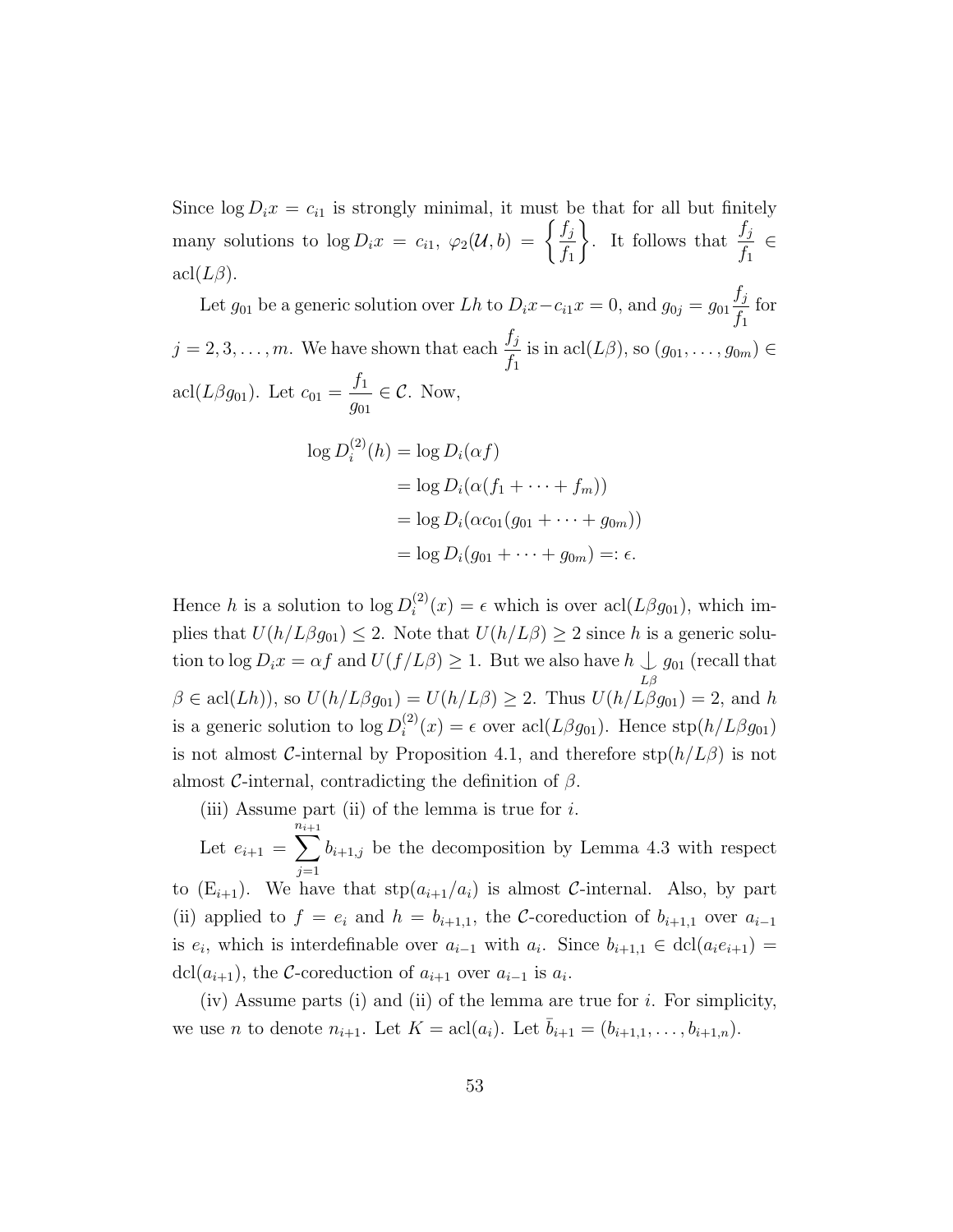We already know that  $\text{stp}(a_i/a_{i-1})$  is C-internal. Suppose  $\beta \in \text{acl}(a_{i+1})$  is almost C-internal over  $a_{i-1}$  and  $\beta \notin \text{acl}(a_i)$ . Since  $e_{i+1}$  is interalgebraic with  $\bar{b}_{i+1}$  over  $a_i, \beta \in \text{acl}(a_i\bar{b}_{i+1}),$  which means  $\beta \in K\langle \bar{b}_{i+1}\rangle^{\text{alg}}$ . Since  $\delta b_{i+1,j} =$  $c_{i+1,j}b_{i+1,j} \prod e_k \in K(b_{i+1,j})$  for  $j=1,2,\ldots,n$ , we have  $K\langle \bar{b}_{i+1} \rangle = K(\bar{b}_{i+1}),$ i  $_{k=1}$ so  $\beta \in K(\bar{b}_{i+1})^{\text{alg}}$ . Thus there exist a polynomial  $F(x, y_1, \ldots, y_n)$  with coefficients in K so that  $F(\beta, b_{i+1,1}, \ldots, b_{i+1,n}) = 0$  and  $F(x, b_{i+1,1}, \ldots, b_{i+1,n}) \neq 0$ . Also,  $F(\beta, y_1, \ldots, y_n) \neq 0$  since  $\beta \notin K$ .

Suppose  $G(y_1, \ldots, y_n)$  is a nonzero polynomial with minimal number of terms such that the coefficients of G are almost C-internal over  $a_{i-1}$  and  $G(\bar{b}_{i+1}) = 0$ . Note that this is well-defined because  $F(\beta, y_1, \ldots, y_n)$  satisfies all the conditions except for the minimality, as K and  $\beta$  are both almost  $\mathcal{C}\text{-internal over }a_{i-1}.$ 

Let

$$
G(y_1,\ldots,y_n)=\sum_{\bar{r}\in I}s_{\bar{r}}\bar{y}^{\bar{r}},
$$

where I is a set of n-tuples of nonnegative integers, and  $\text{stp}(s_{\bar{r}}/a_{i-1})$  is almost C-internal. Let  $\bar{c}_{i+1} = (c_{i+1,1}, \ldots, c_{i+1,n})$ . Arguing exactly as in the proof of part (i) of the lemma, we get by minimality of  $G$  that

<span id="page-61-0"></span>
$$
\log D_i s_{\bar{r}^{(1)}} + \bar{r}^{(1)} \bar{c}_{i+1} e_i = \log D_i s_{\bar{r}^{(2)}} + \bar{r}^{(2)} \bar{c}_{i+1} e_i \tag{4.3}
$$

for any  $r^{(1)}, r^{(2)} \in I$ . Indeed,

$$
D_i(G(\bar{b}_{i+1})) = \sum_{\bar{r} \in I} (\bar{b}_{i+1}^{\bar{r}} D_i s_{\bar{r}} + s_{\bar{r}} D_i \bar{b}_{i+1}^{\bar{r}})
$$
  
= 
$$
\sum_{\bar{r} \in I} (\bar{b}_{i+1}^{\bar{r}} D_i s_{\bar{r}} + s_{\bar{r}} \bar{r} \bar{c}_{i+1} e_i \bar{b}_{i+1}^{\bar{r}})
$$
  
= 
$$
\sum_{\bar{r} \in I} (\log D_i s_{\bar{r}} + \bar{r} \bar{c}_{i+1} e_i) s_{\bar{r}} \bar{b}_{i+1}^{\bar{r}},
$$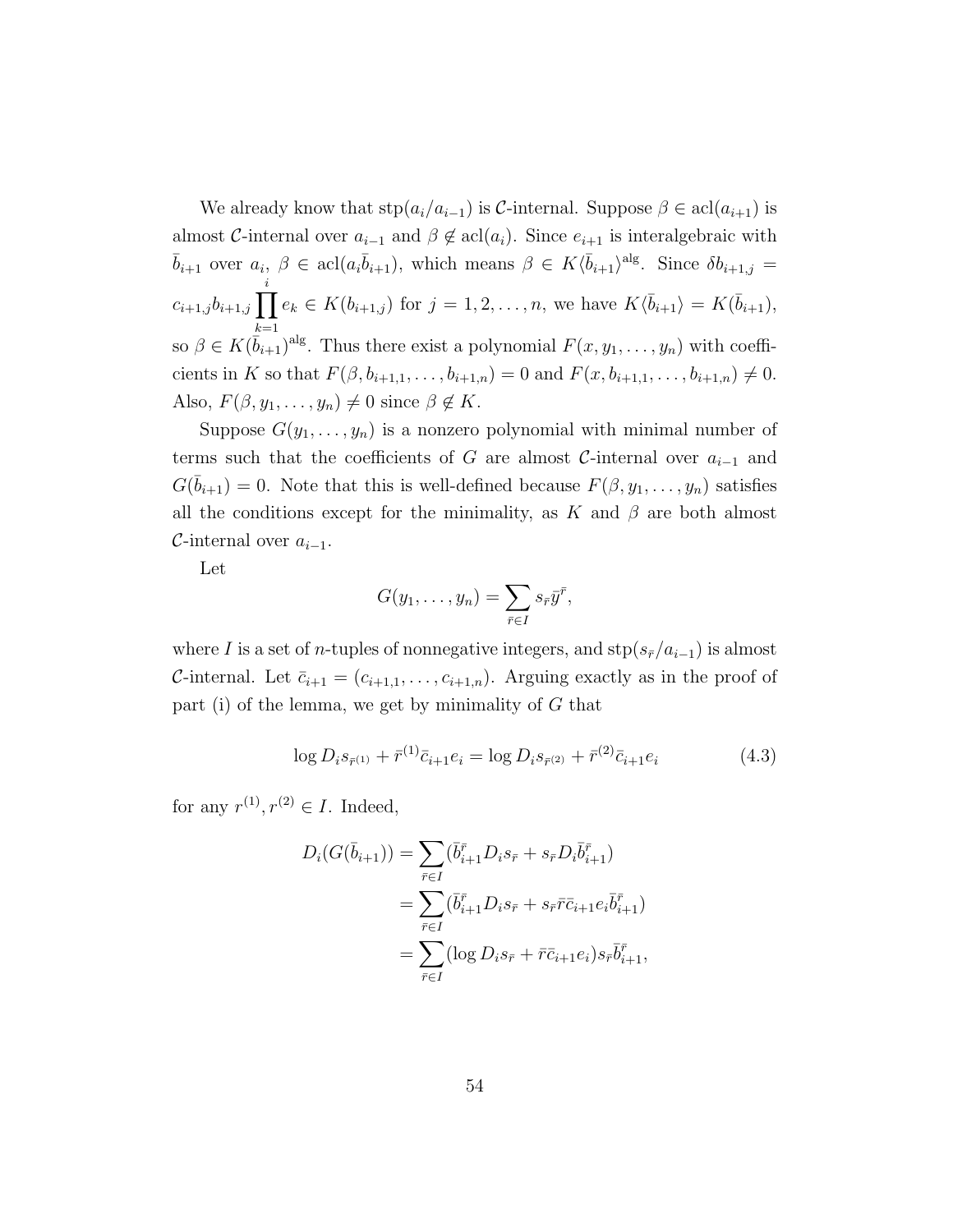where the second equality is by the fact that

$$
D_i \overline{b}_{i+1}^{\overline{r}} = \overline{r} \overline{b}_{i+1}^{\overline{r}-1} D_i \overline{b}_{i+1}
$$
  
=  $\overline{r} \overline{b}_{i+1}^{\overline{r}-1} e_i D_{i+1} \overline{b}_{i+1}$   
=  $\overline{r} \overline{b}_{i+1}^{\overline{r}-1} e_i \overline{c}_{i+1} \overline{b}_{i+1}$   
=  $\overline{r} e_i \overline{c}_{i+1} \overline{b}_{i+1}^{\overline{r}}$ .

Now if [\(4.3\)](#page-61-0) failed, then fixing any  $\bar{r}^* \in I$  we see that

$$
G^*(\bar{y}) := (\log D_i s_{\bar{r}^*} + \bar{r}^* \bar{c}_{i+1} e_i) G(\bar{y}) - D_i G(\bar{y})
$$
  
= 
$$
\sum_{\bar{r} \in I} (\log D_i s_{\bar{r}^*} + \bar{r}^* \bar{c}_{i+1} e_i - \log D_i s_{\bar{r}} - \bar{r} \bar{c}_{i+1} e_i) s_{\bar{r}} \bar{y}^{\bar{r}}
$$

whose coefficients are again almost  $\mathcal{C}\text{-internal over }a_{i-1}$ , would contradict the minimal choice of G.

If G has only one term, then for the only  $\bar{r} \in I$ ,  $G(\bar{b}_{i+1}) = s_{\bar{r}} \bar{b}^{\bar{r}}_{i+1}$ . Since  $b_{i+1,j} \neq 0$  for  $j = 1, 2, \ldots, n$ ,  $s_{\bar{r}} = 0$ , which means  $G(\bar{y}) = 0$ , a contradiction. Now fix  $r^{(1)} \neq r^{(2)}$  in *I*. Since  $\log D_i s_{\bar{r}} + \bar{r} \bar{c}_{i+1} e_i = \log D_i (s_{\bar{r}} \bar{b}_{i+1}^{\bar{r}})$  for any  $\bar{r} \in I$ , we have  $s_{\bar{r}^{(1)}} \bar{b}_{i+1}^{\bar{r}^{(1)}} = cs_{\bar{r}^{(2)}} \bar{b}_{i+1}^{\bar{r}^{(2)}}$  for some  $c \in \mathcal{C}$ . This means that  $\bar b^{\bar r^{(1)}-\bar r^{(2)}}_{i+1}=cs_{\bar r^{(2)}}s^{-1}_{\bar r^{(1)}}$  $\bar{v}_{\bar{r}^{(1)}}^{-1}$ . So  $\bar{b}_{i+1}^{\bar{r}^{(1)}-\bar{r}^{(2)}}$  is almost C-internal over  $a_{i-1}$ .

On the other hand, as  $D_{i+1} \bar{b}_{i+1}^{\bar{r}^{(1)} - \bar{r}^{(2)}} = (\bar{r}^{(1)} - \bar{r}^{(2)}) \bar{c}_{i+1} \bar{b}_{i+1}^{\bar{r}^{(1)} - \bar{r}^{(2)}}$ ,  $\bar{b}_{i+1}^{\bar{r}^{(1)} - \bar{r}^{(2)}}$  $i+1$ is a solution of  $(D_{i+1} - (\bar{r}^{(1)} - \bar{r}^{(2)})\bar{c}_{i+1})x = 0$ , with  $(\bar{r} - \bar{r}^*)\bar{c}_{i+1} \neq 0$  since  ${c_{i+1,j} : j = 1, 2, \ldots, n}$  is Q-linearly independent. By part (ii) of the lemma with  $f = e_i$ ,  $h = \bar{b}_{i+1}^{\bar{r}(1) - \bar{r}(2)}$ , and  $\alpha = (\bar{r}^{(1)} - \bar{r}^{(2)})\bar{c}_{i+1}$ ,  $e_i$  is a C-coreduction of  $\overline{b}_{i+1}^{\overline{r}^{(1)}-\overline{r}^{(2)}}$  over  $a_{i-1}$ . In particular,  $\overline{b}_{i+1}^{\overline{r}^{(1)}-\overline{r}^{(2)}}$  is not almost *C*-internal over  $a_{i-1}$ . This contradiction proves part (iv) of the lemma.  $\Box$ 

We have accomplished the desired construction:

**Theorem 4.7.** Given positive integers  $n_1, \ldots, n_\ell$ , there exists in DCF<sub>0</sub> a type over  $\mathbb{Q}^{\text{alg}}$  that admits a canonical C-analysis of U-type  $(n_1, \ldots, n_\ell)$ .

*Proof.* Let  $(a_1, \ldots, a_\ell)$  be as in the above construction. We have seen that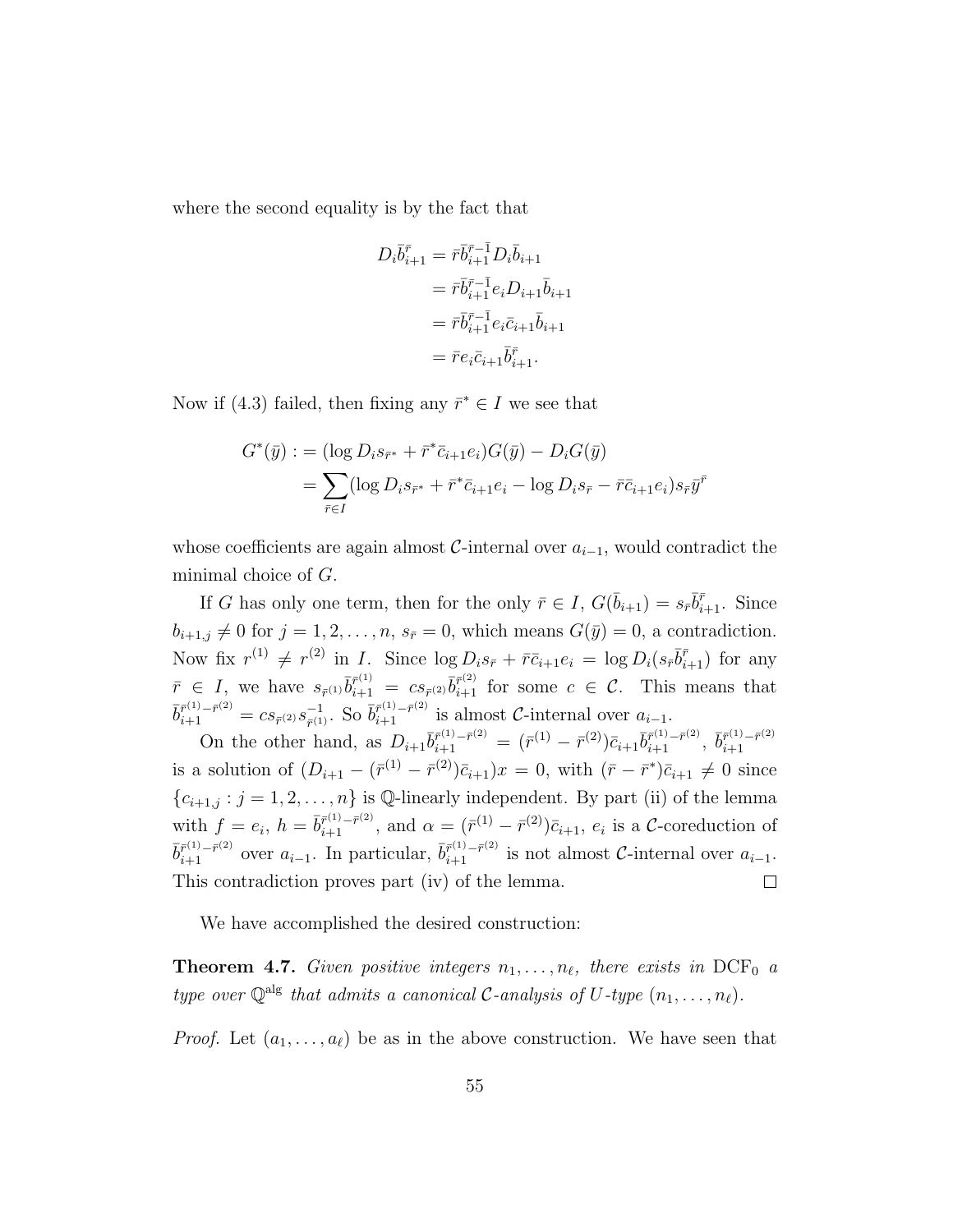$(a_1, \ldots, a_\ell)$  is a C-analysis of  $p = \text{stp}(a_\ell)$  of U-type  $(n_1, \ldots, n_\ell)$ . By Propo-sition [3.16,](#page-41-0) parts (iii) and (iv) of Lemma [4.6](#page-53-0) prove that it is a  $C$ -analysis by reductions and coreductions. The result now follows from the "in particular" clause of Proposition [3.15.](#page-40-0)  $\Box$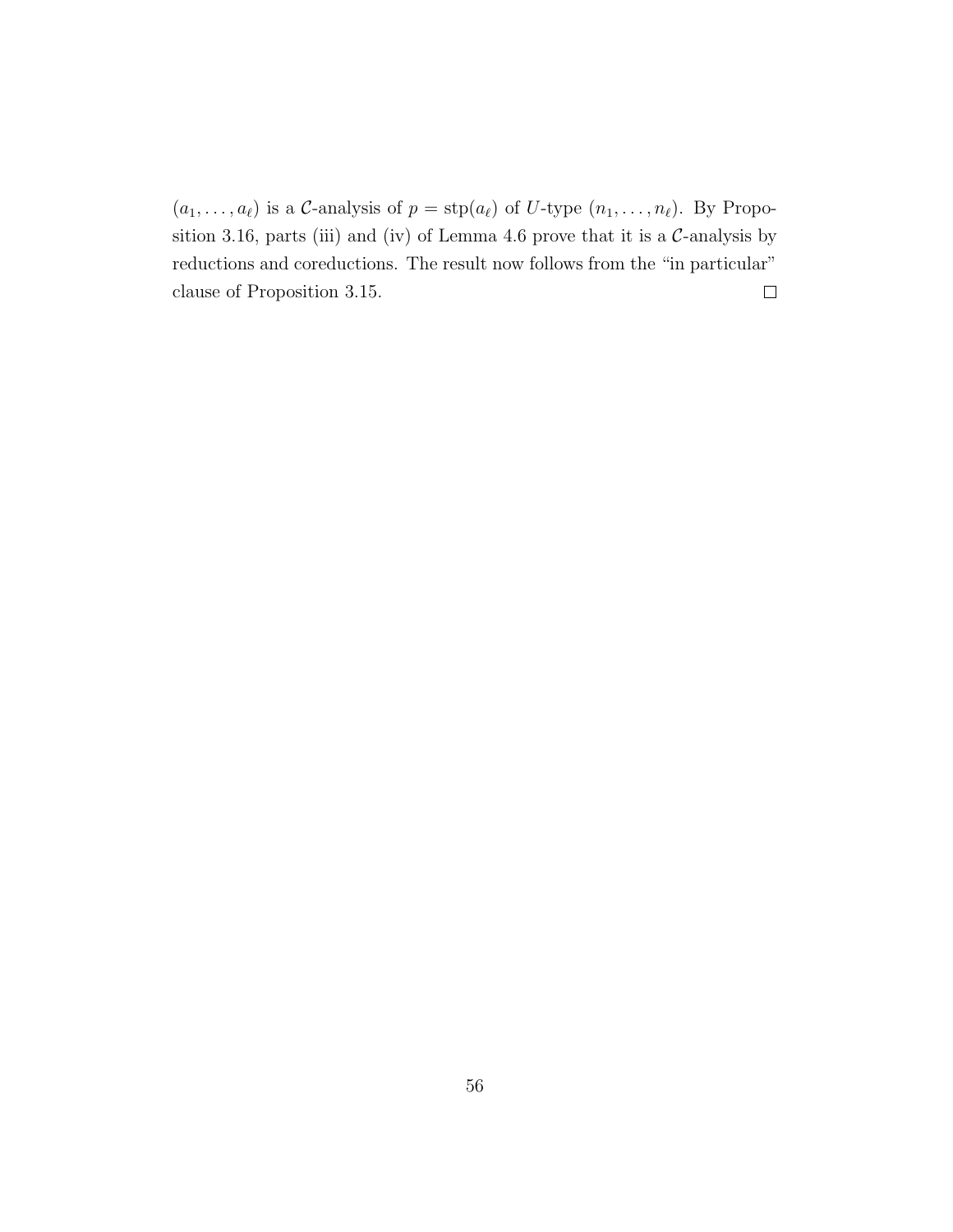# 5 Pullbacks under the logarithmic derivative map

Since  $\log \delta : \mathbb{G}_m \to \mathbb{G}_a$  is a definable group homomorphism with kernel  $\mathbb{G}_m(\mathcal{C})$ , whenever  $D \subseteq \mathbb{G}_a$  is a definable set with generic type almost C-internal, the generic type of  $\log \delta^{-1}(D)$  will be analysable in C in at most 2 steps. When is it in fact already almost  $C$ -internal?

A rephrasing of Fact [2.27](#page-28-0) is that if  $D = C$  then  $\log \delta^{-1}(D)$  is not almost C-internal. A rephrasing of Proposition [4.1](#page-47-0) is that if D is defined by  $\delta x = hx$ for any  $h \in \mathcal{U}$ , then again  $\log \delta^{-1}(D)$  is not almost C-internal. One might guess after seeing the above examples that in fact  $log \delta^{-1}(D)$  is never almost  $C$ -internal, but this is false.

*Example* 5.1. Let  $D = \{x : \delta\}$  $\boldsymbol{x}$  $) = 1$ . Then  $\log \delta^{-1}(D)$  is *C*-internal.

*Proof.* Let  $E = \{x : \frac{1}{x}\}$  $\boldsymbol{x}$  $\in D$ } = { $x : \delta x = 1$ }, which is 0-definably isomorphic to D by multiplicative inverse. Note that if  $u \in \log \delta^{-1}(D)$  then  $\frac{1}{\log \delta u} \in E$ . On the other hand,  $\delta^2 u = 0$ . Indeed,  $\frac{\delta u}{\delta u}$ u  $\in D$ , so  $1 = \delta \left( \frac{u}{s} \right)$  $\delta u$  $=$  $(\delta u)^2 - u \delta^2 u$  $\frac{1}{(\delta u)^2}$ , and as  $u \neq 0$  this implies  $\delta^2 u = 0$ . That is,  $\delta u \in \mathcal{C} \setminus \{0\}$ . So we have a (0definable) map  $i : \log \delta^{-1}(D) \to E \times C \setminus \{0\}$  defined by

$$
u\mapsto (\frac{1}{\log \delta u},\delta u).
$$

We now show that i is a bijection. For injectivity, suppose  $i(u) = i(v)$  for some  $u, v \in \log \delta^{-1}(D)$ . Then  $\frac{1}{1-\delta}$  $\frac{1}{\log \delta u} =$ 1  $\frac{1}{\log \delta v}$  and  $\delta u = \delta v$ , so  $u =$  $\delta u$  $\frac{\partial u}{\partial \alpha} =$  $\frac{\delta v}{\log \delta v} = v$ . For surjectivity, if  $e \in E$  and  $c \in C \setminus \{0\}$ , then  $u = ce$  satisfies that  $\delta u = c \delta e = c$  and  $\frac{1}{1 - a}$  $\frac{1}{\log \delta u} =$ u  $\frac{u}{\delta u} =$ u c  $=e$ , and  $log\delta u =$ 1 e  $\in D$ . Since E and  $\mathcal{C}\setminus\{0\}$  are C-internal, this means that  $\log \delta^{-1}(D)$  is C-internal.

 $\Box$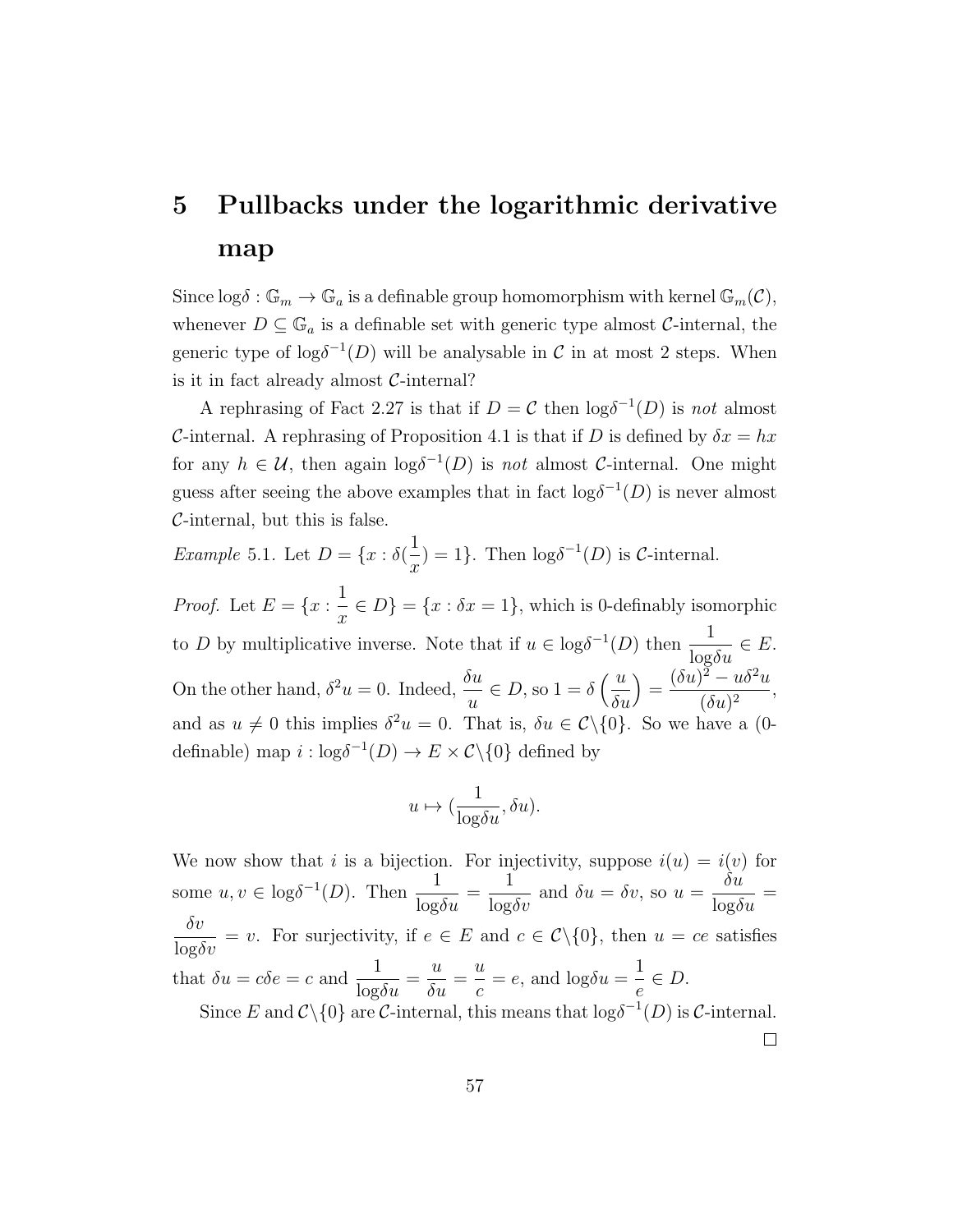Note that in the above example, the C-internality of  $\log \delta^{-1}(D)$  was witnessed by a 0-definable decomposition into a product of strongly minimal C-internal definable sets. In fact, we conjecture that if  $D$  is strongly minimal and  $\log \delta^{-1}(D)$  is almost C-internal, then it must be for a very strong reason similar to the above example.

To clearly state the conjecture, it is more convenient for us to work with types rather than definable sets.

**Definition 5.2.** Let  $p \in S_1(F)$  be a complete type where F is an algebraically closed differential field. We say that  $q \in S_1(F)$  is the *logarithmic inverse of p*, denoted  $q = \log \delta^{-1}(p)$ , if for some realization u of q,  $\log \delta u$ realizes p and  $u \notin \operatorname{acl}(F, \log \delta u)$ .

**Proposition 5.3.** If  $p \in S_1(F)$ , then  $\log \delta^{-1}(p)$  exists and is unique. Moreover,  $U(\log \delta^{-1}(p)) = U(p) + 1$ .

*Proof.* Let a be a realization of p. Note that  $\log \delta x = a$  has a solution not in acl(Fa). Indeed, by saturation of U we only need to find a solution to  $(\log \delta x = a) \wedge (p(x) \neq 0)$  for any nonzero  $p \in F(a)[x]$ . Since  $\log \delta x = a$  is order 1, this has a solution by the axioms of  $DCF_0$ . Now the type over F of any solution to  $\log \delta x = a$  that is not in acl $(Fa)$  will satisfy the definition of  $\log \delta^{-1}(p)$ .

We now prove uniqueness. For  $i = 1, 2$ , suppose  $a_i$  realizes of p,  $\log \delta u_i =$  $a_i$ , and  $u_i \notin \text{acl}(Fa_i)$ . We need to prove that  $\text{tp}(u_1/F) = \text{tp}(u_2/F)$ . Since  $a_1, a_2$  are realizations of p, there is an automorphism  $\alpha \in Aut_F(\mathcal{U})$  such that  $\alpha(a_2) = a_1$ . Note that  $\log \delta(\alpha(u_2)) = \alpha(a_2) = a_1 = \log \delta u_1$ , so  $u_1$  and  $\alpha(u_2)$  are both in the set  $B = \{x : \log \delta x = a_1\}$ , which is  $Fa_1$ -definable and strongly minimal. Since  $u_1, \alpha(u_2) \notin \text{acl}(Fa_1), \text{tp}(u_1/Fa_1) = \text{tp}(\alpha(u_2)/Fa_1),$ so  $tp(u_1/F) = tp(\alpha(u_2)/F) = tp(u_2/F)$ .

For the U-rank of log $\delta^{-1}(p)$ , let u be a realization of log $\delta^{-1}(p)$  and  $a :=$ logδu. Then  $U(\log \delta^{-1}(p)) = U(u/F) = U(u/aF) + U(a/F) = U(u/aF) +$  $U(p)$ . Since  $\log \delta u = a$  and  $u \notin \text{acl}(Fa)$ ,  $U(u/aF) = 1$ , so  $U(\log \delta^{-1}(p)) =$  $U(p) + 1.$  $\Box$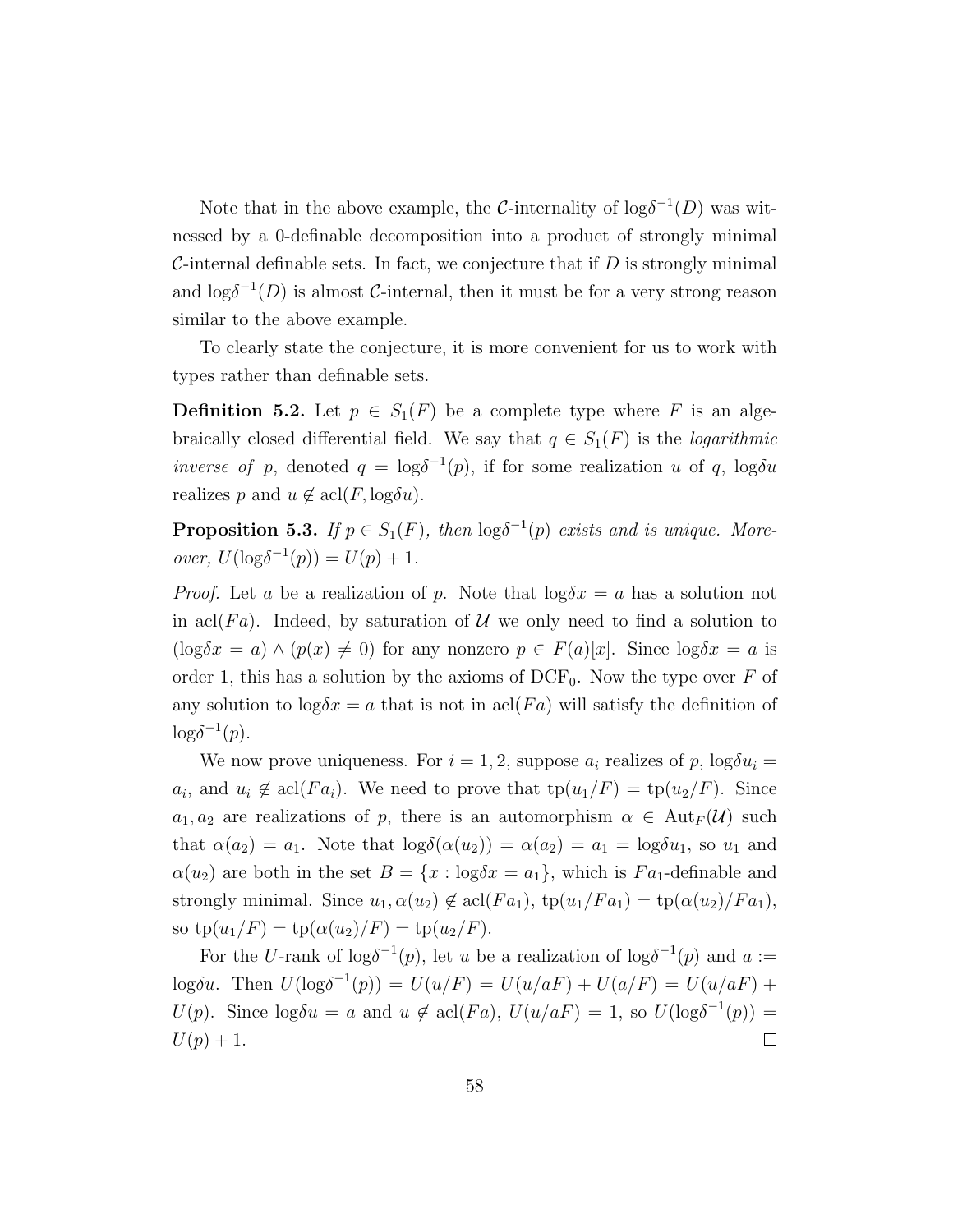We recall the definition of tensor product of types. Let  $p_1, p_2 \in S(A)$ . Then the tensor product of  $p_1, p_2$ , denoted  $p_1 \otimes p_2$ , is the type that satisfies that  $(a_1, a_2) \models p_1 \otimes p_2$  iff  $a_1 \models p_1$  and  $a_2 \models p_2 | A a_1$ . In particular, we have  $a_1 \nightharpoonup_A a_2$ . The type  $p^{(n)}$  is defined as  $p \otimes \cdots \otimes p$  $\overbrace{n}$ , and the realizations are exactly Morley sequences of  $p$  of length  $n$ .

We now state our conjecture.

<span id="page-66-0"></span>**Conjecture 5.4.** Suppose p is an almost C-internal minimal type in  $S_1(F)$ , where F is an algebraically closed differential field. Let  $q = \log \delta^{-1}(p)$ . Then the following are equivalent:

- (1) q is almost  $C$ -internal;
- (2) there exist almost C-internal minimal types  $q_1$  and  $q_2$  over F, and an F-definable function f whose domain contains  $q(\mathcal{U})$ , such that  $f|_{q(\mathcal{U})}$  is a finite-to-one map onto  $(q_1 \otimes q_2)(\mathcal{U});$
- (3) there is an integer  $\ell \neq 0$  such that for some (equivalently any)  $u \models q(x)$ ,  $u^{\ell} = u_1 u_2$  where  $u_1 \in F \langle \log \delta u \rangle$  and  $\log \delta(u_2) \in F$ .

<span id="page-66-1"></span>Remark 5.5. It is not hard to see that  $(3) \Rightarrow (2) \Rightarrow (1)$ .

For  $(2) \Rightarrow (1)$ , let u be a realization of q. Suppose  $f(u) = (u_1, u_2)$ . Then  $u \in \text{acl}(Fu_1u_2)$ , where  $u_1$  and  $u_2$  are realizations of  $q_1$  and  $q_2$ , respectively. Since  $q_1, q_2$  are both almost C-internal, we have that q is almost C-internal.

For  $(3) \Rightarrow (2)$ , let u be a realization of q, and  $u_1, u_2, \ell$  as in the statement of (3). Since  $u_1 \in F \langle \log \delta u \rangle \subseteq F \langle u \rangle$ , there is an F-definable map  $f_1$  such that  $f_1(u) = u_1$ . Let  $f_2(x) = \frac{x^{\ell}}{f(x)}$  $f_1(x)$ . We claim that  $q_1 = \text{tp}(u_1/F), q_2 =$  $tp(u_2/F)$  and  $f = (f_1, f_2)$  satisfy the statement of (2). Note first that since  $U(u/F) = 2$ ,  $U(u_2/F) \leq 1$  as  $\log \delta u_2 \in F$ , and  $U(u_1/F) \leq 1$  as  $u_1 \in$ dcl(F, log $\delta u$ ), we must have that  $U(u_1/F) = U(u_2/F) = 1$  and  $u_1 \bigcup_F u_2$ , so  $q_1, q_2$  are minimal and  $f(u) = (u_1, u_2) \models q_1 \otimes q_2$ . That f is finite-to-one because there are at most  $\ell$  many elements in  $\mathcal U$  that satisfy  $x^{\ell} = u_1 u_2$ .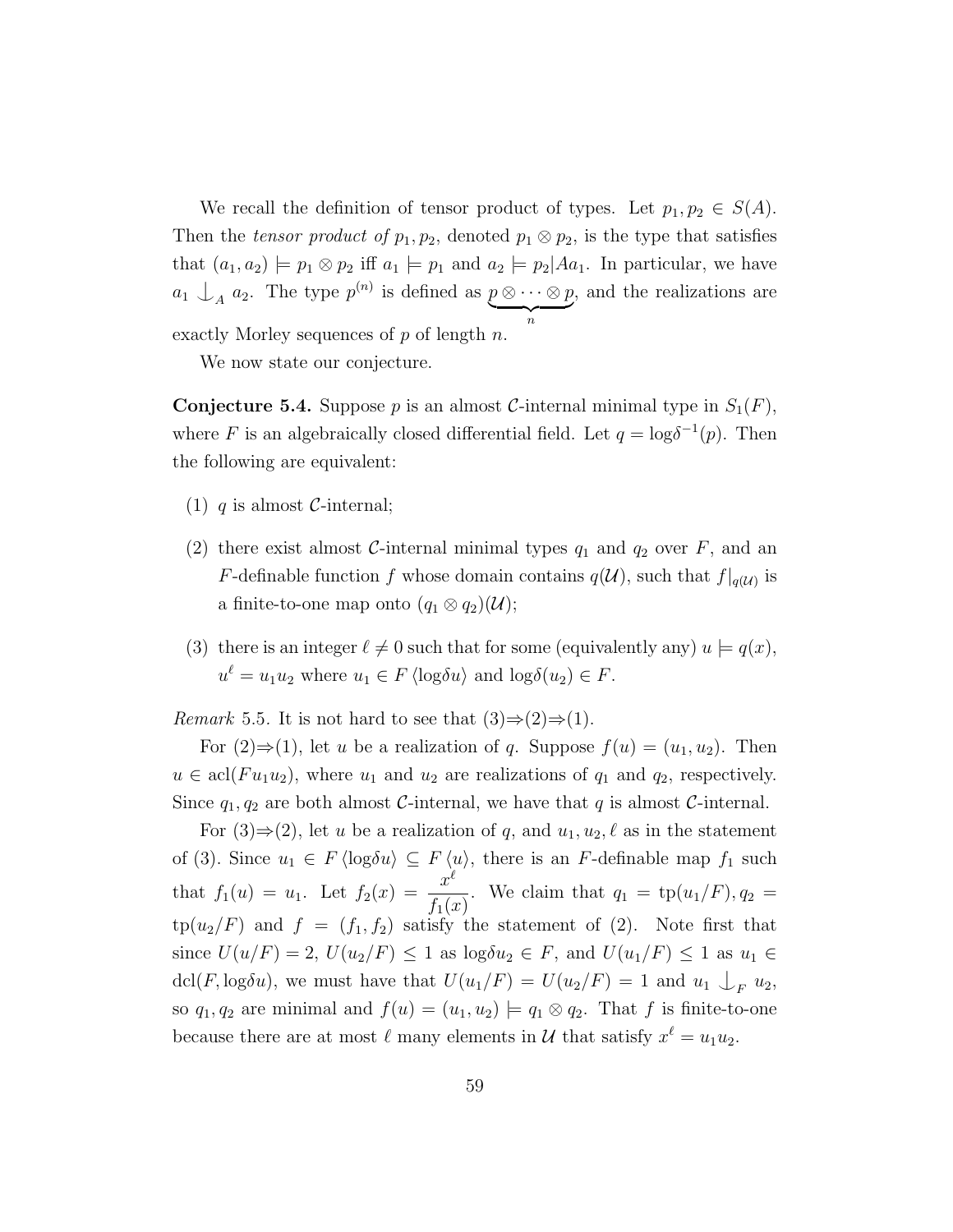Hence, the conjecture is really that  $(1) \Rightarrow (3)$ .

We categorize the almost  $C$ -internal minimal types  $p$  into two main cases: those that are weakly orthogonal to  $C$ , and those that are not. In Section [5.1](#page-67-0) we will prove the the conjecture when p is not weakly orthogonal to  $\mathcal{C}$ . In Section [5.2,](#page-74-0) we will consider the other case, where  $p$  is C-internal but weakly orthogonal to  $\mathcal{C}$ . We prove the conjecture in that case under some additional differential algebraic assumptions. In particular, when  $F \subseteq \mathcal{C}$  the conjecture is true — see Corollary [5.13](#page-74-1) below. We provide several examples in Section [5.3,](#page-83-0) which illustrates cases that are dealt with in Sections [5.1](#page-67-0) and [5.2.](#page-74-0) Section [5.4](#page-87-0) gives an example which remains open. In Section [5.5,](#page-92-0) we discuss the specific condition which is used in Section [5.2.](#page-74-0) Finally, in Section [5.6,](#page-96-0) we discuss pullbacks under the derivative map instead of the logarithmic derivative map.

#### <span id="page-67-0"></span>5.1 The non-weakly-orthogonal case

In this section, we prove Conjecture [5.4](#page-66-0) when our minimal type  $p$  is not weakly orthogonal to C.

**Theorem 5.6.** Conjecture [5.4](#page-66-0) is true under the additional assumption that  $p$  is not weakly orthogonal to  $\mathcal{C}.$ 

From the discussion in Remark [5.5,](#page-66-1) we know that we only need to prove  $(1) \Rightarrow (3)$  of the conjecture. We prove this theorem in several steps, the first few of which do not assume that  $p$  is not weakly orthogonal to  $\mathcal{C}$ , and will be used again later.

We assume the following for the rest of this section:

- 1. F is an algebraically closed differential field,
- 2. p is an almost C-internal minimal type over  $F$ ,
- 3.  $q = \log \delta^{-1}(p)$  is almost C-internal,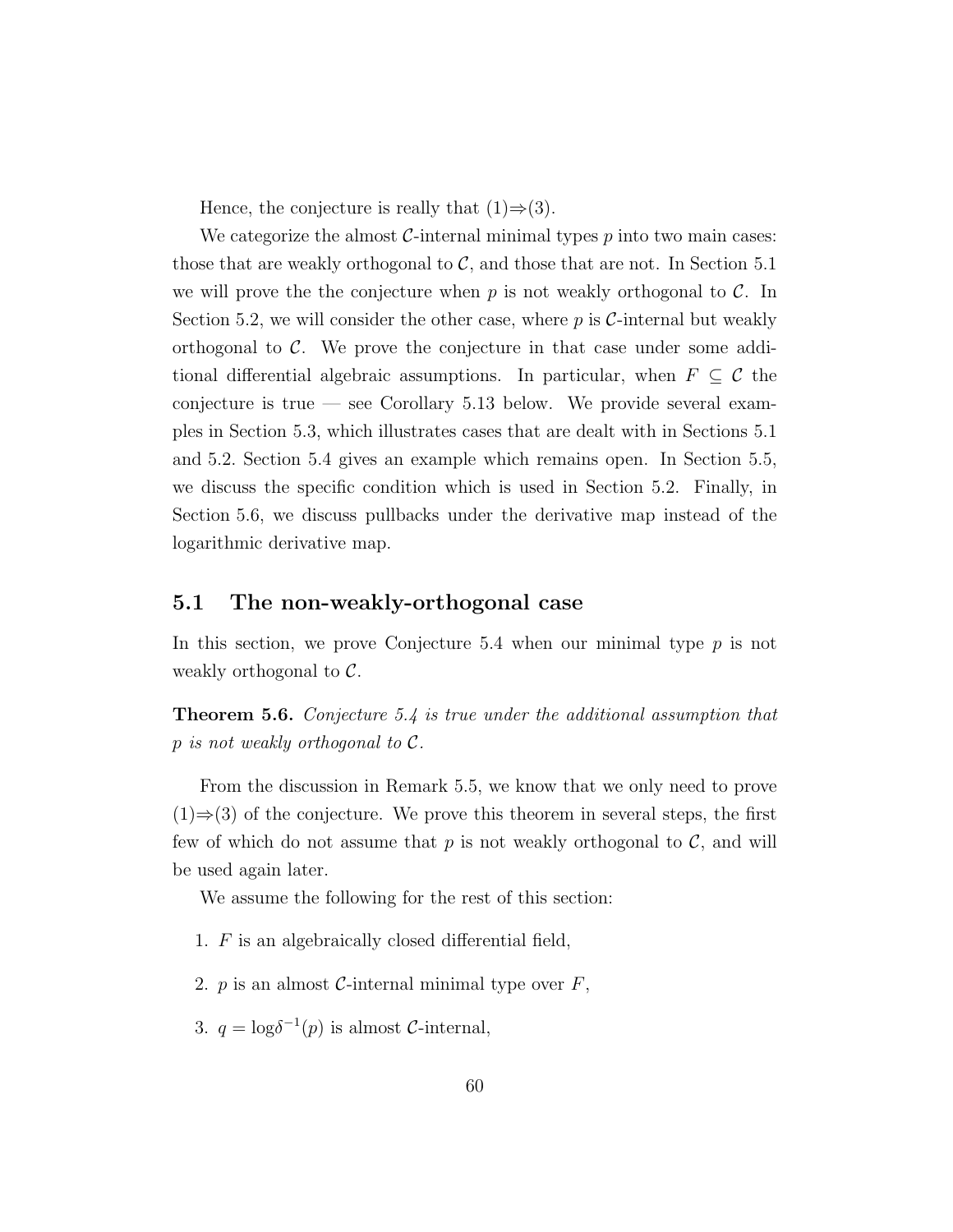- 4.  $(u_1, u_2, \ldots)$  is a Morley sequence in q, and  $a_i := \log \delta u_i$ ,
- 5. K is the field generated by  $F \cup C$ , and
- 6.  $L := K \langle a_1, a_2, \ldots \rangle$ .

<span id="page-68-0"></span>**Lemma 5.7.** For some positive integer n,  $\{u_1, \ldots, u_n\}$  is algebraically dependent over L.

*Proof.* Since q is almost C-internal, there exists some n such that  $u_1 \in$ acl $(FCu_2, \ldots, u_n)$ . By quantifier elimination of DCF<sub>0</sub>, there is a formula  $\varphi(x_1) = (\varphi_1(x_1) \wedge \cdots \wedge \varphi_m(x_1))$  with parameters in  $K \langle u_2, \ldots, u_n \rangle$  such that  $u_1$  realizes  $\varphi(x_1)$ , each  $\varphi_i(x_1)$  is a literal (an atomic formula or its negation), and  $\varphi(\mathcal{U})$  is finite. Since  $u_1$  satisfies the equation  $\delta x_1 = a_1 x_1$ , which we denote by  $\zeta(x_1)$ , we have that  $u_1$  realizes  $\zeta(x_1) \wedge \varphi(x_1)$ . Let  $\psi(x_1)$  be the formula obtained by replacing  $\delta x_1$  with  $a_1x_1$  in  $\varphi(x_1)$ , and similarly for  $\psi_i(x_1)$ 's. Then  $\zeta(\mathcal{U}) \wedge \varphi(\mathcal{U}) = \zeta(\mathcal{U}) \wedge \psi(\mathcal{U})$ . Note that  $\psi(x_1)$ is a formula with parameters in  $K\langle a_1, u_2, \ldots, u_n \rangle$ . Since  $\psi_i(x_1)$  is a literal in the language of rings, each  $\psi_i(\mathcal{U})$  is either finite or cofinite in  $\mathcal{U}$ . But  $\zeta(\mathcal{U})\cap \bigcap^m$  $i=1$  $\psi_i(\mathcal{U}) = \zeta(\mathcal{U}) \wedge \psi(\mathcal{U}) = \zeta(\mathcal{U}) \wedge \varphi(\mathcal{U})$  is finite. Since  $\zeta(\mathcal{U})$  is infinite, there must be some  $t \leq m$  such that  $\psi_t(\mathcal{U})$  is finite. Let  $\xi(x_1) = \psi_t(x_1)$ .

Since  $\xi(\mathcal{U})$  is finite but nonempty (as it contains  $u_1$ ),  $\xi(x_1)$  is an atomic formula in the language of rings (rather than a negated atomic formula). Without loss of generality, suppose  $\xi(x_1)$  is of the form  $f_0(x_1) = 0$  where  $f_0(x_1)$  is a nonzero polynomial over  $K\langle a_1, u_2, \ldots, u_n\rangle$ . We have  $f_0(u_1) = 0$ .

Since each  $\delta u_i = u_i a_i$ , we have that

$$
K\langle a_1, u_2, \ldots, u_n \rangle = K\langle a_1, a_2, \ldots, a_n \rangle (u_2, \ldots, u_n) \subseteq L(u_2, \ldots, u_n).
$$

We may therefore rewrite  $f_0(x_1) = 0$  as  $f(x_1, u_2, \ldots, u_n) = 0$  where  $f \in$  $L[x_1, x_2, \ldots, x_n]$ . Note that  $f \neq 0$  and  $f(u_1, \ldots, u_n) = 0$ . We thus have that  $\{u_1, \ldots, u_n\}$  is not algebraically independent over L.  $\Box$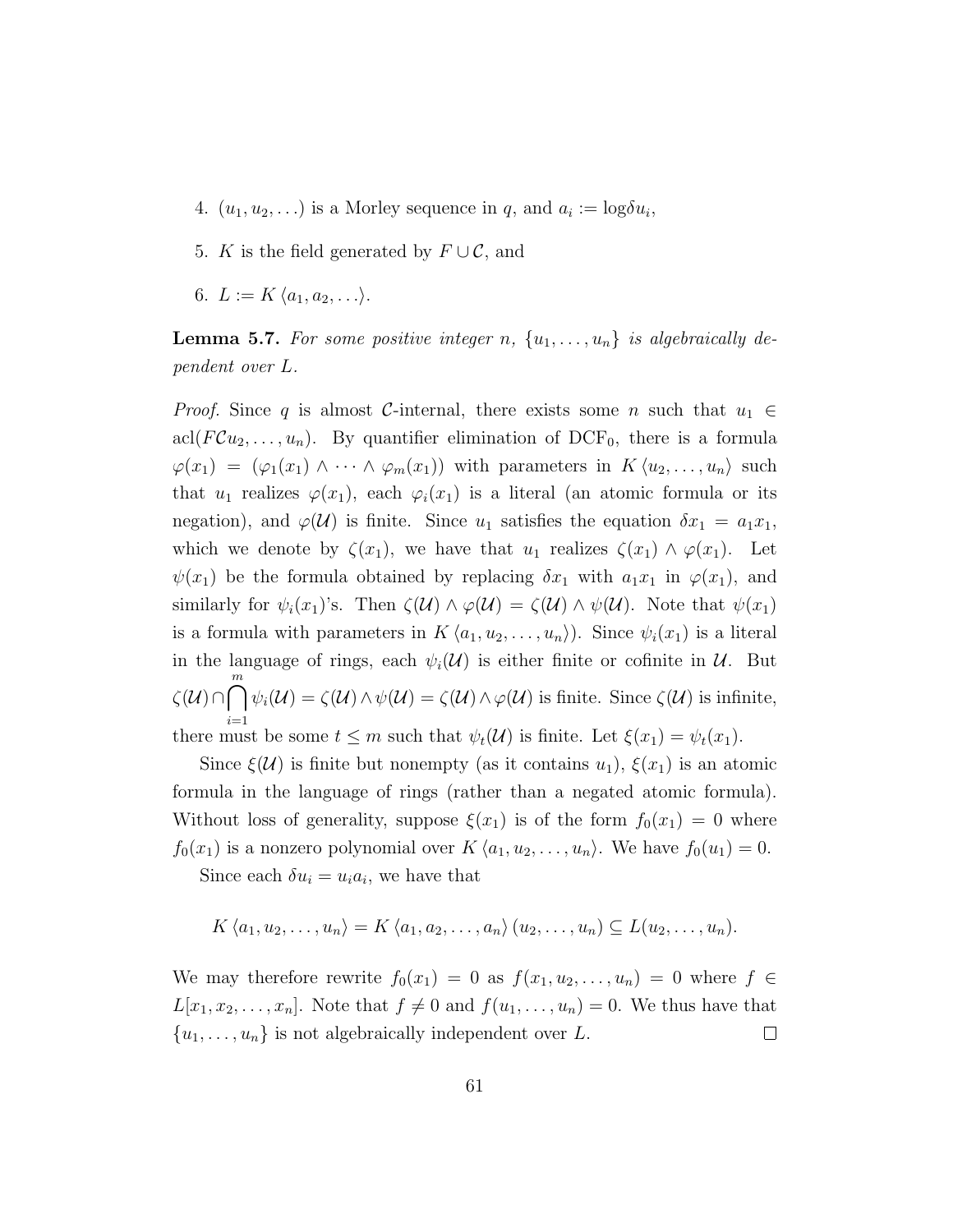<span id="page-69-0"></span>**Lemma 5.8.** For some  $g \in L$  and some nonzero integer k,  $gu_1^k = u_2^k$ .

*Proof.* Suppose  $f(x_1, \ldots, x_n)$  is a polynomial over L with minimal number of terms such that  $f(u_1, \ldots, u_n) = 0$  and  $f \neq 0$ . Such an f exists because of Lemma [5.7.](#page-68-0)

Let

$$
f(\bar{x}) = \sum_{\bar{k} \in I} g_{\bar{k}} \bar{x}^{\bar{k}}
$$

where I is a finite set of non-negative integer n-tuples,  $g_{\bar{k}} \in L$  nonzero for  $\bar{k} \in I$ , and  $\bar{x}^{\bar{k}} := x_1^{k_1} \cdots x_n^{k_n}$ . As  $u_i \neq 0$  for all i, f has at least two terms. Since  $f(u_1, \ldots, u_n) = 0$ , we have

$$
\sum_{\bar{k}\in I}g_{\bar{k}}\bar{u}^{\bar{k}}=0.
$$

Since  $\delta u_i = a_i u_i$ , we have  $\log \delta \left( \bar{u}^{\bar{k}} \right) = \bar{k} \cdot \bar{a}$  (where  $\bar{k} \cdot \bar{a} = k_1 a_1 + \cdots + k_n a_n$ ), so

$$
\mathcal{L}_{\mathcal{A}}
$$

$$
0 = \delta \left( \sum_{\bar{k} \in I} g_{\bar{k}} \bar{u}^{\bar{k}} \right)
$$
  
= 
$$
\sum_{\bar{k} \in I} \left( \delta(g_{\bar{k}}) \bar{u}^{\bar{k}} + \log \delta(\bar{u}^{\bar{k}}) g_{\bar{k}} \bar{u}^{\bar{k}} \right)
$$
  
= 
$$
\sum_{\bar{k} \in I} \left( \delta(g_{\bar{k}}) \bar{u}^{\bar{k}} + (\bar{k} \cdot \bar{a}) g_{\bar{k}} \bar{u}^{\bar{k}} \right)
$$
  
= 
$$
\sum_{\bar{k} \in I} (\log \delta g_{\bar{k}} + \bar{k} \cdot \bar{a}) g_{\bar{k}} \bar{u}^{\bar{k}}.
$$

Fix some  $\bar{k}^* \in I$ . Define

$$
f^*(\bar{x}) = \sum_{\bar{k} \in I \setminus {\{\bar{k}^*\}} } (\log \delta g_{\bar{k}^*} + \bar{k}^* \cdot \bar{a} - \log \delta g_{\bar{k}} - \bar{k} \cdot \bar{a}) g_{\bar{k}} \bar{x}^{\bar{k}}.
$$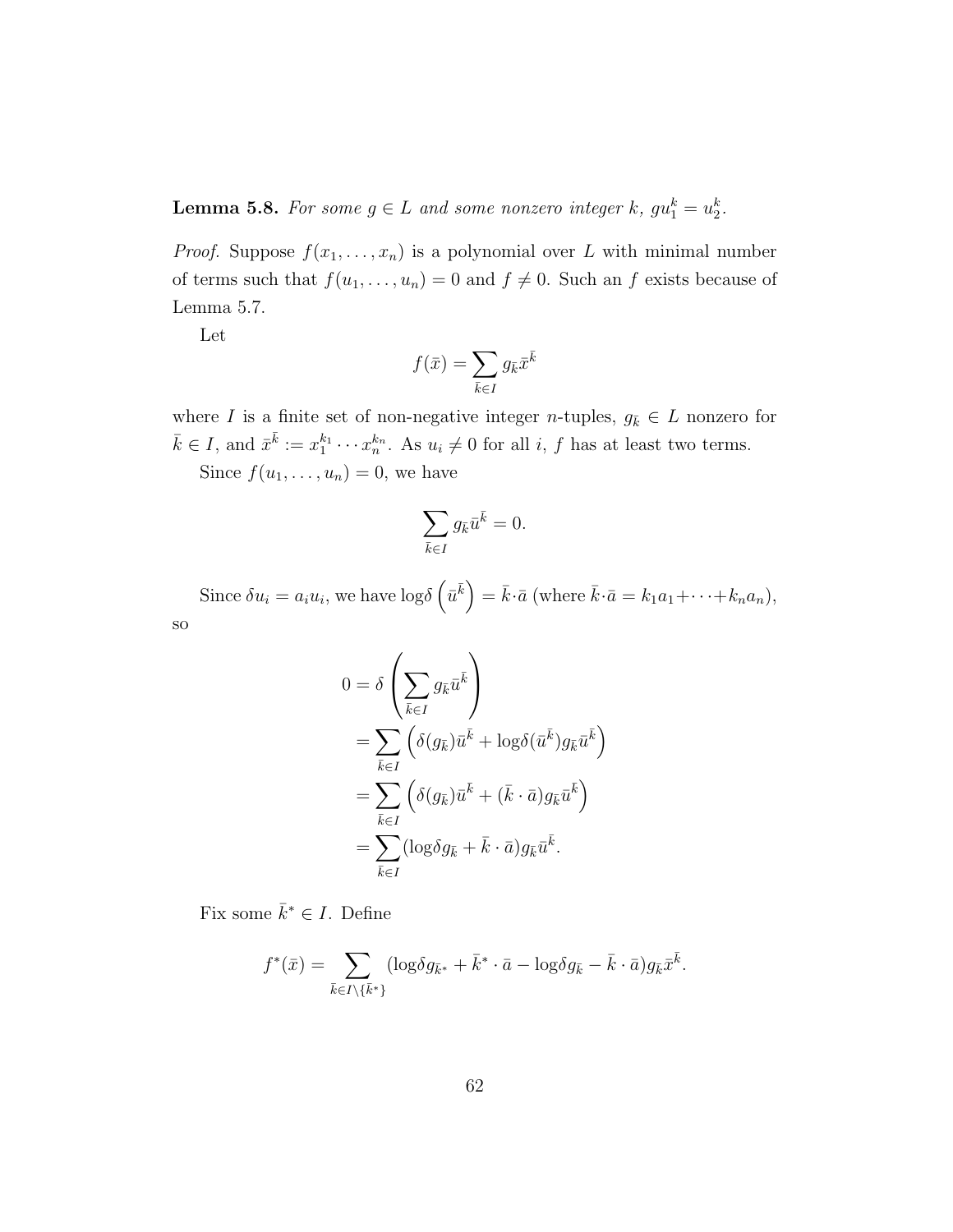Note that there are fewer terms in  $f^*$  than in f, and also we have

$$
f^*(\bar{u}) = \sum_{\bar{k}\in I\backslash\{\bar{k}^*\}} (\log \delta g_{\bar{k}^*} + \bar{k}^* \cdot \bar{a} - \log \delta g_{\bar{k}} - \bar{k} \cdot \bar{a}) g_{\bar{k}} \bar{u}^{\bar{k}}
$$
  
\n
$$
= \sum_{\bar{k}\in I} (\log \delta g_{\bar{k}^*} + \bar{k}^* \cdot \bar{a} - \log \delta g_{\bar{k}} - \bar{k} \cdot \bar{a}) g_{\bar{k}} \bar{u}^{\bar{k}}
$$
  
\n
$$
= (\log \delta g_{\bar{k}^*} + \bar{k}^* \cdot \bar{a}) \sum_{\bar{k}\in I} g_{\bar{k}} \bar{u}^{\bar{k}} - \sum_{\bar{k}\in I} (\log \delta g_{\bar{k}} + \bar{k} \cdot \bar{a}) g_{\bar{k}} \bar{u}^{\bar{k}}
$$
  
\n
$$
= (\log \delta g_{\bar{k}^*} + \bar{k}^* \cdot \bar{a}) f(\bar{u}) - \delta(f(\bar{u})) = 0.
$$

So  $f^*(\bar{x}) = 0$ . This implies that for any  $\bar{k} \neq \bar{k}^* \in I$ ,  $\log \delta g_{\bar{k}} + \bar{k} \cdot \bar{a} =$  $\log \delta g_{\bar{k}^*} + \bar{k}^* \cdot \bar{a}$ . This yields  $\log \delta (g_{\bar{k}} \bar{u}^{\bar{k}}) = \log \delta (g_{\bar{k}^*} \bar{u}^{\bar{k}^*})$ . Fix  $\bar{k}_{(1)} \neq \bar{k}_{(2)} \in I$ , and we have  $g_{\bar{k}_{(1)}}\bar{u}^{\bar{k}_{(1)}} = cg_{\bar{k}_{(2)}}\bar{u}^{\bar{k}_{(2)}}$  for some  $c \in \mathcal{C}$ . So  $g_0 =$  $c\ddot{g}_{\bar{k}_{(2)}}$  $g_{\bar{k}_{(1)}}$  $\in L$  and  $\bar{k} = \bar{k}_{(2)} - \bar{k}_{(1)}$  satisfies that  $g_0 \bar{u}^{\bar{k}} = 1$ .

Since  $\bar{k} \neq 0$ , without loss of generality, assume  $k_1 \neq 0$ . Let  $\alpha, \beta \in$ Aut<sub>F</sub>(U) be such that  $\alpha(u_1, u_2, u_3, \ldots, u_n) = (u_1, u_3, u_4, \ldots, u_{n+1})$  and  $\beta(u_1, u_2, u_3, \ldots, u_n)$  $u_2, u_3, \ldots, u_n) = (u_2, u_3, u_4, \ldots, u_{n+1})$ . We have

$$
1 = \alpha(g_0 \bar{u}^{\bar{k}})
$$
  
=  $\alpha(g_0 u_1^{k_1} \prod_{i=2}^n u_{i+1}^{k_i})$   
=  $\alpha(g_0) \alpha(u_1)^{k_1} \prod_{i=2}^n \alpha(u_i)^{k_i}$   
=  $\alpha(g_0) u_1^{k_1} \prod_{i=2}^n u_{i+1}^{k_i}$ 

and

$$
1 = \beta(g_0 \bar{u}^{\bar{k}})
$$
  
= 
$$
\beta(g_0 u_1^{k_1} \prod_{i=2}^n u_{i+1}^{k_i})
$$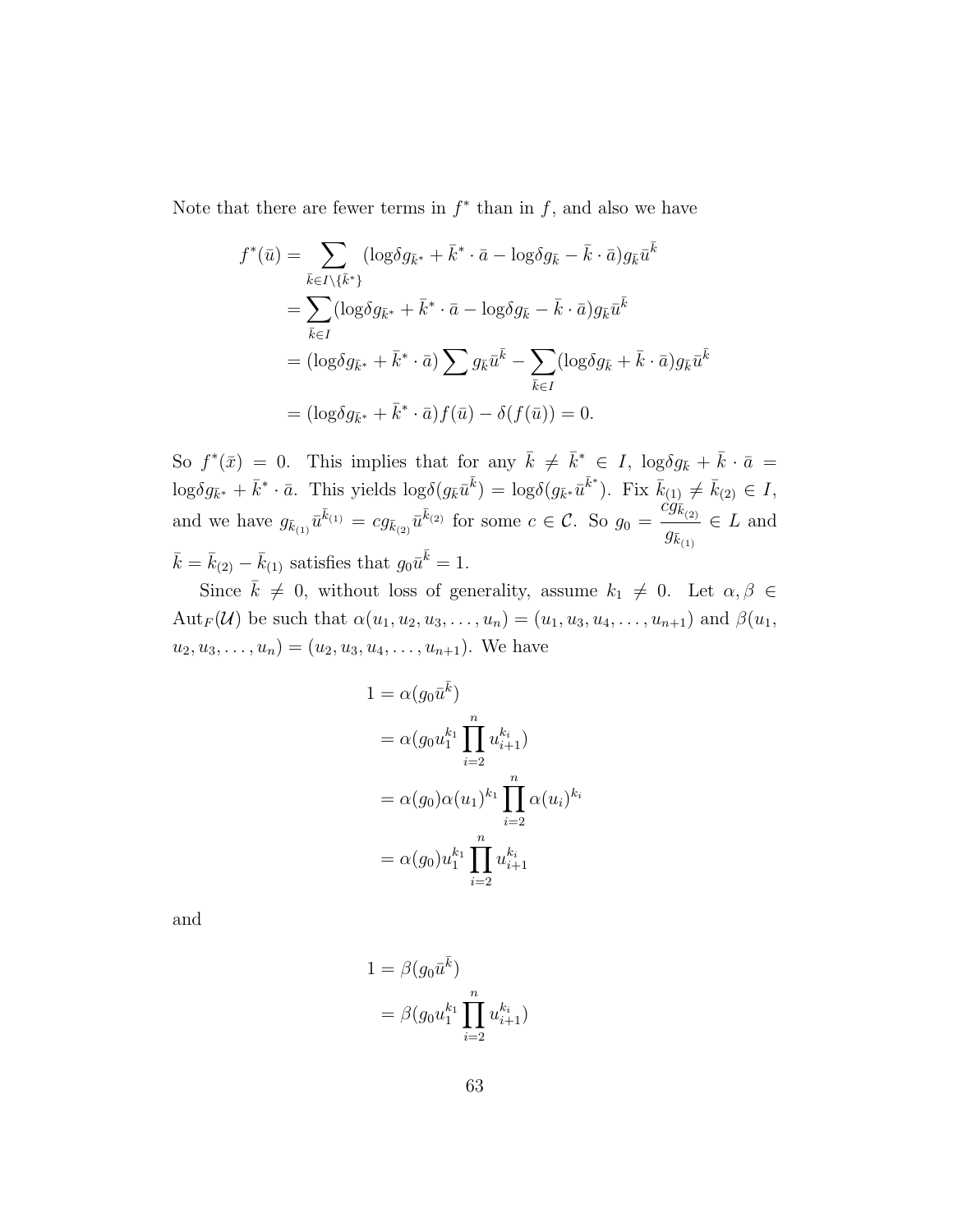$$
= \beta(g_0)\beta(u_1)^{k_1} \prod_{i=2}^n \beta(u_i)^{k_i}
$$

$$
= \beta(g_0)u_2^{k_1} \prod_{i=2}^n u_{i+1}^{k_i}.
$$

 $\alpha(g_0)$ We therefore get  $gu_1^{k_1} = u_2^{k_1}$  for nonzero integer  $k_1$  and  $g =$  $\in L$ .  $\Box$  $\beta(g_0)$ 

**Lemma 5.9.** There exists a nonzero polynomial  $f \in F[y, z]$  such that any realization a of p satisfies  $f(a, \delta a) = 0$ . In particular,  $F\langle a \rangle = F(a, \delta a)$ .

*Proof.* Since  $p$  is almost C-internal, there exists an algebraically closed differential field  $\hat{F} \supset F$  such that any realization a of  $p|\hat{F}$  satisfies  $a \in \text{acl}(\hat{F}\mathcal{C})$ . This implies that for some tuple  $\bar{c} \in \mathcal{C}$ , a and  $\bar{c}$  are interalgebraic over  $\hat{F}$ . Since  $\text{tp}(a/\hat{F})$  is minimal,  $\text{tp}(c/\hat{F})$  is also minimal, and is completely determined by  $tp(c/\mathcal{C}_{\hat{F}})$  by stable embeddedness of C in U. Therefore, 1 =  $\text{Tr.deg}(C_{\hat{F}}(c)/\mathcal{C}_{\hat{F}}) = \text{Tr.deg}(\hat{F}(c)/\hat{F}) = \text{Tr.deg}(\hat{F}\langle a\rangle/\hat{F})$ . Moreover, since  $a \perp_F \hat{F}$ , Tr.Deg( $F \langle a \rangle / F$ ) = 1. Therefore,  $\delta a$  is algebraic over  $F(a)$ , which yields the existence of  $f \in F[y, z]$  such that  $f(a, \delta a) = 0$ .

The "in particular" clause follows from differentiating  $f(a, \delta a) = 0$  to get that

$$
\frac{\partial f}{\partial y}(a,\delta a)\delta a + \frac{\partial f}{\partial z}(a,\delta a)\delta^2 a + f^{\delta}(a,\delta a) = 0.
$$

Hence  $\delta^2 a \in F(a, \delta a)$ . Iterating yields  $F\langle a \rangle \in F(a, \delta a)$ .

 $\Box$ 

We now invoke the condition of not weakly orthogonal to  $\mathcal{C}$ .

**Proposition 5.10.** Assume p is not weakly orthogonal to C. Then there exist  $g \in F \langle a_1, a_2 \rangle$  and a nonzero integer k such that  $\log \delta g = ka_2 - ka_1$ .

*Proof.* Apply Lemma [5.8,](#page-69-0) we assume  $gu_1^k = u_2^k$  for some  $g \in L$  and some nonzero integer k.

Since p is not weakly orthogonal to C,  $p(\mathcal{U}) \subseteq \text{acl}(FC)$  by Lemma [2.16.](#page-21-0) It follows that  $L \subseteq \text{acl}(KF\mathcal{C}) = K^{\text{alg}}$ , so  $g \in K^{\text{alg}}$ . Let  $h_1 = g, h_2, \ldots, h_m$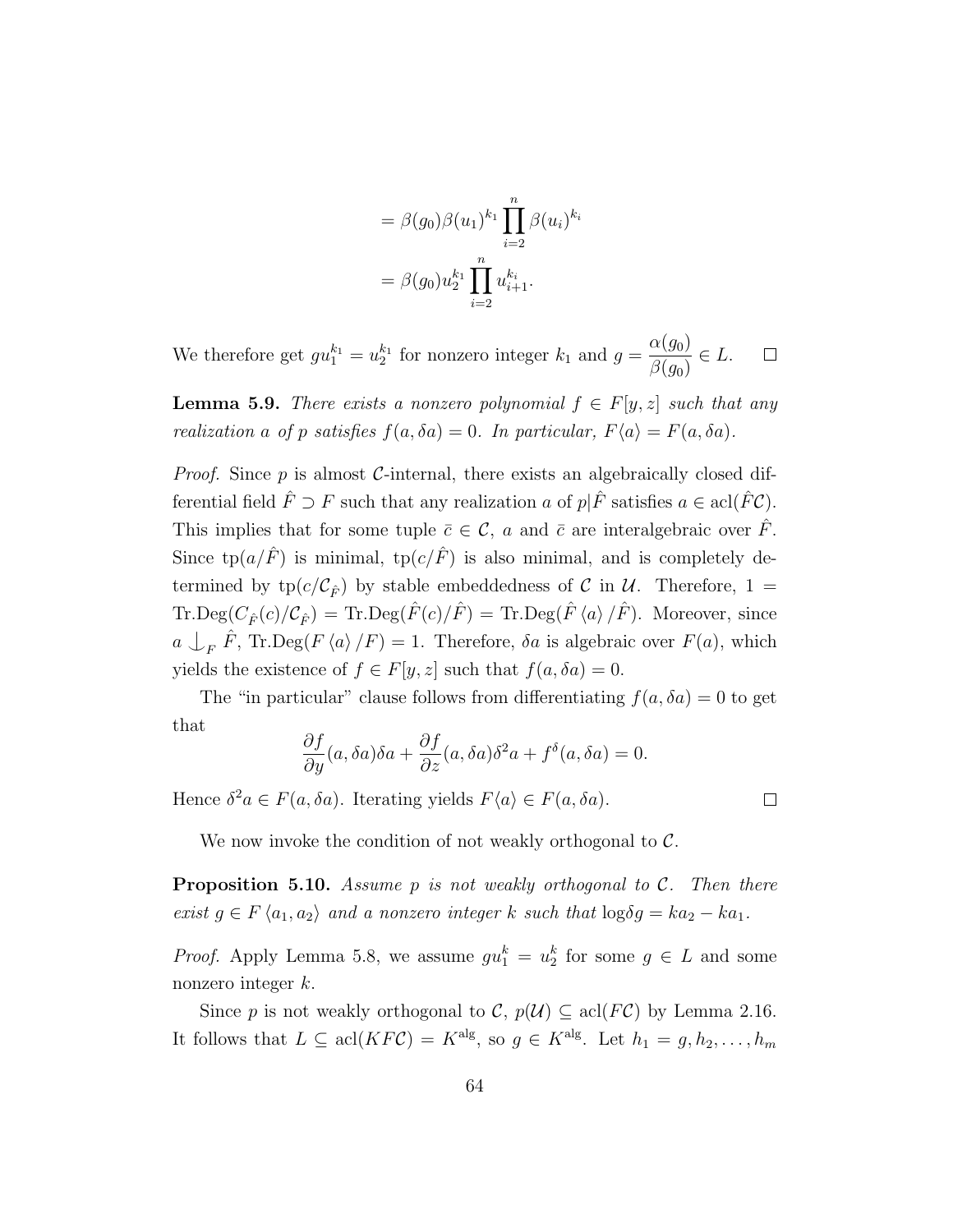be conjugates of g over  $K \langle a_1, a_2 \rangle$ , and  $h := \prod_{i=1}^{m} h_i$ . Note that  $h \in K \langle a_1, a_2 \rangle$ . Since  $\log \delta g = ka_2 - ka_1$ ,  $\log \delta h_i = ka_2 - ka_1$  for  $i = 1, 2, ..., m$ , and we have  $log \delta h = kma_2 - km a_1$ . Let  $g_0 \in F \langle a_1, a_2 \rangle (\bar{x})$  be such that  $g_0(\bar{c}) = h$ . Note that  $\bar{c}$  is a solution in C to log $\delta g_0(\bar{x}) = km a_2 - km a_1$ , and that log $\delta g_0(\bar{x})$  (when the domain is restricted to C) can be viewed as a rational function of  $\bar{x}$  over  $F \langle a_1, a_2 \rangle$  (see Lemma [2.26\)](#page-28-0). By Lemma [2.19](#page-24-0) there exists  $\bar{e} \in C_{F\langle a_1, a_2 \rangle}$  which is also a solution. Then  $g_0(\bar{e}) \in F\langle a_1, a_2 \rangle$  and km witness the claim.  $\Box$ 

<span id="page-72-0"></span>**Proposition 5.11.** Assume p is not weakly orthogonal to C. Then there exist  $g(y, z) \in F(y, z)$  and a nonzero integer k such that  $\log \delta g(a, \delta a) - ka \in F$  for any realization a of p.

*Proof.* By Lemma [5.9,](#page-71-0)  $F\langle a_1, a_2 \rangle = F(a_1, \delta a_1, a_2, \delta a_2)$ . By Proposition [5.10,](#page-71-1) there exist  $g \in F(y, z, u, v)$  such that

$$
\log \delta g(a_1, \delta a_1, a_2, \delta a_2) = ka_2 - ka_1.
$$

Since  $(a_1, a_2, a_3)$  is a Morley sequence over F, we have

$$
\log \delta g(a_1, \delta a_1, a_3, \delta a_3) = ka_3 - ka_1
$$

and

$$
\log \delta g(a_2, \delta a_2, a_3, \delta a_3) = ka_3 - ka_2,
$$

so

$$
\log \delta g(a_1, \delta a_1, a_3, \delta a_3) + ka_1 = \log \delta g(a_2, \delta a_2, a_3, \delta a_3) + ka_2.
$$

We claim that there exists in  $F$  a realization of the formula

$$
\log \delta g(a_1, \delta a_1, x, \delta x) + ka_1 = \log \delta g(a_2, \delta a_2, x, \delta x) + ka_2,
$$

which we denote by  $\varphi(x)$ . By Lemma [5.9,](#page-71-0) p is the generic type of an order 1 definable set D over F. So D has Morley rank 1 (see Lemma 5.8 of [\[18\]](#page-110-0)),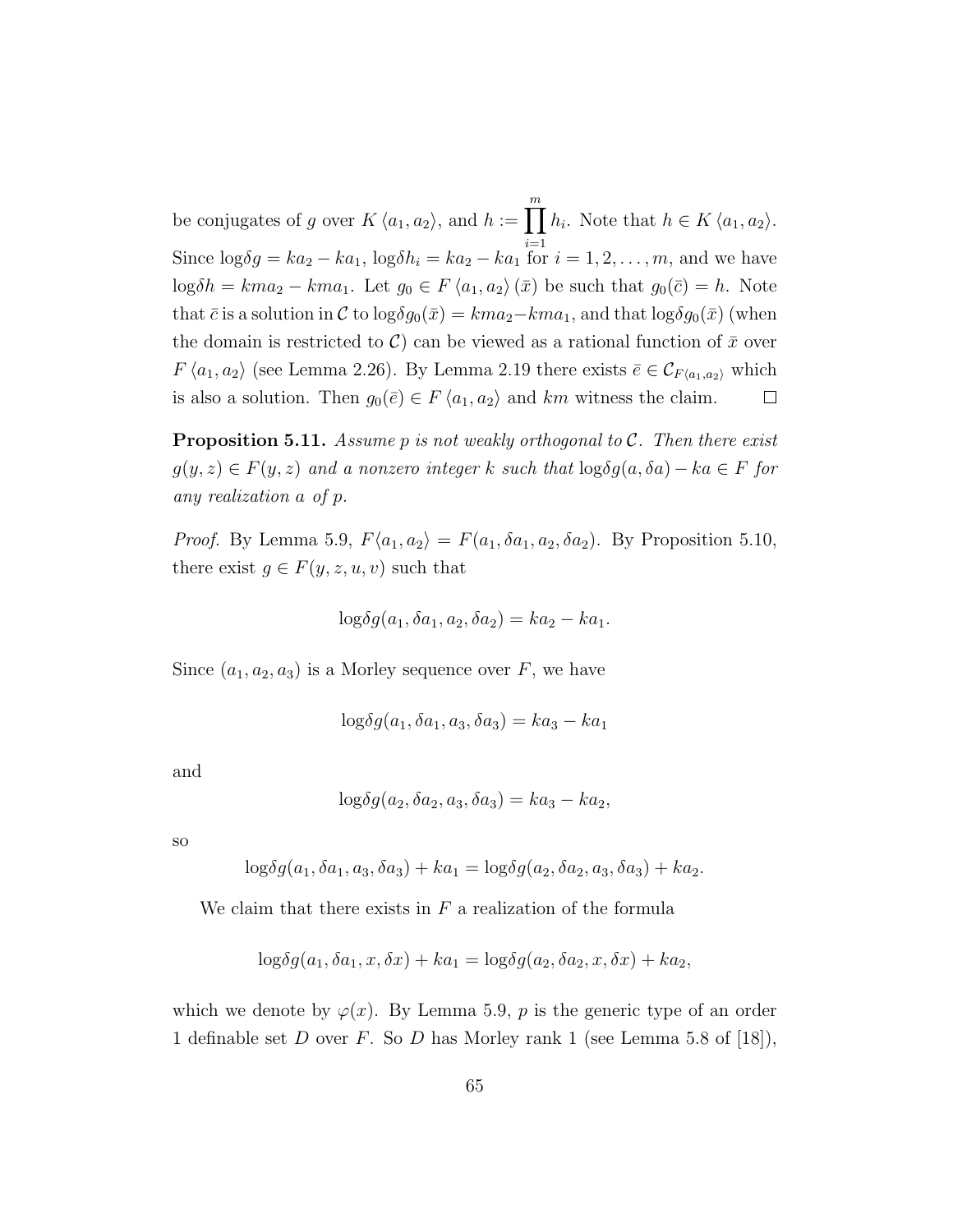and as we are working over an acl-closed set we may take  $D$  to be strongly minimal. On the other hand, since  $p$  is not weakly orthogonal to  $\mathcal{C}$ , it cannot be isolated. Indeed, by Lemma [2.20,](#page-25-0)  $a$  is interalgebraic with a constant  $c$ over F, and  $tp(c/F)$  is not isolated because in ACF the only isolated types are the algebraic ones. We now have that D is strongly minimal and  $p(\mathcal{U}) \subseteq D$  is not isolated, so  $D \cap F$  is infinite. Since  $\varphi$  is realized by some generic element  $a_3$  of D, it is realized by all but finitely many elements in D, so in particular we can find some  $f \in D \cap F$  that realizes  $\varphi$ , i.e.,

$$
\log \delta g(a_1, \delta a_1, f, \delta f) + ka_1 = \log \delta g(a_2, \delta a_2, f, \delta f) + ka_2.
$$

Letting  $g_0(y, z) = g(y, z, f, \delta f) \in F(y, z)$ , we have shown that the F-definable function  $\log \delta g_0(y, \delta y) + ky$  has the same value at  $a_1$  as at  $a_2$ . As  $a_1, a_2$  are independent realizations of p, this implies that  $\log \delta g_0(y, \delta y) + ky$  is constant on all of  $p(\mathcal{U})$ . Hence it must be that  $\log \delta g_0(a, \delta a) + ka \in F$  for  $a \models p$ . So  $g_0$  witnesses the truth of the proposition.  $\Box$ 

Proof of Theorem [5.6.](#page-67-0) We now assume (1) in Conjecture [5.4](#page-66-0) and we need to prove (3). Let  $u \models q$  and  $a = \log \delta u$ . By Proposition [5.11,](#page-72-0) we have log $\delta g(a, \delta a) - ka \in F$  for some  $g \in F(y, z)$  and some nonzero integer k. Let  $w_1 = g(a, \delta a)$  and  $w_2 =$  $u^k$  $w_1$ . Then  $u^k = w_1 w_2$ ,  $w_1 \in F\langle a \rangle = F\langle \log \delta u \rangle$ , and

$$
\log \delta w_2 = \log \delta \frac{u^k}{w_1}
$$
  
=  $k \log \delta u - \log \delta w$   
=  $ka - g(a, \delta a) \in F$ .

That is, condition (3) of Conjecture [5.4](#page-66-0) holds. This proves the conjecture when  $p$  is not weakly orthogonal to  $\mathcal{C}$ .  $\Box$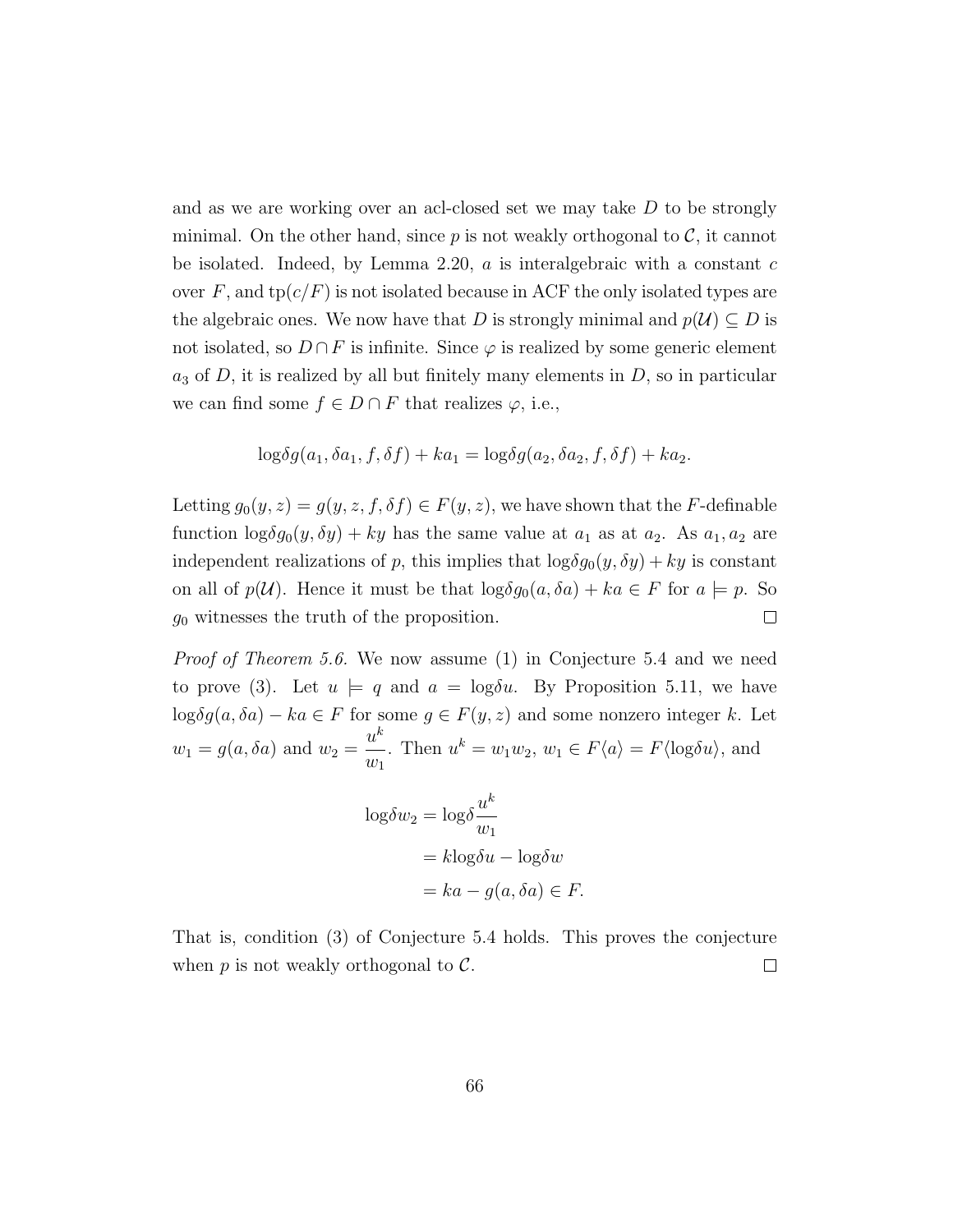### 5.2 The weakly-orthogonal case

We now explore the case when the minimal type  $p \in S_1(F)$  is weakly orthogonal to  $\mathcal{C}$ . We first introduce the following additional assumption: (\*) For every  $a \models p$ , there exists  $v \in F \langle a \rangle \backslash F$  such that  $\delta v \in F$  or  $\log \delta(v) \in F$ .

#### <span id="page-74-0"></span>Theorem 5.12. Conjecture [5.4](#page-66-0) is true for p satisfying  $(*)$ .

Before we prove this theorem, let us point out that this implies the truth of the conjecture when working with order 1 degree 1 differential equations over a field of constants.

<span id="page-74-1"></span>**Corollary 5.13.** Conjecture [5.4](#page-66-0) is true when  $F \subseteq \mathcal{C}$  and p is the generic type of a differential equation of the form  $\delta x = f(x)$  where  $f \in F(x)$ .

*Proof.* By Theorem [5.12,](#page-74-0) we only need to prove that p satisfies  $(*).$ 

Let  $(a_1, a_2, \ldots)$  be a Morley sequence in p. Notice that  $F\langle a_i \rangle = F(a_i)$ as  $\delta a_i \in F(a_i)$ . Since p is almost C-internal, there exists an integer k such that tp( $a_k/F a_1 \cdots a_{k-1}$ ) is not weakly orthogonal to C. This implies that  $\mathcal{C}_{F(a_1,...,a_k)} \neq \mathcal{C}_{F(a_1,...,a_{k-1})}$  by Lemma [2.22.](#page-26-0) Let i be the least such k. Then by Rosenlicht's Theorem (see Theorem 6.12 of [\[18\]](#page-110-0)), as  $f(x)$  is defined over  $\mathcal{C}_{F(a_1,...,a_{i-1})} = \mathcal{C}_F$  and  $\mathcal{C}_{F(a_1,...,a_i)} \neq \mathcal{C}_{F(a_1,...,a_{i-1})}$ , we have that  $\frac{1}{f(a_1,...,a_i)}$  $f(x)$ is of the form  $c$ ∂u  $rac{\partial x}{\partial x}$ /*u* or *c*  $\frac{\partial u}{\partial x}$  for some  $u \in F(x)$ ,  $c \in F$ . If  $\frac{1}{\sqrt{1}}$  $f(x)$  $= c$  $\frac{\partial u}{\partial x}/u$ , then for any  $a \models p$ ,  $u(a) \in F(a)$  satisfies

$$
\log \delta u(a) = \frac{\delta u(a)}{u(a)}
$$

$$
= \frac{\frac{\partial u}{\partial x}(a)\delta a}{u(a)}
$$

$$
= \frac{\frac{\partial u}{\partial x}(a)}{u(a)} f(a)
$$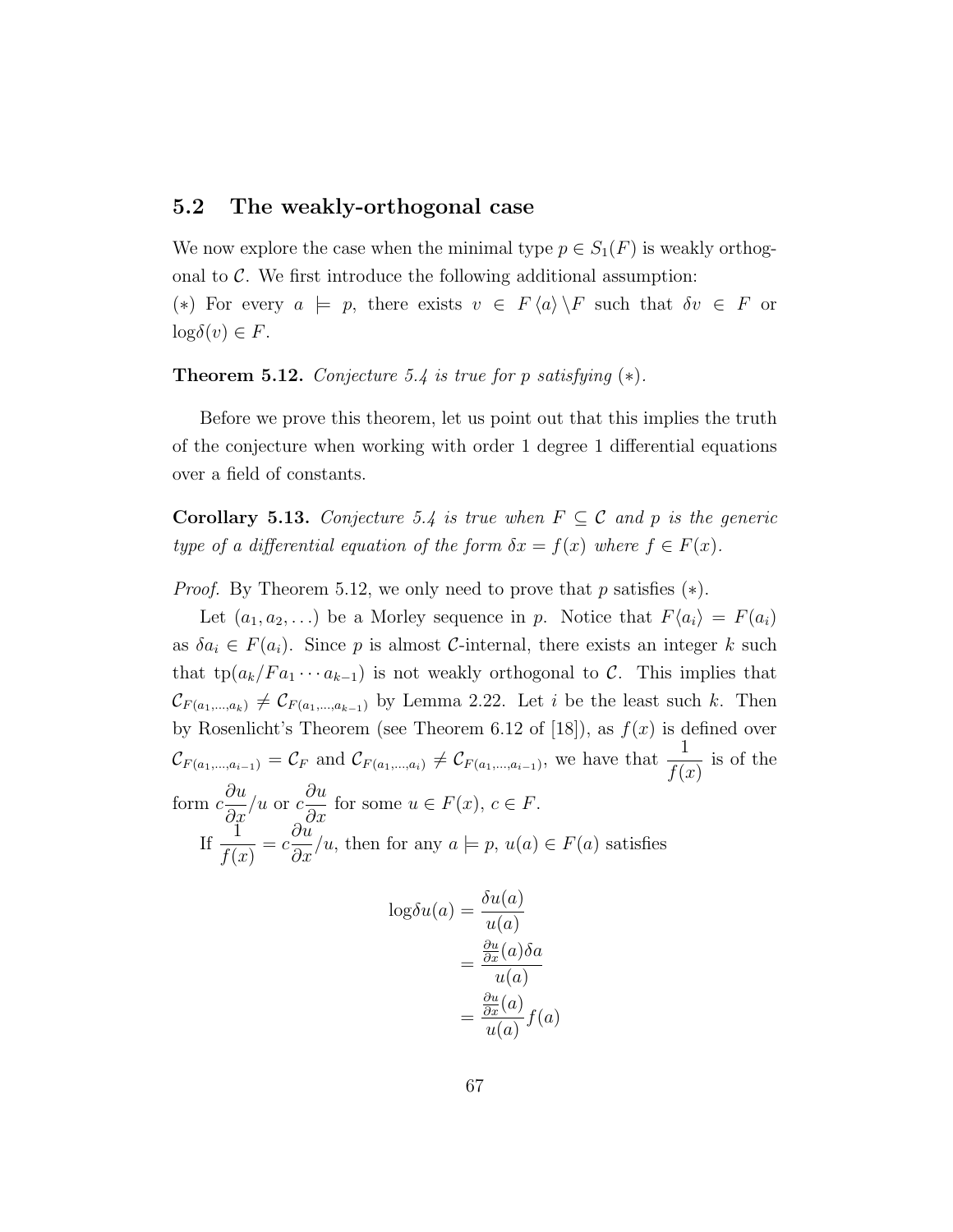$$
= \frac{1}{cf(a)}f(a)
$$

$$
= \frac{1}{c} \in \mathcal{C}_F.
$$

If  $\frac{1}{\sqrt{1-\frac{1}{\sqrt{1-\frac{1}{\sqrt{1-\frac{1}{\sqrt{1-\frac{1}{\sqrt{1-\frac{1}{\sqrt{1-\frac{1}{\sqrt{1-\frac{1}{\sqrt{1-\frac{1}{\sqrt{1-\frac{1}{\sqrt{1-\frac{1}{\sqrt{1-\frac{1}{\sqrt{1-\frac{1}{\sqrt{1-\frac{1}{\sqrt{1-\frac{1}{\sqrt{1-\frac{1}{\sqrt{1-\frac{1}{\sqrt{1-\frac{1}{\sqrt{1-\frac{1}{\sqrt{1-\frac{1}{\sqrt{1-\frac{1}{\sqrt{1-\frac{1}{\sqrt{1-\frac{1}{\sqrt{1-\frac{1}{\sqrt{1-\$  $f(x)$  $= c$  $\frac{\partial u}{\partial x}$ , then for any  $a \models p$ ,  $u(a) \in F(a)$  satisfies

$$
\delta u(a) = \frac{\partial u}{\partial x}(a)\delta a
$$

$$
= \frac{\partial u}{\partial x}(a)f(a)
$$

$$
= \frac{1}{cf(a)}f(a)
$$

$$
= \frac{1}{c}\in \mathcal{C}_F.
$$

Therefore (∗) holds.

The goal of the rest of this section is to prove Theorem [5.12.](#page-74-0) We may assume p is weakly orthogonal to  $C$  by Theorem [5.6.](#page-67-0) Similar to the previous section, we only need to prove  $(1) \Rightarrow (3)$  of the conjecture.

We assume the following for the rest of this section:

- 1.  $F$  is an algebraically closed differential field;
- 2.  $p$  is an almost  $C$ -internal minimal type over  $F$  that is weakly orthogonal to  $\mathcal{C}$ ;
- 3. p satisfies (\*); note then that there is a non-constant  $\delta$ -rational function  $\alpha \in F\langle x \rangle$  such that either  $\delta \alpha(a) \in F$  for all  $a \models p$  or  $\log \delta \alpha(a) \in F$  for all  $a \models p$ ;
- 4.  $q = \log \delta^{-1}(p)$  is almost *C*-internal;
- 5.  $(u_1, u_2, \ldots)$  is a Morley sequence in  $q, a_i := \log \delta u_i$ , and  $v_i := \alpha(a_i)$ ;
- 6. K is the field generated by  $F \cup C$ ; and

 $\Box$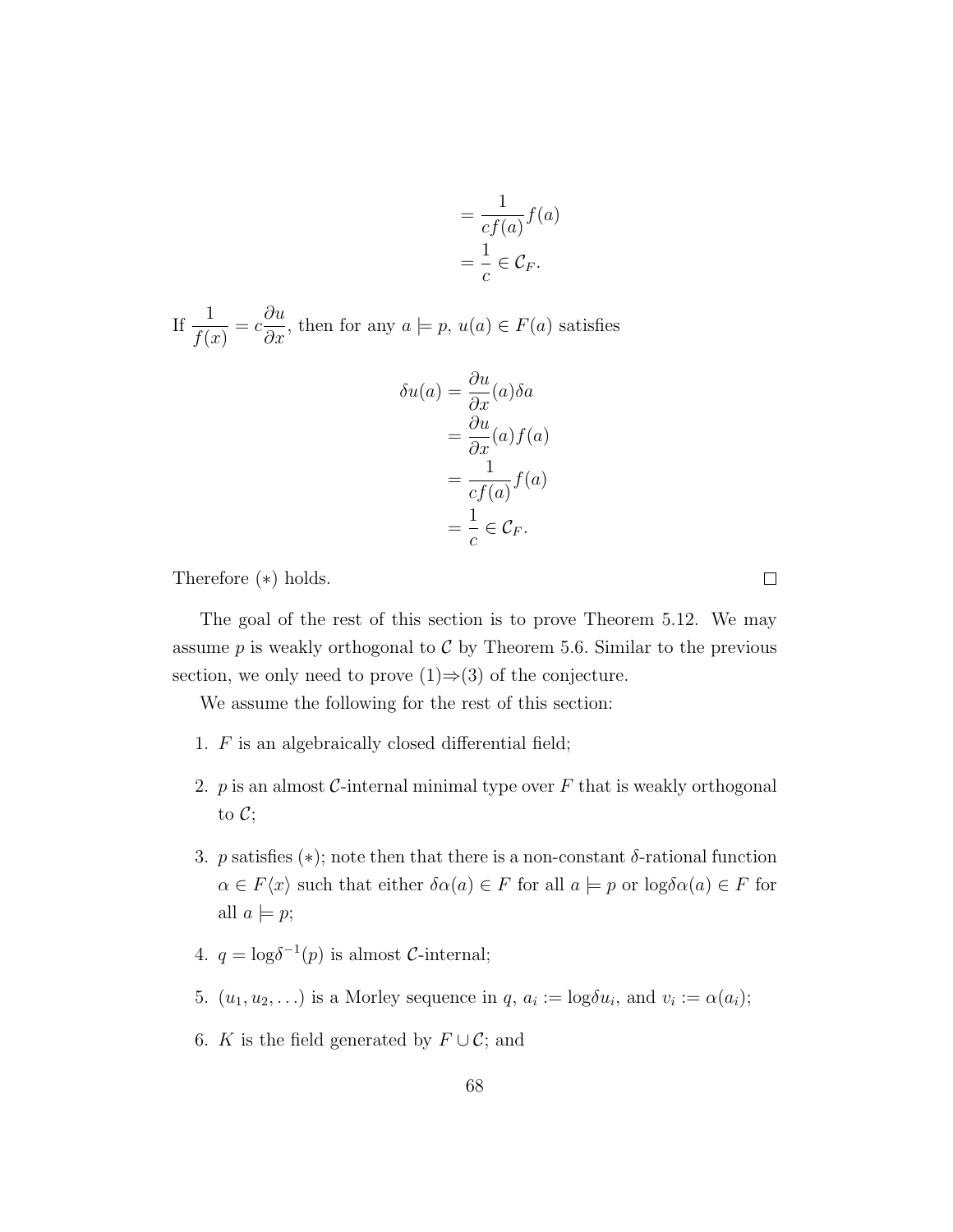7.  $L := K \langle a_1, a_2, \ldots \rangle$ .

Note that the above assumptions includes all those that appeared in the previous section, so we may use the results of Lemmas [5.7](#page-68-0) through [5.9.](#page-71-0)

<span id="page-76-0"></span>**Proposition 5.14.** We have  $gu_1^k = u_2^k$  for some  $g \in K \langle a_1, a_2 \rangle$  and some nonzero integer k.

*Proof.* For any integer i, recall that  $v_i \in F \langle a_i \rangle \backslash F$ , and either  $\delta v_i \in F$  or log $\delta v_i \in F$ . Since  $\text{tp}(v_i/F) = \text{tp}(v_j/F)$ , this means that either  $v_i - v_j \in C$ or  $\frac{v_i}{v_i}$  $v_j$  $\in \mathcal{C}$  for any *i*, *j*. In either case,  $v_i \in \mathcal{C}(v_j)$ . On the other hand, by minimality of p,  $a_i \in F \langle v_i \rangle^{\text{alg}} = F(v_i)^{\text{alg}}$  for all i (as we have  $v_i \in F \langle a_i \rangle \backslash F$ ). Therefore,  $a_i \in F(v_i)$ <sup>alg</sup>  $\subseteq K(v_j)$ <sup>alg</sup>  $\subseteq K \langle a_j \rangle$ <sup>alg</sup> for any  $i, j$ , which means that  $L = K \langle a_1, \ldots, a_n \rangle \subseteq K \langle a_1 \rangle^{\text{alg}}.$ 

By Lemma [5.8](#page-69-0) there is  $g \in L = K\langle a_1, a_2, \ldots \rangle$  and a nonzero integer k such that  $gu_1^k = u_2^k$ . Let  $g = g_1, g_2, \ldots, g_m$  be conjugates of g over  $K \langle a_1, a_2 \rangle$ . Taking logarithmic derivative on both sides of  $gu_1^k = u_2^k$ , we get that  $\log \delta g +$  $ka_1 = ka_2$ . Since  $g_1, \ldots, g_m$  are conjugates of g over  $K \langle a_1, a_2 \rangle$ ,  $\log \delta g_i + ka_1 =$  $ka_2$  for all  $i = 1, \ldots, m$ . We therefore have  $\log \delta \left( \prod_{i=1}^{m} \right)$  $\setminus$ gi  $+ km a_1 = km a_2.$  $i=1$ Let  $g_0 = \prod g_i \in K \langle a_1, a_2 \rangle$ . Then as  $\log \delta g_0 + kma_1 = kma_2$ , there exists  $c \in \mathcal{C}$  such that  $cg_0u_1^{km} = u_2^{km}$ .  $\Box$ 

<span id="page-76-1"></span>**Lemma 5.15.** There exist  $g \in F(a_1, \delta a_1, a_2, \delta a_2)$  and k a nonzero integer such that  $cgu_1^k = u_2^k$  for some  $c \in \mathcal{C}$ .

*Proof.* By Proposition [5.14](#page-76-0) and Lemma [5.9,](#page-71-0) we have  $g_0 u_1^k = u_2^k$  for  $g_0 \in$  $K\langle a_1, a_2 \rangle \subseteq K(a_1, \delta a_1, a_2, \delta a_2),$  so  $\log \delta g_0 = ka_2 - ka_1$ . Since K is the field generated by F and C, we can rewrite  $g_0 = g(\bar{c})$  for  $\bar{c} \in \mathcal{C}^n$ , and  $g \in$  $F(a_1, \delta a_1, a_2, \delta a_2)(\bar{x})$ . Then  $\bar{c}$  is a solution to  $\log \delta g(x) = ka_2 - ka_1$ , and notice that  $\log \delta g(\bar{x})$ , restricted to C, is a rational function over  $F(a_1, \delta a_1, a_2, \delta a_2)$ (see Lemma [2.26\)](#page-28-0). By Lemma [2.19,](#page-24-0) let  $\bar{c}_2 \in C_{F(a_1, \delta a_1, a_2, \delta a_2)}^{\text{alg}}$  be a solution of  $\log \delta g(\bar{x}) = ka_2 - ka_1$ . Let  $\bar{e}_1 = \bar{c}_2, \bar{e}_2, \ldots, \bar{e}_m$  be conjugates of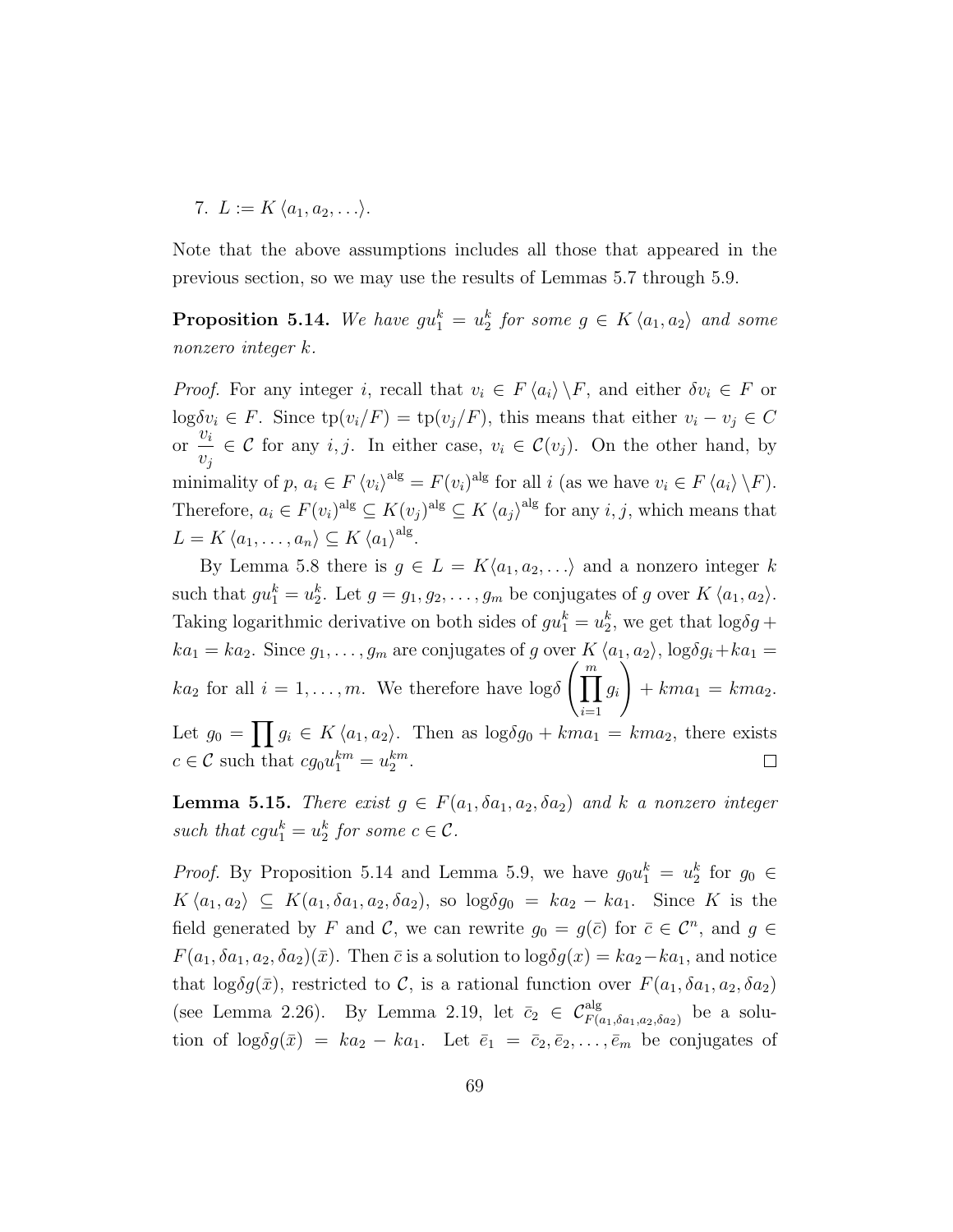$\bar{c}_2$  over  $\mathcal{C}_{F(a_1,\delta a_1,a_2,\delta a_2)}$ . Then  $\log \delta g(\bar{e}_i) = ka_2 - ka_1$ . Let  $h = \prod_{i=1}^{m} g(\bar{e}_i) \in$  $F(a_1, \delta a_1, a_2, \delta a_2)$ . Then  $\log \delta h = kma_2 - km a_1$ , which means for some  $c \in \mathcal{C}$ ,  $chu_1^{km} = u_2^{km}$ , as desired.  $\Box$ 

<span id="page-77-0"></span>**Proposition 5.16.** Suppose that for  $a \models p$ ,  $a \in F(\alpha(a))$ . Then there exist some  $g(y) \in F(y)$  and some nonzero integer k such that  $\log \delta g(v_i) - ka_i \in F$ for all i.

*Proof.* By Lemma [5.15,](#page-76-1) we have  $cg_0u_1^k = u_2^k$  for some  $c \in \mathcal{C}$ , k nonzero integer, and  $g_0 \in F(a_1, \delta a_1, a_2, \delta a_2)$ . By assumption,  $a_i \in F(v_i)$  for  $i = 1, 2$ . Moreover, either  $\delta v_i \in F$  or  $\log \delta v_i \in F$ , so that  $F\langle v_i \rangle = F(v_i)$ . Hence, we also have that  $\delta a_i \in F(v_i)$ . Since  $a_i, \delta a_i \in F(v_i) = F(v_i)$  for  $i = 1, 2$ , So  $g_0 \in F(v_1, v_2)$ , and we set  $g(y_1, y_2) \in F(y_1, y_2)$  to be such that  $g(v_1, v_2) = g_0$ .

In the following proof, we will use these facts about  $v_i$ .

- (1)  $(v_1a_1, v_2a_2, \ldots)$  is a Morley sequence over F. This is because  $(a_1, a_2, \ldots)$ is a Morley sequence and  $v_i = \alpha(a_i)$ .
- (2)  $\log \delta g(v_i, v_j) = ka_j ka_i$  for all  $i \neq j$ . Indeed, this is true for  $(i, j) =$  $(1, 2)$  because  $g(v_1, v_2) = g_0$  and  $cg_0u_1^k = u_2^k$ . Now use (1) to see that the statement is true for all  $i \neq j$ .
- (3)  $v_i \notin K^{alg}$ . Since p is weakly orthogonal to the constants,  $a_i \notin K^{alg}$ . Since  $a_i \in F(v_i)$ , this implies  $v_i \notin K^{\text{alg}}$ .
- (4)  $tp(a_i, v_i/F)$  is minimal. This is because p is minimal and  $v_i \in F\langle a_i \rangle$ .
- (5)  $\delta v_i \in F$  for all i, or  $\log \delta v_i \in F$  for all i. This is by assumption  $(*)$ .

To deal with the two cases ( $\delta v_i \in F$  and  $\log \delta v_i \in F$ ) uniformly, we define  $[x:y] = x - y$  and  $x * y = x + y$  if  $\delta v_i \in F$  for all i, and  $[x:y] = \frac{x}{y}$ and  $x * y = xy$  otherwise (i.e.,  $\log \delta v_i \in F$  for all i). Since  $\text{tp}(v_i/F) = \text{tp}(v_i/F)$ ,  $\delta v_i = \delta v_j$  in the first case, and  $\log \delta v_i = \log \delta v_j$  in the second. So either way, we have  $[v_i : v_j] \in \mathcal{C}$  for all  $i, j$ .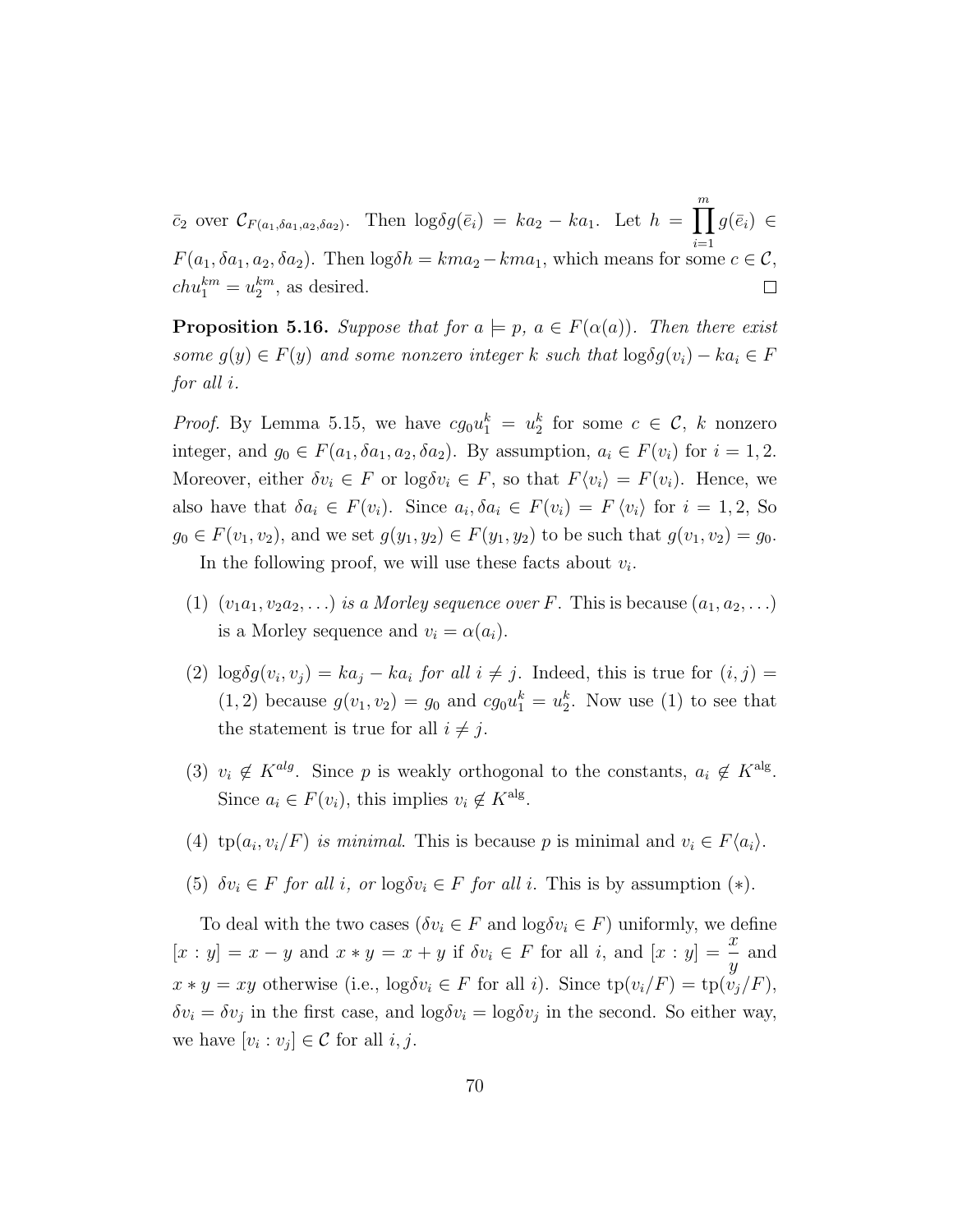Let  $g_1(x, y) = g(x, x * y) \in F(x, y)$ . Then  $g_1(v_1, [v_2 : v_1]) = g(v_1, v_2)$ . Note that

$$
\log \delta(g_1(v_1, [v_2 : v_1])g_1(v_2, [v_3 : v_2])g_1(v_3, [v_1 : v_3]))
$$
  
=  $ka_2 - ka_1 + ka_3 - ka_2 + ka_1 - ka_3$   
= 0,

so

$$
g_1(v_1,[v_2:v_1])g_1(v_2,[v_3:v_2])g_1(v_3,[v_1:v_3])=e_1
$$

for some  $e_1 \in \mathcal{C}$ . Note also that an automorphism in  $\text{Aut}_F(\mathcal{U})$  that takes  $(v_1, v_2, v_3)$  to  $(v_2, v_3, v_1)$  or  $(v_3, v_1, v_2)$  fixes  $e_1$ . Suppose  $g_1(x, y) =$  $\sum_{i=0}^m p_{1i}(y)x^i$  $\frac{\sum_{i=0}^{n} p_{1i}(y)x}{\sum_{i=0}^{n} p_{2i}(y)x^i}$  where each  $p_{1i}(y), p_{2i}(y) \in F(y)$ . If  $\delta v_i \in F$  for all *i*, then

$$
e_{1} = g_{1}(v_{1}, [v_{2} : v_{1}])g_{1}(v_{2}, [v_{3} : v_{2}])g_{1}(v_{3}, [v_{1} : v_{3}])
$$
  
\n
$$
= g_{1}(v_{1}, [v_{2} : v_{1}])g_{1}(v_{1} + [v_{2} : v_{1}], [v_{3} : v_{2}])g_{1}(v_{1} + [v_{3} : v_{1}], [v_{1} : v_{3}])
$$
  
\n
$$
= \left(\frac{p_{1m}([v_{2} : v_{1}])}{p_{2n}([v_{2} : v_{1}])}\right)\left(\frac{v_{1}^{m} + \sum_{i=0}^{m-1} v_{1}^{i}q_{1i}}{v_{1}^{n} + \sum_{i=0}^{n-1} v_{1}^{i}q_{2i}}\right)\left(\frac{p_{1m}([v_{3} : v_{2}])}{p_{2n}([v_{3} : v_{2}])}\right)
$$
  
\n
$$
\left(\frac{v_{1}^{m} + \sum_{i=0}^{m-1} v_{1}^{i}q_{3i}}{v_{1}^{n} + \sum_{i=0}^{n-1} v_{1}^{i}q_{4i}}\right)\left(\frac{p_{1m}([v_{1} : v_{3}])}{p_{2n}([v_{1} : v_{3}])}\right)\left(\frac{v_{1}^{m} + \sum_{i=0}^{m-1} v_{1}^{i}q_{5i}}{v_{1}^{n} + \sum_{i=0}^{n-1} v_{1}^{i}q_{6i}}\right)
$$
  
\n
$$
= \left(\frac{p_{1m}([v_{2} : v_{1}])}{p_{2n}([v_{2} : v_{1}])}\right)\left(\frac{p_{1m}([v_{3} : v_{2}])}{p_{2n}([v_{3} : v_{2}])}\right)\left(\frac{p_{1m}([v_{1} : v_{3}])}{p_{2n}([v_{1} : v_{3}])}\right)
$$
  
\n
$$
\left(\frac{v_{1}^{3m} + \sum_{i=0}^{3m-1} v_{1}^{i}q_{5i}}{v_{1}^{3n} + \sum_{i=0}^{3m-1} v_{1}^{i}q_{8i}}\right)
$$

where  $q_{ji} \in F([v_2 : v_1], [v_3 : v_2], [v_1 : v_3]) \subseteq K$  for all  $i, j$ . If  $\log \delta(v_i) \in F$  for all i, then

$$
e_1 = g_1(v_1, [v_2 : v_1])g_1(v_2, [v_3 : v_2])g_1(v_3, [v_1 : v_3])
$$
  
=  $g_1(v_1, [v_2 : v_1])g_1([v_2 : v_1]v_1, [v_3 : v_2])g_1([v_3 : v_1]v_1, [v_1 : v_3])$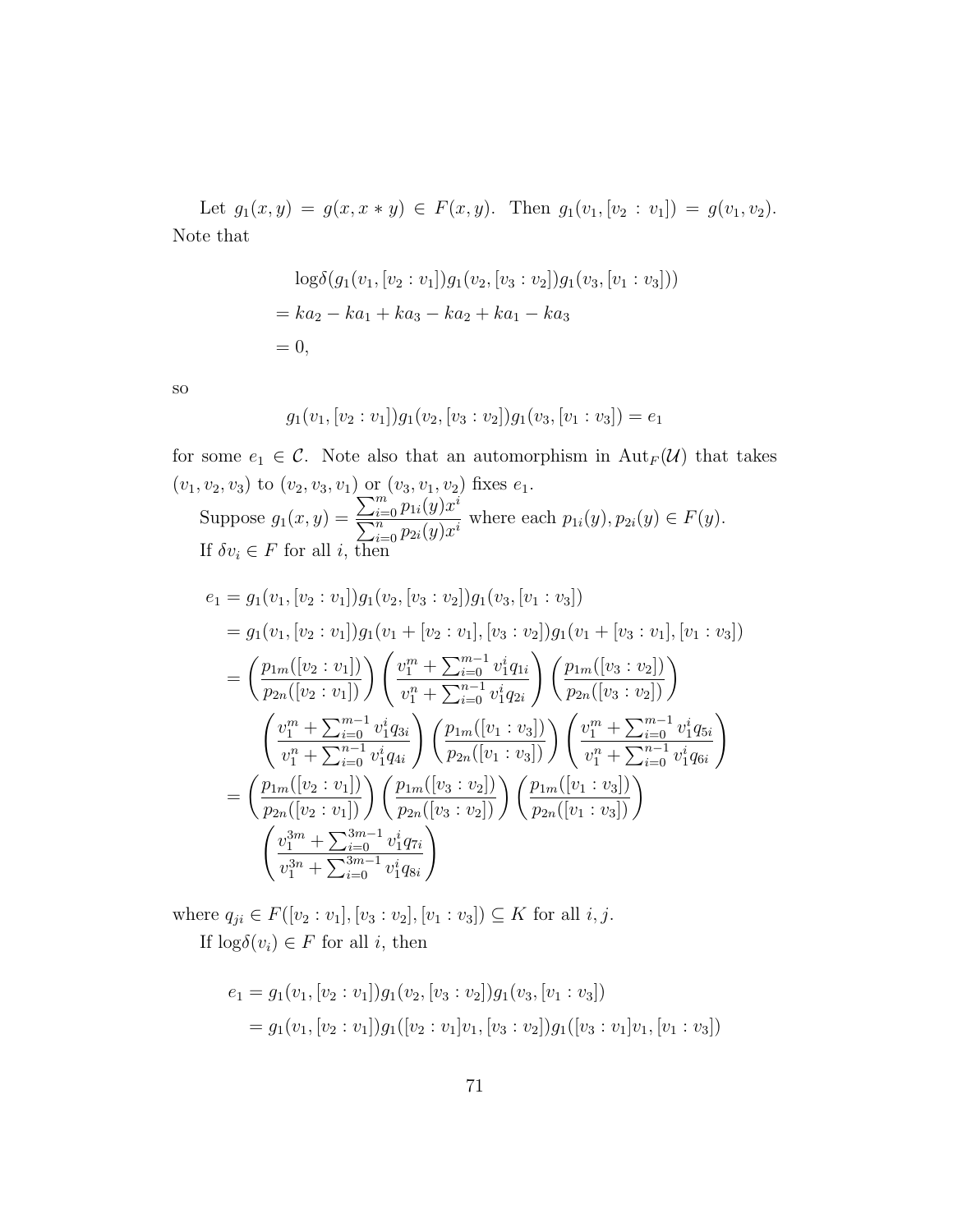$$
= \left(\frac{p_{1m}([v_2:v_1])}{p_{2n}([v_2:v_1])}\right) \left(\frac{v_1^m + \sum_{i=1}^{m-1} v_1^i q_{1i}}{v_1^n + \sum_{i=1}^{n-1} v_1^i q_{2i}}\right) \left(\frac{p_{1m}([v_3:v_2])}{p_{2n}([v_3:v_2])}\right)
$$

$$
\left(\frac{[v_2:v_1]^m v_1^m + \sum_{i=1}^{m-1} v_1^i q_{3i}}{[v_2:v_1]^n v_1^n + \sum_{i=1}^{n-1} v_1^i q_{4i}}\right) \left(\frac{p_{1m}([v_1:v_3])}{p_{2n}([v_1:v_3])}\right)
$$

$$
\left(\frac{[v_3:v_1]^m v_1^m + \sum_{i=1}^{m-1} v_1^i q_{5i}}{[v_3:v_1]^n v_1^n + \sum_{i=1}^{n-1} v_1^i q_{6i}}\right)
$$

$$
= \left(\frac{p_{1m}([v_2:v_1])}{p_{2n}([v_2:v_1])}\right) \left(\frac{p_{1m}([v_3:v_2])}{p_{2n}([v_3:v_2])}\right) \left(\frac{p_{1m}([v_1:v_3])}{p_{2n}([v_1:v_3])}\right)
$$

$$
([v_2:v_1]^{m-n}[v_3:v_1]^{m-n}) \left(\frac{v_1^{3m} + \sum_{i=1}^{3m-1} v_1^i q_{7i}}{v_1^{3n} + \sum_{i=1}^{3m-1} v_1^i q_{8i}}\right)
$$

where  $q_{ji} \in F([v_2 : v_1], [v_3 : v_2], [v_1 : v_3]) \subseteq K$  for all  $i, j$ . In either case, since  $e_1 \in K$ ,  $\frac{p_{1m}([v_2:v_1])p_{1m}([v_3:v_2])p_{1m}([v_1:v_3])}{p_{2n}([v_2:v_1])p_{2n}([v_3:v_2])p_{2n}([v_1:v_3])} \in K$ , and  $[v_2 : v_1]^{m-n} [v_3 : v_1]^{m-n} \in K$ , we must have that  $\frac{v_1^{3m} + \sum_{i=1}^{3m-1} v_1^i q_{7i}}{\sum_{i=1}^{3m-1} v_1^i q_{7i}}$ 

 $v_1^{3n} + \sum_{i=1}^{3m-1} v_1^i q_{8i}$  $\in K$ .

However, since  $v_1 \notin K^{\text{alg}} = \text{acl}(F\mathcal{C})$ . we must also have that  $m = n$  and each  $q_{7i} = q_{8i}$ , which yields  $\frac{v_1^{3m} + \sum_{i=1}^{3m-1} v_1^i q_{7i}}{3m}$  $v_1^{3n} + \sum_{i=1}^{3m-1} v_1^i q_{8i}$  $= 1.$  Therefore

$$
e_1 = \frac{p_{1m}([v_2:v_1])p_{1m}([v_3:v_2])p_{1m}([v_1:v_3])}{p_{2n}([v_2:v_1])p_{2n}([v_3:v_2])p_{2n}([v_1:v_3])}
$$
(5.1)

Let  $\mathcal{C}_1 = \mathcal{C}_F(v_1, v_2, v_3)$ <sup>alg</sup>. Since  $\{v_1, v_2, v_3\}$  is algebraically independent over F,  $C_1$  and F are independent field extensions of  $C_F$ . Write  $\frac{p_{1m}(y)}{p_{1m}(y)}$  $p_{2n}(y)$ as  $f_1(\bar{\alpha}, y)$  with  $\bar{\alpha}$  a tuple from F and  $f_1 \in C_F(\bar{x}, y)$ . We have  $f_1(\bar{\alpha}, [v_2 : v_1]) f_1(\bar{\alpha},$  $[v_3 : v_2]$  $f_1(\bar{\alpha}, [v_1 : v_3]) = e_1.$ 

We now show that  $e_1 \in \mathcal{C}_1$ . By construction,  $e_1 \in F(v_1, v_2, v_3) \cap \mathcal{C} =$  $\mathcal{C}_{F(v_1, v_2, v_3)}$ . Since Tr.Deg( $F(v_1, v_2, v_3)/F(v_1)$ ) = 2, Tr.Deg( $\mathcal{C}_{F(v_1, v_2, v_3)}/\mathcal{C}_{F(v_1)}$ ) is at most 2. In fact,  $\text{Tr.deg}(\mathcal{C}_{F(v_1,v_2,v_3)}/\mathcal{C}_{F(v_1)}) = 2$ , since  $[v_2 : v_1], [v_3 : v_1]$ are two algebraically independent elements in  $\mathcal{C}_{F(v_1,v_2,v_3)}$  over  $\mathcal{C}_{F(v_1)}$ . As p is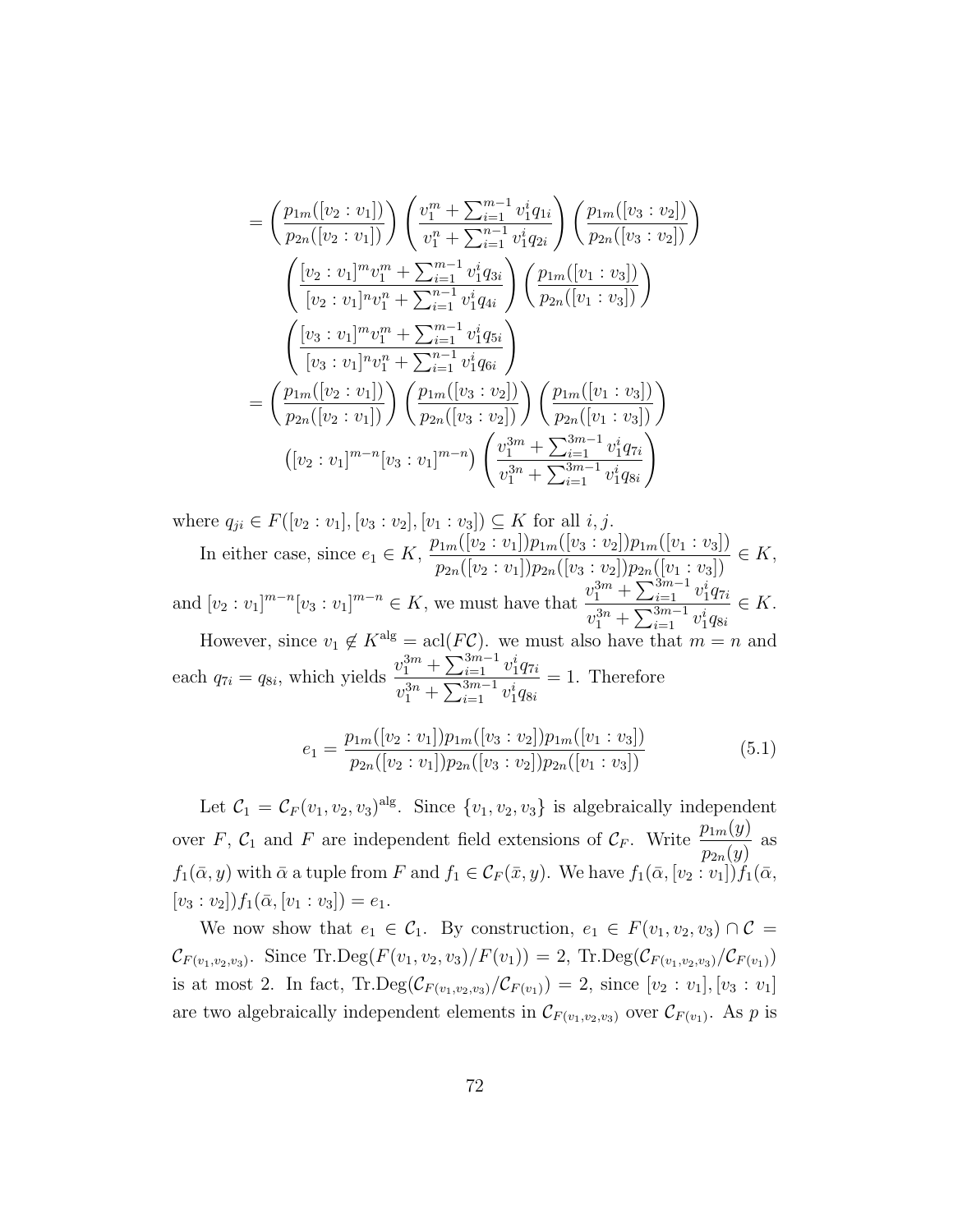weakly orthogonal to  $\mathcal{C}, \mathcal{C}_F = \mathcal{C}_{F(v_1)}$  by Lemma [2.22.](#page-26-0) Therefore,  $\mathcal{C}_{F(v_1, v_2, v_3)}^{\text{alg}}$  $\mathcal{C}_F([v_2 : v_1], [v_3 : v_1])^{\text{alg}} \subseteq \mathcal{C}_1$ , so  $e_1 \in \mathcal{C}_1$ . Now by Lemma [5.30](#page-100-0) of the appendix, there are  $d_1(y), d_2(y), d_3(y) \in C_F(y)$  such that

$$
e_1^n d_1([v_2:v_1]) d_2([v_3:v_2]) d_3([v_1:v_3]) = 1
$$

for some  $n > 0$ .

Since  $e_1$  is fixed under any automorphism that fixes F and takes  $(v_1, v_2, v_3)$ to  $(v_2, v_3, v_1)$  or  $(v_3, v_1, v_2)$ , we have

$$
e_1^{3n} \prod_{i=1}^3 d_i([v_2:v_1]) d_i([v_3:v_2]) d_i([v_1:v_3]) = 1.
$$

Let  $g_2(x_1, x_2) := (g_1(x_1, [x_2 : x_1]))^n \prod$ 3  $i=1$  $d_i([x_2:x_1]),$  which is over F. We have  $log\delta g_2(v_1, v_2) = ka_2 - ka_1$  and

$$
g_2(v_1, v_2)g_2(v_2, v_3)g_2(v_3, v_1) = 1.
$$

Note that  $g_2(v_2, v_1)g_2(v_3, v_2)g_2(v_1, v_3) = 1$  as well because  $v_1, v_2, v_3$  is indiscernible over F. Let  $g_3(x_1, x_2) = \frac{g_2(x_1, x_2)}{g_2(x_1, x_2)}$  $g_2(x_2, x_1)$ . Then we have  $\log \delta g_2(v_1, v_2)$  =  $2ka_2 - 2ka_1, g_3(v_1, v_2)g_3(v_2, v_3)g_3(v_3, v_1) = 1$ , and  $g_3(v_2, v_3)g_3(v_3, v_2) = 1$ .

Now  $v_3$  satisfies

<span id="page-80-0"></span>
$$
g_3(v_1, v_2) = \frac{g_3(y, v_2)}{g_3(y, v_1)}
$$
\n
$$
(5.2)
$$

and is independent from  $v_1, v_2$  over F. Since [\(5.2\)](#page-80-0) is a field-theoretic equation, we get that it has infinite (therefore co-finite) many solutions. Let  $c_3 \in F$  be a solution, and let  $g_4(x) = g_3(c_3, x) \in F(x)$ . Then  $\log \delta \frac{g_4(v_2)}{g_4(v_3)}$  $g_4(v_1)$  $= 2ka_2 - 2ka_1.$ Therefore  $\log \delta g_4(v_2) - 2ka_2 = \log \delta g_4(v_1) - 2ka_1$ . Since  $tp(v_i/Fv_1)$  are the same for all  $i = 2, 3, \ldots$ , we have that  $\log \delta g_4(v_i) - 2ka_i$  does not depend on *i*. Since  $(a_1v_1, a_2v_2, \ldots)$  is a Morley sequence over F, this implies that the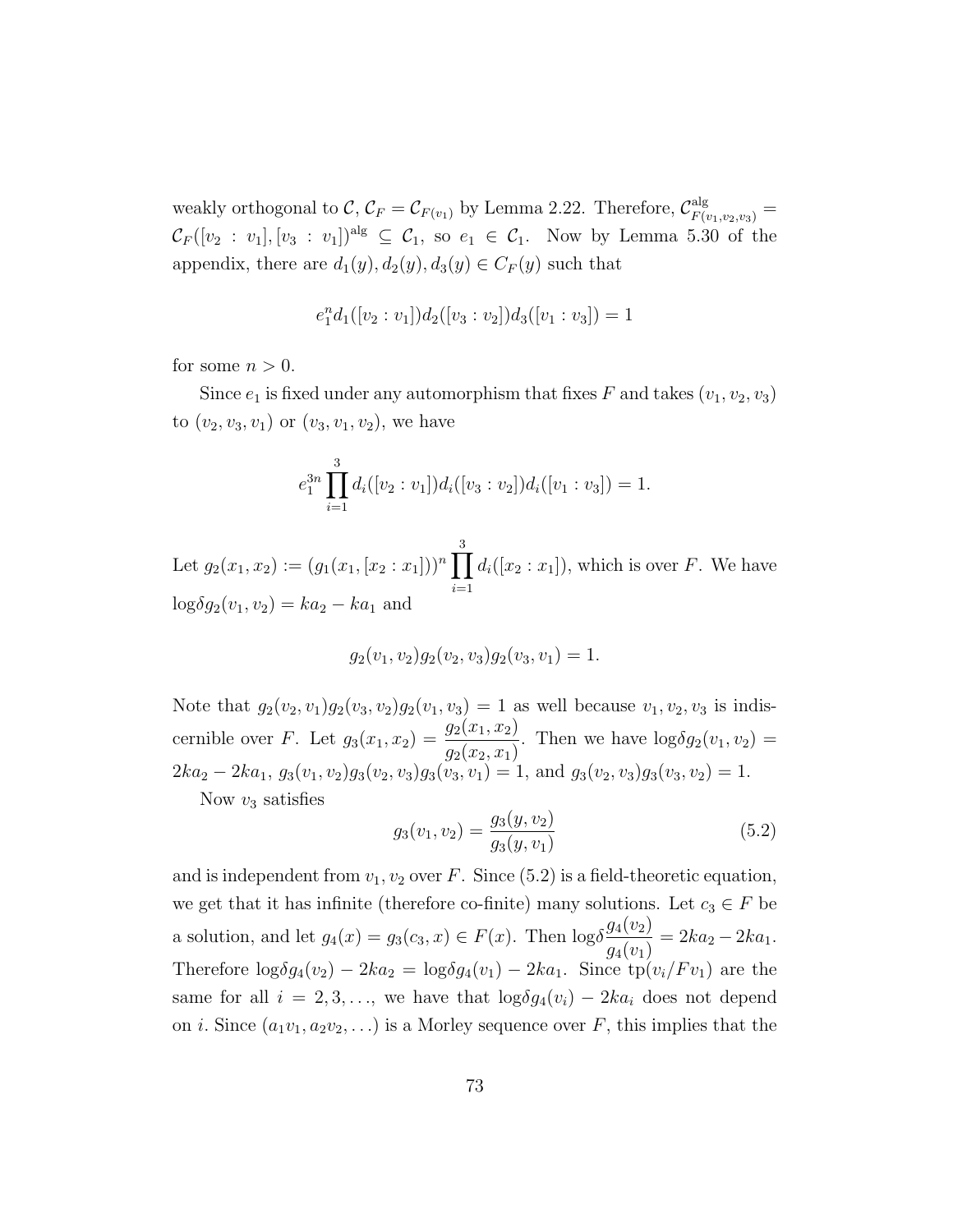F-definable function  $\log \delta g_4(y) - 2kx$  is constant on the set of realizations of  $tp(a_i, v_i/F)$ . Hence it is F-valued, so  $log \delta g_4(v_i) - 2ka_i \in F$  for all i, as desired.  $\Box$ 

<span id="page-81-0"></span>**Proposition 5.17.** There exist some  $g \in F(x, z)$  and some nonzero integer k such that  $\log \delta g(a_i, \delta a_i) - k a_i \in F$  for all i.

*Proof.* If  $a \in F(\alpha(a))$  for  $a \models p$ , then by Proposition [5.16,](#page-77-0) there exist  $g(y) \in$  $F(y)$  and nonzero integer k such that  $\log \delta g(v_i) - ka_i \in F$  for all i. Since  $v_i \in F(a_i)$ , we can write  $g(v_i) = f(a_i)$ , and setting  $g^*(x, z) = f(x)$  witnesses the proposition.

Now assume  $a \notin F(\alpha(a))$  for  $a \models p$ .

 $\beta=1$ 

By Lemma [5.15,](#page-76-1) we have  $cg_0(a_1, \delta a_1, a_2, \delta a_2)u_1^k = u_2^k$  for some  $c \in \mathcal{C}$ , k nonzero integer, and  $g_0(x_1, z_1, x_2, z_2) \in F(x_1, z_1, x_2, z_2)$ , so  $\log \delta g_0(a_1, \delta a_1,$  $a_2, \delta a_2$  =  $ka_2 - ka_1$ . Let  $a_{i1} = a_i, a_{i2}, \ldots, a_{im}$  be the conjugates of  $a_i$  over  $F(v_i)$ , and let  $b_i = \sum_{i=1}^{m}$  $j=1$  $a_{ij}$ . Note that since  $a_1, v_1 \perp_F a_2, v_2$ ,  $tp(a_{1\alpha}, a_{2\beta}) =$ 

 $\text{tp}(a_1, a_2)$  for any  $\alpha, \beta \in \{1, \ldots, m\}$ . Then we have  $\prod^m$  $\alpha=1$  $\prod^m$  $\beta=1$  $g_0(a_{1\alpha}, \delta a_{1\alpha},$  $a_{2\beta}, \delta a_{2\beta}) \in F(v_1, v_2)$  and

$$
\log \delta \left( \prod_{\alpha=1}^m \prod_{\beta=1}^m g_0(a_{1\alpha}, \delta a_{1\alpha}, a_{2\beta}, \delta a_{2\beta}) \right) = mkb_2 - mkb_1.
$$

Let  $g(y_1, y_2) \in F(y_1, y_2)$  be such that  $g(v_1, v_2) = \prod_{i=1}^{m}$  $\alpha=1$  $\prod^m$  $\beta=1$  $g_0(a_{1\alpha}, \delta a_{1\alpha},$  $a_{2\beta}, \delta a_{2\beta}$ ). Note that the proof of Proposition [5.16](#page-77-0) applies here (as all facts used in the proof are satisfied if we replace  $a_i$  with  $mkb_i$ , so  $\log \delta g_1(v_i)$  −  $\ell m k b_i \in F$  for some  $g_1(y) \in F(y)$  and nonzero integer  $\ell$ . Since  $\prod^m$  $g(a_1, \delta a_1, a_{2\beta}, \delta a_{2\beta}) \in F(a_1, \delta a_1, v_2)$ , let  $g_2(x, z, y) \in F(x, z, y)$ 

$$
74\,
$$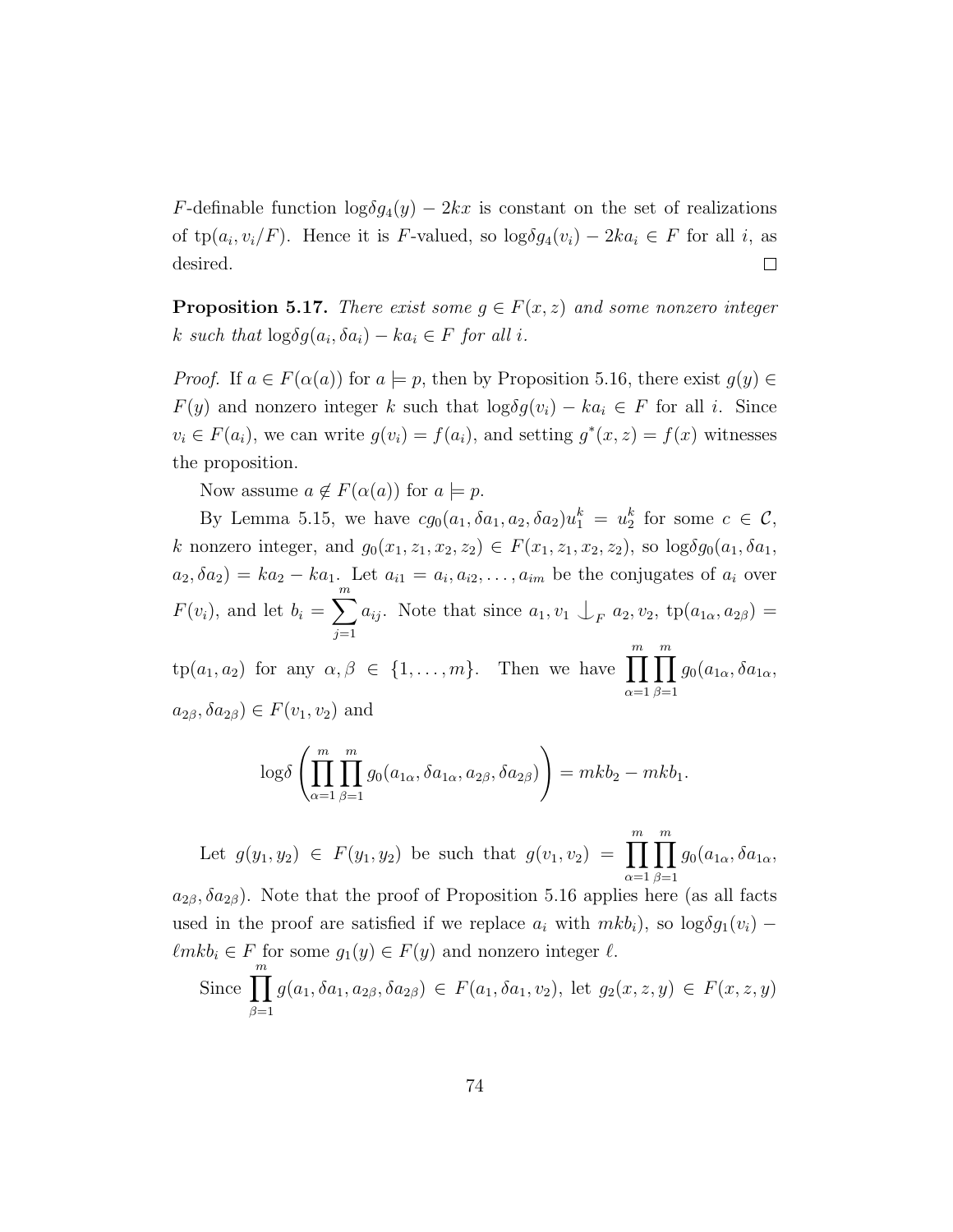be such that  $g_2(a_1, \delta a_1, v_2) = \prod^m$  $\beta=1$  $g(a_1, \delta a_1, a_{2\beta}, \delta a_{2\beta})$ . We have  $\log \delta g_2(a_1,$  $\delta a_1, v_2) = \sum_{n=1}^{m}$  $\beta=1$  $(ka_{2\beta} - ka_1) = kb_2 - mka_1$ , so

$$
\log \delta \frac{g_2(a_1, \delta a_1, v_2)^{\ell}}{g_1(v_2)} - (-\ell m k) a_1
$$
  
=  $\ell \log \delta g_2(a_1, \delta a_1, v_2) - \log \delta g_1(v_2) - (-\ell m k) a_1$   
=  $\ell k b_2 - \ell m k a_1 - \log \delta g_1(v_2) - (-\ell m k) a_1$   
=  $-(\log \delta g_1(v_2) - \ell k b_2) \in F.$ 

Let  $f = \log \delta \frac{g_2(a_1, \delta a_1, v_2)^{\ell}}{\Delta}$  $-(-\ell m k)a_1$ . Note that  $\frac{g_2(a_1, \delta a_1, v_2)^{\ell}}{a_1(a_1, a_2)}$ ∈  $g_1(v_2)$  $g_1(v_2)$  $K(a_1, \delta a_1)$  since  $v_2 \in C(v_1) \subseteq K(a_1, \delta a_1)$ . Let  $g_3(\bar{x}) \in F(a_1, \delta a_1)(\bar{x})$  be such that  $g_3(\bar{c}) = \frac{g_2(a_1, \delta a_1, v_2)^{\ell}}{g_1(\bar{c})}$ . So  $\bar{c}$  is a solution to  $h(\bar{x}) = 0$  where  $g_1(v_2)$  $h(\bar{x}) = \log \delta g_3(\bar{x}) - (-\ell m \bar{k})a_1 - f$ . Note that  $h\upharpoonright_{\mathcal{C}}$  is a rational function over  $F(a_1, \delta a_1)$ , so by Lemma [2.19](#page-24-0) there exists  $\bar{e} \in \mathcal{C}_{F(a_1, \delta a_1)}$  which is a solution of this equation. Since p is weakly orthogonal to C,  $\mathcal{C}_{F(a_1, \delta a_1)} = \mathcal{C}_F$ . Therefore,  $\log \delta g_3(a_1, \delta a_1, \bar{e}) - (-\ell m k)a_i \in F$ . And since  $\text{tp}(a_i/F)$  does not depend on *i*,  $\log \delta g_3(a_i, \delta a_i, \bar{e}) - (-\ell m k)a_i \in F$  for  $(-\ell m k)$  a nonzero integer and  $g_3(x, z, \overline{e}) \in F(x, z).$  $\Box$ 

Proof of Theorem [5.12.](#page-74-0) We need to show that condition (3) of Conjecture [5.4](#page-66-0) holds. Let  $u \models q$  and  $a = \log \delta u$ . By Proposition [5.17,](#page-81-0)  $\log \delta g(a, \delta a) - ka \in F$ for some  $g(x, z) \in F(x, z)$  and some nonzero integer k. Let  $w_1 = g(a, \delta a)$  $u^k$ , so we have  $u^k = w_1 w_2$  where  $w_1 \in F\langle a \rangle = F\langle \log \delta u \rangle$  and and  $w_2 =$  $w_1$  $\log \delta w_2 = k \log \delta u - \log \delta w_1 = ka - \log \delta g(a, \delta a) \in F$ , as desired.  $\Box$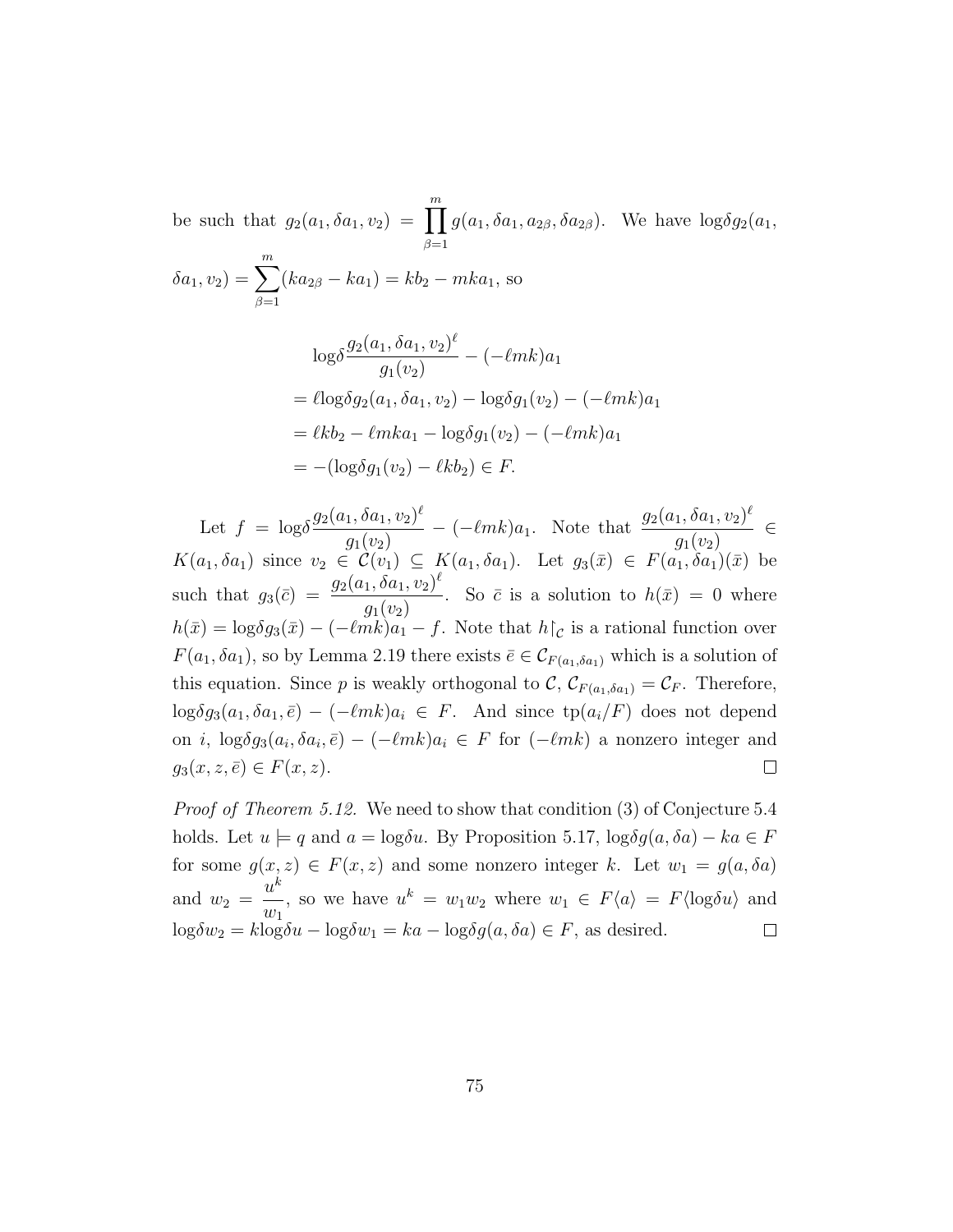#### 5.3 Examples

In this section we describe some examples to which our theorems apply. We first show two examples where Theorem [5.6](#page-67-0) applies.

*Example* 5.18. Let  $p(x)$  be the generic type of the constants. We know by Fact [2.27](#page-28-1) that  $q = \log \delta^{-1}(p)$  is not almost C-internal. But this can also be seen to follow from Theorem [5.6,](#page-67-0) which applies as  $p$  is not weakly orthogonal to C. Suppose q is almost C-internal. Then by the truth of Conjecture [5.4](#page-66-0) in this case, we have, for  $u \models q$ , that  $u^{\ell} = u_1 u_2$  where  $u_1 \in \mathbb{Q}^{\text{alg}} \langle \log \delta u \rangle$ and  $\log \delta u_2 \in \mathbb{Q}^{\text{alg}}$ . Since  $\log \delta u_1 \in \mathcal{C}$ ,  $u_1 \in \mathcal{C}$ , and so  $\log \delta u_1 = 0$ . Hence  $\log \delta u^{\ell} = \log \delta u_2 \in \mathbb{Q}^{\text{alg}}$ , contradicting the fact that q is of U-rank 2.

<span id="page-83-1"></span>*Example* 5.19. Fix t such that  $\delta t = 1$ , and set  $F = \mathbb{Q}(t)^{alg}$ . Suppose  $p \in S_1(F)$  is the generic type of the strongly minimal set D defined by the equation  $\delta$ 1  $\overline{x}$  $= 1.$  This is really Example [5.1,](#page-64-0) except that we work over  $\mathbb{Q}(t)^{alg}$  rather than  $\mathbb{Q}^{alg}$ . A consequence of working over F is that we can express D as  $D = \{x : x = \frac{1}{x} \}$  $t + c$  $,c \in \mathcal{C}$ , so that p is not weakly orthogonal to  $C$ . Hence Theorem [5.6](#page-67-0) applies. But in this case we already know that  $\log \delta^{-1}(D)$ , and hence  $q := \log \delta^{-1}(p)$ , is C-internal. Moreover, our proof of this in Example [5.1](#page-64-0) goes by decomposing  $u \models q$  as  $u = \left(\frac{u}{s}\right)$  $\delta u$  $(u)$ , witnessing condition (3) of Conjecture [5.4.](#page-66-0)

Here are examples where Theorem [5.12](#page-74-0) applies.

<span id="page-83-0"></span>Example 5.20. Consider again the minimal set  $D$  of Example [5.1](#page-64-0) given by δ( 1  $\overline{x}$  $= 1$ , but this time let p be the generic type of D over  $F := \mathbb{Q}^{alg}$ . Note that p is weakly orthogonal to C because otherwise, by Lemma [2.16,](#page-21-0) any realization a of p would be in  $\operatorname{acl}(FC) = C$ , but no constant satisfies δ( 1  $\overline{x}$  $= 1.$  So Theorem [5.6](#page-67-0) does not apply but Theorem [5.12](#page-74-0) does, since if  $a \models p$  then  $v = \frac{1}{a}$ a satisfies  $\delta v = 1 \in F$ . In any case, we already know that log $\delta^{-1}(p)$  is C-internal, by Example [5.1.](#page-64-0)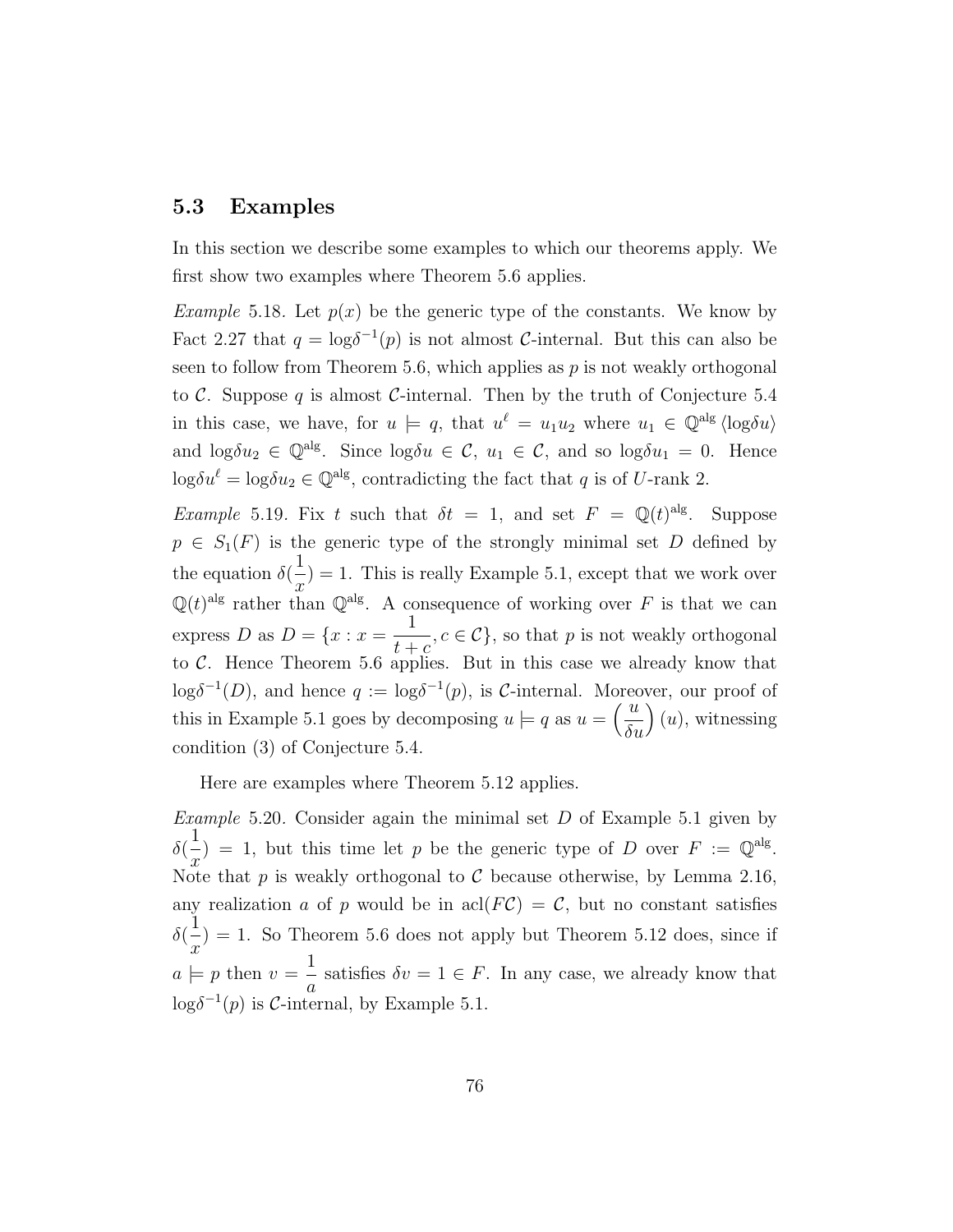*Example* 5.21. Let  $F := \mathbb{Q}^{\text{alg}}$  and  $p(x) \in S_1(F)$  be the generic type of the equation  $\delta x = 1$ . It is C-internal but weakly orthogonal to C. Theorem [5.12](#page-74-0) applies and  $q := \log \delta^{-1}(p)$  is not almost C-internal.

*Proof.* To see that Theorem [5.12](#page-74-0) applies, note that if  $a \models p$  then  $v := a$ satisfies  $\delta v = 1 \in F$ . Now, let u be a realization of q, and  $a = \log \delta u$ a realization of p. Suppose  $u^{\ell} = u_1 u_2$  with  $u_1 \in F \langle a \rangle$  and  $\log \delta u_2 \in F$ . Let t be an element in the universe such that  $\delta t = 1$ , so that  $a = t + c_1$ for some  $c_1 \in \mathcal{C}$ . Hence  $u_1 \in \mathcal{C}(t)$ . Suppose  $u_1 = e_0 \prod_{i=1}^{n} (t - e_i)^{k_i}$  where  $i=1$  $e_i \in \mathcal{C}$  and  $k_i \in \mathbb{Z}$ . Then  $\log \delta u_1 = \sum_{i=1}^n \frac{k_i(t-e_i)^{k_i-1}}{(t-e_i)^{k_i}}$  $\frac{(t-e_i)^{k_i-1}}{(t-e_i)^{k_i}} = \sum_{i=1}^n \frac{k_i}{t-i}$ . But  $t - e_i$  $\log \delta u_1 = \ell \log \delta u - \log \delta u_2 = \ell t + \ell c_1 - \log \delta u_2 = \ell t + c_2$  for some  $c_2 \in \mathcal{C}$ , which means  $\sum_{n=1}^{\infty}$  $k_i$  $= \ell t + c_2$ . This implies that  $t \in \mathcal{C}^{\text{alg}} = \mathcal{C}$ , contradicting  $t - e_i$  $i=1$ the fact that  $\delta t = 1$ . Hence there can be no such decomposition of  $u^{\ell}$ . By Theorem [5.12,](#page-74-0)  $p$  is not almost  $C$ -internal.  $\Box$ 

<span id="page-84-0"></span>*Example* 5.22. This is a generalization of Example [5.20.](#page-83-0) Let  $F = \mathbb{Q}^{\text{alg}}$ . Fix  $n \in \mathbb{Z}\backslash\{0\}$  and suppose  $p \in S_1(F)$  is the generic type of the strongly minimal set D defined by the equation  $(\delta x)^n = n^n x^{n-1}$ . Note that when  $n = -1$ , this equation becomes  $\frac{1}{\delta x} = -x^{-2}$ , which is equivalent to the equation in Examples [5.19](#page-83-1) and [5.20.](#page-83-0) In any case,  $p$  is a C-internal minimal type weakly orthogonal to C. Moreover, Theorem [5.12](#page-74-0) applies and  $\log \delta^{-1}(p)$  is not almost  $\mathcal{C}\text{-internal unless }n=-1.$ 

*Proof.* Taking derivative on both sides of  $(\delta x)^n = n^n x^{n-1}$ , and we get that  $n(\delta x)^{n-1} \delta^2 x = n^n(n-1)x^{n-2} \delta x$ , so  $\delta^2 x = \frac{n^{n-1}(n-1)x^{n-2}}{(\delta x)^{n-2}}$  $\frac{(b-1)x}{(\delta x)^{n-2}}$ . Note that

$$
\delta\left(\frac{x}{\delta x}\right) = \frac{(\delta x)^2 - x\delta^2 x}{(\delta x)^2}
$$

$$
= \frac{(\delta x)^n - x(\delta x)^{n-2}\delta^2 x}{(\delta x)^n}
$$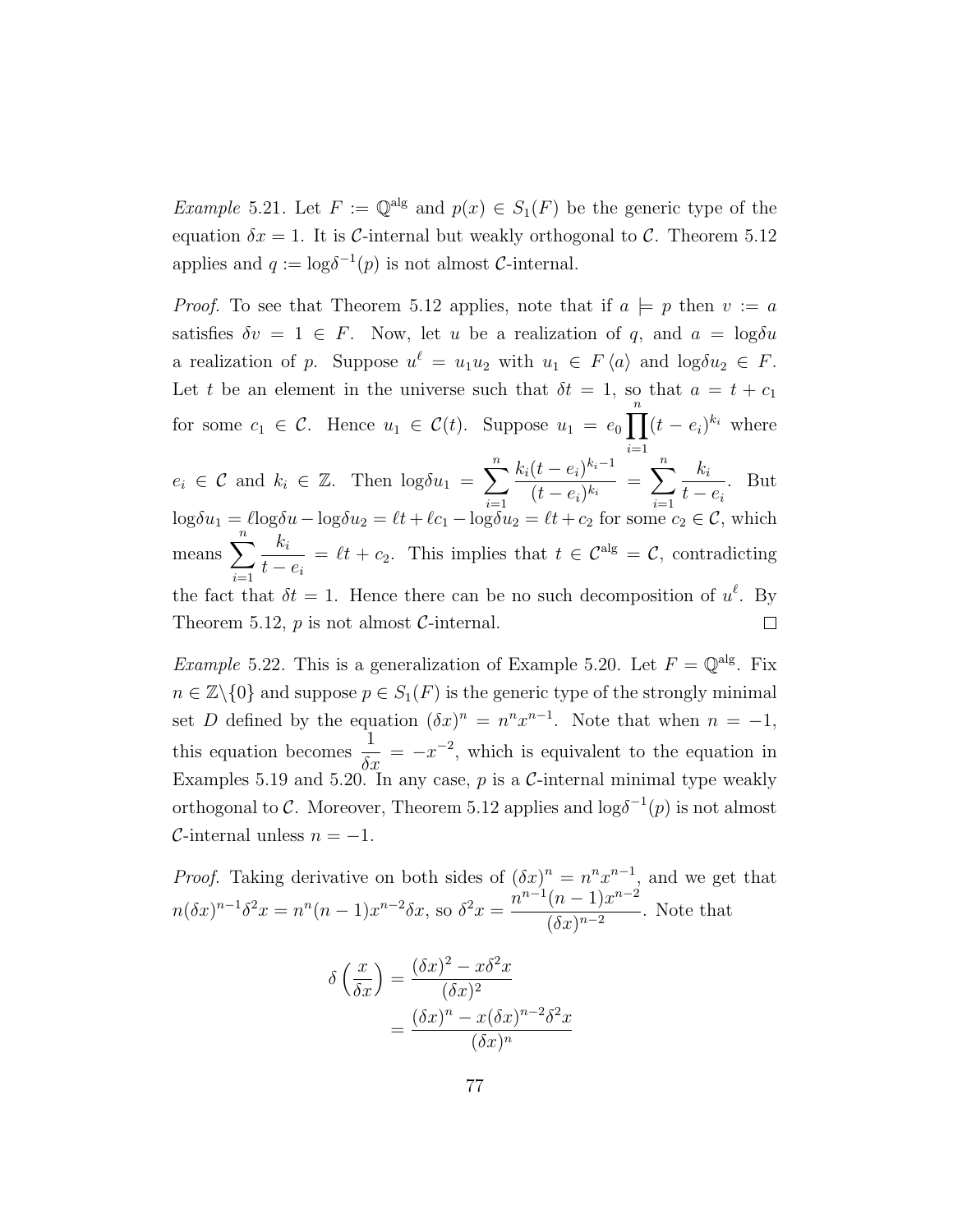$$
= \frac{(\delta x)^n - n^{n-1}(n-1)x^{n-1}}{(\delta x)^n}
$$

$$
= \frac{n^n x^{n-1} - n^{n-1}(n-1)x^{n-1}}{n^n x^{n-1}}
$$

$$
= \frac{1}{n}.
$$

If we work over  $\mathbb{Q}(t)^{alg}$  where t is such that  $\delta t = 1$ , then  $\frac{x}{s}$  $\frac{x}{\delta x}$  =  $t + c$  $\overline{n}$ for some  $c \in \mathcal{C}$ , so  $x = n^n \frac{x^n}{\sqrt{2}}$  $\frac{x}{(\delta x)^n} = (t + c)^n$ . On the other hand, for every  $c \in \mathcal{C}, (t+c)^n$  is a solution to  $(\delta x)^n = n^n x^{n-1}$ . So we can express D as  $D = \{x : x = (t + c)^n, c \in \mathcal{C}\}\$ , and there exists a *t*-definable map from  $\mathcal{C}$  to D that maps c to  $(t + c)^n$ . This shows us that D is strongly minimal and Cinternal. Moreover, since  $D(F) = \emptyset$ , p is weakly orthogonal to C. Theorem [5.12](#page-74-0) applies because for any  $a \models p, v = \frac{a}{s}$  $\frac{a}{\delta a}$  satisfies  $\delta v =$ 1 n , so (∗) holds.

Let  $q = \log \delta^{-1}(p)$  and let u be a realization of q. If q is almost C-internal, then by Theorem [5.12](#page-74-0) we can write  $u = u_1 u_2$  where  $u_1 \in F(\log \delta u)$ and  $d := \log \delta u_2 \in F$ . Writing  $\log \delta u = (t + c)^n$  with  $c \in \mathcal{C}$ , we have  $u_1 \in F(c, t)$ . Suppose  $u_1 = s_0$ i  $(t - s_i)^{\ell_i}$  where  $s_0$  and all  $s_i$  are in  $F(c)$ . Then  $log\delta u_1 = \sum$ i  $\ell_i$  $t - s_i$ . As  $\log \delta u = \log \delta u_1 + \log \delta u_2$ , we have

$$
(t+c)^n = \sum_i \frac{\ell_i}{t-s_i} + d.
$$

The only way the above equality will hold is when  $n = -1$ , in which case  $d = 0$ , there is only one summand,  $\ell_1=1$ , and  $s_1 = -c$ .  $\Box$ 

Equivalent condition (3) of Conjecture [5.4](#page-66-0) states that there exists a nonzero  $\ell$  such that  $u^{\ell} = u_1 u_2$  where  $u_1, u_2$  satisfy some conditions. Note that  $\ell$  is equal to 1 in all of the above examples. The following example shows that this is not always the case. That is, we cannot replace "finite-to-one" with "bijective" in equivalent condition (2) of Conjecture [5.4.](#page-66-0)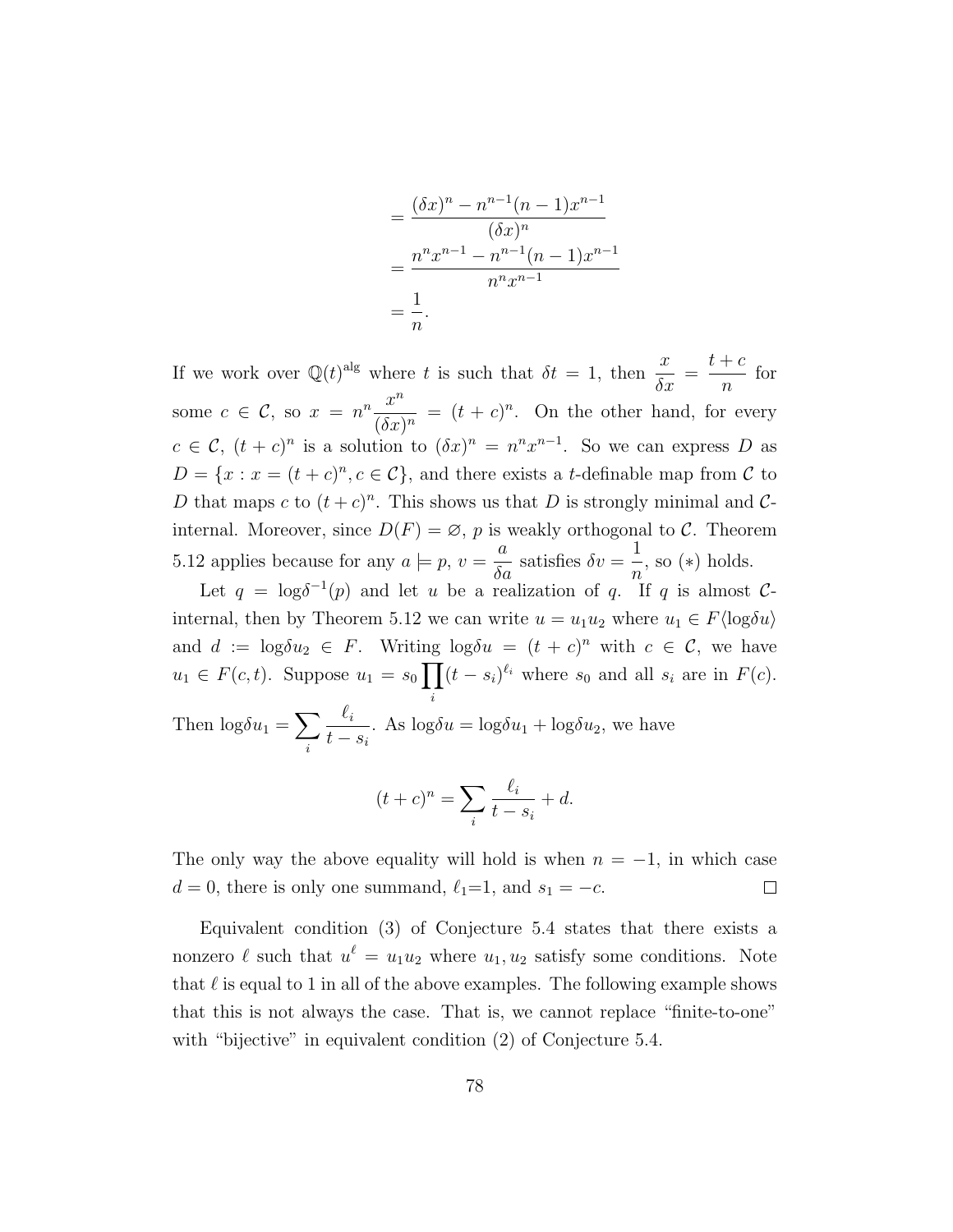<span id="page-86-0"></span>*Example* 5.23. Let  $F = \mathbb{Q}^{alg}$ , and suppose p is the generic type of the definable set D defined by  $\{x : \delta\}$  $\sqrt{1}$  $\overline{x}$  $\setminus$  $= 2$ . Let  $q := \log \delta^{-1}(p)$ . Theorem [5.12](#page-74-0) applies, since for any  $a \models p$  we have that  $v := \frac{1}{n}$ a satisfies  $\delta v = 2 \in F$ . For any  $u \models q$ ,  $a := \log \delta u$  satisfies

$$
\delta a = \delta \left( \frac{1}{a^{-1}} \right) = \frac{-\delta(a^{-1})}{a^{-2}} = -2a^2.
$$

So

$$
(u2a) = a\delta(u2) + u2\delta a
$$
  
= au<sup>2</sup>log $\delta$ (u<sup>2</sup>) + u<sup>2</sup>δa  
= 2a<sup>2</sup>u<sup>2</sup> - 2u<sup>2</sup>a<sup>2</sup>  
= 0.

 $\delta$ 

This means that there exists  $c \in \mathcal{C}$  such that  $u^2 = \frac{c}{c}$  $\overline{a}$ . As  $a \in F \langle \log \delta u \rangle$  and  $\log \delta c = 0 \in F$ , this shows that p satisfies condition (3) of Conjecture [5.4.](#page-66-0) In particular, by Theorem [5.12,](#page-74-0)  $q$  is almost  $C$ -internal.

We now show that  $u \models q$  cannot be expressed as the product of  $u_1$  and  $u_2$  where  $u_1 \in F\langle \log \delta u \rangle$  and  $c := \log \delta u_2 \in F$ . Suppose for a contradiction that such  $u_1, u_2$  do exist. Let  $a := \log \delta u$  and  $b :=$ 1  $2a$ . Note that  $\delta b =$ 1 2  $\delta$  $\sqrt{1}$ a  $\setminus$  $= 1$ . Then  $\log \delta u_1 = \log \delta u - \log \delta u_2 = a - c = \frac{1}{2l}$ 2b  $- c$  for some  $c \in F$ . Since  $u_1 \in F\langle a \rangle = F(a) = F(b)$  as  $\delta a = 2a^2$ , we can write  $u_1 = c_0 \prod$ i  $(b-c_i)^{\ell_i}$ , where the  $c_i$ 's are in F. Then  $\log \delta u_1 = \sum$ i  $\ell_i\delta(b - c_i)$  $b - c_i$ =  $\sum$ i  $\ell_i$  $b - c_i$ . We thus have

$$
\sum_{i} \frac{\ell_i}{b - c_i} = \frac{1}{2b} - c.
$$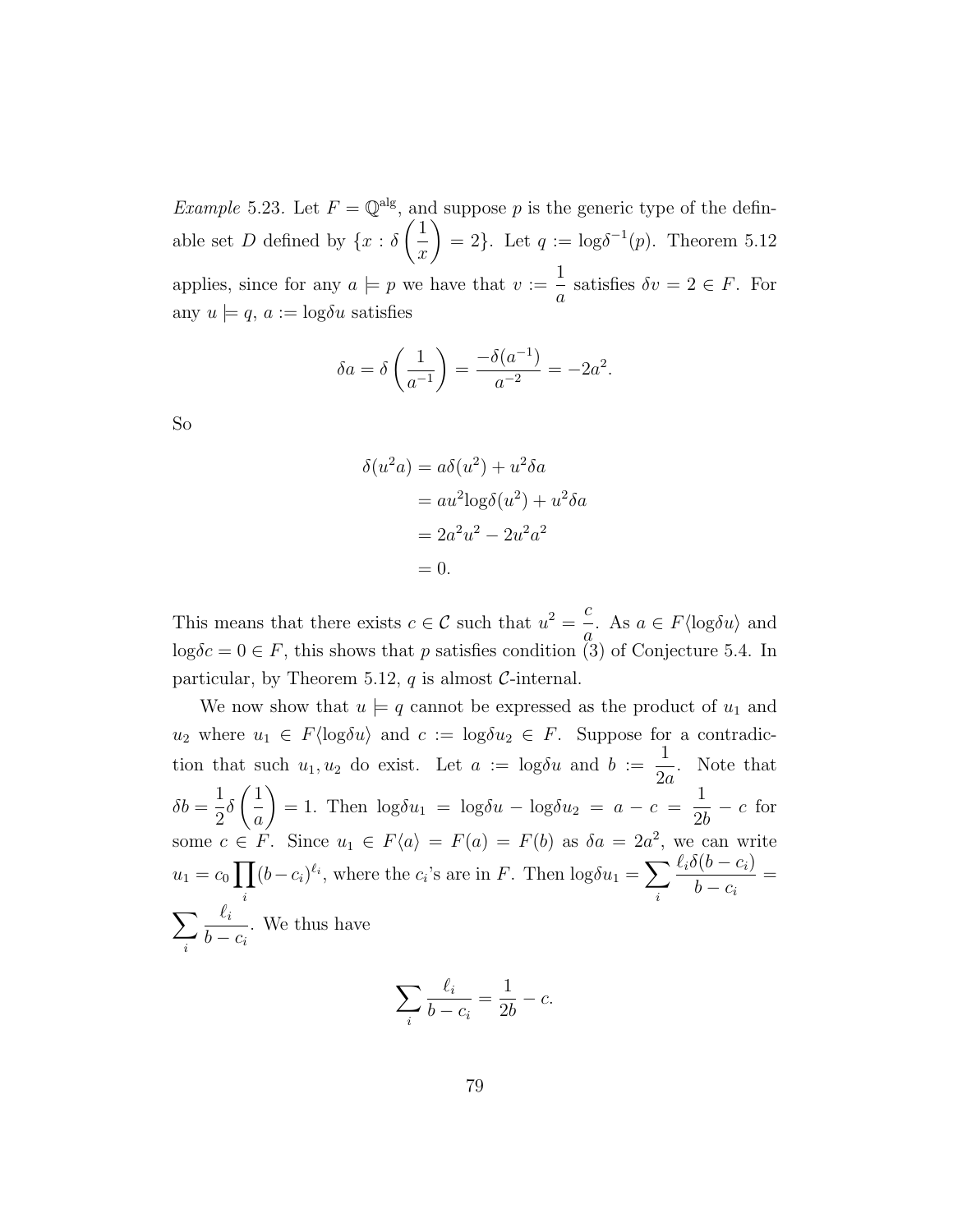As all  $\ell_i$ 's are integers, the above equation is a nontrivial equation over F satisfied by b. However, this is impossible as b is transcendental over  $F$ .  $\Box$ 

In examples [5.20](#page-83-0) through [5.23,](#page-86-0) condition (\*) was realized by finding  $v \in$  $F \langle a \rangle$  with  $\delta v \in F$ . The following is an example where the other alternative in (\*) is realized; i.e., we find  $v \in F \langle a \rangle$  such that  $\log \delta v \in F$ .

Example 5.24. Let  $D = \{x : \log \delta\}$  $\sqrt{ }$  $-\frac{x-1}{2}$  $x - 2$  $\setminus$  $= 1$ , which is defined over  $F := \mathbb{Q}^{\text{alg}}$ . For any  $x \in D$ , let  $v = -\frac{x-1}{2}$  $x-2$ . Since  $\log \delta v = 1$ , and x is interdefinable with v, we have that  $p := \text{tp}(x/F)$  is C-internal. In addition, v witnesses that condition  $(*)$  is satisfied. Hence Theorem [5.12](#page-74-0) applies. In this case,  $q = \log \delta^{-1}(p)$  is *C*-internal.

*Proof.* Suppose u realizes q and  $\log \delta u = a$ . Let  $v = -a$  $a-1$  $a-2$ . We have

$$
\log \delta (v^2 + v) = \frac{\delta (v^2 + v)}{v^2 + v}
$$
  
= 
$$
\frac{2v\delta v + \delta v}{v^2 + v}
$$
  
= 
$$
\frac{2v^2 + v}{v^2 + v}
$$
  
= a,

so that  $u = c(v^2 + v)$  for some  $c \in \mathcal{C}$ . Note that  $v^2 + v \in F\langle a \rangle = F\langle \log \delta u \rangle$ and  $\log \delta c = 0 \in F$ , so that this decomposition witnesses condition (3) of Conjecture [5.4.](#page-66-0) In particular,  $q$  is  $C$ -internal.  $\Box$ 

### <span id="page-87-0"></span>5.4 A counterexample to (∗)

We now give an example to which our theorems do not apply; namely, where  $p \in S_1(F)$  is minimal, C-internal, weakly orthogonal to C, but (\*) fails. This serves also as a counterexample to the extension of Rosenlicht's theorem (see Theorem 6.12 of [\[18\]](#page-110-0); also see Corollary [5.13\)](#page-74-1) to nonconstant parameters,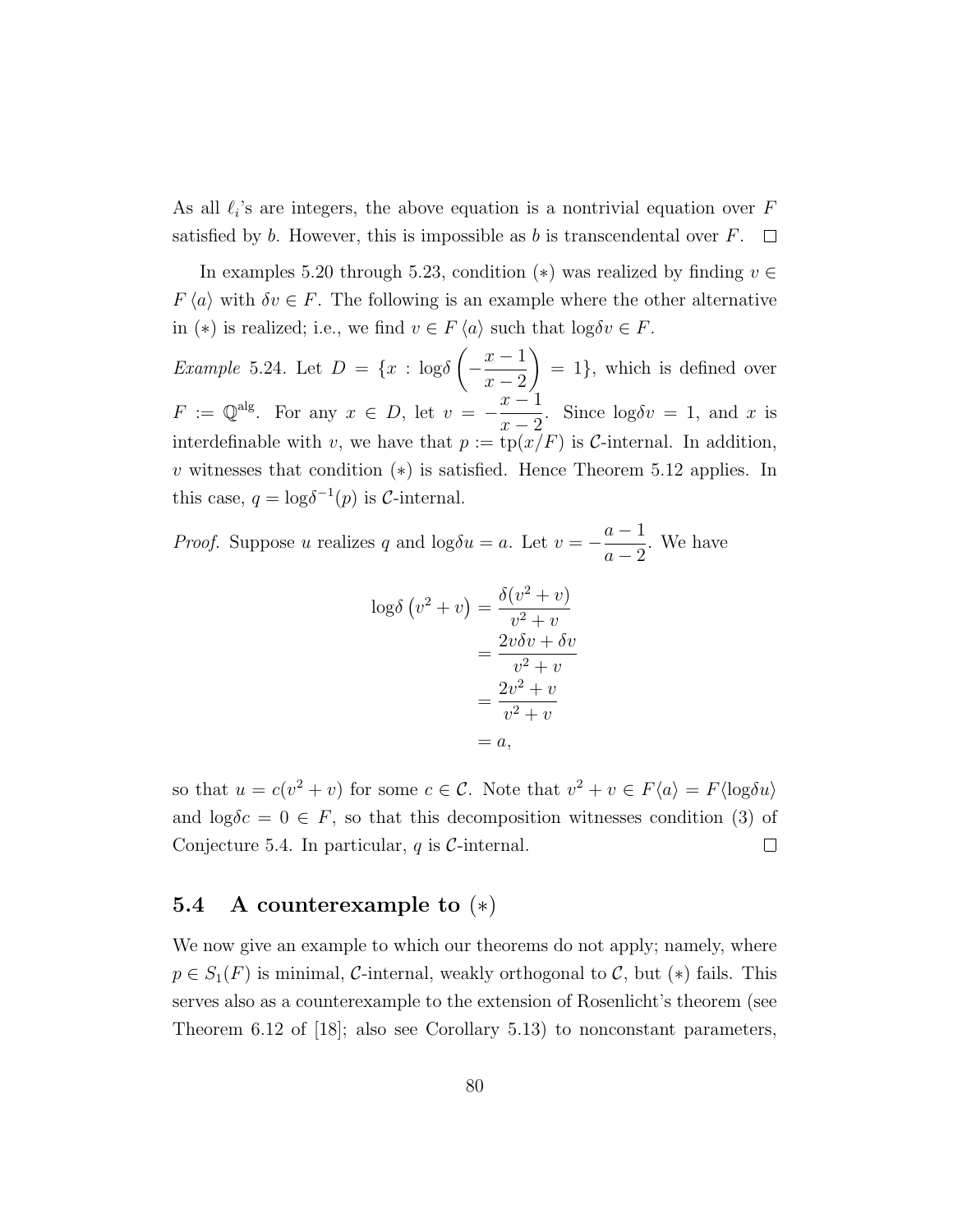which had been claimed in a preprint of James Freitag but withdrawn upon my communicating to him the following counterexample.

We will make use of the following consequence of (∗).

<span id="page-88-0"></span>**Lemma 5.25.** Suppose  $p \in S_1(F)$  is the generic type of a C-internal strongly minimal F-definable set D that is weakly orthogonal to C. If p satisfies  $(*),$ then the binding group  ${\rm Aut}_F(D/\mathcal{C})$  is of Morley rank 1.

*Proof.* See Section [2.1](#page-14-0) for a review of the concept of binding group. If  $p$ satisfies (\*), then fixing some a realizing p, there exists some  $v \in F(a) \backslash F$ such that  $\delta v \in F$  or  $\log \delta v \in F$ . Let  $r := \text{tp}(v/F)$ , and we have that r is Cinternal and weakly orthogonal to C. Moreover, the binding group  $Aut_F(r/\mathcal{C})$ is strongly minimal (either  $\mathbb{G}_a(\mathcal{C})$  in the case  $\delta v \in F$  or  $\mathbb{G}_m(\mathcal{C})$  if  $\log \delta v \in F$ ).

Since  $v \in F(a)$ , there is a natural surjective group homomorphism

$$
\pi: {\rm Aut}_F(p/{\mathcal C}) \to {\rm Aut}_F(r/{\mathcal C}),
$$

given as follows: if  $\sigma \in Aut_F(p/\mathcal{C})$  extends to  $\hat{\sigma} \in Aut(\mathcal{U})$ , then set  $\pi(\sigma) =$  $\hat{\sigma}\upharpoonright_{r(\mathcal{U})}$ . That this is well-defined uses the fact that  $v \in F(a)$ : if  $\tau_1, \tau_2 \in \text{Aut}(\mathcal{U})$ both extend  $\sigma$ , then  $\tau_1 \tau_2^{-1}(a) = a$  so that  $\tau_1 \tau_2^{-1}(v) = v$  since  $v \in \text{dcl}(Fa)$ , and hence  $\tau_1|_{r(\mathcal{U})} = \tau_2|_{r(\mathcal{U})}$ .

Note that  $\pi$  is definable. Indeed, since  $v \in F(a)$ , there is an F-definable function f such that  $f(a) = v$ . Fix  $\sigma \in Aut_F(p/\mathcal{C})$ . If  $v' \models r$ , then  $f(a') = v'$ for some  $a' \models p$ , so  $\hat{\sigma}(v') = f(\hat{\sigma}(a'))$  for any extension  $\hat{\sigma} \in Aut(\mathcal{U})$  of  $\sigma$ . Hence  $\pi(\sigma)(v') = f(\sigma(a'))$ . Since this is true for any a' satisfying  $f(a') = v'$ , and since the actions of  ${\rm Aut}_F(p/\mathcal C)$  on  $p(\mathcal U)$  and  ${\rm Aut}_F(r/\mathcal C)$  on  $r(\mathcal U)$  are both F-definable, this proves that the homomorphism  $\pi$  defined above is an F-definable homomorphism.

We now look for the kernel of  $\pi$ . By Lemma [2.10,](#page-18-0) an element of the binding group  ${\rm Aut}_F(p(\mathcal{U})/\mathcal{C})$  is determined by its action on a finite set of elements in  $p(\mathcal{U})$ , say  $\{a_1, \ldots, a_k\}$ . Let  $v_1, \ldots, v_k$  be such that  $tp(v_i a_i/F)$  $tp(va/F)$ . Suppose  $\alpha \in \text{ker}(\pi)$ , which means any extension  $\hat{\alpha}$  of  $\alpha$  to  $\mathcal{U}$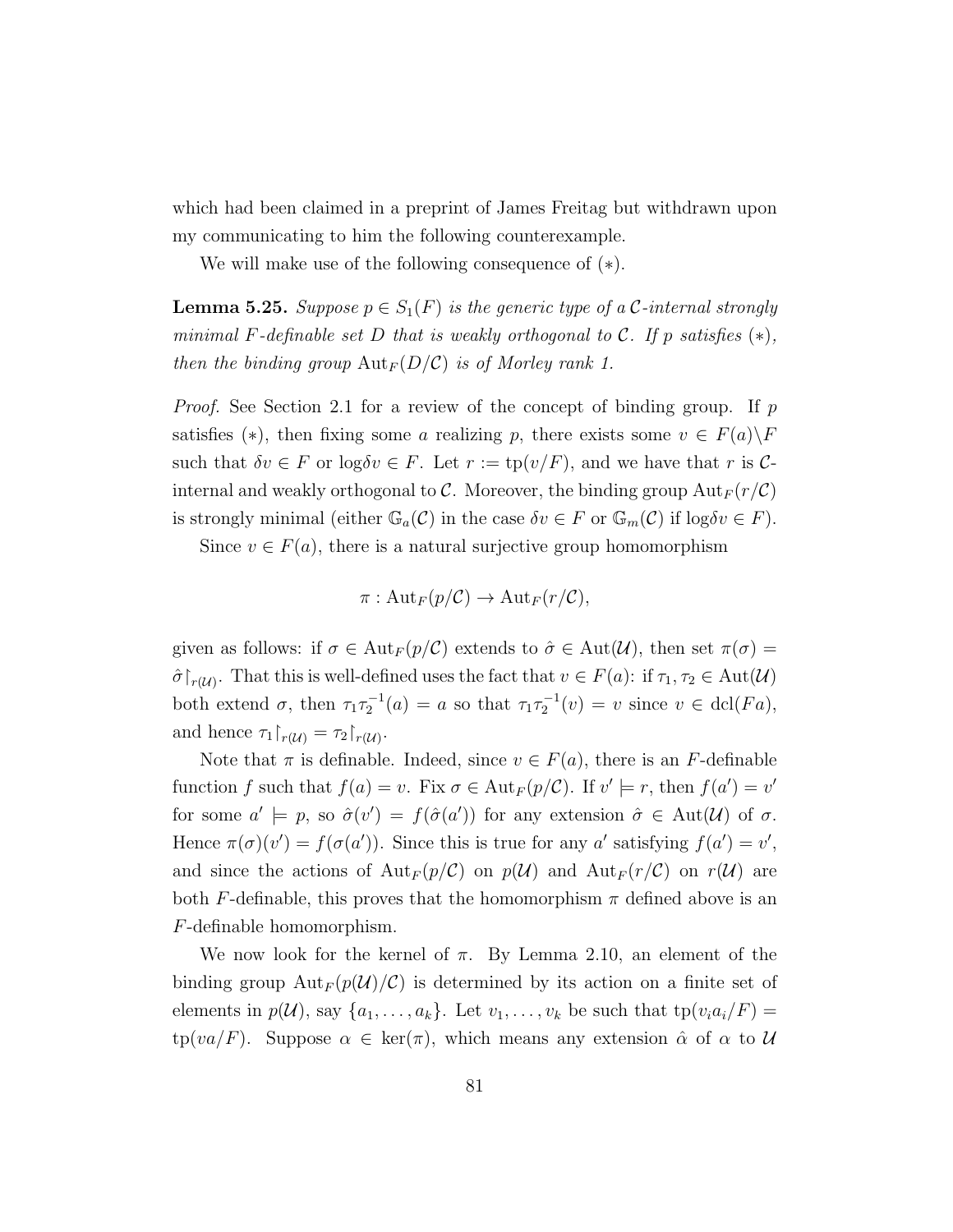fixes  $r(\mathcal{U})$  pointwise. As  $v_i \in F(a_i) \backslash F$ ,  $a_i \in \text{acl}(Fv_i)$ , and since  $\alpha$  fixes  $v_i$ for each i,  $\alpha(a_i)$  can only be one of the finitely many conjugates of  $a_i$  over  $F(v_i)$ . This means that the action of  $\alpha$  on  $a_1, \ldots, a_k$  has only finitely many possibilities, i.e., the kernel of  $\pi$  is finite, so the Morley rank of  $\text{Aut}_F(p/\mathcal{C})$  is equal to that of  ${\rm Aut}_F(r/{\mathcal C})$ , which is 1.  $\Box$ 

Here is a general context in which the binding group is not of Morley rank 1.

<span id="page-89-0"></span>Lemma 5.26. Let

$$
\delta x = ax + b
$$

be an inhomogeneous differential equation with D as its set of solutions. Note that  $D$  is strongly minimal and  $\mathcal{C}\text{-internal}$ . Let  $W$  be defined by

$$
\delta x = ax,
$$

the corresponding homogeneous differential equation. Let  $F = \mathbb{Q}\langle a,b\rangle^{\text{alg}}$  be an algebraically closed δ-field of parameters, and p be the generic type of D over F. If  $W(F) = \{0\}$  and  $D(F) = \emptyset$ , then p is weakly orthogonal to C and  ${\rm Aut}_F(p/\mathcal{C})$  is of Morley rank  $> 1$ .

*Proof.* The following is clear: for any  $v_1, v_2 \in D$ ,  $v_1-v_2 \in W$ ; for any nonzero  $w_1, w_2 \in W, \frac{w_1}{w_2}$  $w_2$  $\in \mathcal{C}.$ 

First note that W is C-internal and as  $W(F) = \{0\}$ , Example [2.25](#page-27-0) tells us that  ${\rm Aut}_F(W/\mathcal{C}) = \mathbb{G}_m(\mathcal{C})$  acting by multiplication on W. Also note that since  $D(F) = \emptyset$ , p is an isolated type and is weakly orthogonal to C.

Claim 1. There is a surjective definable group homomorphism

$$
\pi: \mathrm{Aut}_F(p/\mathcal{C}) \longrightarrow \mathbb{G}_m(\mathcal{C}) = \mathrm{Aut}_F(W/\mathcal{C})
$$

given by

$$
\pi(\beta) = \hat{\beta}\!\!\restriction_W,
$$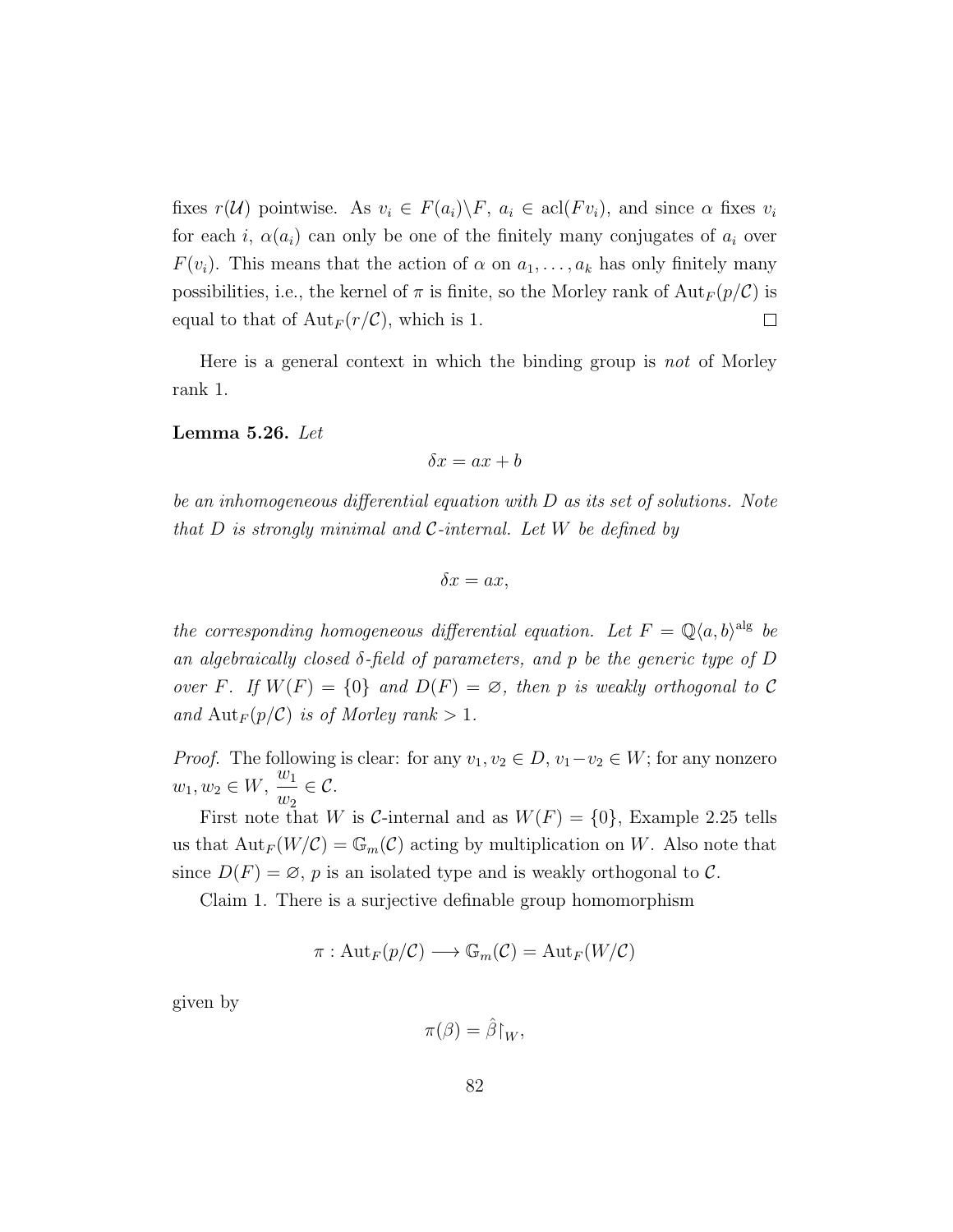where  $\hat{\beta}$  is some extension of  $\beta$  to the universe. This does not depend on the choice of  $\hat{\beta}$ . Moreover, for any  $v_1 \neq v_2 \in D$ ,

$$
\pi(\beta) = \frac{\beta(v_1) - \beta(v_2)}{v_1 - v_2}.
$$

*Proof of Claim 1.* We first prove that  $\pi$  is well-defined, i.e., it does not depend on the choice of  $\hat{\beta}$ . Suppose  $\beta_1, \beta_2$  are two extensions of  $\beta$  to the universe. We fix  $v_1 \in D$ , and note that for any  $w \in W$ ,  $v_1 + w \in D$ . Note that

$$
\beta_1(w) = \beta_1((v_1 + w) - v_1) = \beta(v_1 + w) - \beta(v_1) = \beta_2((v_1 + w) - v_1) = \beta_2(w),
$$

for any  $w \in W$ , so  $\beta_1|_W = \beta_2|_W$ , which means that  $\pi$  is well-defined.

For any  $\gamma \in \text{Aut}_F(W/\mathcal{C}), \pi(\hat{\gamma}\upharpoonright_D) = \gamma$ , where  $\hat{\gamma}$  is any extension of  $\gamma$  to Aut<sub>F</sub>( $\mathcal{U}$ ). So  $\pi$  is surjective.

Let  $\beta_1, \beta_2 \in \text{Aut}_F(p/\mathcal{C})$ , and let  $\hat{\beta}_1, \hat{\beta}_2$  be any extensions of  $\beta_1, \beta_2$  to the universe, respectively. Note that  $\hat{\beta}_1 \hat{\beta}_2^{-1}$  is an extension of  $\beta_1 \beta_2^{-1}$  to the universe. Then for any  $w \in W$ ,

$$
\pi(\beta_1\beta_2^{-1})(w) = (\hat{\beta}_1\hat{\beta}_2^{-1})(w) = \hat{\beta}_1(\hat{\beta}_2^{-1}(w)) = \pi(\beta_1)\pi(\beta_2^{-1})(w),
$$

so  $\pi$  is a group homomorphism.

Finally, for any  $\beta \in \text{Aut}_F(p/\mathcal{C})$ , let  $\hat{\beta}$  be any extension of  $\beta$  to the universe. Note that

$$
\pi(\beta)(v_1 - v_2) = \hat{\beta}(v_1 - v_2) = \beta(v_1) - \beta(v_2),
$$

so  $\pi(\beta) = \frac{\beta(v_1) - \beta(v_2)}{\beta(v_1)}$  $v_1 - v_2$ . This proves Claim 1.

It remains to prove:

Claim 2. If  $\text{Aut}_F(p/\mathcal{C})$  is of Morley rank 1, then  $D(F) \neq \emptyset$ .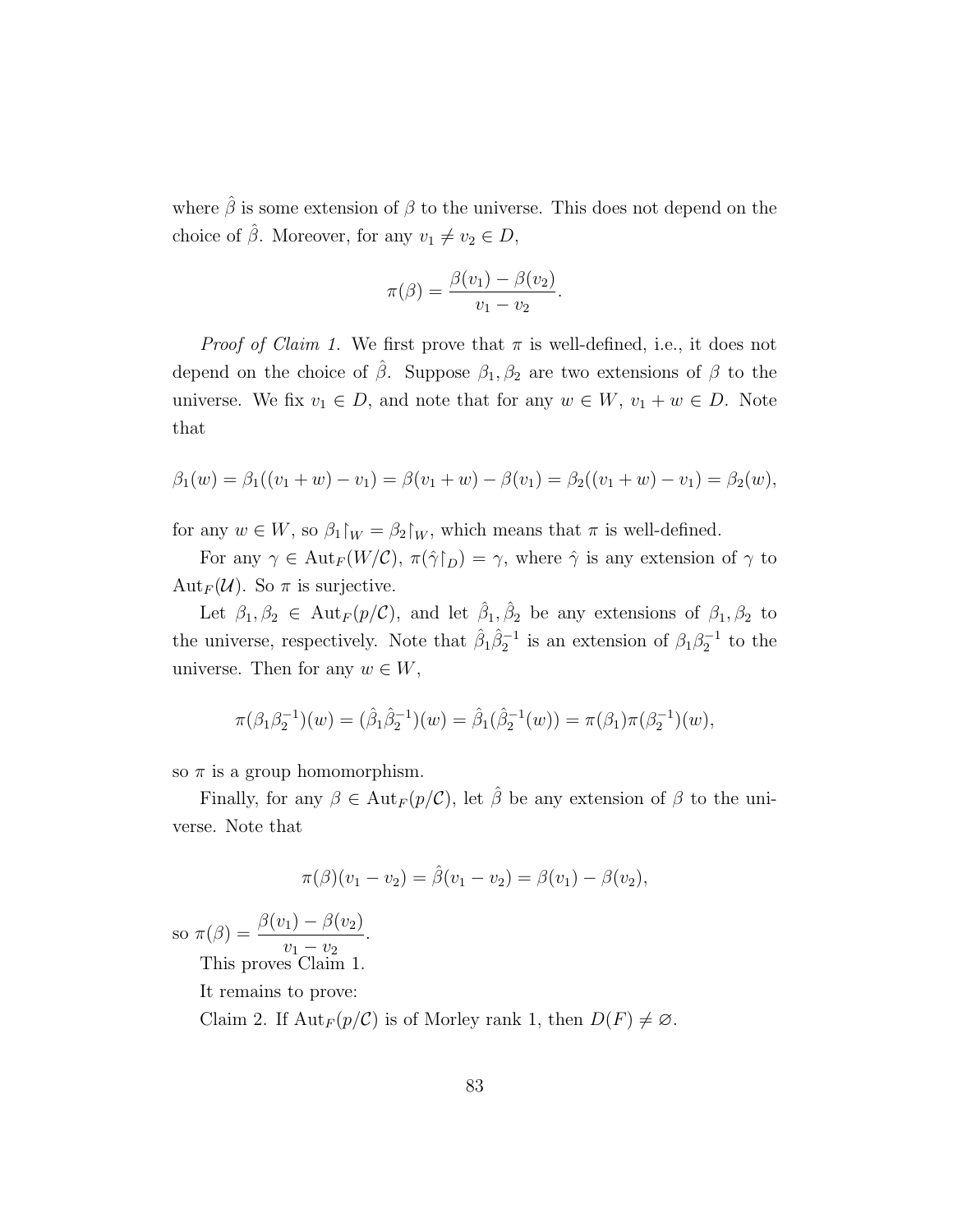*Proof of Claim 2.* Let H be the connected component of  $Aut_F (p/\mathcal{C})$ . Then H is strongly minimal and F-definable. Since  $\pi(\text{Aut}_F(p/\mathcal{C})) = \mathbb{G}_m(\mathcal{C})$ and  $\mathbb{G}_m(\mathcal{C})$  is connected,  $\pi(H) = \mathbb{G}_m(\mathcal{C})$ . Note that for all  $\beta \in H$ , if  $\pi(\beta) \neq 1$ , then  $\beta$  fixes a unique  $v_{\beta} \in D$ . Indeed, fix  $v_1 \in D$ . Since  $\beta(v) - \beta(v_1) = \pi(\beta)(v - v_1)$ , we have that  $\beta(v) = v$  has the unique solution  $v := \frac{\beta(v_1) - \pi(\beta)v_1}{\beta(v_1)}$  $\frac{\pi_1 - \pi(\beta)}{1 - \pi(\beta)}$ . Since  $\pi|_H$  is surjective, there are infinitely many  $\beta \in H$  that satisfy  $\pi(\beta) \neq 1$ , so there are infinitely many  $\beta \in H$  that fixes a unique  $v_\beta$ . Moreover, since H is strongly minimal, all but finitely many  $\beta \in H_0$  fix a unique  $v_\beta$ .

Fix  $\alpha \in H$  such that  $\pi(\alpha) = 2$ . Then, as  $\alpha^{n}(v_{\alpha}) = v_{\alpha}$ , we have  $v_{\alpha^{n}} = v_{\alpha}$ for all  $n > 0$ . Note that the  $\alpha^{n}$ 's are distinct since  $\pi(\alpha^{n}) = 2^{n}$ . Hence  $\{\beta \in H : v_{\beta} = v_{\alpha}\}\$ is infinite. By strong minimality, there is an  $N > 0$  such that

$$
|\{\beta \in H : \pi(\beta) = 1 \text{ or } v_{\beta} \neq v_{\alpha}\}| \leq N.
$$

Let  $\varphi(v)$  be the formula

$$
(\delta v = av + b) \wedge \exists^{\geq N+1} \beta(\beta \in H \wedge \beta(v) = v),
$$

which is over F. Then  $\varphi(\mathcal{U}) = \{v_{\alpha}\}\.$  So  $v_{\alpha} \in F$ . Therefore  $D(F) \neq \emptyset$ .

This proves Claim 2, and hence the lemma.

 $\Box$ 

We can now describe our counterexample to  $(*)$ . Let t be such that  $\delta t = 1$ . We claim that the generic type of  $\delta x = (1 - \frac{\sqrt{2}}{4})$ t  $(x+1)$  over  $F := \mathbb{Q}(t)^{alg}$ fails (\*). Note that if we set  $a := 1 - \frac{\sqrt{2}}{4}$ √ t and  $b := 1$ , then this equation becomes  $\delta x = ax + b$  and  $F = \mathbb{Q}\langle a, b \rangle^{alg}$ . Hence, by Lemmas [5.25](#page-88-0) and [5.26,](#page-89-0) it suffices to verify that  $W(F) = \{0\}$  and  $D(F) = \emptyset$ , where D is defined by  $\delta x = ax + b$  and W is defined by  $\delta x = ax$ .

We first prove that  $W(F) = \{0\}$ . Suppose  $\alpha \in F$  is a non-zero solution to  $\delta x = ax$ . Let  $\alpha_1 = \alpha, \ldots, \alpha_k$  be conjugates of  $\alpha$  over  $\mathbb{Q}^{\text{alg}}(t)$ , and  $\beta = \prod \alpha_i$ . i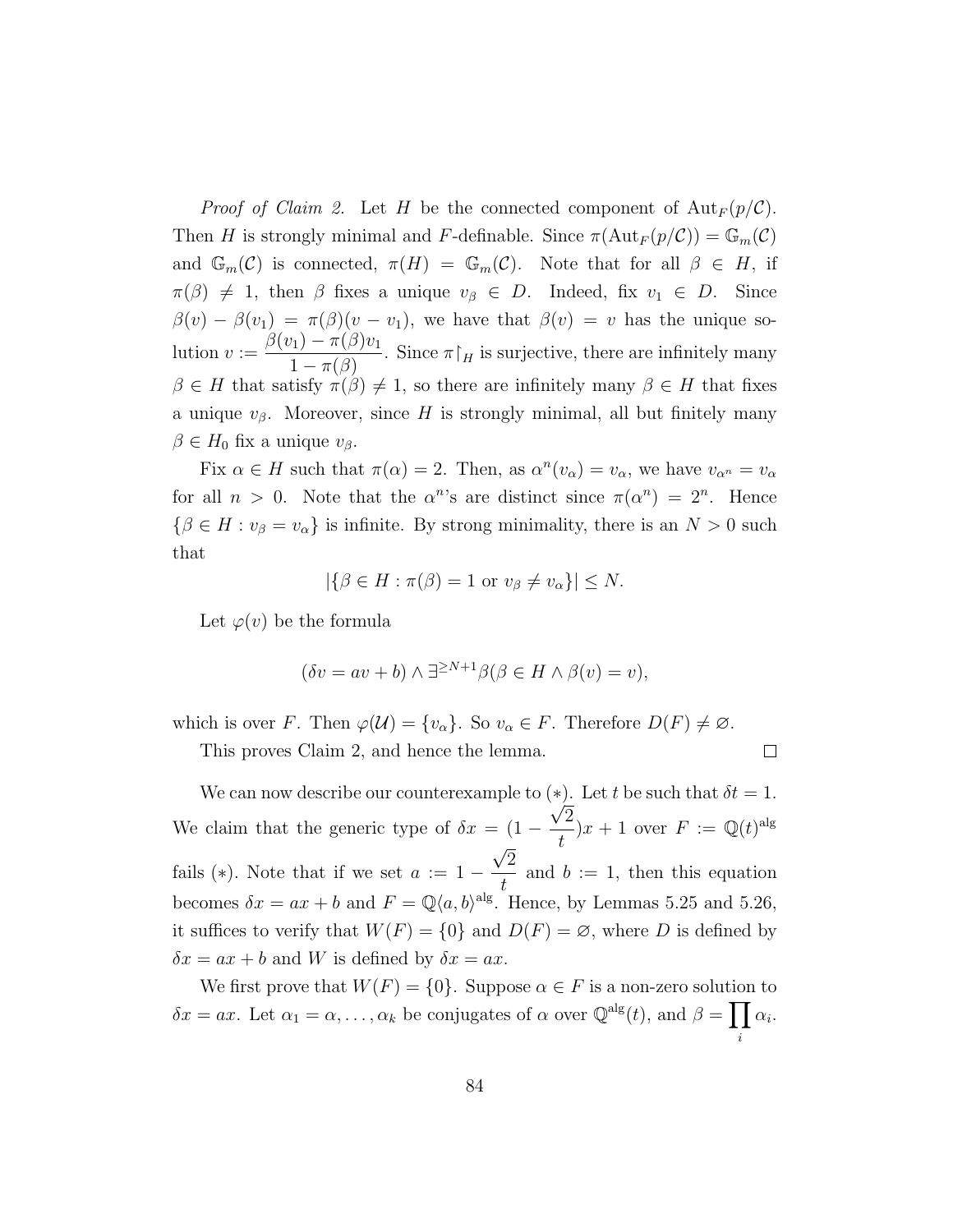Then  $\beta \in \mathbb{Q}^{\text{alg}}(t)$  and  $\log \delta \beta = \sum \log \delta \alpha_i = ka$  (we are using  $\alpha \neq 0$  here, i so that  $\beta \neq 0$ ). Suppose  $\beta = e_0 \prod$ j  $(t - e_j)^{k_j}$  where  $e_j \in \mathbb{Q}^{\text{alg}}$  and  $k_j \in \mathbb{Z}$ . √

Then  $\log \delta \beta = \sum$ j  $k_j$  $t - e_j$ . So  $\Sigma$ j  $k_j$  $t - e_j$  $= ka = k(1 -$ 2 t ). That is,  $t$  is a √

solution to the  $\mathbb{Q}^{\text{alg}}$ -definable equation  $\sum$ j  $k_j$  $y - e_j$  $= k - \frac{k\sqrt{2}}{2}$  $\hat{y}$ . Note that  $k$ √ 2 is the only parameter that is not rational in the equation, so the equation is nontrivial, but t is transcendental over  $\mathbb{Q}^{\text{alg}}$  as  $\delta t = 1$ . This contradiction proves  $W(F) = \{0\}.$ 

Finally, we prove that  $D(F) = \emptyset$ . Suppose  $\gamma \in F$  is a solution to  $\delta x = ax+b$ . Let  $\gamma_1 = \gamma, \ldots, \gamma_\ell$  be conjugates of  $\gamma$  over  $\mathbb{Q}^{\text{alg}}(t)$ , and  $\epsilon = \sum$ i  $\gamma_i$ . Then  $\delta \epsilon = a\epsilon + \ell b$ , and  $\epsilon \in \mathbb{Q}^{\text{alg}}(t)$ . Clearly  $\epsilon \neq 0$ . Suppose  $\epsilon = s_0$ j  $(t-s_j)^{\ell_j}$ where  $s_j \in \mathbb{Q}^{\text{alg}}$  and  $\ell_j \in \mathbb{Z}$ . Then  $\log \delta \epsilon = \sum$ j  $\ell_j$  $t - s_j$ . Hence  $\sum$ j  $\ell_j$  $t - s_j$ =  $a +$  $\ell b$  $\epsilon$  $= 1 -$ √ 2 t  $+$  $\ell$  $\epsilon$ . That is,  $t$  satisfies  $\sum$  $\ell_j$  $= 1 -$ √ 2  $+ \ell s_0^{-1} \prod$  $(y-s_j)^{-\ell_j}.$ 

Note that 
$$
\sqrt{2}
$$
 is the only parameter in the equation which is not rational, so the equation is nontrivial, which contradicts the fact that t is transcendental.

j

 $\hat{y}$ 

## 5.5 A binding group analysis of condition (∗)

j

over  $\mathbb{Q}^{\mathrm{alg}}$ .

 $y - s_j$ 

We wish to analyse the assumption (∗) further so as to make precise what remains to be done to prove the conjecture.

We are given an algebraically closed  $\delta$ -field F and a minimal type  $p \in$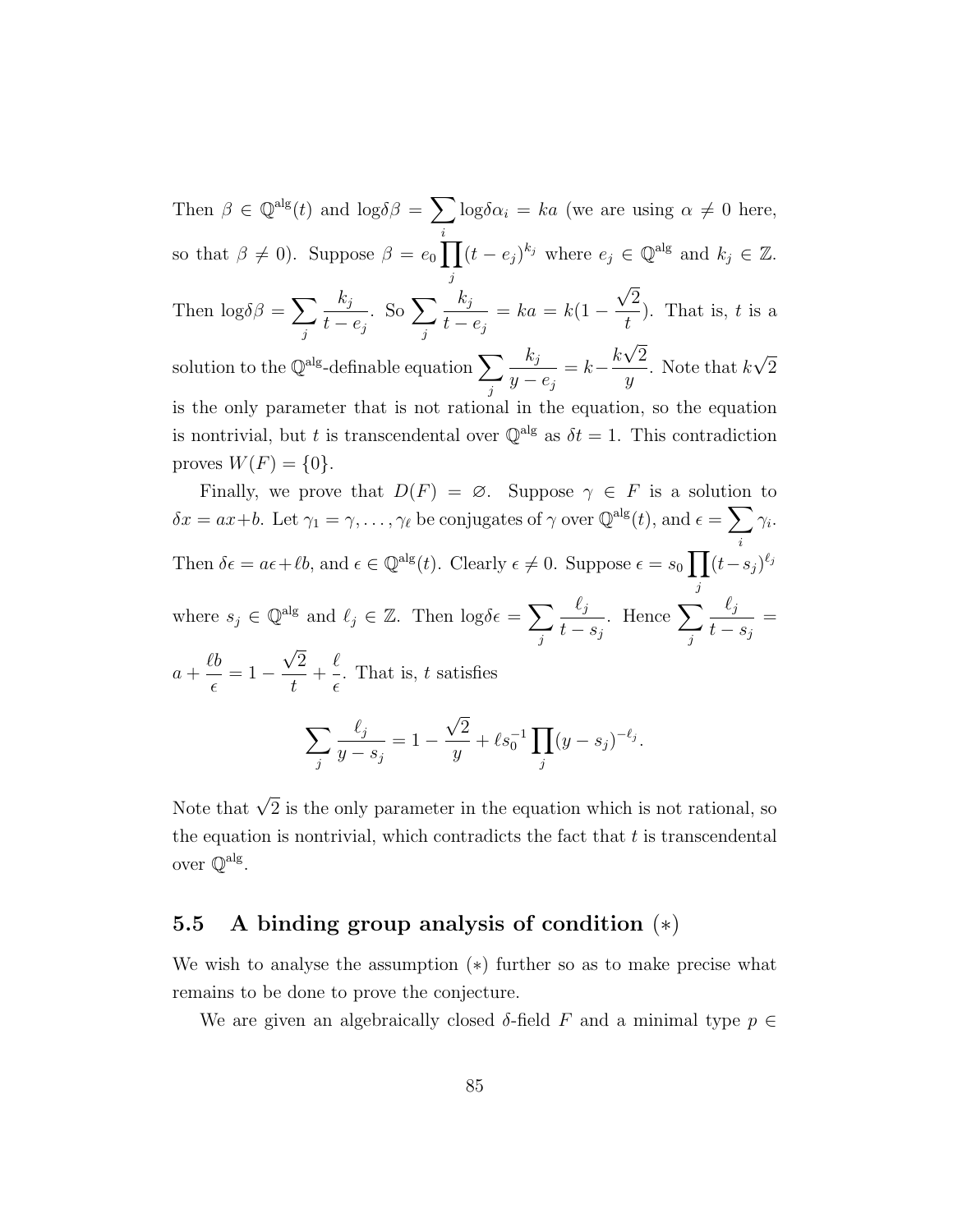$S_1(F)$  that is almost C-internal. By Lemma [2.7,](#page-17-0) p is algebraic over another minimal type over F that is C-internal. For the sake of simplifying some of the technical and notational complications, let us assume that  $p$  itself is C-internal. In this case, we can consider the  $(F$ -definable) binding group  $G := \text{Aut}_F(p/\mathcal{C})$  together with its F-definable action on the type-definable set  $S := p(\mathcal{U})$ . Moreover, by Remark 4.9 in Chapter 7 of [\[27\]](#page-111-0), G is definably isomorphic to a group living in the constants. By the structure of definable group in ACF (see Theorem 5.7 of  $[17]$ ), we have that G is definably isomorphic to  $H(\mathcal{C})$  for some algebraic group H over  $\mathcal{C}$ .

Note that when  $p$  is not weakly orthogonal to  $\mathcal{C}, G$  is the trivial group. In this case, we do not require condition (∗) as the conjecture follows from Theorem [5.6.](#page-67-0) We assume therefore that  $p$  is weakly orthogonal to  $\mathcal C$  and hence G acts transitively on  $S$  (by Lemma [2.15\)](#page-20-0). In particular,  $S$  is a definable set, and hence strongly minimal. So  $(G, S)$  is a definable homogeneous space.

<span id="page-93-0"></span>**Fact 5.27** (See Fact 6.25 of Chapter 1 of [\[27\]](#page-111-0)). *Working in a model of any* stable theory, suppose  $(G, S)$  is an F-definable homogeneous space, where S is strongly minimal. Then one of the following holds:

- 1. G is strongly minimal and the action of G on S is regular;
- 2. The U-rank of the generic type of G over  $F$  is 2, and there is an  $F$ definable field structure  $(K, +, \cdot)$  on S such that G is precisely the group of transformations  $\{x \mapsto ax + b : a, b \in K\}$ ; or
- 3. The U-rank of the generic type of G over  $F$  is 3,  $S$  has the structure of  $P^1(K)$  for some F-definable field  $(K, +, \cdot)$ , and G is the group  $\operatorname{PSL}_2(K)$ of linear fractional transformations  $\{x \mapsto \frac{ax + b}{a} \}$  $cx + d$ :  $a, b, c, d \in K$ .

By Lemma [5.25,](#page-88-0) if p satisfies  $(*)$  then G is of Morley rank 1, so that we are in case (1). In fact, the proof of Lemma [5.25,](#page-88-0) together with Fact [5.27,](#page-93-0) implies that G is isomorphic to either  $\mathbb{G}_m(\mathcal{C})$  or  $\mathbb{G}_a(\mathcal{C})$ . This actually characterizes condition (∗):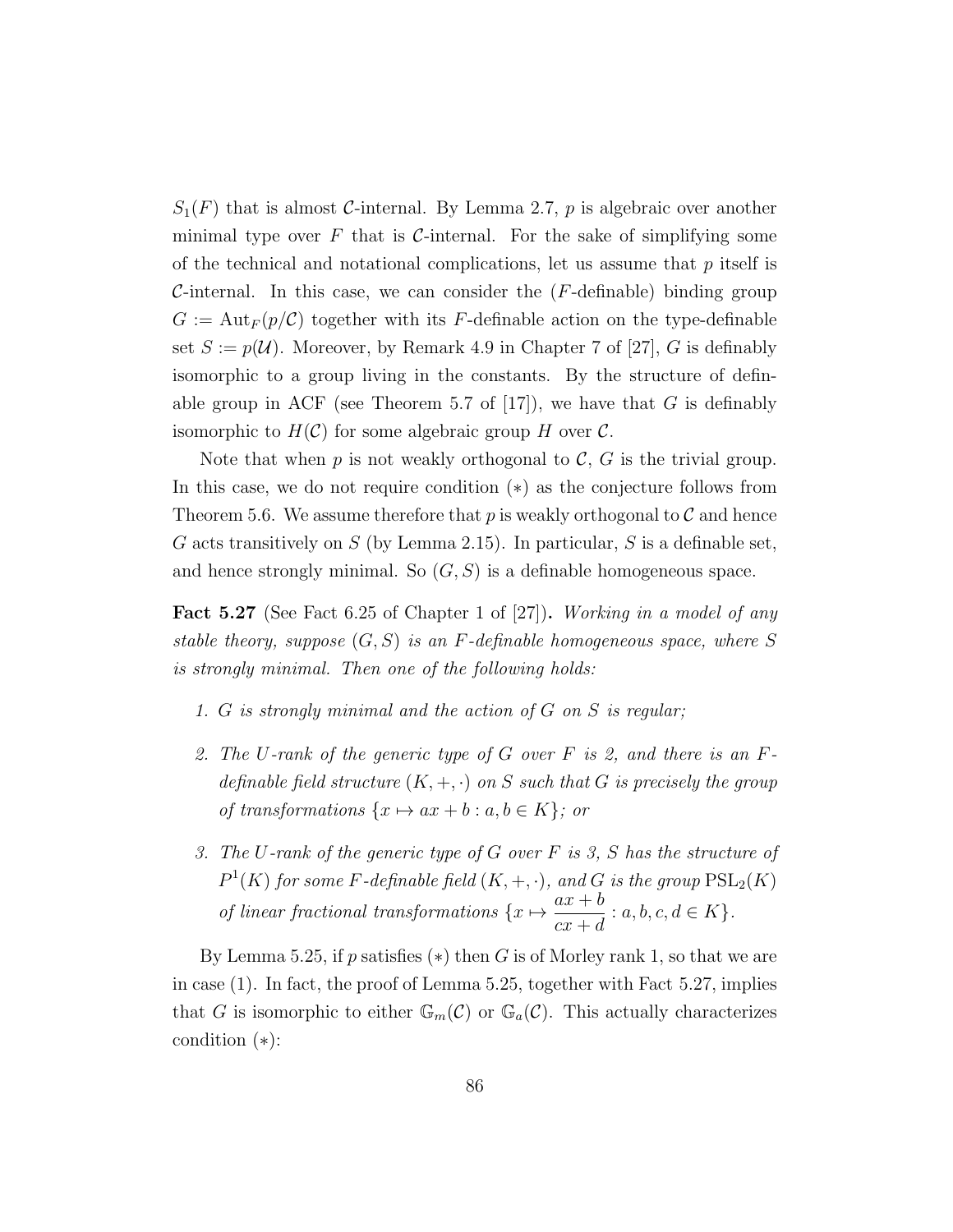**Proposition 5.28.** Suppose F is an algebraically closed  $\delta$ -field, and  $p \in$  $S_1(F)$  is C-internal and weakly orthogonal to C. Then p satisfies  $(*)$  if and only if  $G = \text{Aut}_F(p/\mathcal{C})$  is F-definably isomorphic to either  $\mathbb{G}_m(\mathcal{C})$  or  $\mathbb{G}_a(\mathcal{C})$ .

*Proof.* In the proof of Lemma [5.25,](#page-88-0) assuming  $(*),$  we exhibited a surjective F-definable group homomorphism  $\pi: G \to \mathbb{G}_0(\mathcal{C})$  with finite kernel, where  $\mathbb{G}_0$  is either  $\mathbb{G}_m$  or  $\mathbb{G}_a$ . Since G is definably isomorphic to  $H(\mathcal{C})$  for some algebraic group  $H$  over  $\mathcal{C}$ , we get a (field)-definable surjective homomorphism  $\beta: H(\mathcal{C}) \to \mathbb{G}_0(\mathcal{C})$  with finite kernel. Note that as a consequence of Fact [5.27,](#page-93-0) G, and therefore  $H(\mathcal{C})$ , is connected. This forces  $\beta$  to be an isomorphism if  $\mathbb{G}_0 = \mathbb{G}_a$ , and the raising to the *n*-th power map on  $\mathbb{G}_m$  when  $\mathbb{G}_0 = \mathbb{G}_m$ . In the former case we get that  $\pi$  is an F-definable isomorphism between G and  $\mathbb{G}_a(\mathcal{C})$ . In the latter case we have the commuting diagram of definable group homomorphisms.



It remains to show that  $\alpha$  is F-definable. But if  $\alpha'$  is an F-conjugate of  $\alpha$ , then

$$
\alpha'/\alpha : G \to \ker(\beta)
$$

$$
x \mapsto \frac{\alpha'(x)}{\alpha(x)}
$$

is a definable group homomorphism by the commutative diagram and the F-definability of  $\beta$  and  $\pi$ . By connectedness of G and finiteness of ker( $\beta$ ), we must have  $\alpha = \alpha'$ . That is,  $\alpha$  is F-definable.

For the converse let us fix  $a \models p$ . We claim first of all that the differential field  $F\langle a \rangle$  admits infinitely many automorphisms fixing F pointwise. First, note that as  $S := p(U)$  is acted upon transitively and F-definably by a definable group in the constants, and since the induced structure on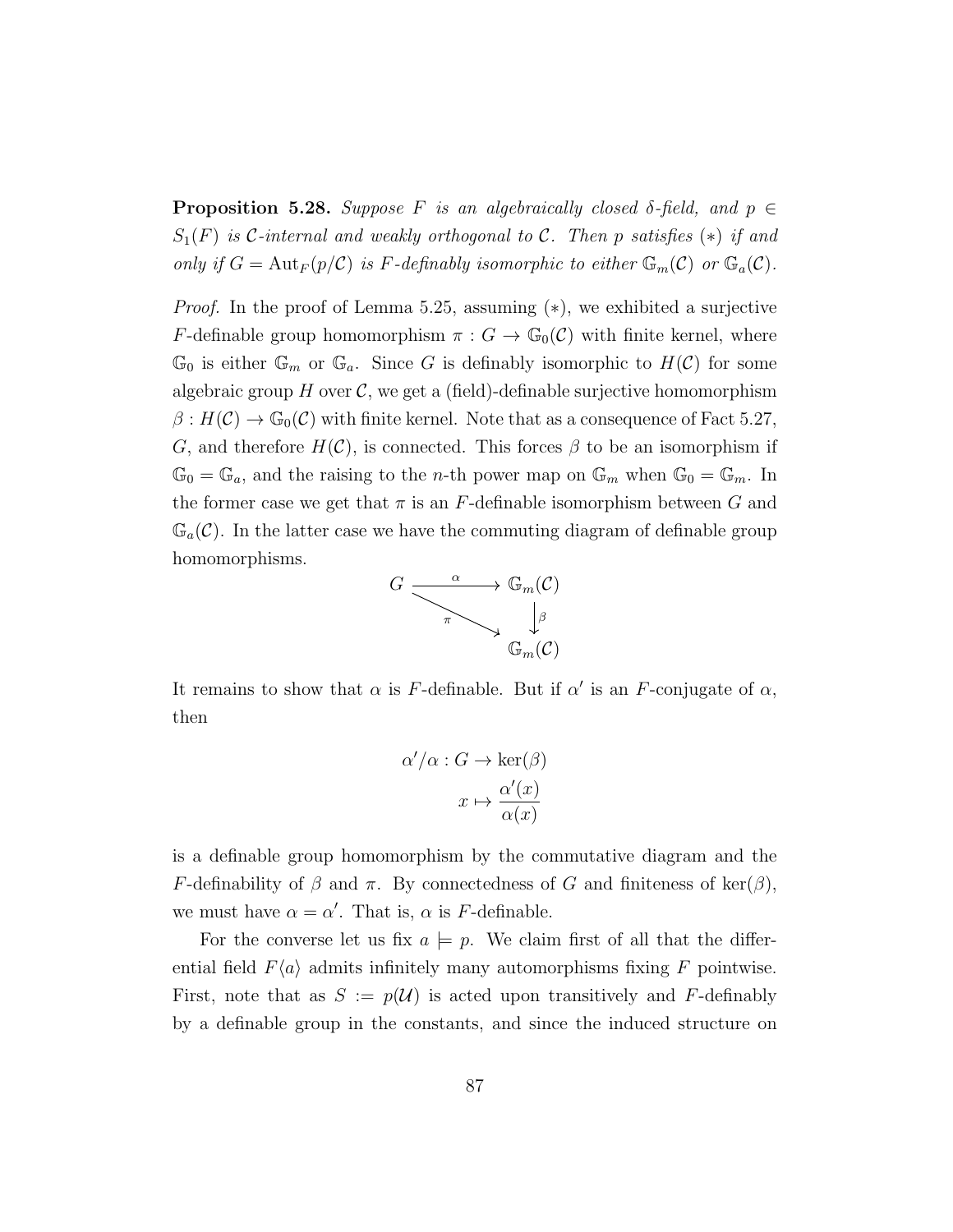C eliminates imaginaries, we have an F<sub>a</sub>-definable embedding  $f : S \to C^n$ for some *n*. In particular,  $S \cap \text{acl}(Fa)$  is infinite — this is because in  $\mathcal{C}^n$ every infinite definable set has infinitely many points in an algebraically closed parameter set. But if  $b \in S \cap \text{acl}(Fa)$  then each coordinate of  $f(b)$ is in acl(Fa)  $\cap C = (F\langle a\rangle \cap C)^{alg} = (F \cap C)^{alg}$  by Lemma [2.22.](#page-26-0) Note that  $(F \cap C)^{alg} = F \cap C$  as F is algebraically closed. So each coordinate of  $f(b)$  is in F, and hence  $b \in F\langle a \rangle$ . That is,  $S \cap F\langle a \rangle$  is infinite. Now, every element  $b \in S \cap F\langle a \rangle$  induces an automorphism  $\alpha_b \in \text{Aut}_F(\mathcal{U})$  such that  $\alpha_b(a) = b$ . Since  $b \in F\langle a \rangle = F(a, \delta a) \subseteq F(a)^{alg}$ , we get  $a \in F(b)^{alg}$ , so  $a \in \text{acl}(Fb)$ , and hence (by symmetry, and following the same proof as above)  $a \in F\langle b \rangle$ . Therefore  $F\langle a \rangle = F\langle b \rangle$ . The restrictions  $\alpha_b|_{F\langle a \rangle}$  thus give us infinitely many differential automorphisms of  $F\langle a \rangle$  fixing F.

Now, because  $F\langle a \rangle$  has infinitely many differential automorphisms fixing F pointwise, a theorem of Matsuda (see the main theorem of  $[21]$ ) tells us that there exist v such that  $F\langle v \rangle = F\langle a \rangle$  and one of the following folds:

- (i)  $\delta v \in F$ ,
- (ii)  $\log \delta v \in F$ , or

(iii) 
$$
(\delta v)^2 = cv(v^2 - 1)(v - e)
$$
, where  $c \in F$ ,  $e \in C_F$ ,  $c \neq 0$ , and  $e \neq -1, 0, 1$ .

If case (i) or (ii) holds then  $p$  satisfies  $(*)$ . It remains, therefore, to rule out case (iii). Indeed, if case (iii) holds, then  $r =$ 1  $\overline{v}$  $-\frac{1}{2}$ 3e satisfies  $(\delta r)^2 = \frac{ce}{4}$ 4  $(4r^3 - g_1r - g_2)$  for some  $g_1, g_2 \in \mathcal{C}_F$ , and  $4r^3 - g_1r - g_2$  has 3 distinct roots in  $\mathcal{C}_F$ . We know from Section 6 of [\[13\]](#page-110-2), where equations of this form are studied, that the the group of differential automorphisms of  $F(r)$ that fixes F is isomorphic to the  $\mathcal{C}_F$ -points of an elliptic curve over  $\mathcal{C}_F$ , and in particular, if d is a root of  $4r^3 - g_1r - g_2$ , then there exists a differential automorphism  $\alpha_d$  of  $F\langle r \rangle$  of order 2 that fixes F given by

$$
\alpha_d(r) = -d - r + \frac{4r^3 - g_1r - g_2}{4(r - d)^2}.
$$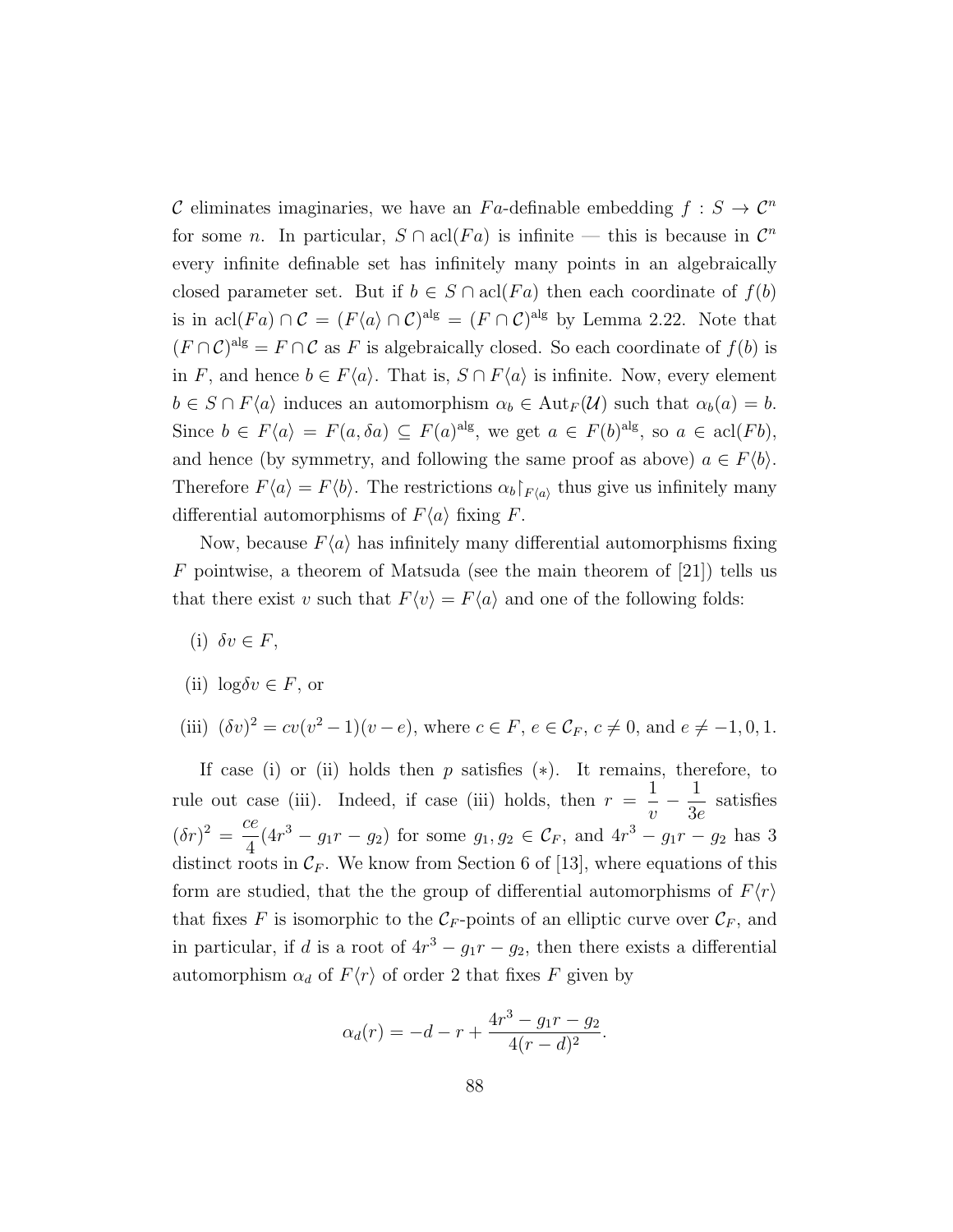We extend  $\alpha_d$  to  $\hat{\alpha}_d \in \text{Aut}_F(\mathcal{U}/\mathcal{C})$ . Since  $S \subseteq \text{dcl}(F\mathcal{C}a)$ , and a and r are interdefinable over  $F, \hat{\alpha}_d \upharpoonright_S \in \text{Aut}_F(p/\mathcal{C})$  is uniquely determined by  $\alpha_d$  (indeed, by its action on r) and is of order 2. Since  $4r^3 - g_1r - g_2$  has three distinct roots, there are three different elements in  $\text{Aut}_F (p/\mathcal{C})$  of order 2. This means that  ${\rm Aut}_F(p/\mathcal{C})$  is not isomorphic to either  $\mathbb{G}_m(\mathcal{C})$  or  $\mathbb{G}_a(\mathcal{C})$ .  $\Box$ 

The counterexample to (∗) produced in Section [5.4](#page-87-0) yields a binding group of U-rank 2. Anand Pillay has suggested to us ways of producing examples in DCF<sub>0</sub> where the binding group is isomorphic to  $GL_2(\mathcal{C})/\mathbb{G}_m(\mathcal{C})$ , which is of U-rank 3.

So, in the wake of Fact [5.27,](#page-93-0) to complete the proof of Conjecture [5.4,](#page-66-0) it remains to consider the following cases: G is definably isomorphic to  $H(\mathcal{C})$ where H is an elliptic curve over the constants, or G is of U-rank 2 or 3. This is something I am actively pursuing but at the time of the writing of this thesis I have not yet obtained a complete proof.

### 5.6 Pullbacks under the derivative map

Instead of considering  $log \delta^{-1}(D)$ , it is natural to ask when  $\delta^{-1}(D)$  is almost C-internal for  $D \subseteq U$  strongly minimal and almost C-internal. Note that as in the  $\log \delta^{-1}(D)$  case,  $\delta^{-1}(D)$  is C-analysable in at most 2 steps. As the following example shows, however,  $\delta^{-1}(D)$  can be C-internal without decomposing into a product of C-internal sets. That is, the analogue of Conjecture [5.4](#page-66-0) fails.

*Example* 5.29. Let s be a differentially transcendental element over  $\mathbb{Q}^{\text{alg}}$ . Let  $F = \mathbb{Q}(s)^{alg}$  and D be the solution set of  $\delta x = s$ . Then  $E := \delta^{-1}(D)$  is C-internal as it is defined by the inhomogeneous linear differential equation  $\delta^2 x = s$ . However, there do not exist almost C-internal minimal types  $q_1$  and  $q_2$  over  $F$ , and an  $F$ -definable finite-to-one surjective map from the generic type of E to  $q_1 \otimes q_2$ .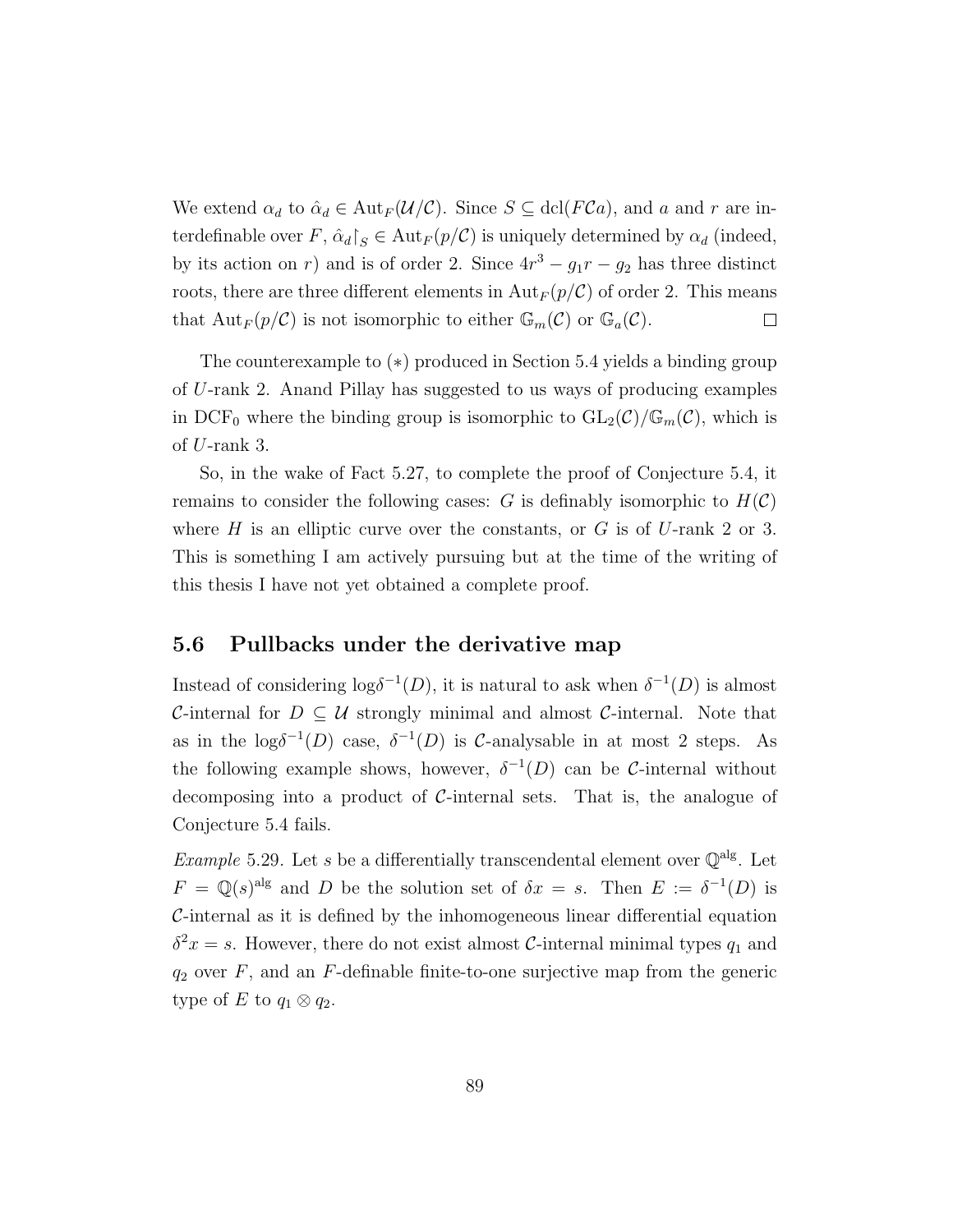*Proof.* Let p be the generic type of D over F and q the generic type of E over  $F$ .

We first note that q is isolated by the formula  $\delta^2 x = s$ . That is,  $q(\mathcal{U}) = E$ . Note that if  $a \in D$ , then a is differentially transcendental over  $\mathbb{Q}^{\text{alg}}$  since  $\delta a = s$  is. So  $a \notin F = \mathbb{Q} \langle \delta a \rangle^{\text{alg}}$  and hence  $a \models p$  since D is strongly minimal. This means that p is isolated by the formula  $\delta x = s$ . Now let u be such that  $\delta^2 u = s$ . We have just seen that  $\delta u$  is generic in D over F. The same argument shows that u is generic in  $\delta^{-1}(\delta u)$  over  $F(\delta u)$ , so u is generic in E over F and  $u \models q$ . Thus q is isolated by the formula  $\delta^2 x = s$ .

Next, we compute the binding group  $G = \text{Aut}_F(E/\mathcal{C})$ . Fix  $u_0 \in E$  and t such that  $\delta t = 1$  Then every  $u \in E$  is of the form  $u = d_1 + d_2t + u_0$ for some  $d_1, d_2 \in \mathcal{C}$ , and vice versa. We can therefore identify E, definably over  $F(u_0, t)$ , with the set of column vectors  $\sqrt{ }$  $\int$  $\mathcal{L}$  $\sqrt{ }$  $\overline{\phantom{a}}$  $d_1$  $d_2$ 1 1  $\vert$ :  $d_1, d_2 \in \mathcal{C}$  $\mathcal{L}$  $\overline{\mathcal{L}}$  $\int$ . Now, let

 $U \n\t\leq \mathrm{GL}_3(\mathcal{C})$  be the unipotent subgroup of upper triangular matrices of the form  $\sqrt{ }$  $\overline{\phantom{a}}$ 1 a b  $0 \quad 1 \quad c$ 0 0 1 1  $\overline{\phantom{a}}$ . It acts on  $E$  in the natural way:

$$
\begin{bmatrix} 1 & a & b \\ 0 & 1 & c \\ 0 & 0 & 1 \end{bmatrix} \begin{bmatrix} d_1 \\ d_2 \\ 1 \end{bmatrix} = \begin{bmatrix} d_1 + ad_2 + b \\ d_2 + c \\ 1 \end{bmatrix}.
$$

We will show that this is isomorphic to the action of  $G$  on  $E$ .

Let  $g \in G$ . Since  $u_0$  and  $u_0 + t$  are both in E, so is  $g(u_0)$  and  $g(u_0 + t)$ . Write

$$
g(u_0) = \alpha + \beta t + u_0
$$

$$
g(u_0 + t) = \alpha' + \beta' t + u_0,
$$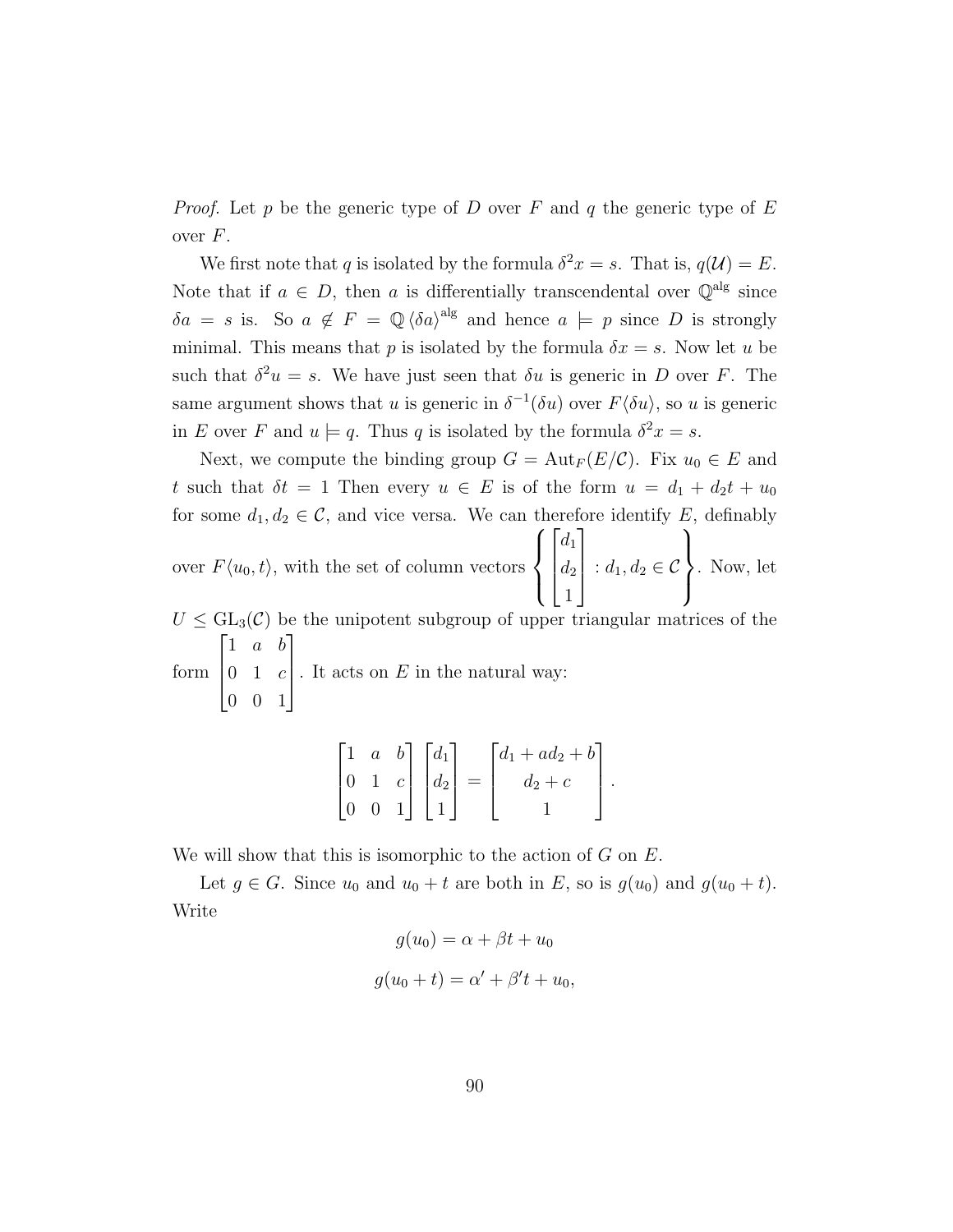for some  $\alpha, \alpha, \beta, \beta' \in \mathcal{C}$ . Letting  $\bar{g} \in Aut_F(\mathcal{U})$  be any extension of g, we have

$$
\bar{g}(t) = g(u_0 + t) - g(u_0) = \alpha' - \alpha + (\beta' - \beta)t.
$$

On the other hand,  $\delta \bar{g}(t) = \bar{g}(\delta t) = \bar{g}(1) = 1$ , so  $\beta' - \beta = 1$ , and  $\bar{g}(t) =$  $\alpha' - \alpha + t$ . Hence, for an arbitrary  $u = d_1 + d_2t + u_0 \in E$ ,

$$
g(u) = d_1 + d_2\bar{g}(t) + g(u_0)
$$
  
=  $d_1 + d_2(\alpha' - \alpha) + d_2t + \alpha + \beta t + u_0$   
=  $(d_1 + (\alpha' - \alpha)d_2 + \alpha) + (d_2 + \beta)t + u_0$ 

That is,  $g$  acts on  $E$  exactly as  $\sqrt{ }$  $\overline{\phantom{a}}$ 1  $\alpha' - \alpha$   $\alpha$  $0 \qquad 1 \qquad \beta$ 0 0 1 1  $\overline{\phantom{a}}$  $\in U$ . Since g is determined

by its action on  $E$ , this gives us an embedding of  $G$  in  $U$ .

To see that this embedding is surjective, we need only show that for any  $(a, b, c) \in \mathcal{C}^3$ , the following map

$$
g: F \cup C \cup E \to F \cup C \cup E
$$

$$
u = d_1 + d_2t + u_0 \mapsto (d_1 + ad_2 + b) + (d_2 + c)t + u_0
$$

$$
v \in F \cup C \mapsto v
$$

is a partial elementary map, as the image of  $q$  under the embedding would  $\sqrt{ }$ 1 a b 1

be  $\overline{\phantom{a}}$  $0 \quad 1 \quad c$ 0 0 1 . Indeed, we only need to show that

$$
h: F \cup C \cup \{u_0, t\} \to F \cup C \cup E
$$

$$
u_0 \mapsto b + ct + u_0
$$

$$
t \mapsto a + t
$$

$$
v \in F \cup C \mapsto v
$$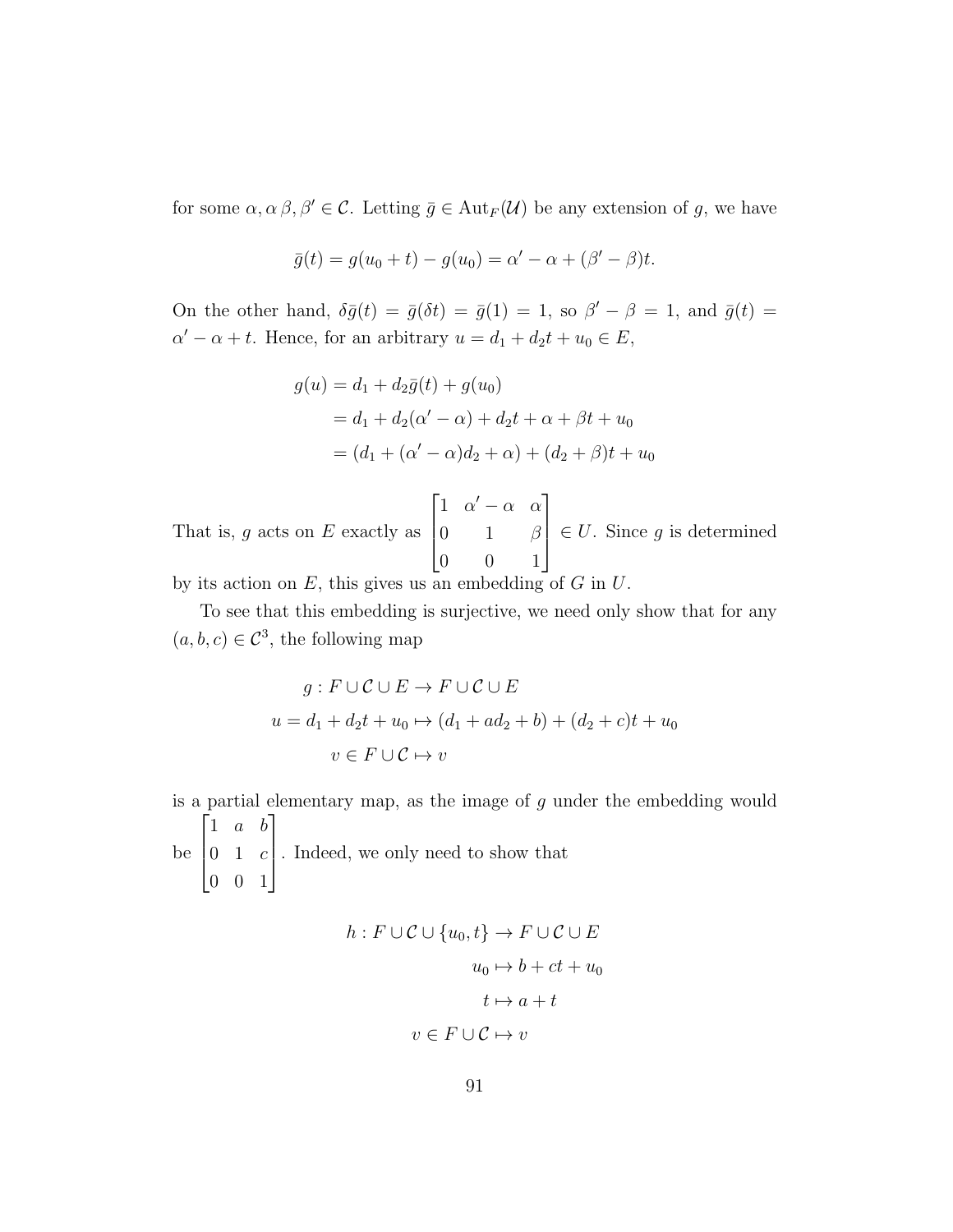is a partial elementary map, as it is clear that  $h$  has a unique partial elementary map extension to Dom $(h) \cup E$ , which we would call  $\hat{h}$ , and  $\hat{h}\upharpoonright_E = g\upharpoonright_E$ . In order to show this, we need to prove that  $tp(u_0, t/FC) = tp(h(u_0), h(t)/FC)$ . Since  $u_0, h(u_0) \in E$ ,  $u_0$  and  $h(u_0)$  both realizes  $q \in S_1(F)$ , and since q is weakly orthogonal to  $\mathcal{C}$ , there is a unique extension of q to  $F\mathcal{C}$ , to which  $u_0$  and  $h(u_0)$  are both realizations. Therefore  $tp(u_0/FC) = tp(h(u_0)/FC)$ . To show that  $tp(u_0, t/FC) = tp(h(u_0), h(t)/FC)$ , it suffices to show that  $\text{tp}(t/u_0 F \mathcal{C})$  is isolated by the formula  $\delta t = 1$ . As this formula is strongly minimal, it suffices to show that there are no solutions in  $\text{acl}(u_0FC)$ . Suppose, towards a contradiction, that there exists some  $t_0 \in \text{acl}(u_0 F\mathcal{C})$  such that  $\delta t_0 = 1$ . Note that  $\operatorname{acl}(u_0 F\mathcal{C}) = \mathcal{C}\langle u_0 \rangle^{\operatorname{alg}}$  as  $F = \mathbb{Q}\langle s \rangle^{\operatorname{alg}} \subseteq \mathcal{C}\langle u_0 \rangle^{\operatorname{alg}}$ . Let  $t_0 = v_1, v_2, \ldots, v_m$  be conjugates of  $t_0$  over  $\mathcal{C}\langle u_0 \rangle$ . Then  $v := \sum$ i  $v_i \in \mathcal{C}\langle u_0 \rangle$ satisfies  $\delta v = m \in \mathbb{Z}^+$ . Suppose  $v = \eta(u_0)$  where  $\eta \in \mathcal{C}\langle x \rangle$ . Then  $u_0$  satisfies  $\delta(\eta(x)) = m$ . Moreover, since  $\eta \in \mathcal{C}\langle x \rangle$ ,  $\eta(0) \in \mathcal{C}$ , so  $\delta(\eta(0)) \neq m$ . Hence  $\delta(\eta(x)) = m$  is a nontrivial differential equation. This implies that  $u_0$  is differentially algebraic over  $\mathcal{C}$ , which is differentially algebraic over  $\mathbb{Q}^{\text{alg}}$ . By the Corollary in Section II.8 of [\[14\]](#page-110-3),  $u_0$  is differentially algebraic over  $\mathbb{Q}^{\text{alg}}$ ; however, we already know that  $u_0$  is differentially transcendental over  $\mathbb{Q}^{\text{alg}}$ , a contradiction. Therefore, the embedding of  $G$  in  $U$  is surjective. We now identify  $G$  with  $U$ .

We have now computed the binding group of  $E$  (equivalently, the binding group of q) to be  $U = U(3, \mathcal{C})$ . If the analogue of Conjecture [5.4](#page-66-0) holds for  $E$ , then there would be an  $F$ -definable finite-to-one surjective function  $f: E \to E_1 \times E_2$  where  $E_1, E_2$  are strongly minimal C-internal definable sets. This induces surjective F-definable group homomorphisms:

$$
\pi_1: U = \text{Aut}_F(E/\mathcal{C}) \to \text{Aut}_F(E_1/\mathcal{C}),
$$
  

$$
\pi_2: U = \text{Aut}_F(E/\mathcal{C}) \to \text{Aut}_F(E_2/\mathcal{C}).
$$

Let  $N_1 = \ker(\pi_1)$  and  $N_2 = \ker(\pi_2)$ . If  $N_i$  is trivial, then  $\text{Aut}_F(E_i/\mathcal{C}) \cong U$ .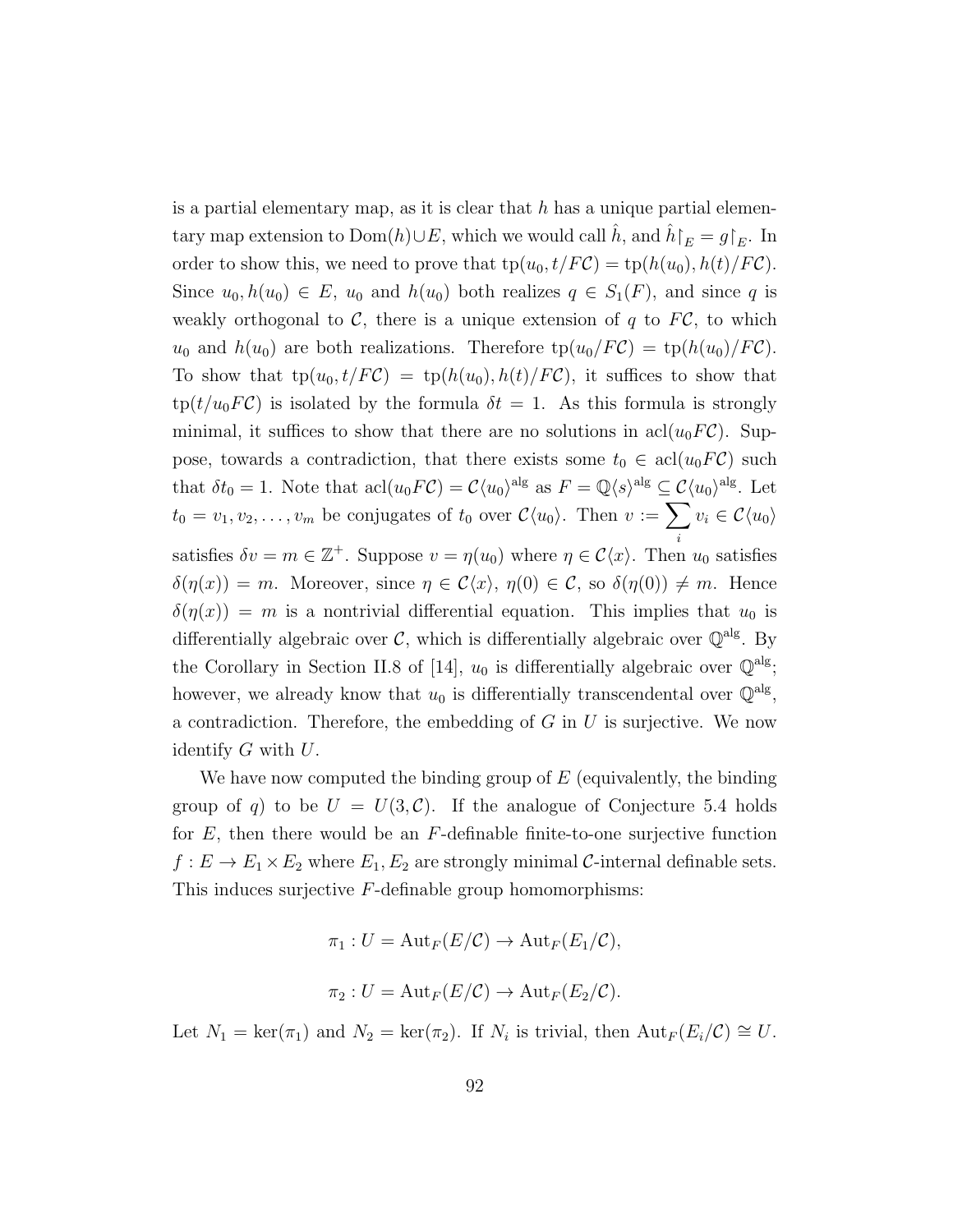But by Fact [5.27,](#page-93-0) since the rank of U is 3, this would force  $U \cong \text{PSL}_2(\mathcal{C}),$ which is not the case as there are non-identity torsion elements in  $PSL_2(\mathcal{C}),$ but U is torsion-free. Hence  $N_1$  and  $N_2$  are nontrivial normal algebraic subgroups of  $U$ . Since  $U$  is nilpotent, any nontrivial normal subgroup intersect  $Z(U)$  nontrivially (see Proposition 5.2.1 of [\[30\]](#page-111-2)). In addition, as  $\sqrt{ }$  $\sqrt{ }$ 1  $\mathcal{L}$ 

 $Z(U) =$  $\int$  $\overline{\mathcal{L}}$  $\vert$ 1 0 b 0 1 0 0 0 1  $\parallel$ :  $b \in \mathcal{C}$  $\overline{\mathcal{L}}$  $\int$ is strongly minimal and has no finite sub-

groups, we get that  $Z(U) \subseteq N_i$  for each  $i = 1, 2$ . Let  $g \in N_1 \cap N_2$  be such that  $g \neq id$ . Then g fixes  $E_1 \times E_2$  pointwise and hence preserves the fibration induced by  $f: E \to E_1 \times E_2$ . As the fibres of f are finite and uniformly bounded, there exists  $\ell > 0$  such that  $g^{\ell} = id$ . This is a contradiction as U is torsion-free. Hence no such  $f : E \to E_1 \times E_2$  exists.  $\Box$ 

## 5.7 Appendix

This section contains a general algebraic lemma that was used in the proof of Proposition [5.16.](#page-77-0)

<span id="page-100-0"></span>**Lemma 5.30.** Let  $F_1, F_2$  be two independent field extensions of an algebraically closed field F. Let  $f_1(\bar{x}, \bar{y}_1), \ldots, f_k(\bar{x}, \bar{y}_k)$  be rational functions with parameters in F. Suppose  $\prod f_i(\bar{\alpha}, \bar{\beta}_i) \in F_2 \setminus \{0\}$  for  $\bar{\alpha} \in F_1$  and  $\bar{\beta}_i \in F_2$ . i Then there exist a positive integer n and rational functions  $g_1(\bar{y}_1), \ldots, g_k(\bar{y}_k)$ over F such that  $\prod$ i  $f_i(\bar{\alpha}, \bar{\beta}_i)^n g_i(\bar{\beta}_i) = 1.$ 

*Proof.* First we drop the assumption that  $F$  is algebraically closed. We only assume the following (a consequence of F being algebraically closed and  $F_1, F_2$  being independent over F): if  $L/K$  is a finite field extension where  $F \subseteq K \subseteq L \subseteq F_1$ , then  $[L:K] = [LF_2:KF_2]$ .

If  $\bar{x}$  is a 0-ary tuple (i.e.,  $f_i \in F$  does not depend on x), then let  $n = 1$ and  $g_i(y_i) = f_i(y_i)^{-1}$  and we are done.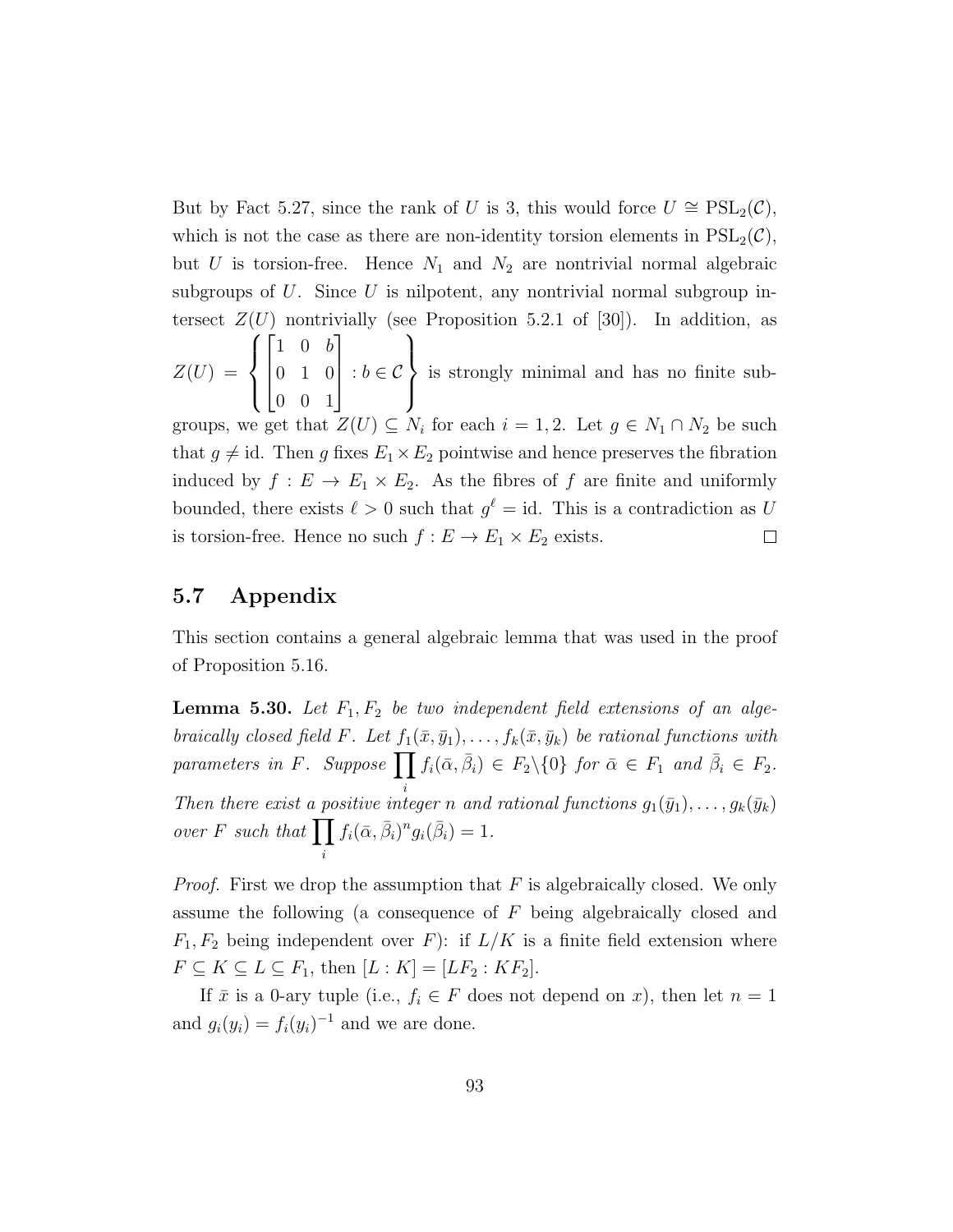Suppose  $\bar{x}$  is a singleton.

If  $\alpha$  is algebraic over F, assume  $p(x) = x^{\ell} + a_{\ell-1}x^{\ell-1} + \cdots + a_0$  is the minimal polynomial of  $\alpha$  over F (and over  $F_2$ ). Then  $f_i(\alpha, \bar{\beta}_i)$  is of the form  $\sum$  $_{\ell-1}$  $_{k=0}$  $h_{ik}(\bar{\beta}_i) \alpha^k$  where  $h_{ik}$  are rational functions over F. Let  $d_i$  be the determinant of the linear transformation on  $F_2(\alpha)$  over  $F_2$  defined by  $x \mapsto$  $f_i(\alpha, \bar{\beta}_i)x$ . If we use the basis  $\{1, \alpha, ..., \alpha^{\ell-1}\}\$ , it is easy to see that  $d_i \in$  $F(\bar{\beta}_i)$ . Now let  $m = \ell$  and  $h_i(y_i)$  be such that  $h_i(\bar{\beta}_i) = d_i^{-1}$  $i^{-1}$ , and we have that the determinant of the linear transformation  $x \mapsto f_i(\alpha, \beta_i)^m h_i(\bar{\beta}_i)x$  is  $d_i^m h_i(\bar{\beta}_i)^m = d_i^m d_i^{-m} = 1.$  Let  $c := \prod$ i  $f_i(\alpha, \bar{\beta}_i)^m h_i(\bar{\beta}_i)$ . Note that  $c \in F_2$ , and since we know the determinant of  $x \mapsto cx$  is 1, we get that  $c^{\ell} = 1$ . Now let  $n = \ell^2$  and  $g_i(\bar{\beta}) = h_i(\bar{\beta})^{\ell}$ , and we get that  $\prod f_i(\alpha, \bar{\beta}_i)^n g_i(\bar{\beta}_i) = c^{\ell} = 1$ .

If  $\alpha$  is transcendental over F (therefore over  $F_2$ ), then

$$
f_i(\alpha, \bar{\beta}_i) = \frac{\sum_{k=0}^{\ell_i} s_{ik}(\bar{\beta}_i) \alpha^k}{\sum_{k=0}^{m_i} t_{ik}(\bar{\beta}_i) \alpha^k},
$$

i

where  $s_{ik}$  and  $t_{tk}$  are rational functions over F. So if we let  $n = 1$  and  $g_i(\bar{y}_i) = \frac{t_{im_i}(\bar{y}_i)}{\bar{y}_i}$  $s_{i \ell_i}(\bar{y}_i)$ , then  $\Pi$ i  $f_i(\bar{\alpha}, \bar{\beta}_i)^n g_i(\bar{\beta}_i)$  is of the form

$$
\frac{\alpha^{\ell} + s_{\ell-1}\alpha^{\ell-1} + \dots + s_0}{\alpha^m + t_{m-1}\alpha^{m-1} + \dots + t_0},
$$

where  $s_i, t_i \in F_2$  and  $\ell, m$  are nonnegative integers. Since  $\prod$ i  $f_i(\bar{\alpha}, \bar{\beta}_i)^n g_i(\bar{\beta}_i)$ is in  $F_2$ , we get that in fact  $\prod f_i(\bar{\alpha}, \bar{\beta}_i)^n g_i(\bar{\beta}_i) = 1$ 

Now, suppose the result holds for  $(k-1)$ -ary tuples. Let  $\bar{\alpha}$  be a k-ary tuple. Apply the above result to  $F(\bar{\alpha})$ ,  $F_2(\alpha_1, \ldots, \alpha_{k-1})$ , two field extensions of  $F(\alpha_1, \ldots, \alpha_{k-1})$  that satisfy our assumption, and we get that there exists n and  $g_i(x_1,\ldots,x_{k-1},\bar{y}_i)$  such that  $\prod f(\bar{\alpha},\bar{\beta}_1)^n g_i(\alpha_1,\ldots,\alpha_{k-1},\bar{\beta}_i) = 1$ . Also, i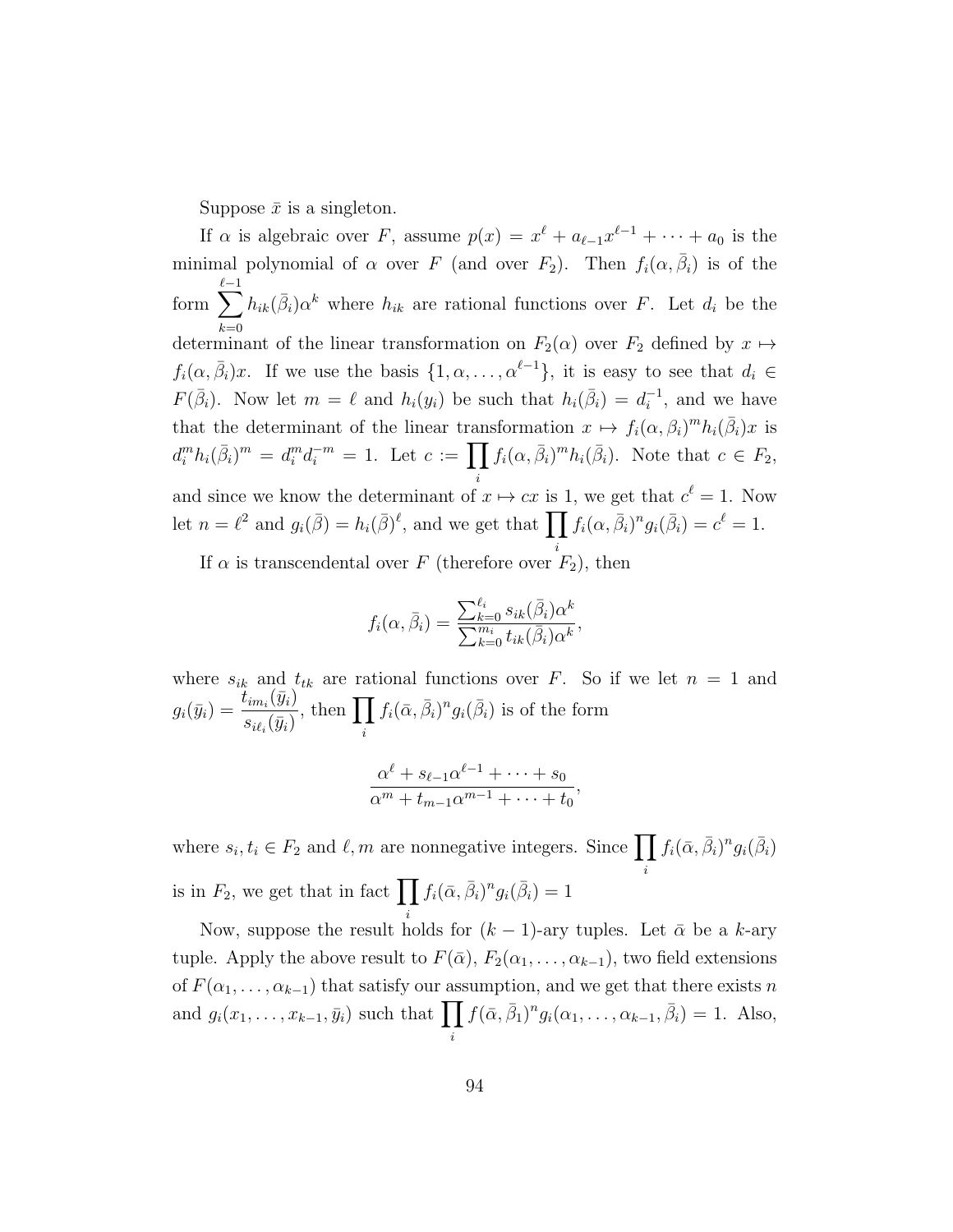since  $\prod g_i(\alpha_1,\ldots,\alpha_{k-1},\bar{y}_i)=\prod f(\bar{\alpha},\bar{\beta}_1)^{-n}\in F_2$ , we apply the result again i i to rational functions  $g_i(x_1, \ldots, x_{k-1}, \bar{y}_i)$  over F, and  $F(\alpha_1, \ldots, \alpha_{k-1})$  and  $F_2$ which are field extensions of  $F$  that satisfy the assumption, and get that  $g_i(\alpha_1,\ldots,\alpha_{k-1},\bar{y}_i)^m h_i(\bar{\beta}_i)=1$ . Thus there exists m and  $h_i(\bar{y}_i)$  such that  $\prod$ i  $\prod f(\bar{\alpha}, \bar{\beta}_i)^{mn} h_i(\bar{\beta}_i)^{-1} = 1$  and we get that the conclusion is true for k-ary i tuples.  $\Box$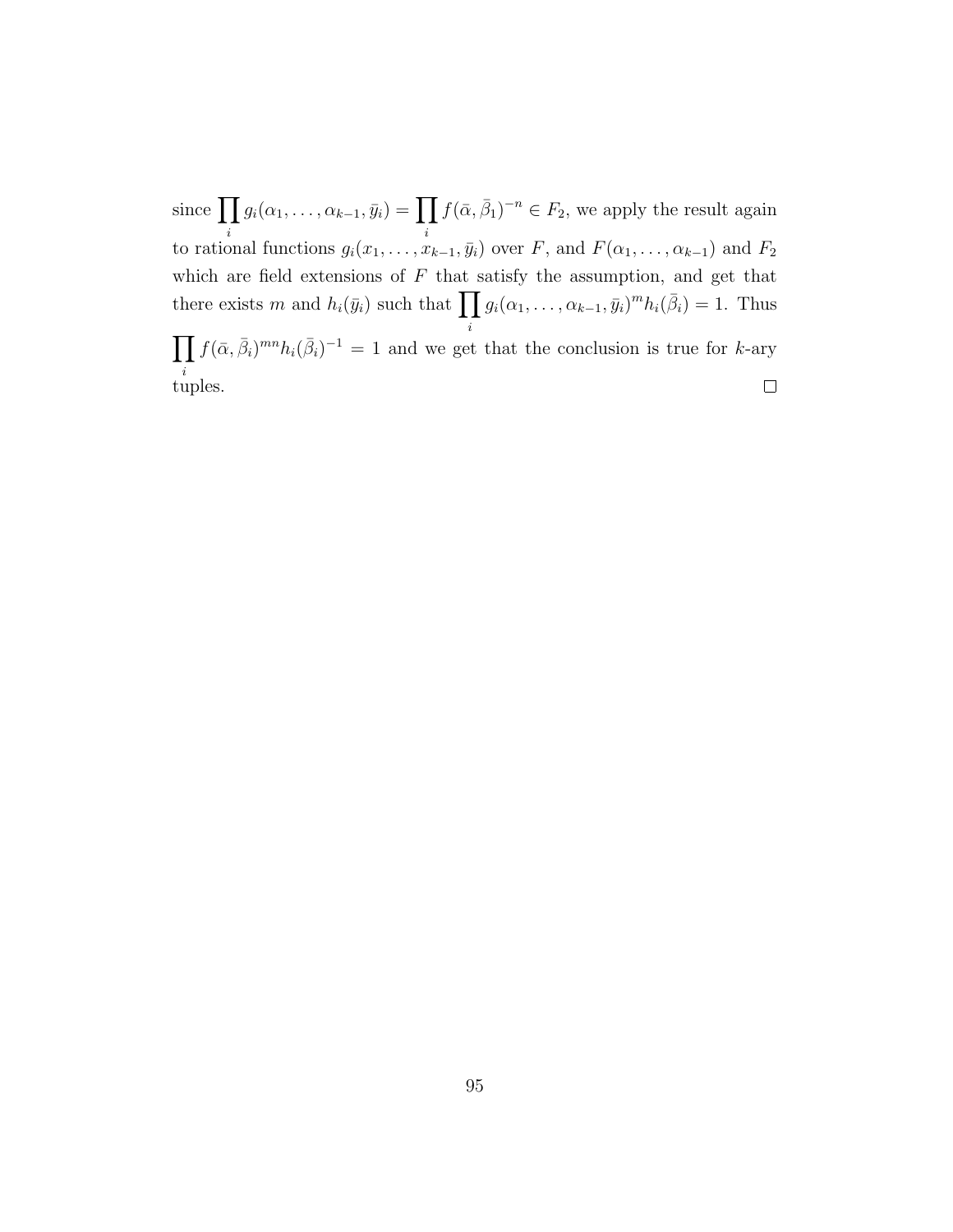# 6 Two commissioned examples

In this final chapter we work out, using techniques similar to those appearing elsewhere in this thesis, two specific examples of  $\mathcal{C}\text{-interality}$  and  $\mathcal{C}\text{-}$ analysability in  $DCF_0$ . The results here were asked for and have been cited already by other authors in published work.

## 6.1 A twisted D-group

The first example plays a crucial role in the study of so-called "twisted Dgroups", see §3 of [\[3\]](#page-109-0). In particular, the following is cited in Example 3.4 of that paper.

Fix  $c \in \mathcal{C}$  and let  $F := \mathbb{Q}(c)^{alg}$ . Consider the following system of differential equations:

$$
\begin{cases}\n\delta x = xy, \\
\delta y = \frac{y^2}{2} + c(1 - x^2).\n\end{cases} (6.1)
$$

Let  $(a, b)$  be a generic solution over F. We show that  $tp(a, b/F)$  is C-internal. If  $c = 0$ , then

$$
\delta^3 \left(\frac{1}{a}\right) = \delta^2 \left(-\frac{\delta a}{a^2}\right)
$$

$$
= \delta^2 \left(-\frac{ab}{a^2}\right)
$$

$$
= \delta^2 \left(-\frac{b}{a}\right)
$$

$$
= \delta \left(-\frac{a\delta b - b\delta a}{a^2}\right)
$$

$$
= \delta \left(-\frac{\frac{1}{2}ab^2 - ab^2}{a^2}\right)
$$

$$
= \delta \left(\frac{b^2}{2a}\right)
$$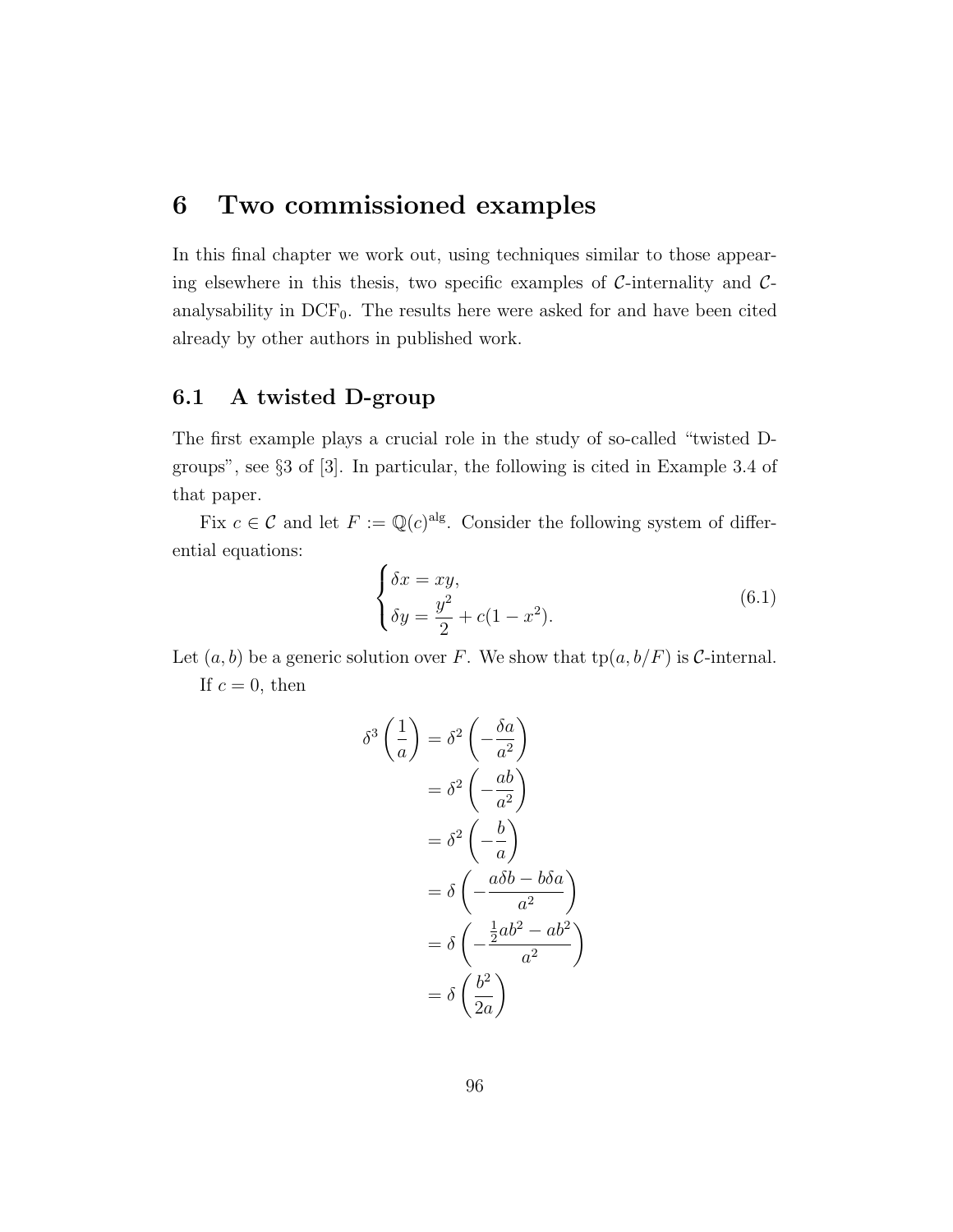$$
= \frac{2a\delta(b^2) - b^2\delta(2a)}{2a}
$$

$$
= \frac{4ab\delta b - 2ab^3}{2a}
$$

$$
= \frac{2ab^3 - 2ab^3}{2a}
$$

$$
= 0.
$$

So tp( $a/F$ ) is C-internal, and tp( $a, b/F$ ) is C-internal as  $b = \frac{\delta a}{\delta}$ a  $\in$  dcl(*a*). If  $c \neq 0$ , let e be one of the square roots of  $-2c \in F$ ,  $f = ea + b$ , and  $g =$  $f - e$  $f+e$ . We have

$$
log \delta g = log \delta \frac{f - e}{f + e}
$$
  
= log  $\delta \frac{ea + b - e}{ea + b + e}$   
= log  $\delta (ea + b - e)$  - log  $\delta (ea + b + e)$   
=  $\frac{\delta (ea + b - e)}{ea + b - e} - \frac{\delta (ea + b + e)}{ea + b + e}$   
=  $\frac{e\delta a + \delta b}{ea + b - e} - \frac{e\delta a + \delta b}{ea + b + e}$   
=  $\frac{2e}{(ea + b)^2 - e^2} (e\delta a + \delta b)$   
=  $\frac{2e}{(ea + b)^2 - e^2} (eab + \frac{1}{2}b^2 + c - ca^2)$   
=  $\frac{2e}{(ea + b)^2 - e^2} (eab + \frac{1}{2}b^2 + c + \frac{1}{2}e^2a^2)$   
=  $\frac{2e}{(ea + b)^2 - e^2} (\frac{1}{2} (ea + b)^2 - \frac{1}{2}e^2)$   
=  $e$ 

This shows that  $tp(g/F)$  is C-internal. From  $g =$  $f - e$  $f + e$ we get  $f =$ 2e  $1-g$  $-e,$ so  $\text{tp}(f/F)$  is C-internal.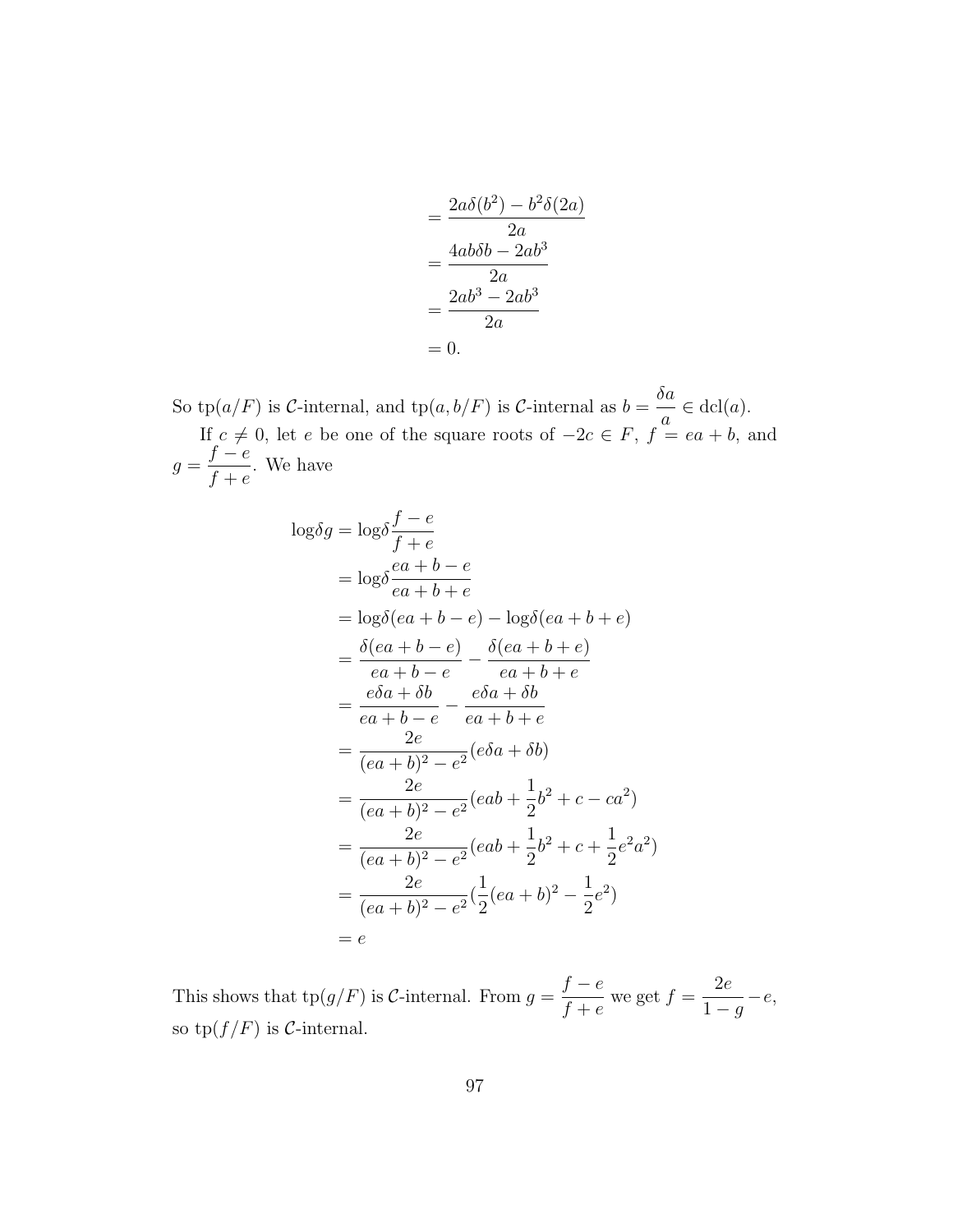We now show that  $tp(a/F)$  and  $tp(b/F)$  are C-internal. Note that

$$
\delta \left( \frac{g}{a(1-g)^2} \right) = \frac{\delta ga(1-g)^2 - \delta a(1-g)^2g - 2a(1-g)(-\delta g)g}{a^2(1-g)^4}
$$
  
= 
$$
\frac{ega(1-g)^2 - a(f - ea)(1-g)^2g + 2a(1-g)eg^2}{a^2(1-g)^4}
$$
  
= 
$$
\frac{eg(1-g) - (f - ea)(1-g)g + 2eg^2}{a(1-g)^3}
$$
  
= 
$$
\frac{eg(1+g) - (f - ea)(1-g)g}{a(1-g)^3}
$$
  
= 
$$
\frac{eg(1+g) - (\frac{2e}{1-g} - e - ea)(1-g)g}{a(1-g)^3}
$$
  
= 
$$
\frac{eg(1+g) - (2e - (e + ea)(1-g))g}{a(1-g)^3}
$$
  
= 
$$
\frac{e(g + g^2 - 2g + (1+a)(1-g)g)}{a(1-g)^3}
$$
  
= 
$$
\frac{e(-g(1-g) + (g + ag)(1-g))}{a(1-g)^3}
$$
  
= 
$$
\frac{eag}{a(1-g)^2}
$$
  
= 
$$
\frac{eg}{(1-g)^2}.
$$

So  $\boldsymbol{a}$  is a solution to

$$
\delta\left(\frac{g}{x(1-g)^2}\right) = \frac{eg}{(1-g)^2}.
$$

We also have

$$
\delta\left(\frac{1}{1-g}\right) = \frac{\delta g}{(1-g)^2}
$$

$$
= \frac{eg}{(1-g)^2}
$$

since  $\log \delta g = e$ . So  $\frac{g}{\epsilon_1}$  $rac{g}{a(1-g)^2}$  = 1  $1-g$ + D for some  $D \in \mathcal{C}$ , i.e.,  $a =$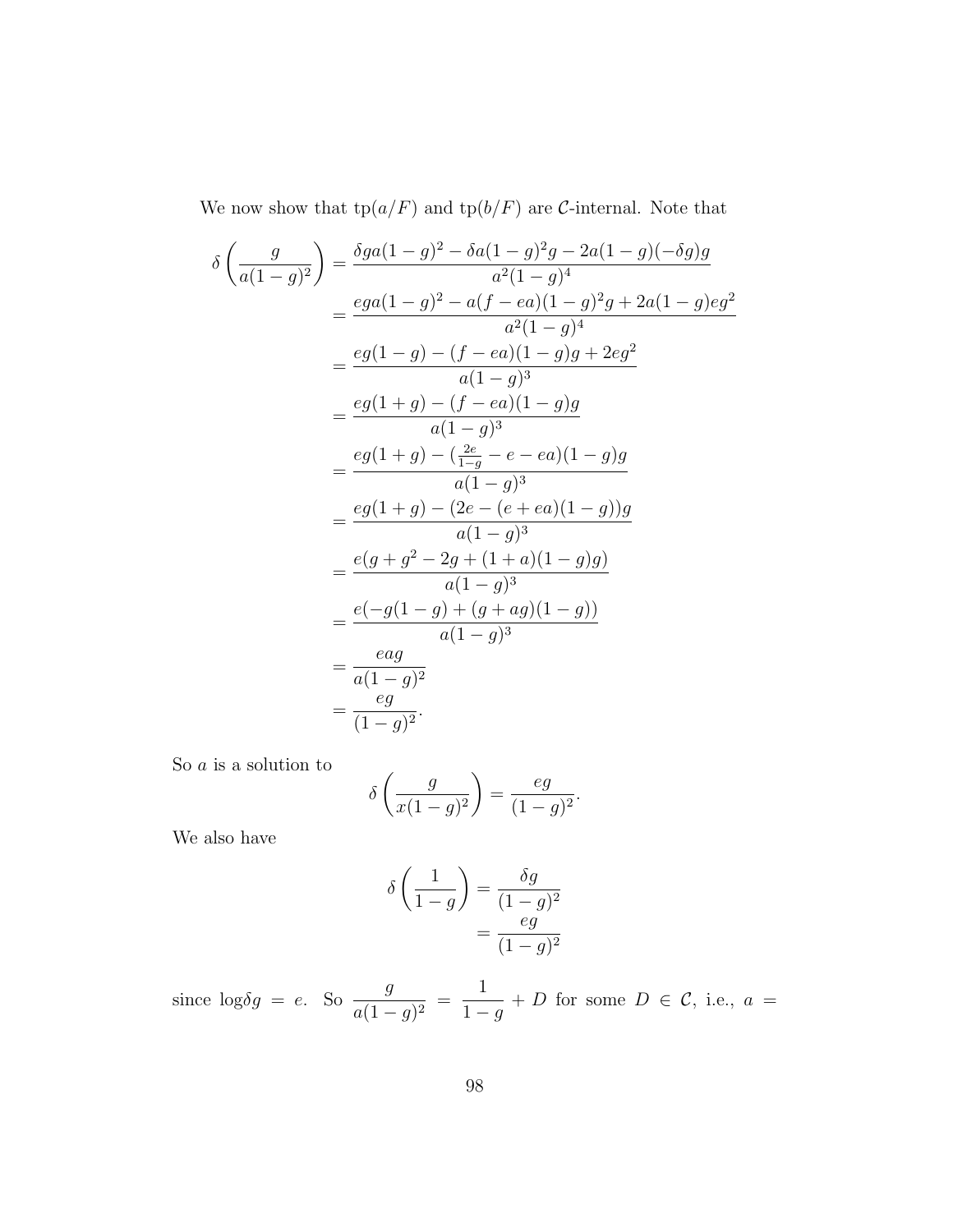g  $(1-g)(1+D-Dg)$ for some  $D \in \mathcal{C}$ . Since  $tp(D/F)$  and  $tp(g/F)$  are both C-internal, tp( $a/F$ ) is C-internal. In addition,  $b = f - ea$ , tp( $f/F$ ) is Cinternal, and  $e \in F$ , so  $\text{tp}(b/F)$  is C-internal also.

Hence,  $tp(ab/F)$  is C-internal, as desired.

### 6.2 A two-step  $\mathcal{C}$ -analysis with independent fibres

In [\[9\]](#page-109-1), an example was asked for in  $DCF_0$  of a two-step "analysable cover" of the constants whose fibres were "independent". We can rephrase this more concretely in our language as follows:

Working over an algebraically closed differential field  $F \subset \mathcal{U}$ , we seek a definable set S and a surjective F-definable function  $\pi : S \to A$  such that

- (1)  $A \subseteq \mathcal{C}^{\ell}$  for some  $\ell > 0$ ,
- (2) each fibre  $S_a$  is C-internal, for all  $a \in A$ ,
- (3) S in not almost C-internal, and
- (4) Given  $n > 0$ , distinct  $a_1, \ldots, a_n \in A$ , and  $u_i, v_i \in S_{a_i}$  for each  $i =$ 1, 2, ..., *n* with  $tp(u_i/FC) = tp(v_i/FC)$ , we have  $tp(u_1 \cdots u_n/FC)$  $tp(v_1 \cdots v_n/F\mathcal{C}).$

We give such an example.

Fix  $t \in \mathcal{U}$  such that  $\delta t = 1$  and let  $F = \mathbb{Q}(t)^{\text{alg}}$ . Consider the F-definable set

$$
S := \{ x \in \mathcal{U} \setminus \{0\} : \log \delta x = \frac{1}{(t+c)^2} \text{ for some } c \in \mathcal{C} \},
$$

and the F-definable function  $\pi : S \to C$  given by  $\pi(u) = \delta\left(\frac{u}{\delta S}\right)$  $2\delta u$  $- t$ . Note that

$$
\delta\pi(u) = \delta^2\left(\frac{(t+c)^2}{2}\right) - 1 = 0,
$$

so that  $\pi$  does indeed map S to C. For surjectivity, given  $c \in \mathcal{C}$ , let  $u \in$  $\log \delta^{-1} \left( \frac{1}{\sqrt{1-\delta}} \right)$  $(t + c)^2$  $\setminus$ and you will see that  $\pi(u) = c$ .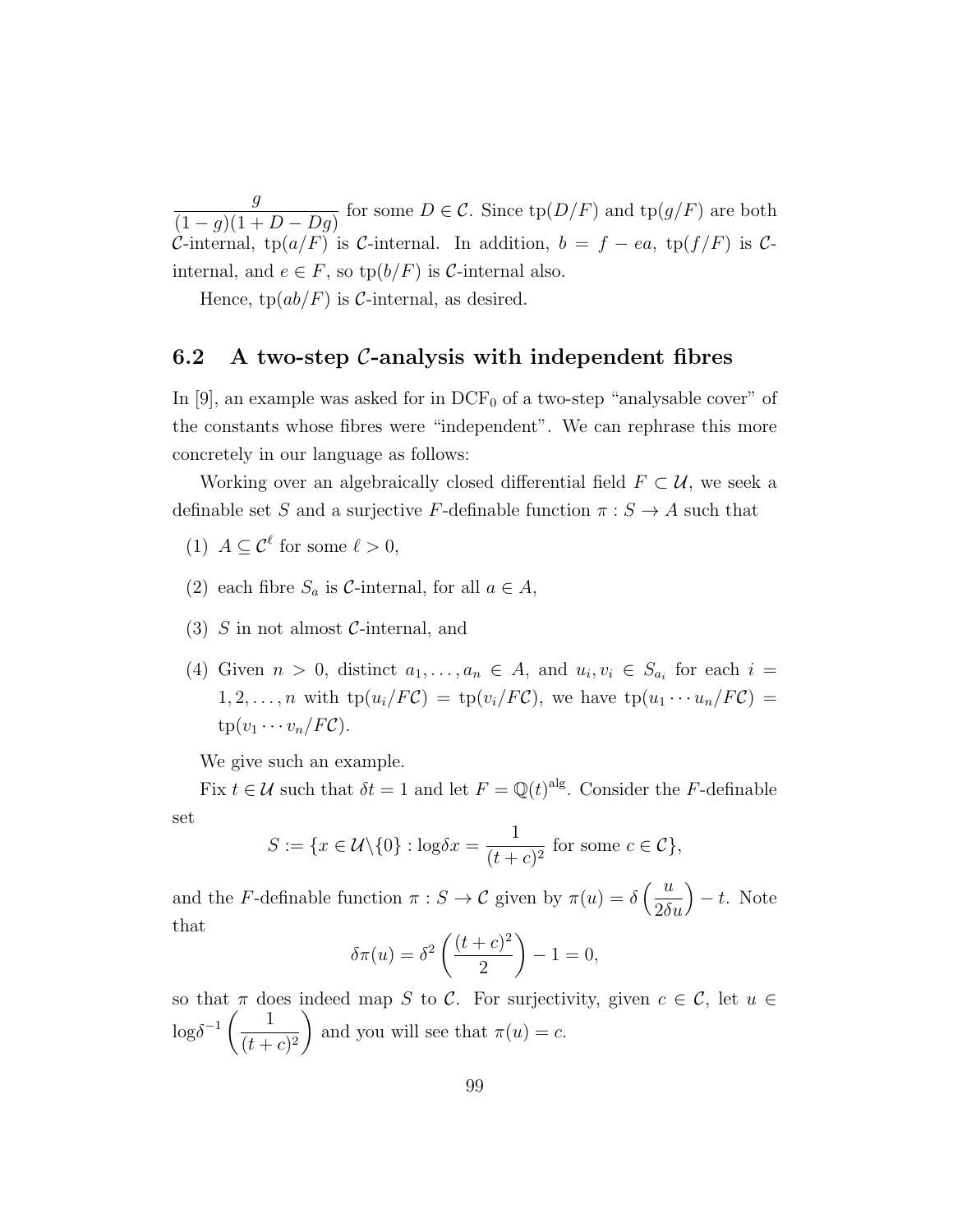Condition (1) is satisfied as in this case  $A = \mathcal{C}$ .

For condition (2), note that for  $c \in \mathcal{C}$  the fibre is given by  $S_c = \{x \in \mathcal{C} : |f(x)| \leq 1\}$  $\mathcal{U}\backslash\{0\}$ :  $\log \delta x = \frac{1}{\sqrt{1-\delta}}$  $\frac{1}{(t+c)^2}$ , which being a translate of  $\mathbb{G}_m(\mathcal{C})$  is *C*-internal.

The fact that  $S$  is not almost  $C$ -internal is shown in Example [5.22.](#page-84-0)

Finally, we need to show condition (4), the independence of the fibres. Note that by induction and an automorphism argument it suffices to consider the case when  $n > 1$  and  $v_i = u_i$  for  $i = 2, 3, ..., n$ . We need to show that  $tp(u_1/FCu_2 \cdots u_n) = tp(v_1/FCu_2 \cdots u_n)$ . Since the fibres are strongly minimal, this will follow if  $u_1, v_1 \notin \text{acl}(F\mathcal{C}u_2 \cdots u_n)$ . That is, we need to prove: Given  $u_1, \ldots, u_n \in S$  with  $c_i := \pi(u_i)$  distinct for  $i = 1, 2, \ldots, n$ , we *must have*  $u_1 \notin \text{acl}(FCu_2 \ldots u_n)$ . This is what we now prove.

First, notice the fact that  $\delta u_i = u_i \log \delta u_i$  $u_i$  $\frac{u_i}{(t+c)^2} \in C(t, u_i)$  for  $i = 2, \ldots, n$ , so we have  $C(t) \langle u_2, \ldots, u_n \rangle = C(t, u_2, \ldots, u_n)$ . As a result, we have  $\operatorname{acl}(F\mathcal{C}u_2\cdots u_n)=\mathcal{C}(t,u_2,\ldots,u_n)^{\operatorname{alg}}$ .

Suppose, for a contradiction, that  $u_1 \notin \mathcal{C}(t, u_2, \ldots, u_n)$ <sup>alg</sup>. That is, there exists a nonzero  $f_0 \in C(t, u_2, \ldots, u_n)[x_1]$  such that  $f_0(u_1) = 0$ . We may rewrite  $f_0(x_1) = 0$  as  $f_1(x_1, u_2, \ldots, u_n) = 0$  where  $f_1 \in C(t)[x_1, x_2, \ldots, x_n]$ . Note that  $f_1 \neq 0$  and  $f_1(u_1, \ldots, u_n) = 0$ .

Suppose  $f \in C(t)[x_1, x_2, \ldots, x_n]$  is a polynomial over  $C(t)$  with minimal number of terms such that  $f \neq 0$  and  $f(u_1, \ldots, u_n) = 0$ . Such f exists because of the existence of  $f_1$ . Let

$$
f(\bar{x}) = \sum_{\bar{k} \in I} g_{\bar{k}} \bar{x}^{\bar{k}}
$$

where I is a finite set of non-negative integer n-tuples, and  $g_{\bar{k}} \in C(t)$  nonzero for  $\bar{k} \in I$ . As  $u_i \neq 0$  for all i (since  $\log \delta u_i$  is well-defined), f has at least two terms.

Applying the same argument as in the proof of Lemma [5.8,](#page-69-0) we get that there exists  $g \in \mathcal{C}(t)$  and a nonzero *n*-tuple  $\bar{k}$  such that  $g\bar{u}^{\bar{k}} = 1$ . Thus  $\log \delta \bar{u}^{\bar{k}} = -\log \delta g.$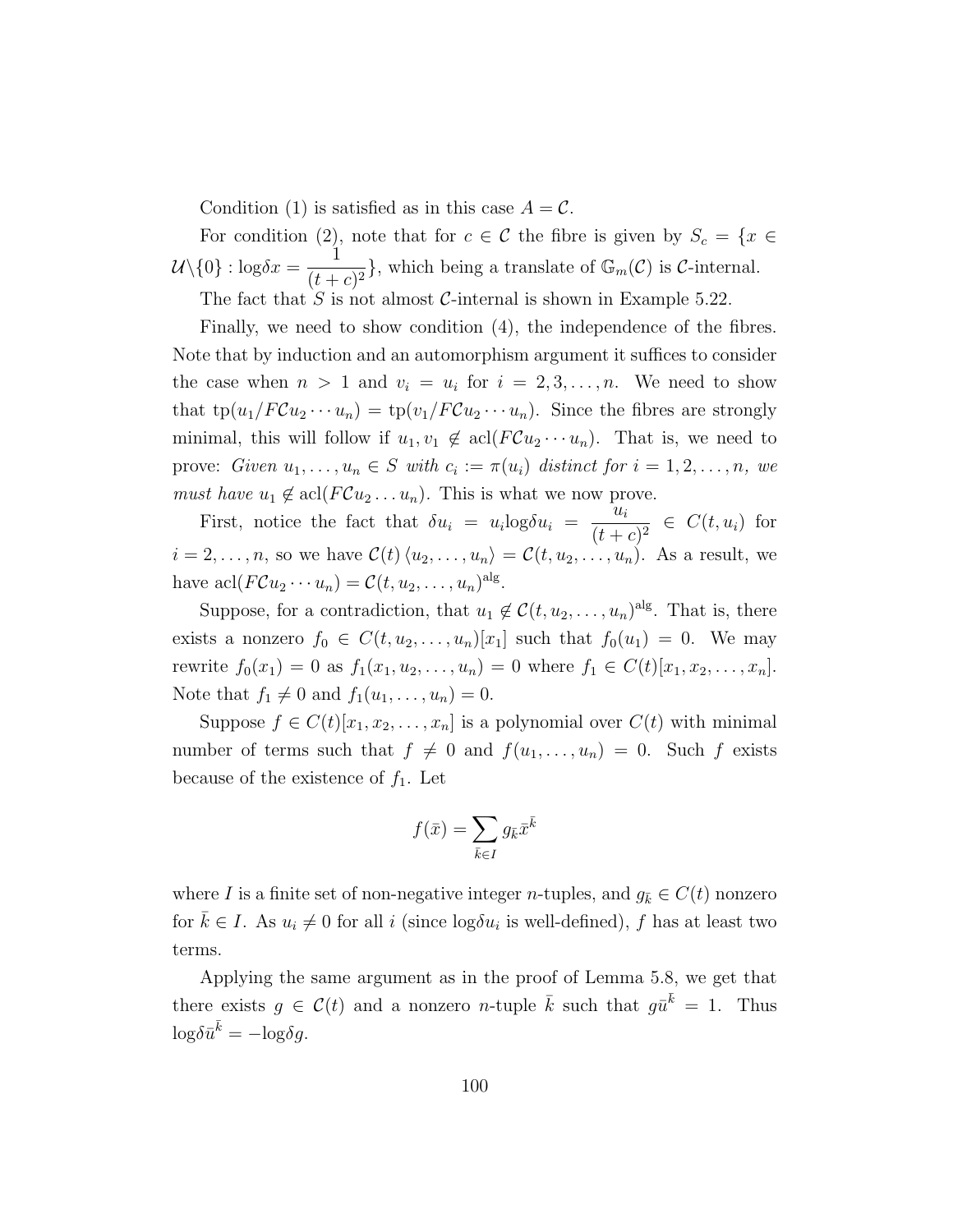Note that  $\log \delta \bar{u}^{\bar{k}} = \sum$ i  $k_i$ log $\delta u_i = \sum$ i ki  $\frac{n_i}{(t+c_i)^2}$ . Now suppose  $g =$  $e_0$   $\prod$ j  $(t - e_j)^{\ell_j}$  where  $e_i \in \mathcal{C}$  and  $\ell_j \in \mathbb{Z}$ . Then  $\log \delta g = \sum_i \frac{\ell_j}{\ell_i}$  $t - e_j$ . Since  $\log \delta \bar{u}^{\bar{k}} = -\log \delta g$ , it is clear from the transcendence of t over C that the only possibility is  $\log \delta g = \log \delta \bar{u}^{\bar{k}} = 0$ , and specifically,  $k_i = 0$  for all i and  $\ell_j = 0$ for all j. This contradicts the fact that  $\bar{k}$  is nonzero.

We therefore have that  $u_1 \notin \text{acl}(\mathcal{C}tu_2 \cdots u_n)$ .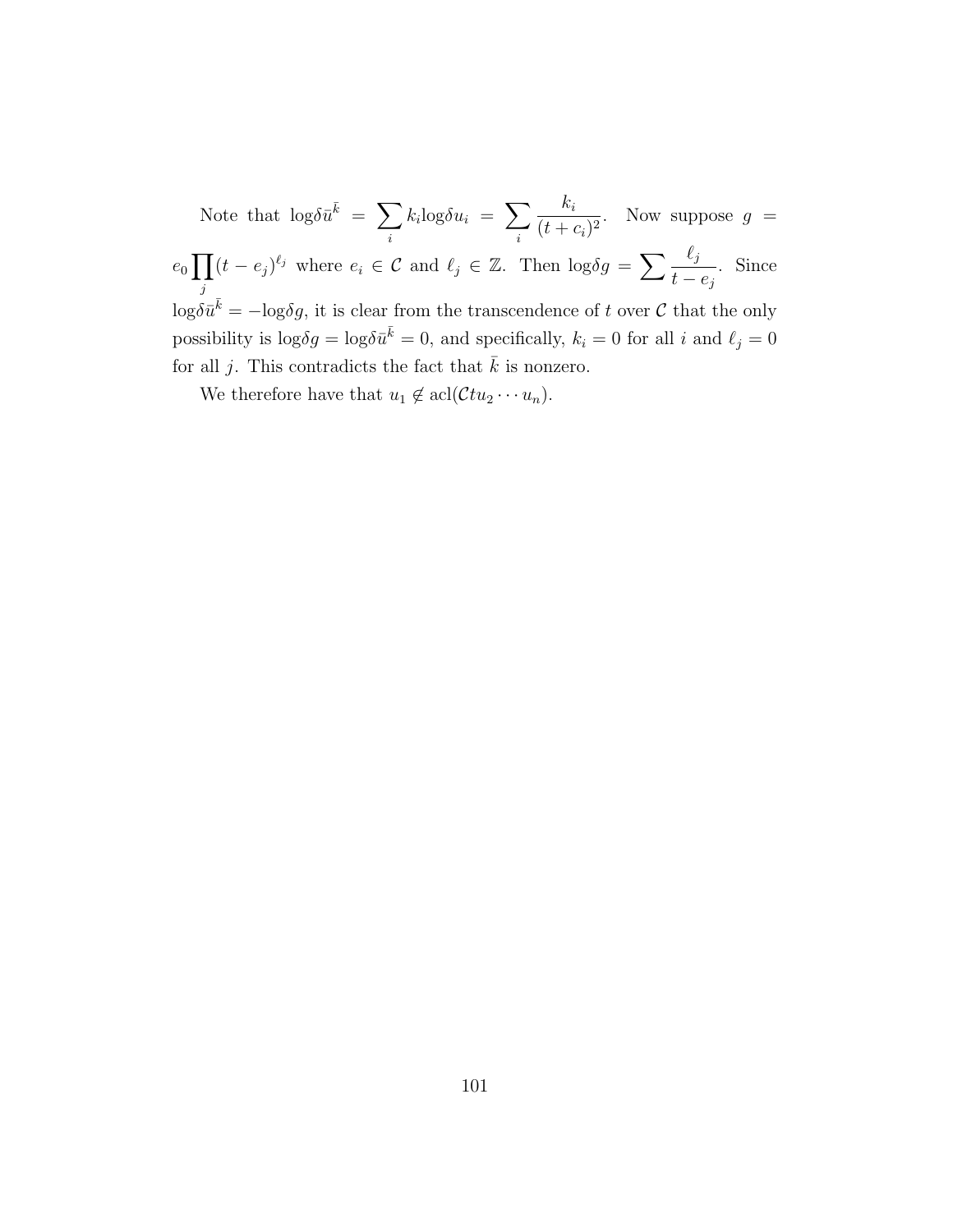## References

- [1] J. T. Baldwin and A. H. Lachlan. On strongly minimal sets. The Journal of Symbolic Logic, 36(1):79–96, 1971.
- [2] J. Bell, S. Launois, O. León Sánchez, and R. Moosa. Poisson algebras via model theory and differential-algebraic geometry. Journal of The European Mathematical Society, 19:2019–2049, 2017.
- [3] J. Bell, O. León Sánchez, and R. Moosa. D-groups and the Dixmier– Moeglin equivalence. Algebra & Number Theory, 12(2):343–378, 2018.
- [4] L. Blum. Differentially closed fields: a model-theoretic tour. In Contributions to Algebra, pages 37–61. Academic Press, 1977.
- [5] A. Buium. Intersections in jet spaces and a conjecture of S. Lang. Annals of Mathematics, pages 557–567, 1992.
- [6] Z. Chatzidakis. A note on canonical bases and one-based types in supersimple theories. Confluentes Mathematici, 4(03):1250004, 2012.
- [7] Z. Chatzidakis, M. Harrison-Trainor, and R. Moosa. Differentialalgebraic jet spaces preserve internality to the constants. The Journal of Symbolic Logic, 80(3):1022–1034, 2015.
- [8] Z. Chatzidakis and E. Hrushovski. Model theory of difference fields. Transactions of the American Mathematical Society, 351(8):2997–3071, 1999.
- [9] L. Haykazyan and R. Moosa. Functoriality and uniformity in Hrushovski's groupoid-cover correspondence. Annals of Pure and Applied Logic, 169(8):705–730, 2018.
- [10] E. Hrushovski. Kueker's conjecture for stable theories. The Journal of Symbolic Logic, 54(1):207–220, 1989.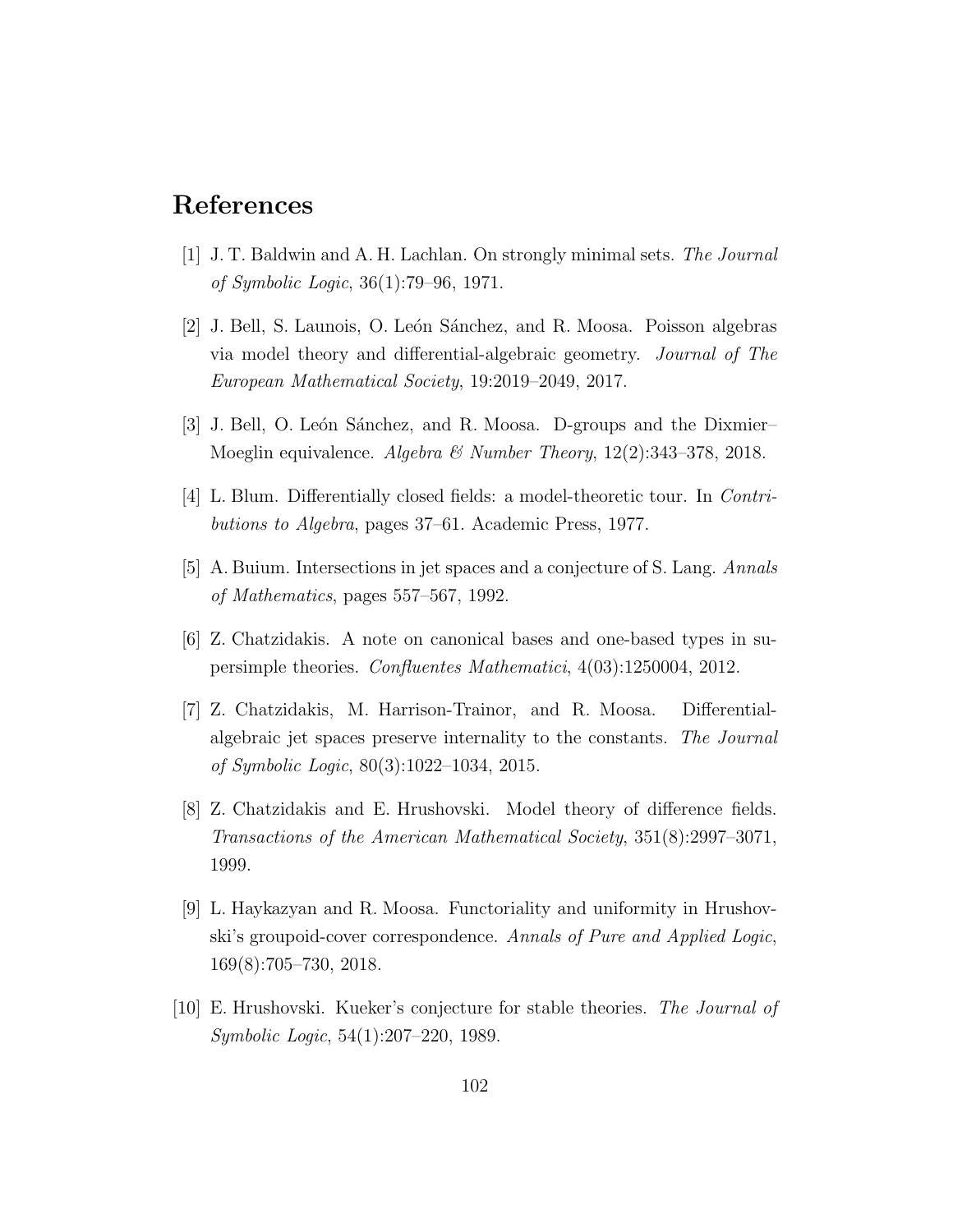- [11] E. Hrushovski. The Mordell-Lang conjecture for function fields. Journal of the American mathematical society, 9(3):667–690, 1996.
- [12] Ruizhang Jin. Constructing types in differentially closed fields that are analysable in the constants. The Journal of Symbolic Logic, 83(4):1413– 1433, 2018.
- [13] E. R. Kolchin. Galois theory of differential fields. American Journal of Mathematics, 75(4):753–824, 1953.
- [14] E. R. Kolchin. *Differential algebra and algebraic groups*. Academic Press, New York-London, 1973. Pure and Applied Mathematics, Vol. 54.
- [15] P. Kowalski and A. Pillay. Quantifier elimination for algebraic D-groups. Transactions of the American Mathematical Society, 358(1):167–181, 2006.
- [16] S. Launois and O. León Sánchez. On the Dixmier-Moeglin equivalence for Poisson-Hopf algebra. arXiv preprint arXiv:1706.01279, 2017.
- [17] D. Marker. Introduction to the model theory of fields. In *Model Theory* of Fields, volume 5 of Lecture Notes in Logic, pages 1–37. Association for Symbolic Logic, 1996.
- [18] D. Marker. Model theory of differential fields. In Model Theory of Fields, volume 5 of Lecture Notes in Logic, pages 38–113. Association for Symbolic Logic, 1996.
- [19] D. Marker. Model theory of differential fields. In Model Theory, Algebra, and Geometry, volume 39 of MSRI Publications, pages 53–63. Cambridge University Press, 2000.
- [20] D. Marker. Model Theory: An Introduction, volume 217 of Graduate Texts in Mathematics. Springer Science & Business Media, 2006.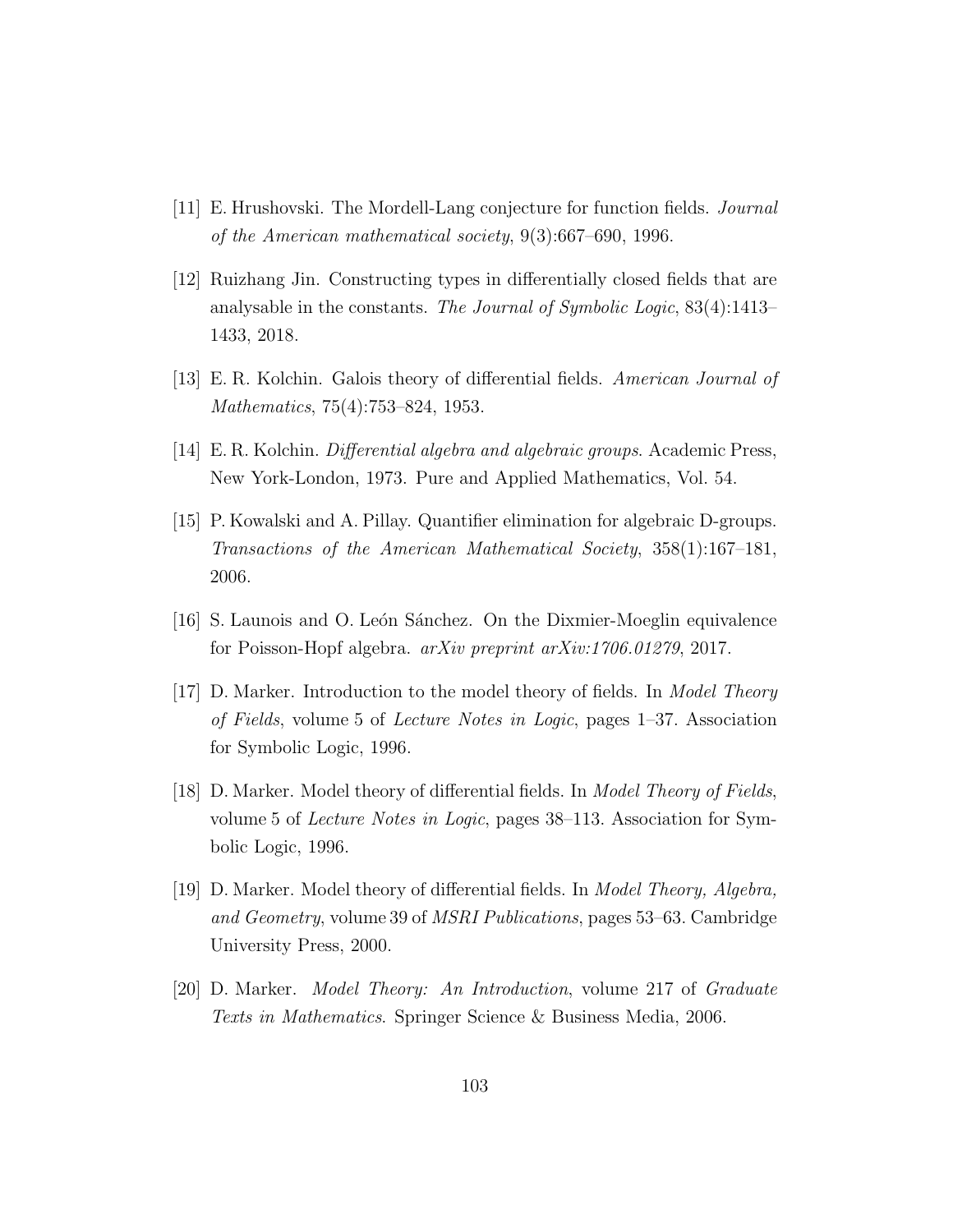- [21] M. Matsuda. The group of automorphisms of a differential algebraic function field. Nagoya Mathematical Journal, 74:87–94, 1979.
- [22] R. Moosa. A model-theoretic counterpart to Moishezon morphisms. In Models, Logics, and Higher-Dimensional Categories: A Tribute to the Work of Mihaly Makkai, pages 177–188. American Mathematical Soc., 2010.
- [23] R. Moosa and A. Pillay. On canonical bases and internality criteria. Illinois Journal of Mathematics, 52(3):901–917, 2008.
- [24] J. Nagloo and A. Pillay. On the algebraic independence of generic Painlevé transcendents. Compositio Mathematica, 150(4):668–678, 2014.
- [25] J. Nagloo and A. Pillay. On algebraic relations between solutions of a generic Painlevé equation. Journal für die reine und angewandte Mathematik, 2017(726):1–27, 2017.
- [26] D. Pierce and A. Pillay. A note on the axioms for differentially closed fields of characteristic zero. *Journal of Algebra*,  $204(1):108-115$ , 1998.
- [27] A. Pillay. Geometric Stability Theory. Number 32 in Oxford Logic Guides. Oxford University Press, 1996.
- [28] A. Pillay and M. Ziegler. Jet spaces of varieties over differential and difference fields. Selecta Mathematica, New Series, 9(4):579–599, 2003.
- [29] B. Poizat. Une théorie de Galois imaginaire. The Journal of Symbolic Logic, 48(4):1151–1170, 1983.
- [30] D. J. S. Robinson. A Course in the Theory of Groups, volume 80 of Graduate Texts in Mathematics. Springer, 1982.
- [31] K. Tent and M. Ziegler. A Course in Model Theory, volume 40 of Lecture Notes in Logic. Cambridge University Press, 2012.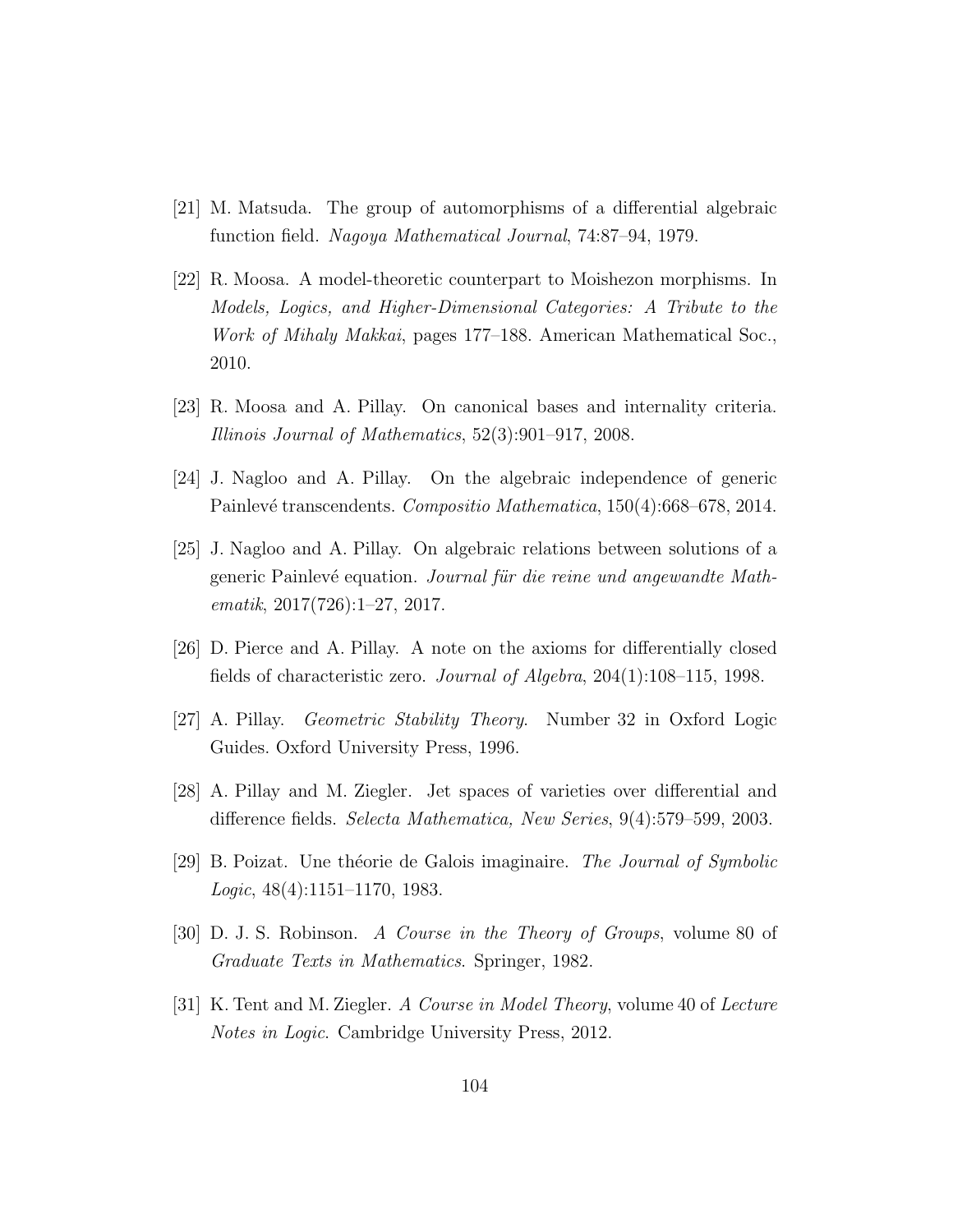[32] B. Zilber. Totally categorical theories: Structural properties and the non-finite axiomatizability. In Model Theory of Algebra and Arithmetic, pages 381–410. Springer, 1980.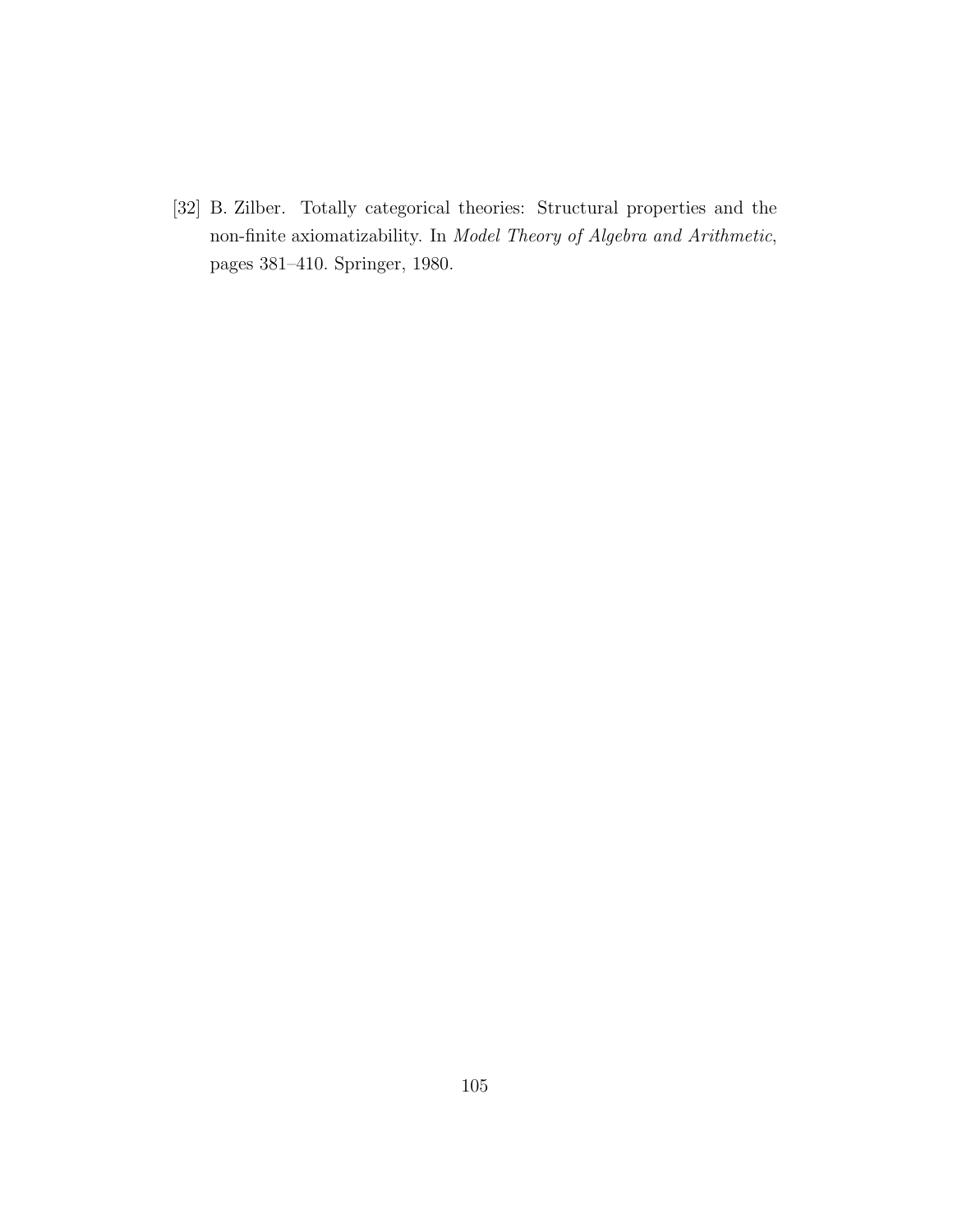## Glossary

- algebraic closure (field-theoretic) The field-theoretic algebraic closure of a set is the smallest algebraically closed field that contains the set.
- algebraic closure (model-theoretic) The model-theoretic algebraic closure of a set A, denoted  $\operatorname{acl}(A)$ , is the set of all elements that realize a formula over A with only finitely many realizations. Elements in  $\operatorname{acl}(A)$ are said to be algebraic over A.
- algebraic type An algebraic type is the type of an algebraic element.
- **definable closure** The definable closure of a set A, denoted  $dcl(A)$ , is the set of all element that realize a formula over A with only one realization. Elements in  $dcl(A)$  are said to be definable over A.
- elimination of imaginaries A theory admits elimination of imaginaries if, given any definable set  $X$ , any equivalence relation  $E$  on  $X$ , and any equivalence class  $a/E$ , there exists a tuple b such that  $a/E$  and b are interdefinable.
- forking Suppose  $B \subseteq C$ . Then  $tp(a/C)$  does not fork over B if, intuitively,  $tp(a/C)$  does not have significantly fewer realizations. In ACF<sub>0</sub>, for  $B \subseteq C$  algebraically closed fields,  $tp(a/C)$  does not fork over B if the Zariski locus of a over C is equal to the Zariski locus of a over B. In DCF<sub>0</sub>, for  $B \subseteq C$  algebraically closed differential fields, tp( $a/C$ ) does not fork over B if the Kolchin locus of a over C is equal to the Kolchin locus of a over B.
- minimal type A type is minimal if it has a unique non-algebraic extension to any set of parameter.